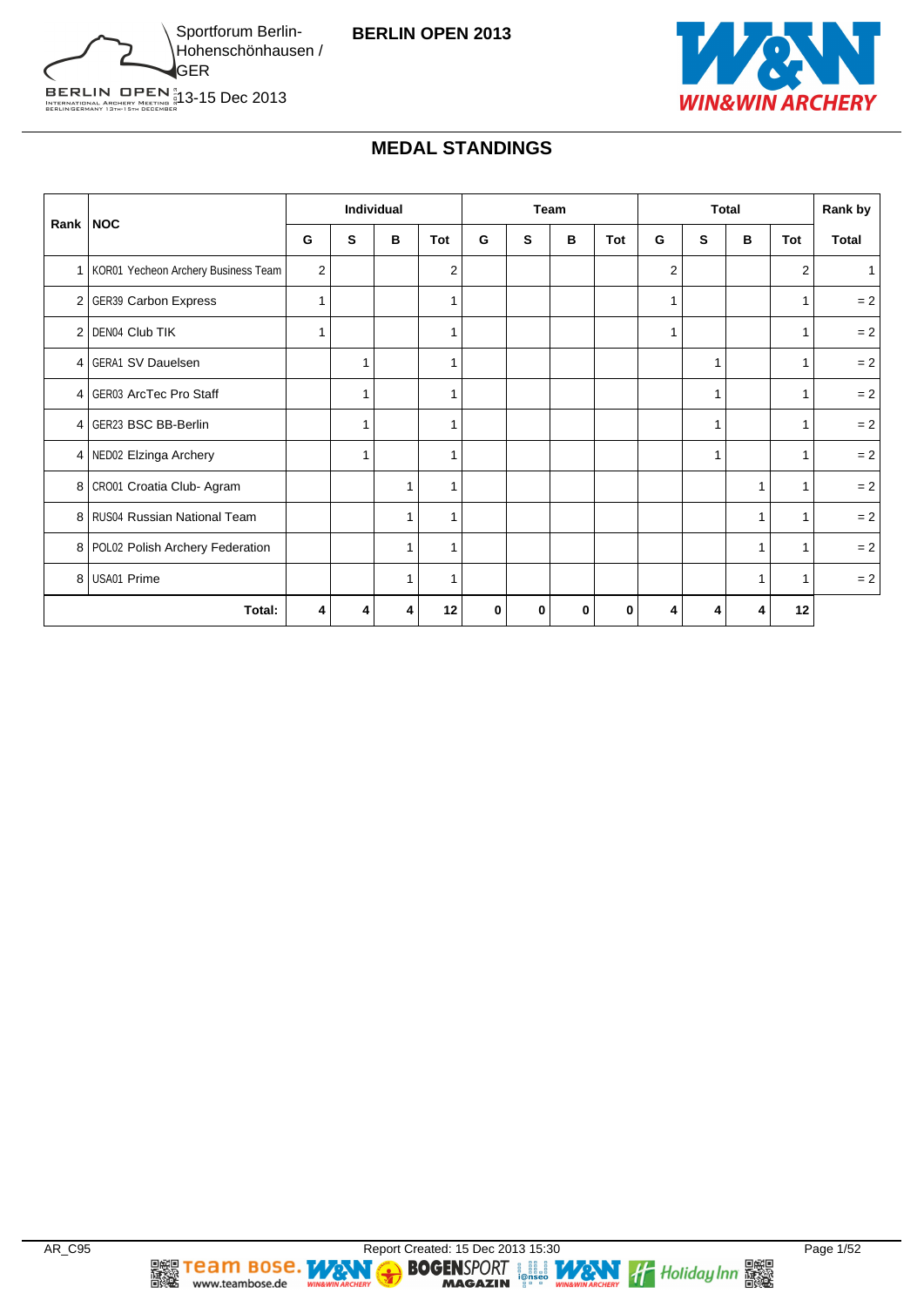



# **MEDALLISTS BY EVENT**

| <b>Event Name</b> |                   | Date   Medal  | <b>Name</b>               | <b>NOC</b>                          |
|-------------------|-------------------|---------------|---------------------------|-------------------------------------|
| Recurve Men       | Sun 15 Dec   GOLD |               | JANG Yong-Ho              | KOR01 Yecheon Archery Business Team |
|                   |                   | <b>SILVER</b> | <b>ROHRBERG Sebastian</b> | <b>GERA1 SV Dauelsen</b>            |
|                   |                   | <b>BRONZE</b> | SIERAKOWSKI Kacper        | POL02 Polish Archery Federation     |
| Recurve Women     | Sun 15 Dec GOLD   |               | YOON Ok-Hee               | KOR01 Yecheon Archery Business Team |
|                   |                   | <b>SILVER</b> | <b>UNRUH Lisa</b>         | GER23 BSC BB-Berlin                 |
|                   |                   | <b>BRONZE</b> | <b>SEGINA Tatiana</b>     | <b>RUS04 Russian National Team</b>  |
| Compound Men      | Sun 15 Dec GOLD   |               | DAMSBO Martin             | DEN04 Club TIK                      |
|                   |                   | <b>SILVER</b> | <b>ELZINGA Peter</b>      | NED02 Elzinga Archery               |
|                   |                   | <b>BRONZE</b> | <b>COUSINS Dave</b>       | USA01 Prime                         |
| Compound Women    | Sun 15 Dec        | GOLD          | <b>MEIßNER Janine</b>     | <b>GER39 Carbon Express</b>         |
|                   |                   | <b>SILVER</b> | <b>SAUTER Sabine</b>      | <b>GER03 ArcTec Pro Staff</b>       |
|                   |                   | <b>BRONZE</b> | <b>BUDEN</b> Ivana        | CRO01 Croatia Club-Agram            |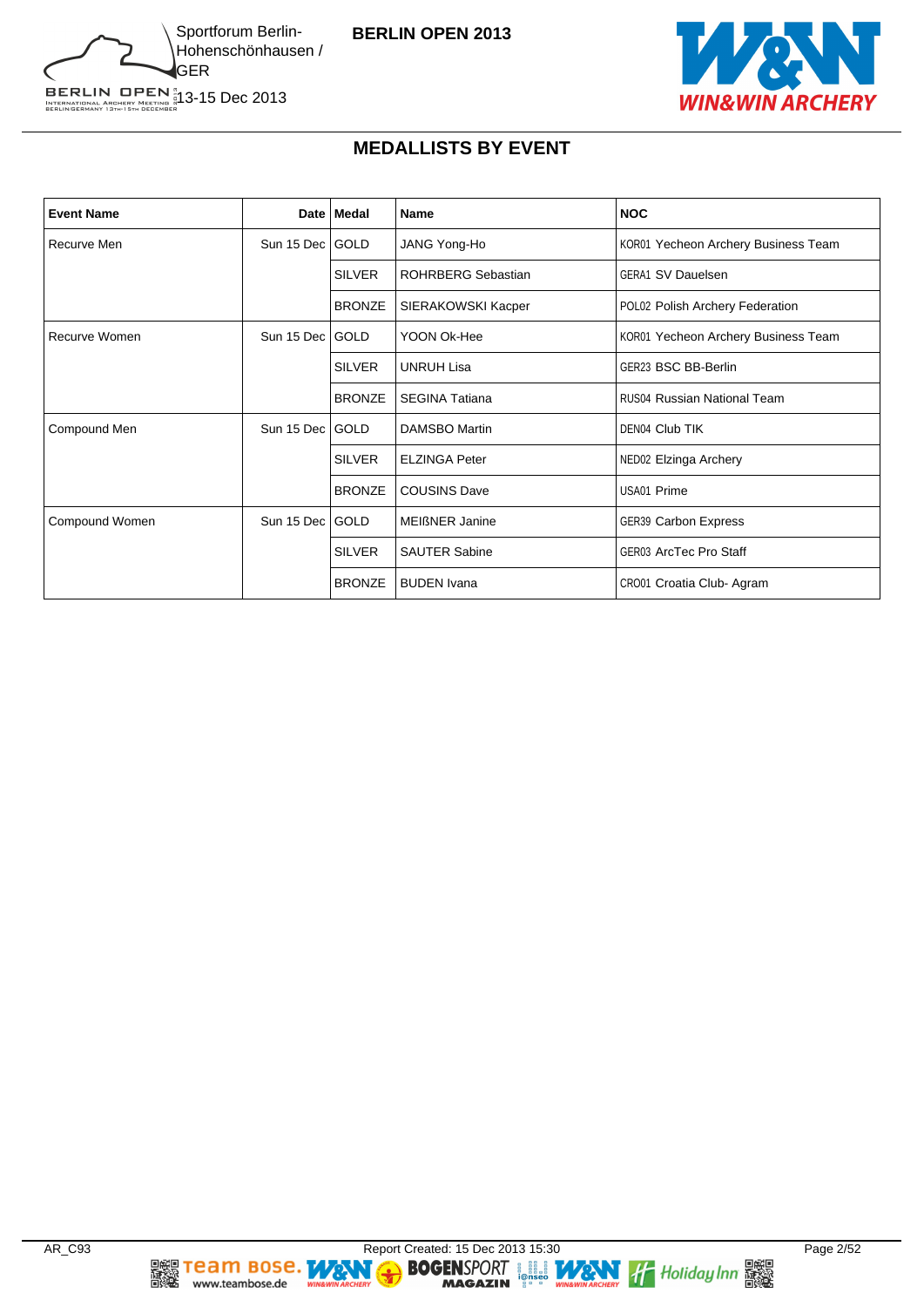

**Recurve Men**

#### **Qualification Round**



| SCHRÖDER Kenneth<br>BLANKENFELDER BOGENSCHÜTZEN 08 15 Dec 1960<br>001A<br>GER <sub>12</sub><br>DE VRIES Volker<br>GERB2<br>SV SCHERENBOSTEL<br>27 Oct 1973<br>B<br>C<br>GER <sub>12</sub><br><b>FEISTAUER Steffen</b><br>BLANKENFELDER BOGENSCHÜTZEN 08 29 Apr 1964<br><b>BRACKE Bengt Ole</b><br>GER47<br>012A<br><b>GRIEBELER SV</b><br>14 Apr 1997<br>GER46<br>в<br><b>ROHRBECK Holger</b><br>GOSLARER SC 08<br>18 May 1971<br>C<br><b>MEYER Daniel</b><br>GER68<br>27 Jul 1990<br><b>PSV MAGDEBURG</b><br>D<br><b>BECKER Heribert</b><br>GER37<br><b>BW DEDINGHAUSEN</b><br>25 Jul 1943<br><b>CREUTZFELDT Elias</b><br>GER47<br><b>GRIEBELER SV</b><br>013A<br>05 Feb 1996<br>GER56<br><b>KKS HÜFFENHARDT</b><br>B<br>VAN DER STRAETEN Steffen<br>19 Jun 1972<br>С<br>GER23<br><b>BSC BB-BERLIN</b><br>MEIßNER Jens<br>18 Jan 1986<br>GER37<br>D<br><b>STUCKE Till</b><br><b>BW DEDINGHAUSEN</b><br>25 May 1998<br><b>ENGELHARDT Axel</b><br>GER47<br><b>GRIEBELER SV</b><br>014A<br>08 Apr 1969<br>GER53<br>ISARTALER BOGENSCHÜTZEN ALTDOR 24 Jun 1996<br>B<br><b>REICHEL Benedikt</b><br>С<br><b>NEHLS Alexander</b><br>GER23<br><b>BSC BB-BERLIN</b><br>09 Aug 1997<br>D<br><b>SCHEIBE Carsten</b><br>GERA0<br>31 Mar 1967<br>SV DALLGOW 47<br><b>KOBER Mathias</b><br>GER47<br><b>GRIEBELER SV</b><br>015A<br>03 Aug 1968<br><b>ATTROT Rolf</b><br>GERD7<br>B<br><b>TSV SCHWARZENBEK</b><br>27 Dec 1948<br>С<br><b>NEHLS Frank</b><br>GER23<br><b>BSC BB-BERLIN</b><br>06 Nov 1967<br>D<br><b>SCHOLZ Max</b><br>GERA0<br>SV DALLGOW 47<br>22 Jul 1991<br>PRÜß Dennis<br>016A<br>GER47<br><b>GRIEBELER SV</b><br>20 Dec 1973<br><b>HELMS Horst</b><br>GERD7<br>B<br><b>TSV SCHWARZENBEK</b><br>12 Aug 1961<br>GER23<br>C<br><b>SACHSE Oliver</b><br><b>BSC BB-BERLIN</b><br>01 Apr 1976<br>GER <sub>12</sub><br>BLANKENFELDER BOGENSCHÜTZEN 08 22 Jan 1996<br>D<br><b>REINECKE Florian</b><br>017A<br>SIEBER Volker<br>GER47<br><b>GRIEBELER SV</b><br>22 Feb 1950<br><b>CASPARIC Milan</b><br>GERC5<br>B<br><b>TEAM MARSTALL</b><br>15 Jul 1956<br>WEIß Jakob<br>GER23<br>С<br><b>BSC BB-BERLIN</b><br>26 Aug 1996<br>D<br><b>REINECKE Martin</b><br>GER <sub>12</sub><br>BLANKENFELDER BOGENSCHÜTZEN 08 09 Aug 1966<br>018A<br><b>BOLM Michael</b><br>GER66<br>PRO SPORT BERLIN 24<br>06 Jul 1976<br>В<br>PEDRYS Roman<br>GERC5<br><b>TEAM MARSTALL</b><br>16 May 1985<br>GERA2<br>C<br><b>AUGENREICH Julian</b><br>SV DIANA OBER-RODEN<br>21 Jun 1998<br>D<br><b>ILLNER Wolfram</b><br>GER06<br>AW MOTO TUNING TEAM<br>07 Aug 1961<br><b>HILDEBRANDT Carlo</b><br>GER66<br>PRO SPORT BERLIN 24<br>22 Jan 1998<br>019A<br>В<br><b>WALTER Hermann</b><br>GERC5<br>06 Jun 1946<br><b>TEAM MARSTALL</b><br>С<br><b>GOTTA Nik</b><br>GERA2<br>SV DIANA OBER-RODEN<br>02 Mar 1997<br>D<br><b>LAMBRECHT Bernd</b><br>GER63<br><b>NJK HANNOVER</b><br>07 May 1963<br>020A<br><b>KERTH Alexander</b><br>GER66<br>PRO SPORT BERLIN 24<br>27 Mar 2001<br><b>WOMMEL Frank</b><br>В<br>GERC5<br><b>TEAM MARSTALL</b><br>21 Sep 1964<br>C<br><b>GOTTA Tom</b><br>GERA2<br>SV DIANA OBER-RODEN<br>05 May 1999<br>D<br>SEIBOLD Jürgen<br>GER06<br>AW MOTO TUNING TEAM<br>09 Jun 1967<br>021A<br><b>ROSENBERG Michael</b><br>GER66<br>PRO SPORT BERLIN 24<br>22 Jan 1975<br>B<br><b>HUBER Oliver</b><br>GER <sub>10</sub><br>14 Jan 1968<br><b>BC PFEIL TREYSA</b><br>C<br>BÜSSELMANN Ralf<br>GERA8<br>SV LAHAUSEN<br>06 Apr 1966<br>D<br>NAUMANN Günter<br>GERE1<br>TV MEERHOLZ<br>03 Dec 1965<br><b>WEICK Erik</b><br>GER66<br>PRO SPORT BERLIN 24<br>16 Feb 1995<br>022A<br><b>UNGER Kurt</b><br>GER <sub>10</sub><br><b>BC PFEIL TREYSA</b><br>В<br>30 Apr 1938<br>С<br><b>JUNG Axel</b><br>GERA8<br>SV LAHAUSEN<br>31 Aug 1961<br>D<br>SIEBERT Freddy<br>GER27<br><b>BSC HOCHTAUNUS</b><br>06 Mar 1994<br><b>KÖHLER Thomas</b><br><b>SV ROCKENBERG</b><br>023A<br>GERB1<br>03 Dec 1955<br>BOGENFÜCHSE NIEDERSACHSEN<br>в<br>MISCHKALLA Frank-Michael<br>GER <sub>13</sub><br>06 Jul 1957<br>C<br><b>ENGLER Marius</b><br>GER23<br><b>BSC BB-BERLIN</b><br>01 Jan 1998<br><b>RIEGER Cedric</b><br>GERA6<br>SV KARLSBAD<br>29 May 1987<br>D | <b>Target</b> | Name | <b>NOC</b> | Country | Date of Birth |
|-----------------------------------------------------------------------------------------------------------------------------------------------------------------------------------------------------------------------------------------------------------------------------------------------------------------------------------------------------------------------------------------------------------------------------------------------------------------------------------------------------------------------------------------------------------------------------------------------------------------------------------------------------------------------------------------------------------------------------------------------------------------------------------------------------------------------------------------------------------------------------------------------------------------------------------------------------------------------------------------------------------------------------------------------------------------------------------------------------------------------------------------------------------------------------------------------------------------------------------------------------------------------------------------------------------------------------------------------------------------------------------------------------------------------------------------------------------------------------------------------------------------------------------------------------------------------------------------------------------------------------------------------------------------------------------------------------------------------------------------------------------------------------------------------------------------------------------------------------------------------------------------------------------------------------------------------------------------------------------------------------------------------------------------------------------------------------------------------------------------------------------------------------------------------------------------------------------------------------------------------------------------------------------------------------------------------------------------------------------------------------------------------------------------------------------------------------------------------------------------------------------------------------------------------------------------------------------------------------------------------------------------------------------------------------------------------------------------------------------------------------------------------------------------------------------------------------------------------------------------------------------------------------------------------------------------------------------------------------------------------------------------------------------------------------------------------------------------------------------------------------------------------------------------------------------------------------------------------------------------------------------------------------------------------------------------------------------------------------------------------------------------------------------------------------------------------------------------------------------------------------------------------------------------------------------------------------------------------------------------------------------------------------------------------------------------------------------------------------------------------------------------------------------------------------------------------------------------------------------------------------------------------------------------------------------------------------------------------------------------------------------------------------------------------------------------------------------------------------------------------------------------|---------------|------|------------|---------|---------------|
|                                                                                                                                                                                                                                                                                                                                                                                                                                                                                                                                                                                                                                                                                                                                                                                                                                                                                                                                                                                                                                                                                                                                                                                                                                                                                                                                                                                                                                                                                                                                                                                                                                                                                                                                                                                                                                                                                                                                                                                                                                                                                                                                                                                                                                                                                                                                                                                                                                                                                                                                                                                                                                                                                                                                                                                                                                                                                                                                                                                                                                                                                                                                                                                                                                                                                                                                                                                                                                                                                                                                                                                                                                                                                                                                                                                                                                                                                                                                                                                                                                                                                                                                         |               |      |            |         |               |
|                                                                                                                                                                                                                                                                                                                                                                                                                                                                                                                                                                                                                                                                                                                                                                                                                                                                                                                                                                                                                                                                                                                                                                                                                                                                                                                                                                                                                                                                                                                                                                                                                                                                                                                                                                                                                                                                                                                                                                                                                                                                                                                                                                                                                                                                                                                                                                                                                                                                                                                                                                                                                                                                                                                                                                                                                                                                                                                                                                                                                                                                                                                                                                                                                                                                                                                                                                                                                                                                                                                                                                                                                                                                                                                                                                                                                                                                                                                                                                                                                                                                                                                                         |               |      |            |         |               |
|                                                                                                                                                                                                                                                                                                                                                                                                                                                                                                                                                                                                                                                                                                                                                                                                                                                                                                                                                                                                                                                                                                                                                                                                                                                                                                                                                                                                                                                                                                                                                                                                                                                                                                                                                                                                                                                                                                                                                                                                                                                                                                                                                                                                                                                                                                                                                                                                                                                                                                                                                                                                                                                                                                                                                                                                                                                                                                                                                                                                                                                                                                                                                                                                                                                                                                                                                                                                                                                                                                                                                                                                                                                                                                                                                                                                                                                                                                                                                                                                                                                                                                                                         |               |      |            |         |               |
|                                                                                                                                                                                                                                                                                                                                                                                                                                                                                                                                                                                                                                                                                                                                                                                                                                                                                                                                                                                                                                                                                                                                                                                                                                                                                                                                                                                                                                                                                                                                                                                                                                                                                                                                                                                                                                                                                                                                                                                                                                                                                                                                                                                                                                                                                                                                                                                                                                                                                                                                                                                                                                                                                                                                                                                                                                                                                                                                                                                                                                                                                                                                                                                                                                                                                                                                                                                                                                                                                                                                                                                                                                                                                                                                                                                                                                                                                                                                                                                                                                                                                                                                         |               |      |            |         |               |
|                                                                                                                                                                                                                                                                                                                                                                                                                                                                                                                                                                                                                                                                                                                                                                                                                                                                                                                                                                                                                                                                                                                                                                                                                                                                                                                                                                                                                                                                                                                                                                                                                                                                                                                                                                                                                                                                                                                                                                                                                                                                                                                                                                                                                                                                                                                                                                                                                                                                                                                                                                                                                                                                                                                                                                                                                                                                                                                                                                                                                                                                                                                                                                                                                                                                                                                                                                                                                                                                                                                                                                                                                                                                                                                                                                                                                                                                                                                                                                                                                                                                                                                                         |               |      |            |         |               |
|                                                                                                                                                                                                                                                                                                                                                                                                                                                                                                                                                                                                                                                                                                                                                                                                                                                                                                                                                                                                                                                                                                                                                                                                                                                                                                                                                                                                                                                                                                                                                                                                                                                                                                                                                                                                                                                                                                                                                                                                                                                                                                                                                                                                                                                                                                                                                                                                                                                                                                                                                                                                                                                                                                                                                                                                                                                                                                                                                                                                                                                                                                                                                                                                                                                                                                                                                                                                                                                                                                                                                                                                                                                                                                                                                                                                                                                                                                                                                                                                                                                                                                                                         |               |      |            |         |               |
|                                                                                                                                                                                                                                                                                                                                                                                                                                                                                                                                                                                                                                                                                                                                                                                                                                                                                                                                                                                                                                                                                                                                                                                                                                                                                                                                                                                                                                                                                                                                                                                                                                                                                                                                                                                                                                                                                                                                                                                                                                                                                                                                                                                                                                                                                                                                                                                                                                                                                                                                                                                                                                                                                                                                                                                                                                                                                                                                                                                                                                                                                                                                                                                                                                                                                                                                                                                                                                                                                                                                                                                                                                                                                                                                                                                                                                                                                                                                                                                                                                                                                                                                         |               |      |            |         |               |
|                                                                                                                                                                                                                                                                                                                                                                                                                                                                                                                                                                                                                                                                                                                                                                                                                                                                                                                                                                                                                                                                                                                                                                                                                                                                                                                                                                                                                                                                                                                                                                                                                                                                                                                                                                                                                                                                                                                                                                                                                                                                                                                                                                                                                                                                                                                                                                                                                                                                                                                                                                                                                                                                                                                                                                                                                                                                                                                                                                                                                                                                                                                                                                                                                                                                                                                                                                                                                                                                                                                                                                                                                                                                                                                                                                                                                                                                                                                                                                                                                                                                                                                                         |               |      |            |         |               |
|                                                                                                                                                                                                                                                                                                                                                                                                                                                                                                                                                                                                                                                                                                                                                                                                                                                                                                                                                                                                                                                                                                                                                                                                                                                                                                                                                                                                                                                                                                                                                                                                                                                                                                                                                                                                                                                                                                                                                                                                                                                                                                                                                                                                                                                                                                                                                                                                                                                                                                                                                                                                                                                                                                                                                                                                                                                                                                                                                                                                                                                                                                                                                                                                                                                                                                                                                                                                                                                                                                                                                                                                                                                                                                                                                                                                                                                                                                                                                                                                                                                                                                                                         |               |      |            |         |               |
|                                                                                                                                                                                                                                                                                                                                                                                                                                                                                                                                                                                                                                                                                                                                                                                                                                                                                                                                                                                                                                                                                                                                                                                                                                                                                                                                                                                                                                                                                                                                                                                                                                                                                                                                                                                                                                                                                                                                                                                                                                                                                                                                                                                                                                                                                                                                                                                                                                                                                                                                                                                                                                                                                                                                                                                                                                                                                                                                                                                                                                                                                                                                                                                                                                                                                                                                                                                                                                                                                                                                                                                                                                                                                                                                                                                                                                                                                                                                                                                                                                                                                                                                         |               |      |            |         |               |
|                                                                                                                                                                                                                                                                                                                                                                                                                                                                                                                                                                                                                                                                                                                                                                                                                                                                                                                                                                                                                                                                                                                                                                                                                                                                                                                                                                                                                                                                                                                                                                                                                                                                                                                                                                                                                                                                                                                                                                                                                                                                                                                                                                                                                                                                                                                                                                                                                                                                                                                                                                                                                                                                                                                                                                                                                                                                                                                                                                                                                                                                                                                                                                                                                                                                                                                                                                                                                                                                                                                                                                                                                                                                                                                                                                                                                                                                                                                                                                                                                                                                                                                                         |               |      |            |         |               |
|                                                                                                                                                                                                                                                                                                                                                                                                                                                                                                                                                                                                                                                                                                                                                                                                                                                                                                                                                                                                                                                                                                                                                                                                                                                                                                                                                                                                                                                                                                                                                                                                                                                                                                                                                                                                                                                                                                                                                                                                                                                                                                                                                                                                                                                                                                                                                                                                                                                                                                                                                                                                                                                                                                                                                                                                                                                                                                                                                                                                                                                                                                                                                                                                                                                                                                                                                                                                                                                                                                                                                                                                                                                                                                                                                                                                                                                                                                                                                                                                                                                                                                                                         |               |      |            |         |               |
|                                                                                                                                                                                                                                                                                                                                                                                                                                                                                                                                                                                                                                                                                                                                                                                                                                                                                                                                                                                                                                                                                                                                                                                                                                                                                                                                                                                                                                                                                                                                                                                                                                                                                                                                                                                                                                                                                                                                                                                                                                                                                                                                                                                                                                                                                                                                                                                                                                                                                                                                                                                                                                                                                                                                                                                                                                                                                                                                                                                                                                                                                                                                                                                                                                                                                                                                                                                                                                                                                                                                                                                                                                                                                                                                                                                                                                                                                                                                                                                                                                                                                                                                         |               |      |            |         |               |
|                                                                                                                                                                                                                                                                                                                                                                                                                                                                                                                                                                                                                                                                                                                                                                                                                                                                                                                                                                                                                                                                                                                                                                                                                                                                                                                                                                                                                                                                                                                                                                                                                                                                                                                                                                                                                                                                                                                                                                                                                                                                                                                                                                                                                                                                                                                                                                                                                                                                                                                                                                                                                                                                                                                                                                                                                                                                                                                                                                                                                                                                                                                                                                                                                                                                                                                                                                                                                                                                                                                                                                                                                                                                                                                                                                                                                                                                                                                                                                                                                                                                                                                                         |               |      |            |         |               |
|                                                                                                                                                                                                                                                                                                                                                                                                                                                                                                                                                                                                                                                                                                                                                                                                                                                                                                                                                                                                                                                                                                                                                                                                                                                                                                                                                                                                                                                                                                                                                                                                                                                                                                                                                                                                                                                                                                                                                                                                                                                                                                                                                                                                                                                                                                                                                                                                                                                                                                                                                                                                                                                                                                                                                                                                                                                                                                                                                                                                                                                                                                                                                                                                                                                                                                                                                                                                                                                                                                                                                                                                                                                                                                                                                                                                                                                                                                                                                                                                                                                                                                                                         |               |      |            |         |               |
|                                                                                                                                                                                                                                                                                                                                                                                                                                                                                                                                                                                                                                                                                                                                                                                                                                                                                                                                                                                                                                                                                                                                                                                                                                                                                                                                                                                                                                                                                                                                                                                                                                                                                                                                                                                                                                                                                                                                                                                                                                                                                                                                                                                                                                                                                                                                                                                                                                                                                                                                                                                                                                                                                                                                                                                                                                                                                                                                                                                                                                                                                                                                                                                                                                                                                                                                                                                                                                                                                                                                                                                                                                                                                                                                                                                                                                                                                                                                                                                                                                                                                                                                         |               |      |            |         |               |
|                                                                                                                                                                                                                                                                                                                                                                                                                                                                                                                                                                                                                                                                                                                                                                                                                                                                                                                                                                                                                                                                                                                                                                                                                                                                                                                                                                                                                                                                                                                                                                                                                                                                                                                                                                                                                                                                                                                                                                                                                                                                                                                                                                                                                                                                                                                                                                                                                                                                                                                                                                                                                                                                                                                                                                                                                                                                                                                                                                                                                                                                                                                                                                                                                                                                                                                                                                                                                                                                                                                                                                                                                                                                                                                                                                                                                                                                                                                                                                                                                                                                                                                                         |               |      |            |         |               |
|                                                                                                                                                                                                                                                                                                                                                                                                                                                                                                                                                                                                                                                                                                                                                                                                                                                                                                                                                                                                                                                                                                                                                                                                                                                                                                                                                                                                                                                                                                                                                                                                                                                                                                                                                                                                                                                                                                                                                                                                                                                                                                                                                                                                                                                                                                                                                                                                                                                                                                                                                                                                                                                                                                                                                                                                                                                                                                                                                                                                                                                                                                                                                                                                                                                                                                                                                                                                                                                                                                                                                                                                                                                                                                                                                                                                                                                                                                                                                                                                                                                                                                                                         |               |      |            |         |               |
|                                                                                                                                                                                                                                                                                                                                                                                                                                                                                                                                                                                                                                                                                                                                                                                                                                                                                                                                                                                                                                                                                                                                                                                                                                                                                                                                                                                                                                                                                                                                                                                                                                                                                                                                                                                                                                                                                                                                                                                                                                                                                                                                                                                                                                                                                                                                                                                                                                                                                                                                                                                                                                                                                                                                                                                                                                                                                                                                                                                                                                                                                                                                                                                                                                                                                                                                                                                                                                                                                                                                                                                                                                                                                                                                                                                                                                                                                                                                                                                                                                                                                                                                         |               |      |            |         |               |
|                                                                                                                                                                                                                                                                                                                                                                                                                                                                                                                                                                                                                                                                                                                                                                                                                                                                                                                                                                                                                                                                                                                                                                                                                                                                                                                                                                                                                                                                                                                                                                                                                                                                                                                                                                                                                                                                                                                                                                                                                                                                                                                                                                                                                                                                                                                                                                                                                                                                                                                                                                                                                                                                                                                                                                                                                                                                                                                                                                                                                                                                                                                                                                                                                                                                                                                                                                                                                                                                                                                                                                                                                                                                                                                                                                                                                                                                                                                                                                                                                                                                                                                                         |               |      |            |         |               |
|                                                                                                                                                                                                                                                                                                                                                                                                                                                                                                                                                                                                                                                                                                                                                                                                                                                                                                                                                                                                                                                                                                                                                                                                                                                                                                                                                                                                                                                                                                                                                                                                                                                                                                                                                                                                                                                                                                                                                                                                                                                                                                                                                                                                                                                                                                                                                                                                                                                                                                                                                                                                                                                                                                                                                                                                                                                                                                                                                                                                                                                                                                                                                                                                                                                                                                                                                                                                                                                                                                                                                                                                                                                                                                                                                                                                                                                                                                                                                                                                                                                                                                                                         |               |      |            |         |               |
|                                                                                                                                                                                                                                                                                                                                                                                                                                                                                                                                                                                                                                                                                                                                                                                                                                                                                                                                                                                                                                                                                                                                                                                                                                                                                                                                                                                                                                                                                                                                                                                                                                                                                                                                                                                                                                                                                                                                                                                                                                                                                                                                                                                                                                                                                                                                                                                                                                                                                                                                                                                                                                                                                                                                                                                                                                                                                                                                                                                                                                                                                                                                                                                                                                                                                                                                                                                                                                                                                                                                                                                                                                                                                                                                                                                                                                                                                                                                                                                                                                                                                                                                         |               |      |            |         |               |
|                                                                                                                                                                                                                                                                                                                                                                                                                                                                                                                                                                                                                                                                                                                                                                                                                                                                                                                                                                                                                                                                                                                                                                                                                                                                                                                                                                                                                                                                                                                                                                                                                                                                                                                                                                                                                                                                                                                                                                                                                                                                                                                                                                                                                                                                                                                                                                                                                                                                                                                                                                                                                                                                                                                                                                                                                                                                                                                                                                                                                                                                                                                                                                                                                                                                                                                                                                                                                                                                                                                                                                                                                                                                                                                                                                                                                                                                                                                                                                                                                                                                                                                                         |               |      |            |         |               |
|                                                                                                                                                                                                                                                                                                                                                                                                                                                                                                                                                                                                                                                                                                                                                                                                                                                                                                                                                                                                                                                                                                                                                                                                                                                                                                                                                                                                                                                                                                                                                                                                                                                                                                                                                                                                                                                                                                                                                                                                                                                                                                                                                                                                                                                                                                                                                                                                                                                                                                                                                                                                                                                                                                                                                                                                                                                                                                                                                                                                                                                                                                                                                                                                                                                                                                                                                                                                                                                                                                                                                                                                                                                                                                                                                                                                                                                                                                                                                                                                                                                                                                                                         |               |      |            |         |               |
|                                                                                                                                                                                                                                                                                                                                                                                                                                                                                                                                                                                                                                                                                                                                                                                                                                                                                                                                                                                                                                                                                                                                                                                                                                                                                                                                                                                                                                                                                                                                                                                                                                                                                                                                                                                                                                                                                                                                                                                                                                                                                                                                                                                                                                                                                                                                                                                                                                                                                                                                                                                                                                                                                                                                                                                                                                                                                                                                                                                                                                                                                                                                                                                                                                                                                                                                                                                                                                                                                                                                                                                                                                                                                                                                                                                                                                                                                                                                                                                                                                                                                                                                         |               |      |            |         |               |
|                                                                                                                                                                                                                                                                                                                                                                                                                                                                                                                                                                                                                                                                                                                                                                                                                                                                                                                                                                                                                                                                                                                                                                                                                                                                                                                                                                                                                                                                                                                                                                                                                                                                                                                                                                                                                                                                                                                                                                                                                                                                                                                                                                                                                                                                                                                                                                                                                                                                                                                                                                                                                                                                                                                                                                                                                                                                                                                                                                                                                                                                                                                                                                                                                                                                                                                                                                                                                                                                                                                                                                                                                                                                                                                                                                                                                                                                                                                                                                                                                                                                                                                                         |               |      |            |         |               |
|                                                                                                                                                                                                                                                                                                                                                                                                                                                                                                                                                                                                                                                                                                                                                                                                                                                                                                                                                                                                                                                                                                                                                                                                                                                                                                                                                                                                                                                                                                                                                                                                                                                                                                                                                                                                                                                                                                                                                                                                                                                                                                                                                                                                                                                                                                                                                                                                                                                                                                                                                                                                                                                                                                                                                                                                                                                                                                                                                                                                                                                                                                                                                                                                                                                                                                                                                                                                                                                                                                                                                                                                                                                                                                                                                                                                                                                                                                                                                                                                                                                                                                                                         |               |      |            |         |               |
|                                                                                                                                                                                                                                                                                                                                                                                                                                                                                                                                                                                                                                                                                                                                                                                                                                                                                                                                                                                                                                                                                                                                                                                                                                                                                                                                                                                                                                                                                                                                                                                                                                                                                                                                                                                                                                                                                                                                                                                                                                                                                                                                                                                                                                                                                                                                                                                                                                                                                                                                                                                                                                                                                                                                                                                                                                                                                                                                                                                                                                                                                                                                                                                                                                                                                                                                                                                                                                                                                                                                                                                                                                                                                                                                                                                                                                                                                                                                                                                                                                                                                                                                         |               |      |            |         |               |
|                                                                                                                                                                                                                                                                                                                                                                                                                                                                                                                                                                                                                                                                                                                                                                                                                                                                                                                                                                                                                                                                                                                                                                                                                                                                                                                                                                                                                                                                                                                                                                                                                                                                                                                                                                                                                                                                                                                                                                                                                                                                                                                                                                                                                                                                                                                                                                                                                                                                                                                                                                                                                                                                                                                                                                                                                                                                                                                                                                                                                                                                                                                                                                                                                                                                                                                                                                                                                                                                                                                                                                                                                                                                                                                                                                                                                                                                                                                                                                                                                                                                                                                                         |               |      |            |         |               |
|                                                                                                                                                                                                                                                                                                                                                                                                                                                                                                                                                                                                                                                                                                                                                                                                                                                                                                                                                                                                                                                                                                                                                                                                                                                                                                                                                                                                                                                                                                                                                                                                                                                                                                                                                                                                                                                                                                                                                                                                                                                                                                                                                                                                                                                                                                                                                                                                                                                                                                                                                                                                                                                                                                                                                                                                                                                                                                                                                                                                                                                                                                                                                                                                                                                                                                                                                                                                                                                                                                                                                                                                                                                                                                                                                                                                                                                                                                                                                                                                                                                                                                                                         |               |      |            |         |               |
|                                                                                                                                                                                                                                                                                                                                                                                                                                                                                                                                                                                                                                                                                                                                                                                                                                                                                                                                                                                                                                                                                                                                                                                                                                                                                                                                                                                                                                                                                                                                                                                                                                                                                                                                                                                                                                                                                                                                                                                                                                                                                                                                                                                                                                                                                                                                                                                                                                                                                                                                                                                                                                                                                                                                                                                                                                                                                                                                                                                                                                                                                                                                                                                                                                                                                                                                                                                                                                                                                                                                                                                                                                                                                                                                                                                                                                                                                                                                                                                                                                                                                                                                         |               |      |            |         |               |
|                                                                                                                                                                                                                                                                                                                                                                                                                                                                                                                                                                                                                                                                                                                                                                                                                                                                                                                                                                                                                                                                                                                                                                                                                                                                                                                                                                                                                                                                                                                                                                                                                                                                                                                                                                                                                                                                                                                                                                                                                                                                                                                                                                                                                                                                                                                                                                                                                                                                                                                                                                                                                                                                                                                                                                                                                                                                                                                                                                                                                                                                                                                                                                                                                                                                                                                                                                                                                                                                                                                                                                                                                                                                                                                                                                                                                                                                                                                                                                                                                                                                                                                                         |               |      |            |         |               |
|                                                                                                                                                                                                                                                                                                                                                                                                                                                                                                                                                                                                                                                                                                                                                                                                                                                                                                                                                                                                                                                                                                                                                                                                                                                                                                                                                                                                                                                                                                                                                                                                                                                                                                                                                                                                                                                                                                                                                                                                                                                                                                                                                                                                                                                                                                                                                                                                                                                                                                                                                                                                                                                                                                                                                                                                                                                                                                                                                                                                                                                                                                                                                                                                                                                                                                                                                                                                                                                                                                                                                                                                                                                                                                                                                                                                                                                                                                                                                                                                                                                                                                                                         |               |      |            |         |               |
|                                                                                                                                                                                                                                                                                                                                                                                                                                                                                                                                                                                                                                                                                                                                                                                                                                                                                                                                                                                                                                                                                                                                                                                                                                                                                                                                                                                                                                                                                                                                                                                                                                                                                                                                                                                                                                                                                                                                                                                                                                                                                                                                                                                                                                                                                                                                                                                                                                                                                                                                                                                                                                                                                                                                                                                                                                                                                                                                                                                                                                                                                                                                                                                                                                                                                                                                                                                                                                                                                                                                                                                                                                                                                                                                                                                                                                                                                                                                                                                                                                                                                                                                         |               |      |            |         |               |
|                                                                                                                                                                                                                                                                                                                                                                                                                                                                                                                                                                                                                                                                                                                                                                                                                                                                                                                                                                                                                                                                                                                                                                                                                                                                                                                                                                                                                                                                                                                                                                                                                                                                                                                                                                                                                                                                                                                                                                                                                                                                                                                                                                                                                                                                                                                                                                                                                                                                                                                                                                                                                                                                                                                                                                                                                                                                                                                                                                                                                                                                                                                                                                                                                                                                                                                                                                                                                                                                                                                                                                                                                                                                                                                                                                                                                                                                                                                                                                                                                                                                                                                                         |               |      |            |         |               |
|                                                                                                                                                                                                                                                                                                                                                                                                                                                                                                                                                                                                                                                                                                                                                                                                                                                                                                                                                                                                                                                                                                                                                                                                                                                                                                                                                                                                                                                                                                                                                                                                                                                                                                                                                                                                                                                                                                                                                                                                                                                                                                                                                                                                                                                                                                                                                                                                                                                                                                                                                                                                                                                                                                                                                                                                                                                                                                                                                                                                                                                                                                                                                                                                                                                                                                                                                                                                                                                                                                                                                                                                                                                                                                                                                                                                                                                                                                                                                                                                                                                                                                                                         |               |      |            |         |               |
|                                                                                                                                                                                                                                                                                                                                                                                                                                                                                                                                                                                                                                                                                                                                                                                                                                                                                                                                                                                                                                                                                                                                                                                                                                                                                                                                                                                                                                                                                                                                                                                                                                                                                                                                                                                                                                                                                                                                                                                                                                                                                                                                                                                                                                                                                                                                                                                                                                                                                                                                                                                                                                                                                                                                                                                                                                                                                                                                                                                                                                                                                                                                                                                                                                                                                                                                                                                                                                                                                                                                                                                                                                                                                                                                                                                                                                                                                                                                                                                                                                                                                                                                         |               |      |            |         |               |
|                                                                                                                                                                                                                                                                                                                                                                                                                                                                                                                                                                                                                                                                                                                                                                                                                                                                                                                                                                                                                                                                                                                                                                                                                                                                                                                                                                                                                                                                                                                                                                                                                                                                                                                                                                                                                                                                                                                                                                                                                                                                                                                                                                                                                                                                                                                                                                                                                                                                                                                                                                                                                                                                                                                                                                                                                                                                                                                                                                                                                                                                                                                                                                                                                                                                                                                                                                                                                                                                                                                                                                                                                                                                                                                                                                                                                                                                                                                                                                                                                                                                                                                                         |               |      |            |         |               |
|                                                                                                                                                                                                                                                                                                                                                                                                                                                                                                                                                                                                                                                                                                                                                                                                                                                                                                                                                                                                                                                                                                                                                                                                                                                                                                                                                                                                                                                                                                                                                                                                                                                                                                                                                                                                                                                                                                                                                                                                                                                                                                                                                                                                                                                                                                                                                                                                                                                                                                                                                                                                                                                                                                                                                                                                                                                                                                                                                                                                                                                                                                                                                                                                                                                                                                                                                                                                                                                                                                                                                                                                                                                                                                                                                                                                                                                                                                                                                                                                                                                                                                                                         |               |      |            |         |               |
|                                                                                                                                                                                                                                                                                                                                                                                                                                                                                                                                                                                                                                                                                                                                                                                                                                                                                                                                                                                                                                                                                                                                                                                                                                                                                                                                                                                                                                                                                                                                                                                                                                                                                                                                                                                                                                                                                                                                                                                                                                                                                                                                                                                                                                                                                                                                                                                                                                                                                                                                                                                                                                                                                                                                                                                                                                                                                                                                                                                                                                                                                                                                                                                                                                                                                                                                                                                                                                                                                                                                                                                                                                                                                                                                                                                                                                                                                                                                                                                                                                                                                                                                         |               |      |            |         |               |
|                                                                                                                                                                                                                                                                                                                                                                                                                                                                                                                                                                                                                                                                                                                                                                                                                                                                                                                                                                                                                                                                                                                                                                                                                                                                                                                                                                                                                                                                                                                                                                                                                                                                                                                                                                                                                                                                                                                                                                                                                                                                                                                                                                                                                                                                                                                                                                                                                                                                                                                                                                                                                                                                                                                                                                                                                                                                                                                                                                                                                                                                                                                                                                                                                                                                                                                                                                                                                                                                                                                                                                                                                                                                                                                                                                                                                                                                                                                                                                                                                                                                                                                                         |               |      |            |         |               |
|                                                                                                                                                                                                                                                                                                                                                                                                                                                                                                                                                                                                                                                                                                                                                                                                                                                                                                                                                                                                                                                                                                                                                                                                                                                                                                                                                                                                                                                                                                                                                                                                                                                                                                                                                                                                                                                                                                                                                                                                                                                                                                                                                                                                                                                                                                                                                                                                                                                                                                                                                                                                                                                                                                                                                                                                                                                                                                                                                                                                                                                                                                                                                                                                                                                                                                                                                                                                                                                                                                                                                                                                                                                                                                                                                                                                                                                                                                                                                                                                                                                                                                                                         |               |      |            |         |               |
|                                                                                                                                                                                                                                                                                                                                                                                                                                                                                                                                                                                                                                                                                                                                                                                                                                                                                                                                                                                                                                                                                                                                                                                                                                                                                                                                                                                                                                                                                                                                                                                                                                                                                                                                                                                                                                                                                                                                                                                                                                                                                                                                                                                                                                                                                                                                                                                                                                                                                                                                                                                                                                                                                                                                                                                                                                                                                                                                                                                                                                                                                                                                                                                                                                                                                                                                                                                                                                                                                                                                                                                                                                                                                                                                                                                                                                                                                                                                                                                                                                                                                                                                         |               |      |            |         |               |
|                                                                                                                                                                                                                                                                                                                                                                                                                                                                                                                                                                                                                                                                                                                                                                                                                                                                                                                                                                                                                                                                                                                                                                                                                                                                                                                                                                                                                                                                                                                                                                                                                                                                                                                                                                                                                                                                                                                                                                                                                                                                                                                                                                                                                                                                                                                                                                                                                                                                                                                                                                                                                                                                                                                                                                                                                                                                                                                                                                                                                                                                                                                                                                                                                                                                                                                                                                                                                                                                                                                                                                                                                                                                                                                                                                                                                                                                                                                                                                                                                                                                                                                                         |               |      |            |         |               |
|                                                                                                                                                                                                                                                                                                                                                                                                                                                                                                                                                                                                                                                                                                                                                                                                                                                                                                                                                                                                                                                                                                                                                                                                                                                                                                                                                                                                                                                                                                                                                                                                                                                                                                                                                                                                                                                                                                                                                                                                                                                                                                                                                                                                                                                                                                                                                                                                                                                                                                                                                                                                                                                                                                                                                                                                                                                                                                                                                                                                                                                                                                                                                                                                                                                                                                                                                                                                                                                                                                                                                                                                                                                                                                                                                                                                                                                                                                                                                                                                                                                                                                                                         |               |      |            |         |               |
|                                                                                                                                                                                                                                                                                                                                                                                                                                                                                                                                                                                                                                                                                                                                                                                                                                                                                                                                                                                                                                                                                                                                                                                                                                                                                                                                                                                                                                                                                                                                                                                                                                                                                                                                                                                                                                                                                                                                                                                                                                                                                                                                                                                                                                                                                                                                                                                                                                                                                                                                                                                                                                                                                                                                                                                                                                                                                                                                                                                                                                                                                                                                                                                                                                                                                                                                                                                                                                                                                                                                                                                                                                                                                                                                                                                                                                                                                                                                                                                                                                                                                                                                         |               |      |            |         |               |
|                                                                                                                                                                                                                                                                                                                                                                                                                                                                                                                                                                                                                                                                                                                                                                                                                                                                                                                                                                                                                                                                                                                                                                                                                                                                                                                                                                                                                                                                                                                                                                                                                                                                                                                                                                                                                                                                                                                                                                                                                                                                                                                                                                                                                                                                                                                                                                                                                                                                                                                                                                                                                                                                                                                                                                                                                                                                                                                                                                                                                                                                                                                                                                                                                                                                                                                                                                                                                                                                                                                                                                                                                                                                                                                                                                                                                                                                                                                                                                                                                                                                                                                                         |               |      |            |         |               |
|                                                                                                                                                                                                                                                                                                                                                                                                                                                                                                                                                                                                                                                                                                                                                                                                                                                                                                                                                                                                                                                                                                                                                                                                                                                                                                                                                                                                                                                                                                                                                                                                                                                                                                                                                                                                                                                                                                                                                                                                                                                                                                                                                                                                                                                                                                                                                                                                                                                                                                                                                                                                                                                                                                                                                                                                                                                                                                                                                                                                                                                                                                                                                                                                                                                                                                                                                                                                                                                                                                                                                                                                                                                                                                                                                                                                                                                                                                                                                                                                                                                                                                                                         |               |      |            |         |               |
|                                                                                                                                                                                                                                                                                                                                                                                                                                                                                                                                                                                                                                                                                                                                                                                                                                                                                                                                                                                                                                                                                                                                                                                                                                                                                                                                                                                                                                                                                                                                                                                                                                                                                                                                                                                                                                                                                                                                                                                                                                                                                                                                                                                                                                                                                                                                                                                                                                                                                                                                                                                                                                                                                                                                                                                                                                                                                                                                                                                                                                                                                                                                                                                                                                                                                                                                                                                                                                                                                                                                                                                                                                                                                                                                                                                                                                                                                                                                                                                                                                                                                                                                         |               |      |            |         |               |
|                                                                                                                                                                                                                                                                                                                                                                                                                                                                                                                                                                                                                                                                                                                                                                                                                                                                                                                                                                                                                                                                                                                                                                                                                                                                                                                                                                                                                                                                                                                                                                                                                                                                                                                                                                                                                                                                                                                                                                                                                                                                                                                                                                                                                                                                                                                                                                                                                                                                                                                                                                                                                                                                                                                                                                                                                                                                                                                                                                                                                                                                                                                                                                                                                                                                                                                                                                                                                                                                                                                                                                                                                                                                                                                                                                                                                                                                                                                                                                                                                                                                                                                                         |               |      |            |         |               |
|                                                                                                                                                                                                                                                                                                                                                                                                                                                                                                                                                                                                                                                                                                                                                                                                                                                                                                                                                                                                                                                                                                                                                                                                                                                                                                                                                                                                                                                                                                                                                                                                                                                                                                                                                                                                                                                                                                                                                                                                                                                                                                                                                                                                                                                                                                                                                                                                                                                                                                                                                                                                                                                                                                                                                                                                                                                                                                                                                                                                                                                                                                                                                                                                                                                                                                                                                                                                                                                                                                                                                                                                                                                                                                                                                                                                                                                                                                                                                                                                                                                                                                                                         |               |      |            |         |               |
|                                                                                                                                                                                                                                                                                                                                                                                                                                                                                                                                                                                                                                                                                                                                                                                                                                                                                                                                                                                                                                                                                                                                                                                                                                                                                                                                                                                                                                                                                                                                                                                                                                                                                                                                                                                                                                                                                                                                                                                                                                                                                                                                                                                                                                                                                                                                                                                                                                                                                                                                                                                                                                                                                                                                                                                                                                                                                                                                                                                                                                                                                                                                                                                                                                                                                                                                                                                                                                                                                                                                                                                                                                                                                                                                                                                                                                                                                                                                                                                                                                                                                                                                         |               |      |            |         |               |
|                                                                                                                                                                                                                                                                                                                                                                                                                                                                                                                                                                                                                                                                                                                                                                                                                                                                                                                                                                                                                                                                                                                                                                                                                                                                                                                                                                                                                                                                                                                                                                                                                                                                                                                                                                                                                                                                                                                                                                                                                                                                                                                                                                                                                                                                                                                                                                                                                                                                                                                                                                                                                                                                                                                                                                                                                                                                                                                                                                                                                                                                                                                                                                                                                                                                                                                                                                                                                                                                                                                                                                                                                                                                                                                                                                                                                                                                                                                                                                                                                                                                                                                                         |               |      |            |         |               |
|                                                                                                                                                                                                                                                                                                                                                                                                                                                                                                                                                                                                                                                                                                                                                                                                                                                                                                                                                                                                                                                                                                                                                                                                                                                                                                                                                                                                                                                                                                                                                                                                                                                                                                                                                                                                                                                                                                                                                                                                                                                                                                                                                                                                                                                                                                                                                                                                                                                                                                                                                                                                                                                                                                                                                                                                                                                                                                                                                                                                                                                                                                                                                                                                                                                                                                                                                                                                                                                                                                                                                                                                                                                                                                                                                                                                                                                                                                                                                                                                                                                                                                                                         |               |      |            |         |               |
|                                                                                                                                                                                                                                                                                                                                                                                                                                                                                                                                                                                                                                                                                                                                                                                                                                                                                                                                                                                                                                                                                                                                                                                                                                                                                                                                                                                                                                                                                                                                                                                                                                                                                                                                                                                                                                                                                                                                                                                                                                                                                                                                                                                                                                                                                                                                                                                                                                                                                                                                                                                                                                                                                                                                                                                                                                                                                                                                                                                                                                                                                                                                                                                                                                                                                                                                                                                                                                                                                                                                                                                                                                                                                                                                                                                                                                                                                                                                                                                                                                                                                                                                         |               |      |            |         |               |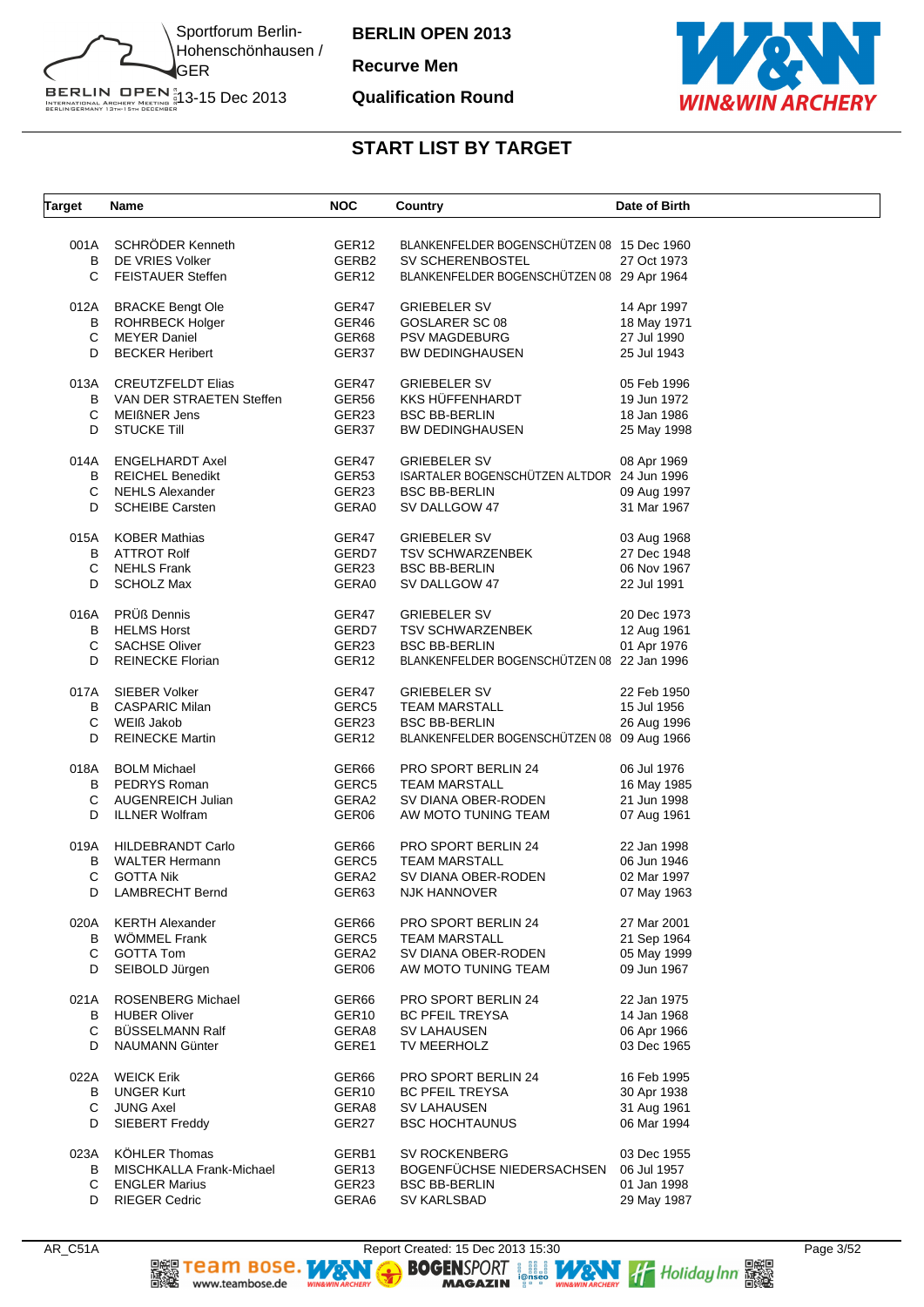

**Recurve Men**

#### **Qualification Round**



| <b>Target</b>       | Name                                                                                        | <b>NOC</b>                                                  | Country                                                                                                                      | Date of Birth                                            |
|---------------------|---------------------------------------------------------------------------------------------|-------------------------------------------------------------|------------------------------------------------------------------------------------------------------------------------------|----------------------------------------------------------|
| B<br>С              | 024A RÖHL Carsten<br>ROLKER Kai<br>MOCZKO Andreas                                           | GER49<br>GERD <sub>8</sub><br>GERC9                         | HAMBURGER BOGENSCHÜTZENGILDE 29 May 1956<br><b>TSV WESTERHAUSEN</b><br><b>TSG LÜBBENAU</b>                                   | 21 Jul 1977<br>01 Jan 1920                               |
| D                   | <b>MINOLI Ruven</b>                                                                         | GER63                                                       | <b>NJK HANNOVER</b>                                                                                                          | 12 Jan 1993                                              |
| 025A                | <b>KNOBLING Charly</b>                                                                      | GER73                                                       | <b>SC OLCHING</b>                                                                                                            | 17 Jun 1961                                              |
| В                   | <b>BALKOW Frank</b>                                                                         | GER22                                                       | <b>BS OPLADEN</b>                                                                                                            | 13 Aug 1959                                              |
| С                   | <b>SCHWOTZER Andreas</b>                                                                    | GER76                                                       | SCHÜTZENGILDE COTTBUS 1471                                                                                                   | 17 Dec 1964                                              |
| D                   | <b>OBST Horst</b>                                                                           | GERC5                                                       | <b>TEAM MARSTALL</b>                                                                                                         | 14 Jul 1957                                              |
| 026A                | <b>EHLERS Dirk</b>                                                                          | GER18                                                       | <b>BRAKER SV</b>                                                                                                             | 09 Feb 1968                                              |
| В                   | <b>BÖHNE Frank</b>                                                                          | GER62                                                       | MINDENER BOGENSCHUTZEN                                                                                                       | 06 Feb 1962                                              |
| C                   | VOIGT Alexander                                                                             | GER35                                                       | <b>BTS BAYREUTH</b>                                                                                                          | 30 Jan 1990                                              |
| D                   | <b>ULLRICH Robin</b>                                                                        | GER23                                                       | <b>BSC BB-BERLIN</b>                                                                                                         | 19 Sep 2000                                              |
| 027A                | <b>ARLETH Joachim</b>                                                                       | GERD2                                                       | <b>TSV KAPPELN</b>                                                                                                           | 12 May 1949                                              |
| B                   | <b>HASENFUß Thomas</b>                                                                      | GER85                                                       | <b>SGI SEEHAUSEN</b>                                                                                                         | 12 May 1976                                              |
| С                   | <b>DEGNER Bernd</b>                                                                         | GER63                                                       | NJK HANNOVER                                                                                                                 | 20 Nov 1963                                              |
| D                   | <b>LUTHARDT Thomas</b>                                                                      | GER80                                                       | <b>SG MOTOR HALLE</b>                                                                                                        | 25 Jan 1977                                              |
| 033B                | <b>KORNMANN Bernd</b>                                                                       | GERE6                                                       | <b>BSC GERETSRIED</b>                                                                                                        | 28 Aug 1964                                              |
| 004A<br>В<br>С<br>D | <b>BIZON Kacper</b><br><b>BARBY Stuart</b><br><b>KRAMER Jannis</b><br><b>SEMBDNER Heiko</b> | POL <sub>02</sub><br>GBR01<br>GER23<br>GER83                | POLISH ARCHERY FEDERATION<br>EDINBURGH UNIVERSITY ARCHERY P 23 Sep 1980<br><b>BSC BB-BERLIN</b><br>SGES HAGENBURG-ALTENHAGEN | 21 Aug 1996<br>17 Apr 1995<br>19 Dec 1962                |
| 005A                | <b>CINKUSZ Konrad</b>                                                                       | POL <sub>02</sub>                                           | POLISH ARCHERY FEDERATION                                                                                                    | 04 Oct 1990                                              |
| В                   | <b>KLEDTKE Timo</b>                                                                         | GERA0                                                       | SV DALLGOW 47                                                                                                                | 13 May 1996                                              |
| C                   | <b>LAARZ Felix</b>                                                                          | GER23                                                       | <b>BSC BB-BERLIN</b>                                                                                                         | 01 Jan 1990                                              |
| D                   | <b>HEIMBECK Jan</b>                                                                         | GER97                                                       | SV 1919 AROLSEN                                                                                                              | 23 Feb 1965                                              |
| B<br>С<br>D         | 006A FALDZINSKI Maciej<br>ADAMEK Kamila<br>LIETZ Dominik<br><b>JAEGER René</b>              | POL <sub>02</sub><br>POL <sub>02</sub><br>GER23<br>GER66    | POLISH ARCHERY FEDERATION<br>POLISH ARCHERY FEDERATION<br><b>BSC BB-BERLIN</b><br>PRO SPORT BERLIN 24                        | 22 Jul 1992<br>05 May 1995<br>21 Jan 1996<br>26 Mar 1966 |
| 007B                | KONISHI DE SOUZA Eduardo                                                                    | BRA01                                                       | SINT SEBASTIAEN                                                                                                              | 20 Oct 1985                                              |
| С                   | <b>WITT Christoph</b>                                                                       | GER23                                                       | <b>BSC BB-BERLIN</b>                                                                                                         | 23 Nov 1994                                              |
| D                   | RÖSLER Leon                                                                                 | GER66                                                       | PRO SPORT BERLIN 24                                                                                                          | 16 Jul 1994                                              |
| 008A                | <b>GOLABCZAK Patryk</b>                                                                     | POL <sub>02</sub>                                           | POLISH ARCHERY FEDERATION                                                                                                    | 26 Nov 1996                                              |
| В                   | <b>JURZAK Adam</b>                                                                          | POL <sub>02</sub>                                           | POLISH ARCHERY FEDERATION                                                                                                    | 02 Nov 1995                                              |
| С                   | <b>TIMMINS David</b>                                                                        | GBR03                                                       | OXFORD ARCHERS                                                                                                               | 07 Jul 1990                                              |
| D                   | <b>UNGLAUBE Marco</b>                                                                       | GER66                                                       | PRO SPORT BERLIN 24                                                                                                          | 05 May 1984                                              |
| 009B                | <b>LANGKABEL Rick</b>                                                                       | GER <sub>15</sub>                                           | <b>BOGENSPORT RHEIN-MAIN</b>                                                                                                 | 18 May 1989                                              |
| C.                  | <b>PREUß Klaus</b>                                                                          | GER07                                                       | BAD OLDESLOER BOGENSPORT                                                                                                     | 13 Jan 1955                                              |
| D                   | <b>BREITBACH Christoph</b>                                                                  | GER31                                                       | <b>BSC VORGEBIRGE BORNHEIM</b>                                                                                               | 12 Apr 1998                                              |
| 010A                | <b>SZAFRAN Marek</b>                                                                        | POL <sub>02</sub>                                           | POLISH ARCHERY FEDERATION                                                                                                    | 15 Mar 1997                                              |
| B                   | <b>MAYR Camilo</b>                                                                          | GER <sub>15</sub>                                           | BOGENSPORT RHEIN-MAIN                                                                                                        | 04 Mar 1991                                              |
| C                   | <b>SCHWERTMANN Martin</b>                                                                   | GERC8                                                       | <b>TSG 07 BURG GRETESCH</b>                                                                                                  | 22 Oct 1961                                              |
| D                   | <b>BAUMANN Christian</b>                                                                    | GER29                                                       | <b>BSC ISERLOHN</b>                                                                                                          | 20 Sep 1971                                              |
| 011A                | SZULKOWSKI Kacper                                                                           | POL <sub>02</sub>                                           | POLISH ARCHERY FEDERATION                                                                                                    | 02 Apr 1996                                              |
| B                   | <b>TORNES Eilif Johan</b>                                                                   | NOR01                                                       | <b>BERGEN BUESKYTTERE</b>                                                                                                    | 28 Dec 1970                                              |
| С                   | <b>SCHWERTMANN Nils</b>                                                                     | GERC8                                                       | TSG 07 BURG GRETESCH                                                                                                         | 01 Jan 1999                                              |
| D                   | <b>ENGELMANN Dieter</b>                                                                     | GER29                                                       | <b>BSC ISERLOHN</b>                                                                                                          | 13 Mar 1947                                              |
| 012B<br>С<br>D      | <b>KUCOWSKI Gawel</b><br><b>THOMSEN Mikkel</b><br><b>MEINIG Robin</b>                       | POL <sub>01</sub><br>DEN <sub>02</sub><br>GER <sub>12</sub> | <b>KS DRUKARZ</b><br>AARHUS BUESKYTTELAUG<br>BLANKENFELDER BOGENSCHÜTZEN 08 09 Oct 1989                                      | 01 Jun 1979<br>20 Sep 1996                               |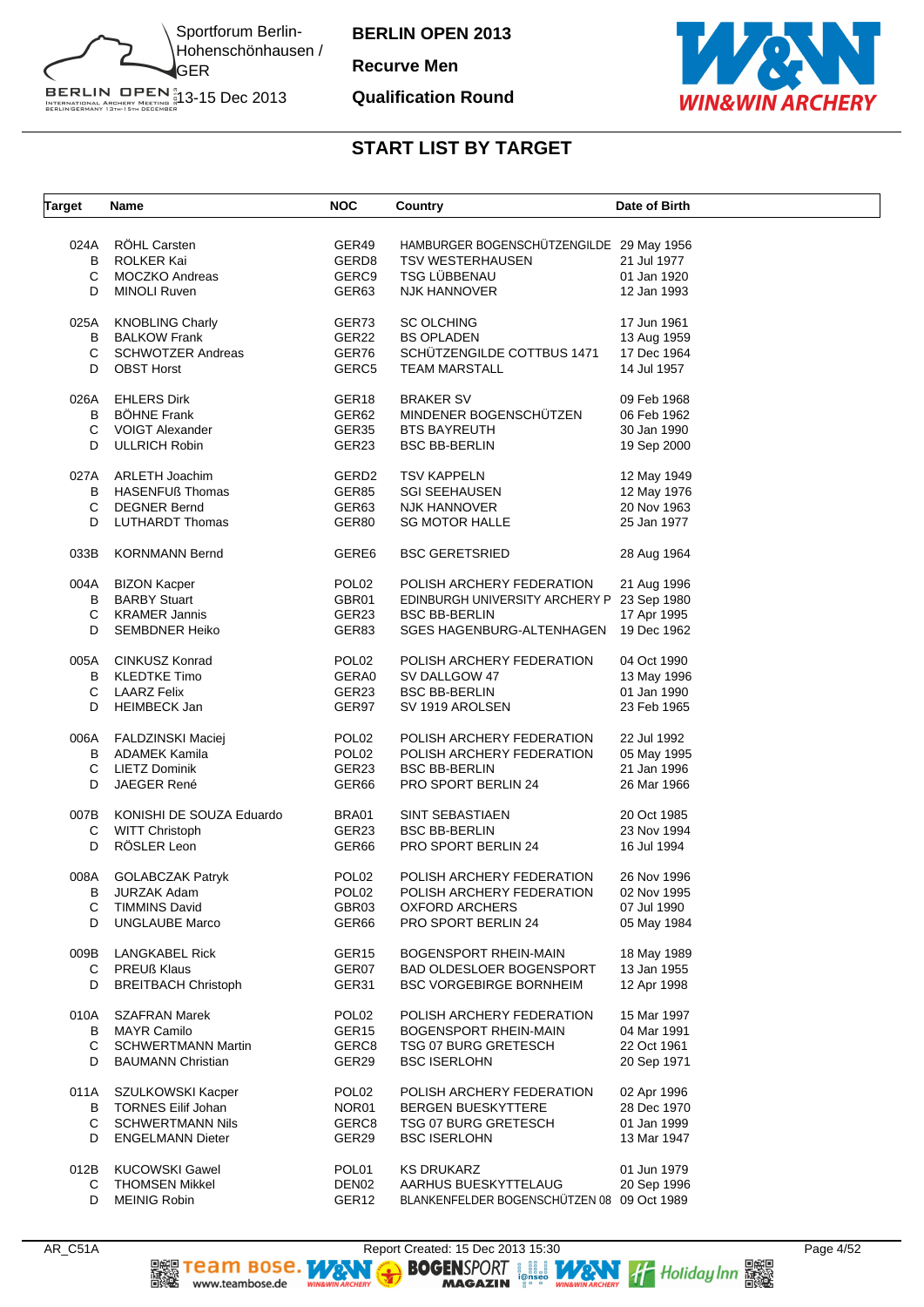

**Recurve Men**

#### **Qualification Round**



| <b>Target</b> | Name                       | <b>NOC</b>        | Country                                    | Date of Birth |
|---------------|----------------------------|-------------------|--------------------------------------------|---------------|
|               | 013A HEISLER Matthias      | GERB0             | SV LITZELSTETTEN                           | 19 Nov 1963   |
| В             | <b>SWIECZAK Maurycy</b>    | POL01             | <b>KS DRUKARZ</b>                          | 26 Sep 1990   |
|               | <b>GÖTTGES Marco</b>       |                   |                                            |               |
| C             |                            | GER60             | KREFELDER SPORTSCHUTZENKORPS 1 10 Mar 1967 |               |
| 015A          | KUHLMANN Hauke             | GER84             | SGI LAUENAU                                | 17 Jun 1998   |
| В             | <b>KUNZ Manfred</b>        | GER82             | SG STRÜTH 1953                             | 11 Jun 1952   |
| С             | SCHÜTTENBERG Hendric       | GER17             | <b>BORGFELDER SGI</b>                      | 11 Apr 1996   |
| D             | STOCK Jürgen               | GER77             | SCHÜTZENGILDE VÖHRUM                       | 11 May 1959   |
|               |                            |                   |                                            |               |
| 016A          | <b>HAATS Jochen</b>        | GERA3             | SV FORTUNA STAMPE                          | 10 Feb 1997   |
| В             | <b>HORNICEK Petr</b>       | CZE02             | TEAM CZECH REPUBLIC                        | 15 Mar 1976   |
| С             | SIERAKOWSKI Kacper         | POL <sub>02</sub> | POLISH ARCHERY FEDERATION                  | 18 Jun 1993   |
| 017A          | KLEIN Pit                  | LUX01             |                                            |               |
|               |                            |                   | GUILLAUME TELL STRASSEN                    | 12 Sep 1996   |
| В             | KASCHULL Mario             | GERD4             | <b>TSV LINDENBERG</b>                      | 13 Aug 1960   |
| С             | DANIELSSON Mikael          | SWE01             | LINKÖPINGS SKF                             | 09 Nov 1993   |
| D             | <b>BACKER Thorsten</b>     | GER35             | <b>BTS BAYREUTH</b>                        | 05 Apr 1973   |
| 020D          | <b>GOMOLISZEK Michal</b>   | POL <sub>02</sub> | POLISH ARCHERY FEDERATION                  | 07 Oct 1992   |
|               |                            |                   |                                            |               |
| 023D          | <b>BORSDORFF Erik</b>      | GER <sub>12</sub> | BLANKENFELDER BOGENSCHÜTZEN 08 01 Jan 1997 |               |
|               |                            |                   |                                            |               |
|               | 001A CHOI Won-Jong         | KOR01             | YECHEON ARCHERY BUSINESS TEAM 13 Jan 1978  |               |
| B             | HARTMANN Daniel            | GERC <sub>6</sub> | TEAM RALLE ARCHERY PRODUCTS 12 Aug 1987    |               |
| С             | SCHADE Björn               | GER23             | <b>BSC BB-BERLIN</b>                       | 12 Nov 1982   |
| D             | OPITZ Ulf                  | GER70             | SAGITTO DELMENHORST                        | 18 Nov 1952   |
| 002B          | <b>RUHLAND Michael</b>     | GERC6             | TEAM RALLE ARCHERY PRODUCTS 15 Apr 1980    |               |
| С             | <b>GAUDING Burkhard</b>    | GERC2             | <b>TEAM ARCHERSWORLD</b>                   | 02 May 1959   |
| D             | <b>MATUSCH Oliver</b>      | GERE2             | VFA FRISCHAUF ESCHBORN                     | 23 Dec 1976   |
|               |                            |                   |                                            |               |
| 003A          | ZADONSKII Gleb             | RUS <sub>06</sub> | <b>VISTY MOSCOW</b>                        | 25 Mar 1983   |
| B             | <b>WELSCHER Markus</b>     | GERC6             | TEAM RALLE ARCHERY PRODUCTS 16 Sep 1981    |               |
| С             | RIJAVEC Jan                | SLO <sub>03</sub> | <b>LOGATEC</b>                             | 13 Jul 1994   |
| D             | <b>BAITZ Christoph</b>     | GER69             | RHEINISCHER SCHÜTZENBUND                   | 10 Oct 1996   |
|               |                            |                   |                                            |               |
|               | 004A LAMMERICH Jens        | GER31             | <b>BSC VORGEBIRGE BORNHEIM</b>             | 06 May 1996   |
| В             | <b>WERNER Boris</b>        | GERC6             | TEAM RALLE ARCHERY PRODUCTS 06 Jul 1969    |               |
| С             | <b>SCHNEIDER Arnold</b>    | GER20             | <b>BS FEUCHT</b>                           | 24 Apr 1954   |
| D             | <b>SPRENGER Karsten</b>    | GER <sub>15</sub> | <b>BOGENSPORT RHEIN-MAIN</b>               | 20 Feb 1994   |
|               | 005A LAMMERICH Jörg        | GER31             | <b>BSC VORGEBIRGE BORNHEIM</b>             | 27 Jul 1966   |
|               | <b>B</b> BORHO Christopher | GERB0             | SV LITZELSTETTEN                           | 08 Mar 1997   |
| С             | <b>LIEKE Fabian</b>        | GER24             | <b>BSC CLAUEN</b>                          | 30 Nov 1996   |
| D             |                            |                   | WIN & WIN PRO STAFF                        |               |
|               | <b>GODFREY Larry</b>       | GBR06             |                                            | 09 Jun 1976   |
| 006A          | GYS Lenthy                 | BEL02             | <b>NVL</b>                                 | 13 Apr 1995   |
| В             | <b>HUBER Niels</b>         | GERB0             | SV LITZELSTETTEN                           | 24 Aug 1994   |
| С             | <b>LIEKE Michael</b>       | GER24             | <b>BSC CLAUEN</b>                          | 19 Oct 1971   |
| D             | <b>SACH Peter</b>          | GERA0             | SV DALLGOW 47                              | 17 Jan 1982   |
|               |                            |                   |                                            |               |
| 007A          | <b>GYS Marc</b>            | BEL02             | <b>NVL</b>                                 | 20 Feb 1965   |
| В             | PLAGWITZ Heiko             | GERB0             | SV LITZELSTETTEN                           | 03 Feb 1977   |
| С             | <b>FREIRE Rafael</b>       | <b>SUI04</b>      | WIN & WIN PRO STAFF                        |               |
| D             | <b>ELSASSER Henrik</b>     | GER81             | <b>SG STERN RASTATT</b>                    | 20 Mar 1984   |
| 008A          | <b>KATHAGE Marc</b>        | <b>GERE0</b>      | TUS GRÜN-WEIß HOLTEN                       | 12 Jul 1993   |
|               | <b>WILD Christian</b>      | GERB0             | SV LITZELSTETTEN                           |               |
| В             |                            |                   |                                            | 26 Apr 1986   |
| С             | KINDERMANN Volker          | GERE3             | WIN & WIN PRO STAFF                        | 02 Jun 1987   |
| D             | LÖHR Philipp               | GERA2             | SV DIANA OBER-RODEN                        | 28 Feb 1995   |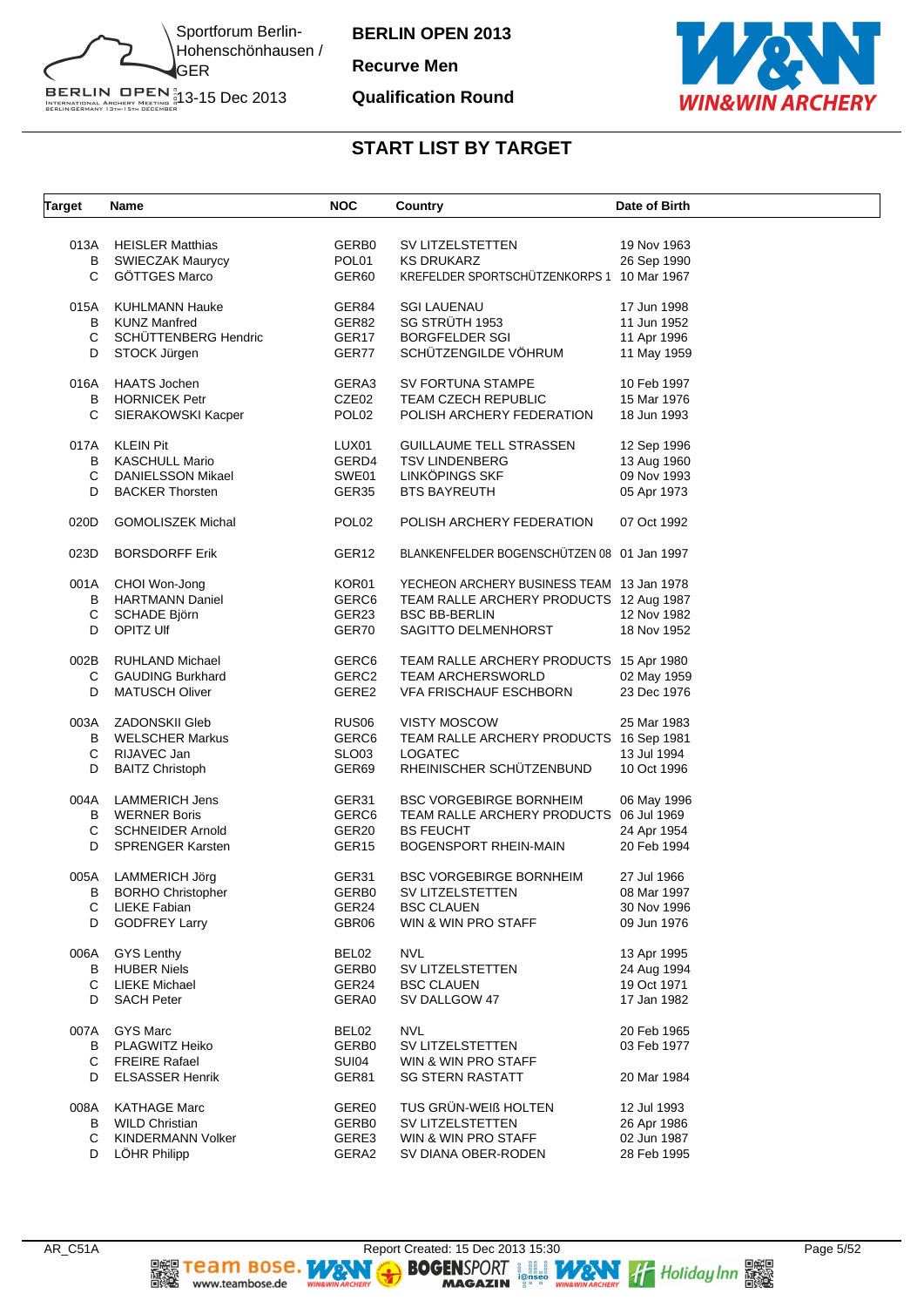

**Recurve Men**

#### **Qualification Round**



### **START LIST BY TARGET**

| <b>Target</b> | <b>Name</b>                   | <b>NOC</b>        | Country                                   | Date of Birth |
|---------------|-------------------------------|-------------------|-------------------------------------------|---------------|
|               | 009A STARKE Martin            | GER77             | SCHÜTZENGILDE VÖHRUM                      | 21 Feb 1968   |
| В             | <b>SCHULZE Michael</b>        | GER04             | <b>ASV AURICH</b>                         | 05 Dec 1969   |
| С             | WANNER Benjamin               | GERE3             | WIN & WIN PRO STAFF                       | 30 Jun 1985   |
| D             | <b>KEIB Heiko</b>             | GERA1             | SV DAUELSEN                               | 01 Dec 1979   |
| 010A          | <b>CEHNER Gasper</b>          | SLO <sub>02</sub> | DL DRAVOGRAD                              | 03 Sep 1992   |
| В             | <b>MECKFESSEL Peter</b>       | GERC8             | TSG 07 BURG GRETESCH                      | 14 Apr 1963   |
| С             | <b>NAJORKA Lars</b>           | GERD9             | <b>TUS BAROP</b>                          | 30 Jul 1979   |
| D             | <b>ROHRBERG Sebastian</b>     | GERA1             | <b>SV DAUELSEN</b>                        | 13 Mar 1979   |
| 011A          | <b>TEKONIEMI Antti</b>        | FIN02             | WIN & WIN PRO STAFF                       | 27 Jun 1982   |
| В             | <b>WIDMER Phillip</b>         | GERD <sub>6</sub> | <b>TSV SCHLANGENBAD</b>                   | 10 Jul 1997   |
| C             | PÖTSCH Jörg                   | GERB <sub>6</sub> | SV TELL KLEINOSTHEIM                      | 24 Nov 1959   |
| D             | SIGAUSKAS Vladas              | LTU02             | KAUNO SAUDYMO ASSOCIATION                 | 07 Aug 1967   |
| 012A          | <b>CORREIA Jerome</b>         | GERB4             | SV SELZERBRUNNEN                          | 07 Aug 1987   |
| B             | <b>RUDOW Marc</b>             | GERB8             | SV79 TIEFENBACH                           | 27 Sep 1995   |
| C             | <b>KAHLLUND Florian</b>       | GER90             | <b>SSC-FOCKBEK</b>                        | 07 Jun 1993   |
| D             | KOCH Joachim                  | GER55             | <b>KKS EDEMISSEN</b>                      | 18 Jul 1959   |
| 014D          | <b>SKALBERG Andreas</b>       | SWE05             | IF KARLSVIK                               | 21 Sep 1980   |
| 006D          | <b>KASPER Helbin</b>          | POL <sub>02</sub> | POLISH ARCHERY FEDERATION                 | 20 May 1995   |
| 008D          | ABEYWICKRAMA Thilina          | <b>SRI01</b>      | OXFORD ARCHERS                            | 18 May 1981   |
| 009A          | JANG Yong-Ho                  | KOR01             | YECHEON ARCHERY BUSINESS TEAM 04 Apr 1976 |               |
| В             | JOSEPHS Ingo                  | GERC2             | <b>TEAM ARCHERSWORLD</b>                  | 28 May 1974   |
| C             | <b>SCHMIDT Carlo</b>          | GER23             | <b>BSC BB-BERLIN</b>                      | 05 Feb 1998   |
| D             | APPELS Jesher                 | NED07             | WIN & WIN PRO STAFF                       | 23 Nov 1995   |
|               |                               |                   |                                           |               |
| 010A          | KIM Gyuchan                   | KOR01             | YECHEON ARCHERY BUSINESS TEAM 14 Mar 1990 |               |
| С             | <b>SKOERIES Eric</b>          | GER23             | <b>BSC BB-BERLIN</b>                      | 18 May 1992   |
| D             | <b>LANGERS Mike</b>           | LUX01             | <b>GUILLAUME TELL STRASSEN</b>            | 19 Sep 1995   |
| 011A          | <b>HENCKELS Jeffrey</b>       | LUX02             | WIN & WIN PRO STAFF                       |               |
| B             | <b>DORNHOFER Heribert</b>     | AUT02             | <b>BSC EDELWEIB HARTBERG</b>              | 11 Jan 1973   |
| C             | <b>WACHSMUTH Markus</b>       | GERB5             | SV STAHL UNTERWELLENBORN                  | 24 Oct 1991   |
| D             | WECKMÜLLER Maximilian         | GERA4             | SV GUTS MUTHS JENA                        | 20 Jan 1995   |
| 012A          | GÖLZ Dominic                  | GER <sub>11</sub> | <b>BCVS</b>                               | 03 Apr 1987   |
| B             | <b>SCHMITZ Carlo</b>          | GER03             | ARCTEC PRO STAFF                          | 28 Mar 1996   |
| С             | <b>FLOTO Florian</b>          | GER <sub>15</sub> | <b>BOGENSPORT RHEIN-MAIN</b>              | 12 Apr 1988   |
| D             | <b>BÜTTNER Ralf</b>           | GER14             | BOGENSCHULE DRESDEN                       | 02 Mar 1967   |
| 013A          | <b>BALDIN Dennis</b>          | GERC5             | <b>TEAM MARSTALL</b>                      | 28 Dec 1981   |
| B             | <b>LAURSEN Martin</b>         | DEN09             | <b>TIK ARCHERY</b>                        | 31 May 1991   |
| С             | <b>TSCHERNITSCH Engelbert</b> | GER <sub>16</sub> | <b>BOGENWELT TEAM</b>                     | 18 Oct 1973   |
| D             | ULLMANN Jan                   | GER <sub>14</sub> | <b>BOGENSCHULE DRESDEN</b>                | 02 Dec 1980   |
| 014A          | HANSEN Hans-Jürgen            | GERC5             | <b>TEAM MARSTALL</b>                      | 20 Mar 1961   |
| B             | <b>SCHAAF Simeon</b>          | GER86             | <b>SGI WELZHEIM</b>                       | 20 Jun 1991   |
| C             | <b>HEINKEL Yannic</b>         | GER89             | <b>SPS CRAILSHEIM</b>                     | 01 Jan 1990   |
| D             | <b>SCHMIDT Dirk</b>           | GER50             | HAMMER SC 08                              | 16 Feb 1973   |
| 015A          | <b>OBST Oliver</b>            | GERC5             | <b>TEAM MARSTALL</b>                      | 24 May 1993   |
| В             | <b>METZLAFF Arne</b>          | GERE0             | TUS GRÜN-WEIß HOLTEN                      | 21 Jun 1992   |
| C             | <b>HALSKOV Aske</b>           | DEN01             | AALBORG BUESKYTTELAUG                     | 01 Apr 1996   |
| D             | <b>SPARDING Simon-Julius</b>  | GER50             | HAMMER SC 08                              | 27 Aug 1996   |
| 016A          | <b>BALMOSAN Aurel</b>         | GER72             | SC GRÜN WEISS PADERBORN                   | 21 Jul 1966   |
| В             | <b>GAND Tobias</b>            | GER02             | 1. BSC KARLSRUHE                          | 04 Mar 1989   |
| С             | <b>KRIEG Gabor</b>            | GER79             | <b>SG MOGONO LEIPZIG</b>                  | 06 Feb 1981   |
| D             | VÍTOVEC David                 | CZE01             | LK CERE                                   | 12 Aug 1999   |
|               |                               |                   |                                           |               |

AR\_C51A Report Created: 15 Dec 2013 15:30 Page 6/52<br>Report Created: 15 Dec 2013 15:30 Page 6/52<br>BOGENSPORT Report Created: 15 Dec 2013 15:30<br>MAGAZIN Report Created: 15 Dec 2013 15:30<br>Hagazin Report Created: 15 Dec 2013 15: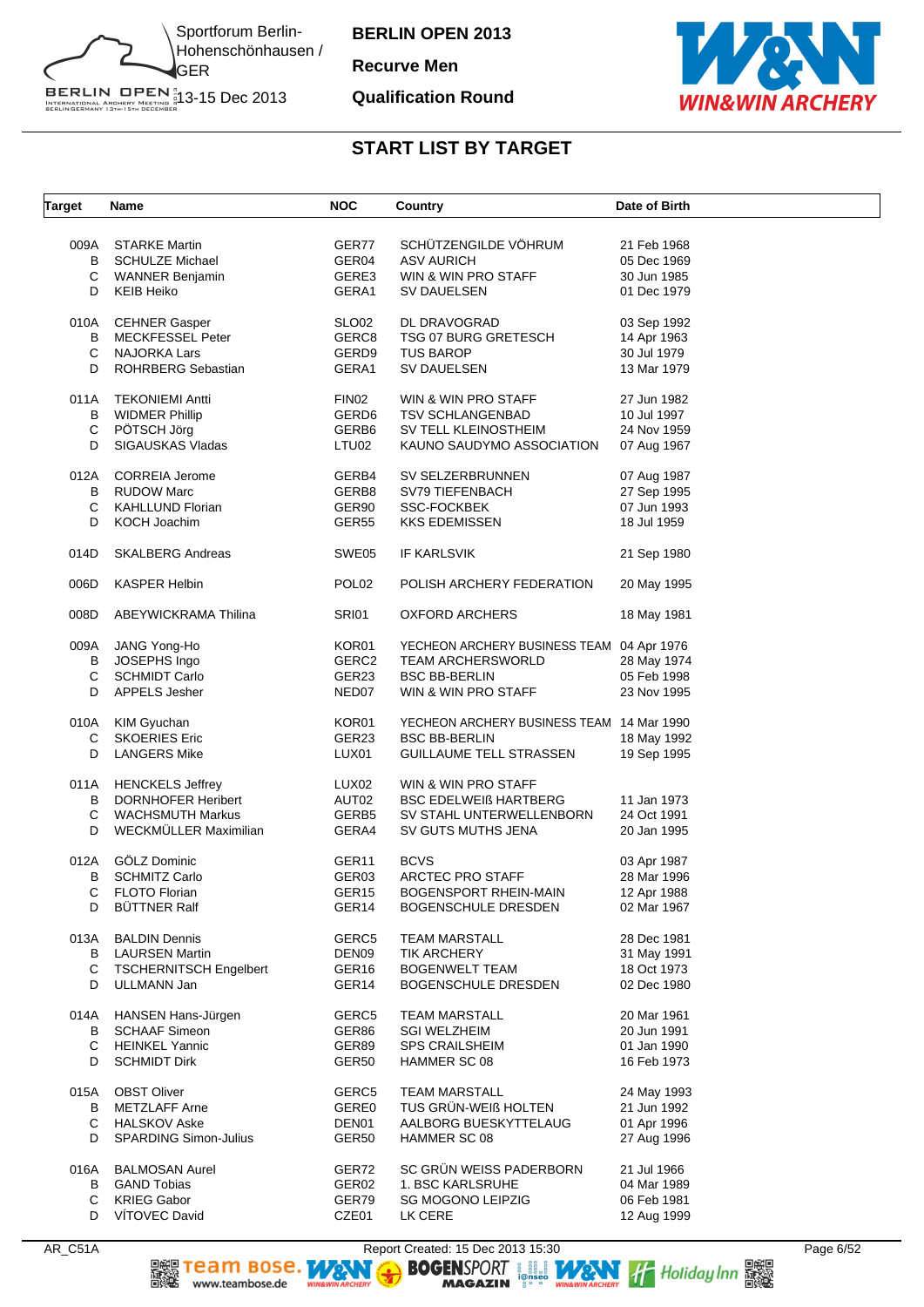

**Recurve Men**

#### **Qualification Round**



| <b>Target</b> | Name                     | <b>NOC</b>        | Country                    | Date of Birth |  |
|---------------|--------------------------|-------------------|----------------------------|---------------|--|
|               |                          |                   |                            |               |  |
| 017A          | <b>BAGER Dennis</b>      | DEN <sub>03</sub> | <b>ARCUS</b>               | 27 Mar 1971   |  |
| B             | <b>NESEMANN Simon</b>    | GER48             | <b>GS BOXDORF</b>          | 03 Feb 1991   |  |
| C.            | <b>GIESA Sven</b>        | GER <sub>19</sub> | <b>BS BIETIGHEIM</b>       | 04 Mar 1972   |  |
| D             | <b>WIESER Felix</b>      | GER43             | <b>FSG TACHERTING</b>      | 04 Aug 1993   |  |
| 018A          | <b>WEISS Christian</b>   | GER92             | <b>SSV EHINGEN</b>         | 10 Feb 1988   |  |
| В             | <b>MEINELT Christoph</b> | GER94             | <b>SSV OTTERSTADT</b>      | 07 Dec 1982   |  |
| C             | <b>LANGEN Georg</b>      | GER41             | DJK RÖDDER                 | 02 Aug 1961   |  |
| D             | <b>ZINK Martin</b>       | GERB4             | SV SELZERBRUNNEN           | 08 May 1971   |  |
| 019A          | <b>MARSH Chris</b>       | SUI01             | LAUSANNE ARCHERY CLUB      | 13 Mar 1975   |  |
| B             | LACIGA Jakub             | CZE02             | <b>TEAM CZECH REPUBLIC</b> | 04 Mar 1991   |  |
| C.            | <b>TÖNNES Christian</b>  | GER41             | DJK RÖDDER                 | 12 Apr 1964   |  |
| D             | <b>DUARTE Fabio</b>      | POR <sub>01</sub> | MINDENER BOGENSCHÜTZEN     | 24 Jul 1984   |  |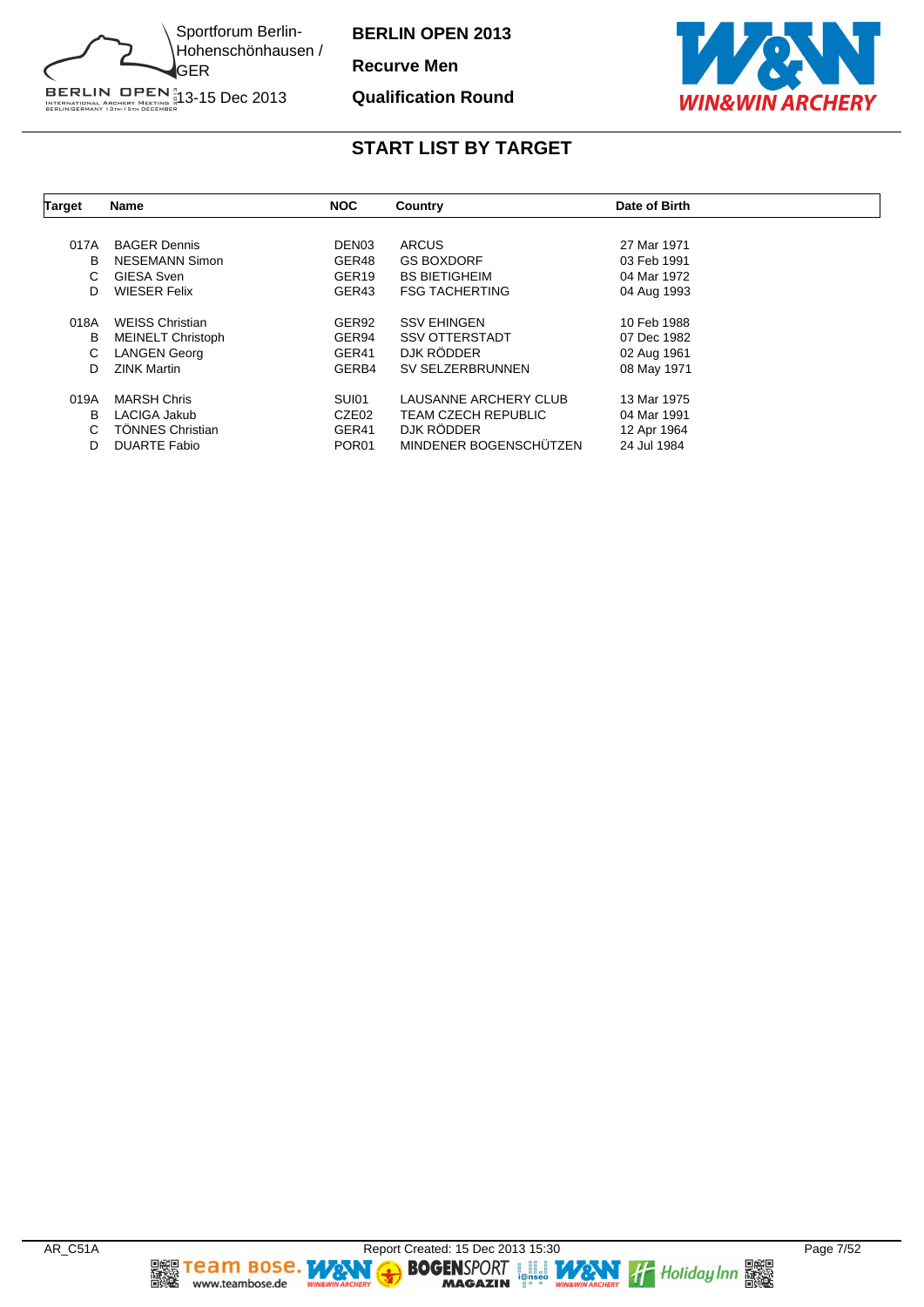

**Recurve Women**

#### **Qualification Round**



| <b>Target</b> | Name                        | <b>NOC</b>        | Country                                    | Date of Birth |
|---------------|-----------------------------|-------------------|--------------------------------------------|---------------|
| 028A          | <b>GIEßEL Sabine</b>        | GERC5             | <b>TEAM MARSTALL</b>                       | 20 Nov 1963   |
| B             | <b>STOECKEL Carolin</b>     | GERA0             | SV DALLGOW 47                              | 03 Feb 1994   |
| С             | <b>KIEP Mathilde</b>        | GER23             | <b>BSC BB-BERLIN</b>                       | 04 Jan 1989   |
|               | <b>HILDEBRANDT Silvia</b>   |                   | PRO SPORT BERLIN 24                        |               |
| D             |                             | GER66             |                                            | 20 Sep 1967   |
| 029A          | <b>HONDL-MEYER Annett</b>   | GERC5             | <b>TEAM MARSTALL</b>                       | 28 Feb 1968   |
| В             | LINDEMANN Melanie           | GERD7             | <b>TSV SCHWARZENBEK</b>                    | 09 Jun 1976   |
| С             | <b>SCHNOOR Sophia</b>       | GER23             | <b>BSC BB-BERLIN</b>                       | 08 Aug 1996   |
| D             | KÖHLER Gabriele             | GERB1             | <b>SV ROCKENBERG</b>                       | 24 Apr 1963   |
| 030A          | <b>KROHN Ann-Kathrin</b>    | GERC5             | <b>TEAM MARSTALL</b>                       | 22 Apr 1997   |
| В             | <b>HEILIG Claudia</b>       | GER57             | <b>KKS KIRRLACH</b>                        | 03 May 1983   |
| C             | <b>SCHULTZ Carmen</b>       | GER23             | <b>BSC BB-BERLIN</b>                       | 23 Nov 1978   |
| D             | KÖLSCH Kathrin              | GER61             | <b>MACH MIT BEXBACH</b>                    | 01 Jan 1982   |
|               |                             |                   |                                            |               |
| 031A          | WÖMMEL Daniela              | GERC5             | <b>TEAM MARSTALL</b>                       | 08 Nov 1997   |
| B             | <b>EIBECK Pia</b>           | GER <sub>15</sub> | <b>BOGENSPORT RHEIN-MAIN</b>               | 22 Sep 1987   |
| C             | GÖRTH Sibylle               | GERD <sub>0</sub> | <b>TSV HEILIGENHAFEN</b>                   | 12 Apr 1964   |
| D             | <b>BRANDENBURG Angelika</b> | GERE0             | TUS GRÜN-WEIß HOLTEN                       | 21 May 1961   |
|               |                             |                   |                                            |               |
| 032A          | <b>NORDMEYER Britta</b>     | GER49             | HAMBURGER BOGENSCHÜTZENGILDE 15 Nov 1963   |               |
| B             | <b>KÖSER Bianca</b>         | GERB7             | SV WISCHHAFEN                              | 29 Apr 1973   |
| C             | <b>HEISE Friederike</b>     | GER24             | <b>BSC CLAUEN</b>                          | 10 Feb 1997   |
| D             | <b>REINECKE Karola</b>      | GER12             | BLANKENFELDER BOGENSCHÜTZEN 08 19 May 1968 |               |
|               |                             |                   |                                            |               |
| 033A          | <b>WITT Evelyn</b>          | GER49             | HAMBURGER BOGENSCHÜTZENGILDE 12 May 1963   |               |
| C             | HÜSIG Madeline              | GER77             | SCHÜTZENGILDE VÖHRUM                       | 19 Jun 1992   |
| D             | <b>FRIEDRICH Antje</b>      | GER68             | <b>PSV MAGDEBURG</b>                       | 23 Dec 1968   |
| 007A          | <b>FARASIEWICZ Karolina</b> | POL <sub>02</sub> | POLISH ARCHERY FEDERATION                  | 27 Sep 1996   |
| 009A          | <b>JURZAK Monika</b>        | POL <sub>02</sub> | POLISH ARCHERY FEDERATION                  | 25 May 1993   |
| 012A          | WEJNEROWSKA Marlena         | POL <sub>02</sub> | POLISH ARCHERY FEDERATION                  | 20 Sep 1995   |
| 016D          | <b>SCHNEIDERS Lisa</b>      | GER69             | RHEINISCHER SCHÜTZENBUND                   | 01 Jan 1995   |
| 018A          | SOBIERAJ Matgorzata         | POL <sub>02</sub> | POLISH ARCHERY FEDERATION                  | 01 Jan 2000   |
| B             | <b>HEINS Elke</b>           | GER96             | <b>SSV TARMSTEDT</b>                       | 06 Dec 1966   |
| С             | <b>JAEGER Birte</b>         | GER66             | PRO SPORT BERLIN 24                        | 01 May 1970   |
| D             | <b>ARKE Susanne</b>         | GERC8             | <b>TSG 07 BURG GRETESCH</b>                | 08 Sep 1965   |
|               |                             |                   |                                            |               |
| 019A          | KOWSZYN Olimpia             | POL02             | POLISH ARCHERY FEDERATION                  | 10 Nov 1997   |
| B             | <b>HEINS Mascha</b>         | GER96             | <b>SSV TARMSTEDT</b>                       | 04 May 1994   |
| С             | <b>UNGLAUBE Zinayida</b>    | GER66             | PRO SPORT BERLIN 24                        | 29 Sep 1985   |
| D             | <b>SCHWERTMANN Sonja</b>    | GERC8             | TSG 07 BURG GRETESCH                       | 21 Nov 1967   |
| 020A          | ZURANSKA Adriana            | POL <sub>02</sub> | POLISH ARCHERY FEDERATION                  | 11 Sep 1991   |
| В             | FREYWALD Cynthia            | GER23             | <b>BSC BB-BERLIN</b>                       | 08 Jul 1997   |
| С             | <b>HEIMBECK Petra</b>       | GER97             | SV 1919 AROLSEN                            | 26 Mar 1967   |
|               |                             |                   |                                            |               |
| 021A          | ZYZANSKA Sylwia             | POL <sub>02</sub> | POLISH ARCHERY FEDERATION                  | 27 Jul 1997   |
| B             | <b>FROTSCHER Antie</b>      | GBR03             | <b>OXFORD ARCHERS</b>                      | 19 Sep 1973   |
| С             | <b>FREIMANN Katharina</b>   | GER63             | NJK HANNOVER                               | 26 Feb 1981   |
| D             | <b>HEINRICH Maika</b>       | GER <sub>12</sub> | BLANKENFELDER BOGENSCHÜTZEN 08 02 Sep 1990 |               |
| 022A          | GÖTTGES Laura               | GER60             | KREFELDER SPORTSCHÜTZENKORPS 1             | 26 Nov 1997   |
| B             | KÖHLER Antje                | GER77             | SCHÜTZENGILDE VÖHRUM                       | 03 Nov 1968   |
| C             | DÖRING-SCHUSTER IIka        | GER77             | SCHUTZENGILDE VOHRUM                       | 08 Sep 1972   |
| D             | RZASA Joanna                | POL <sub>02</sub> | POLISH ARCHERY FEDERATION                  |               |
|               |                             |                   |                                            | 10 Sep 1990   |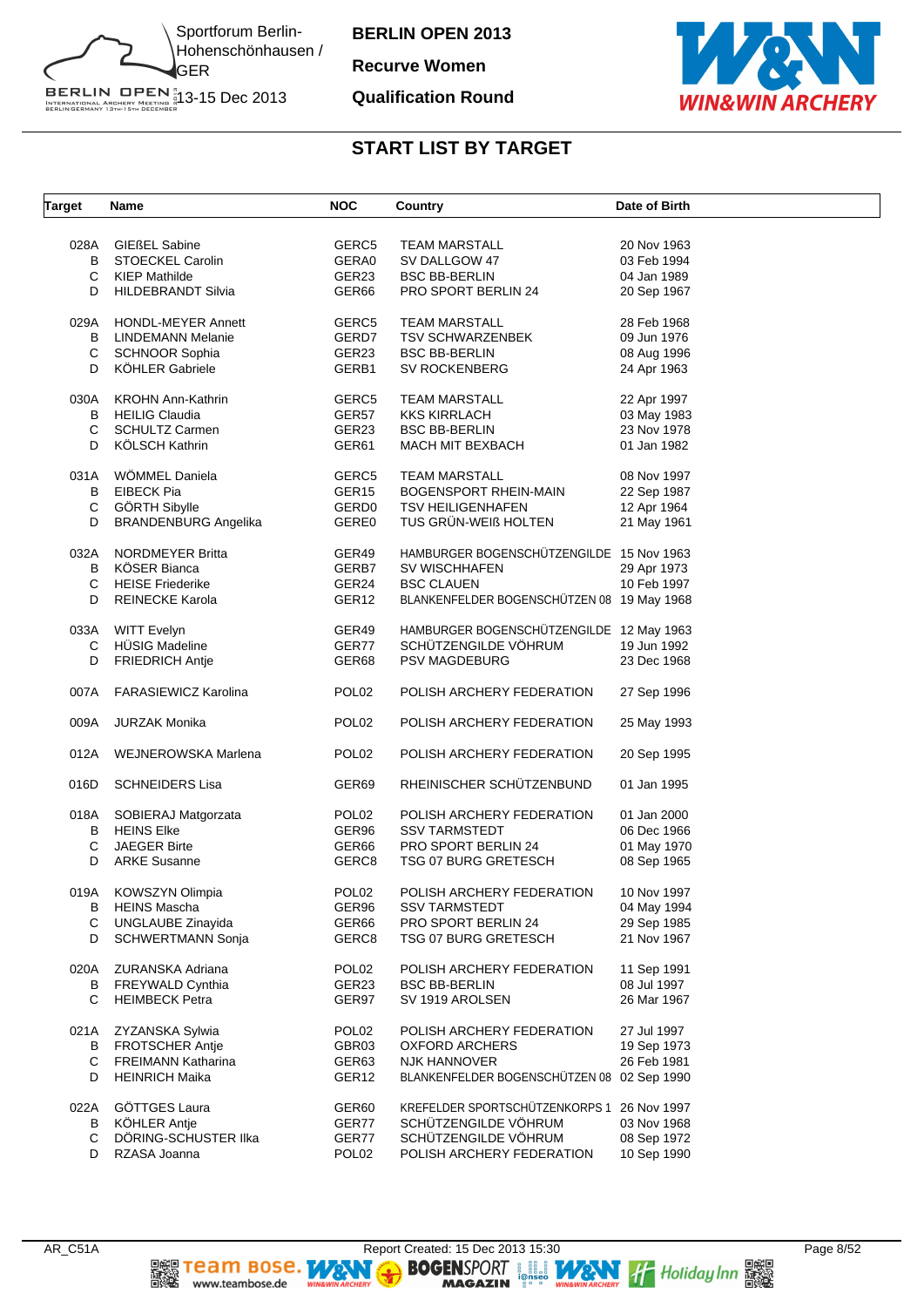

**Recurve Women**

#### **Qualification Round**



| <b>Target</b>       | Name                                                                                                | <b>NOC</b>                                               | Country                                                                                                                  | Date of Birth                                            |
|---------------------|-----------------------------------------------------------------------------------------------------|----------------------------------------------------------|--------------------------------------------------------------------------------------------------------------------------|----------------------------------------------------------|
| B<br>C              | 023A FLÄSCHNER Caren<br>RÖBISCH Annedore<br><b>BAUMANN Martina</b>                                  | GER49<br>GER98<br>GER29                                  | HAMBURGER BOGENSCHÜTZENGILDE 22 Jan 1966<br>SV 2000 DIEDRICHSHAGEN<br><b>BSC ISERLOHN</b>                                | 10 Jan 1962<br>26 Apr 1972                               |
| 013A<br>B<br>C<br>D | PÜTTER Jasmin<br><b>JANG Jinhee</b><br>SEGINA Tatiana<br><b>WEINMEISTER Vanessa</b>                 | GER88<br>KOR01<br>RUS04<br>GERA7                         | SHERWOOD BSC HERNE<br>YECHEON ARCHERY BUSINESS TEAM 11 Jun 1993<br>RUSSIAN NATIONAL TEAM<br>SV KAUFUNGEN                 | 16 Aug 1990<br>20 Jan 1992<br>25 Apr 1992                |
| B<br>C.             | 014A SCHNEIDER-BORNS Jutta<br>KIN Hyunjin<br><b>STELZER Susanne</b>                                 | GER70<br>KOR01<br>GERE2                                  | SAGITTO DELMENHORST<br>YECHEON ARCHERY BUSINESS TEAM 23 Jun 1997<br><b>VFA FRISCHAUF ESCHBORN</b>                        | 20 May 1959<br>02 Jul 1975                               |
| B<br>D              | 015A MARSZALKOWSKA Ewelina<br>GÖBELT Olivia<br>C VALENTIN Alina<br><b>FERLINC Iva</b>               | POL <sub>02</sub><br>GER69<br>GER63<br>SLO <sub>02</sub> | POLISH ARCHERY FEDERATION<br>RHEINISCHER SCHÜTZENBUND<br>NJK HANNOVER<br>DL DRAVOGRAD                                    | 28 Apr 1989<br>18 Jun 1996<br>20 Jan 1993<br>02 Feb 1997 |
| 016A<br>B<br>C<br>D | <b>SCHOBINGER Celine</b><br><b>BOZIC Brina</b><br>RIDDERSTRÖM Line Blomén<br><b>SCHULZE Susanne</b> | <b>SUI04</b><br>SLO01<br>NOR03<br>GER04                  | WIN & WIN PRO STAFF<br>ARCHERY CLUB ANKARAN<br>SANDEFJORD BUESKYTTERE<br><b>ASV AURICH</b>                               | 22 May 1992<br>23 Mar 1994<br>04 Mar 1965                |
| B<br>С<br>D         | 017A FOLKARD Naomi<br>UTKINA Irina<br><b>MECKFESSEL Claudia</b><br>WETZKE Vivien                    | GBR06<br>RUS <sub>05</sub><br>GERC8<br>GERD9             | WIN & WIN PRO STAFF<br>TSP VOSTOCHIY MOSCOW<br><b>TSG 07 BURG GRETESCH</b><br><b>TUS BAROP</b>                           | 13 Sep 1983<br>14 Mar 1973<br>14 Feb 1964<br>19 Jun 1985 |
| 018A<br>В<br>С<br>D | KLESMANN Daniela<br>KAHLLUND Michaela<br>STOTTMEYER Sarah<br><b>KOCH Kerstin</b>                    | GERE3<br>GER90<br>GERD1<br><b>GER55</b>                  | WIN & WIN PRO STAFF<br><b>SSC-FOCKBEK</b><br><b>TSV HELMSTEDT</b><br><b>KKS EDEMISSEN</b>                                | 13 Feb 1988<br>06 Aug 1996<br>15 Mar 1998<br>14 Dec 1968 |
| 031D                | VIKUKELOVA Jana                                                                                     | CZE02                                                    | TEAM CZECH REPUBLIC                                                                                                      | 02 Dec 1989                                              |
| 032D                | <b>TOBOLA Kamila</b>                                                                                | POL <sub>02</sub>                                        | POLISH ARCHERY FEDERATION                                                                                                | 30 Jan 1997                                              |
| 001A<br>С<br>D      | RÖLLER Jamina<br><b>B</b> KANG Minjin<br><b>UNRUH Lisa</b><br><b>DEDEN Esther</b>                   | GER88<br>KOR01<br>GER23<br>NED <sub>03</sub>             | SHERWOOD BSC HERNE<br>YECHEON ARCHERY BUSINESS TEAM 07 Nov 1990<br><b>BSC BB-BERLIN</b><br><b>HBS ALMERE</b>             | 28 Jan 1992<br>12 Apr 1988<br>01 Jul 1994                |
| 002A<br>B<br>C<br>D | <b>DOLDE Nicole</b><br>YOON Ok-Hee<br><b>WINTER Karina</b><br><b>LAAN Daisy</b>                     | GER58<br>KOR01<br>GER23<br>NED <sub>03</sub>             | <b>KKS REIHEN</b><br>YECHEON ARCHERY BUSINESS TEAM 01 Mar 1985<br><b>BSC BB-BERLIN</b><br><b>HBS ALMERE</b>              | 30 Jun 1977<br>14 Jan 1986<br>27 Aug 1991                |
| 003A<br>B<br>С<br>D | <b>BARBY Victoria</b><br><b>LANGERS Brigitte</b><br>LARKINA Mariya<br><b>LAAN Sarina</b>            | GBR01<br>LUX01<br>RUS <sub>06</sub><br>NED <sub>03</sub> | EDINBURGH UNIVERSITY ARCHERY P 11 Jul 1980<br><b>GUILLAUME TELL STRASSEN</b><br><b>VISTY MOSCOW</b><br><b>HBS ALMERE</b> | 09 Jun 1964<br>25 Feb 1987<br>13 Mar 1994                |
| 004A<br>B<br>С<br>D | KOBZOVÁ Tereza<br>LIONETTI Pia Carmen Maria<br>VIEHMEIER Isabel<br><b>TOMASI Jessica</b>            | CZE01<br>ITA08<br>GERA4<br>ITA04                         | LK CERE<br>TEAM HOYT PRO STAFF<br>SV GUTS MUTHS JENA<br>CGS AERONAUTICA MILITARE                                         | 15 Jan 1990<br>26 Feb 1987<br>24 Jun 1992<br>03 Jul 1986 |
| 005A<br>B<br>С<br>D | NECHUTNA Klara<br><b>BÖHNKE Julia</b><br>RODIONOVA Polina<br><b>ROMAN Aida</b>                      | CZE01<br>GER <sub>11</sub><br>UKR01<br>MEX01             | LK CERE<br><b>BCVS</b><br>NATIONAL TEAM<br><b>MEXICO</b>                                                                 | 02 Feb 1993<br>24 Apr 1994<br>14 Mar 1994<br>21 May 1988 |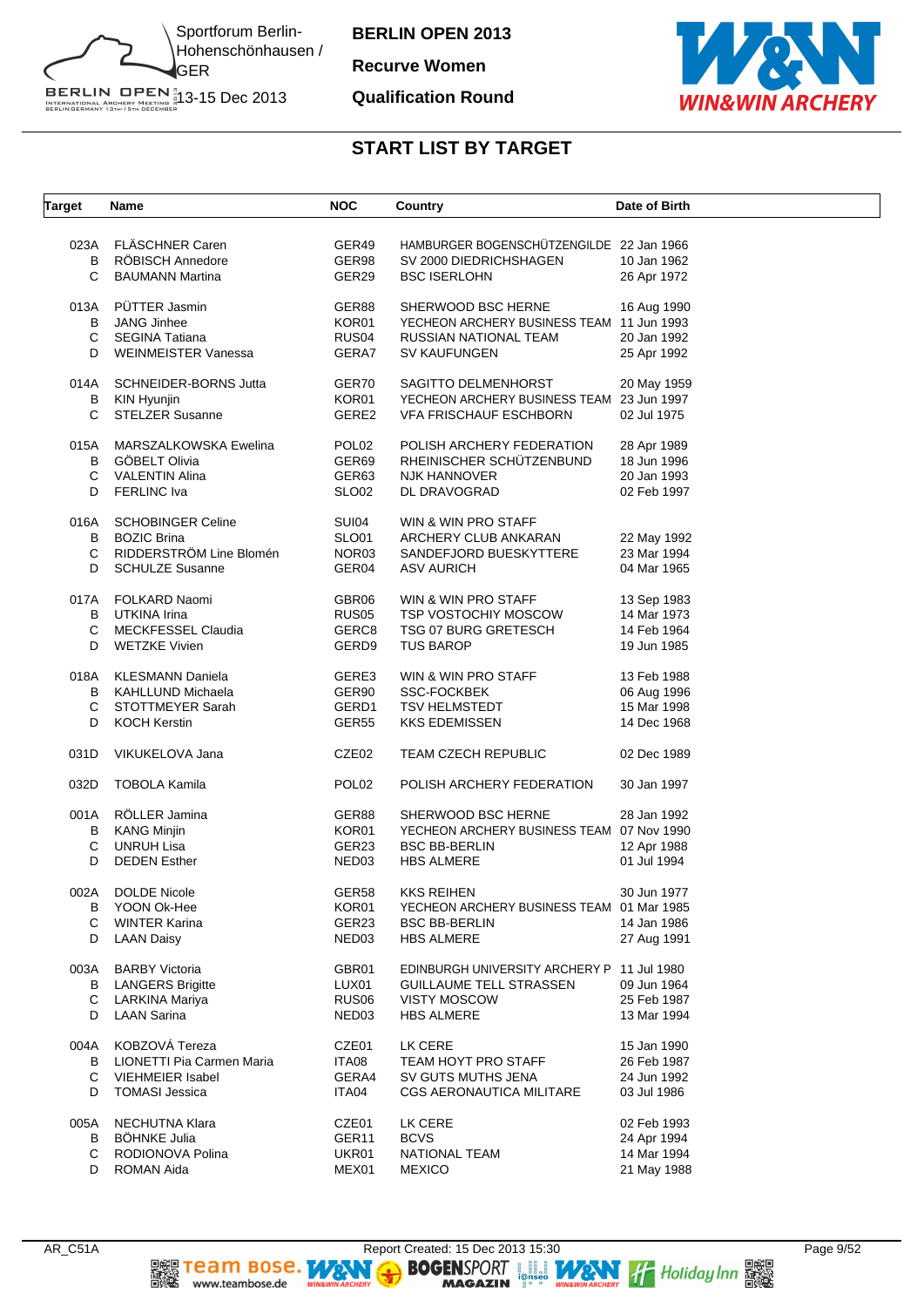

**Recurve Women**

#### **Qualification Round**



| <b>Target</b> | Name                     | <b>NOC</b>        | Country                                  | Date of Birth |
|---------------|--------------------------|-------------------|------------------------------------------|---------------|
|               |                          |                   |                                          |               |
| 006A          | <b>HANSEN Jaqueline</b>  | GERC <sub>5</sub> | TEAM MARSTALL                            | 22 Jan 1996   |
| в             | <b>VERBIC Darja</b>      | SLO01             | ARCHERY CLUB ANKARAN                     | 26 Feb 1988   |
| C.            | <b>WILDEMANN Monika</b>  | GER99             | SV BLAU WEIß OBERBAUERSCHAFT 05 Jul 1971 |               |
| 007A          | <b>UMER Ana</b>          | SLO <sub>04</sub> | WIN & WIN PRO STAFF                      | 11 Dec 1990   |
| B             | HAIDN-TSCHALOVA Veronika | GER43             | <b>FSG TACHERTING</b>                    | 05 Jun 1976   |
| C.            | <b>PARNAT Reena</b>      | EST <sub>01</sub> |                                          |               |
| 008A          | <b>KUHNE Katrin</b>      | GERB4             | SV SELZERBRUNNEN                         | 09 May 1980   |
| B             | <b>RICHTER Elena</b>     | GERC4             | <b>TEAM HOYT PRO STAFF</b>               | 03 Jul 1989   |
| C.            | LANGEN Jasmin            | GER41             | DJK RÖDDER                               | 05 Oct 1965   |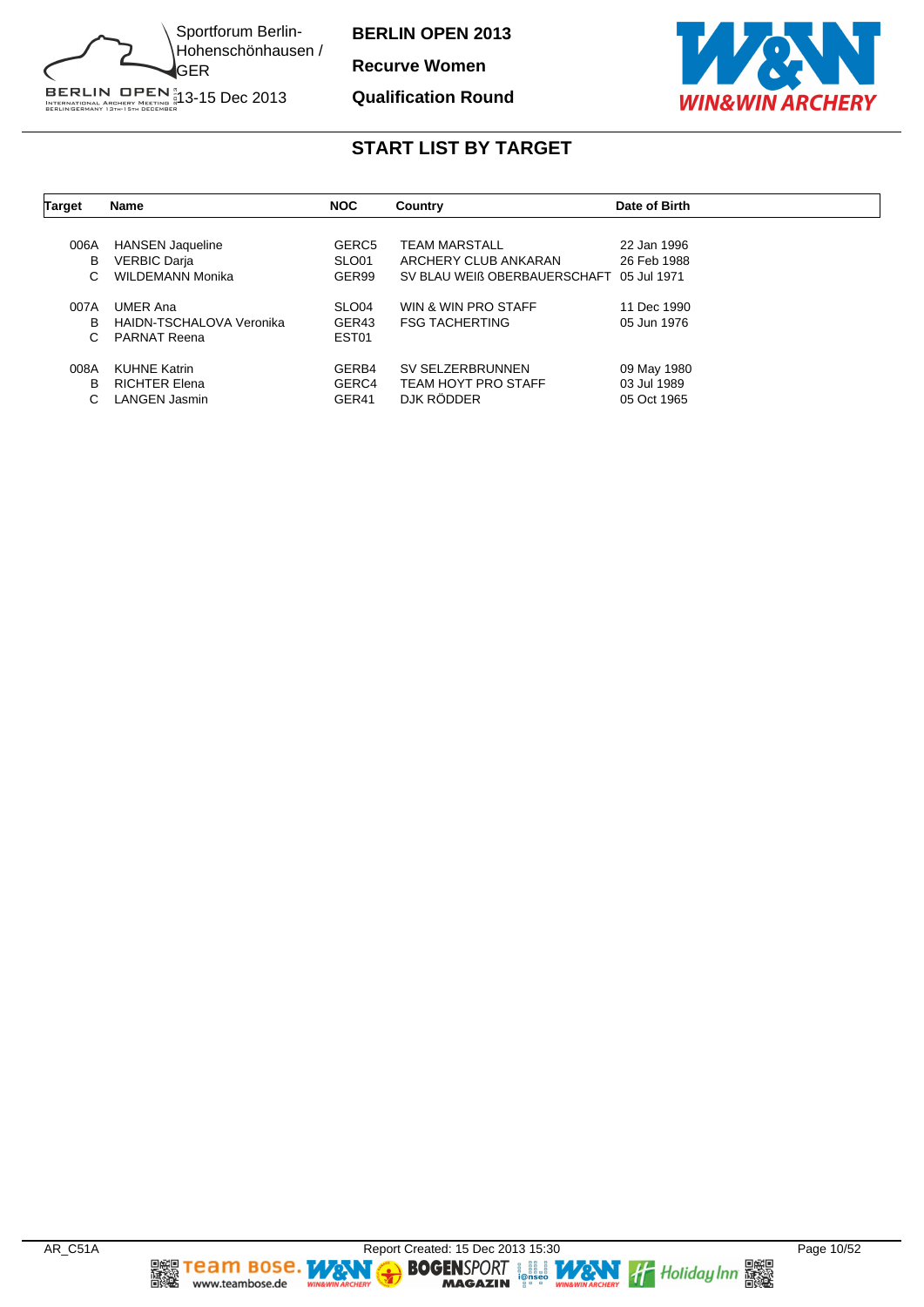

**Compound Men**

#### **Qualification Round**



| <b>Target</b> | Name                         | <b>NOC</b>        | Country                                    | Date of Birth |
|---------------|------------------------------|-------------------|--------------------------------------------|---------------|
| 002A          | <b>RICHTER Holger</b>        | GERB3             | SV SCHLADEN VON 1861                       | 13 Nov 1967   |
| B             | <b>GERDTS Nico</b>           | GER96             | <b>SSV TARMSTEDT</b>                       | 06 Oct 1993   |
| C             | <b>JUST Falk</b>             | GER67             | PSV FRANKFURT 90                           | 19 Jan 1968   |
| D             | <b>CLAUSSEN Michael</b>      | GERD3             | <b>TSV LADELUND</b>                        | 01 Jan 1990   |
| 003A          | <b>ADLER Frank</b>           | GER54             | JAGD UND SPORTSCHIESSCLUB RATZ 27 Mar 1959 |               |
| B             | <b>KONTSCHAK Tobias</b>      | GER38             | <b>BWT KIRCHENTELLINSFURT</b>              | 13 May 1989   |
| С             | <b>KOSS Daniel</b>           | GER67             | <b>PSV FRANKFURT 90</b>                    | 30 Sep 1989   |
| D             | <b>GRIEM Stefan</b>          | GER01             | 1. BBS                                     | 12 May 1969   |
| 004A          | SCHÄFER Thorben              | GER74             | <b>SC SOLINGEN</b>                         | 03 Nov 1990   |
| В             | <b>GESCHKE Jörg</b>          | GERD <sub>0</sub> | <b>TSV HEILIGENHAFEN</b>                   | 10 Jan 1971   |
| C             | <b>GLAUBRECHT Thomas</b>     | GERC1             | <b>TEAM AG</b>                             | 01 Jan 1990   |
| 005A          | VELARDE RAST René            | GER05             | AUREL PRO TEAM                             | 05 Oct 1971   |
|               | B VON RÖNN Jürgen            | GERB7             | SV WISCHHAFEN                              | 24 Jan 1955   |
| C             | <b>BLOHM Heimo</b>           | GERC5             | <b>TEAM MARSTALL</b>                       | 15 Dec 1962   |
| D             | <b>REICH Andreas</b>         | GER07             | BAD OLDESLOER BOGENSPORT                   | 09 Feb 1980   |
| 006A          | <b>SCHAUM Andreas</b>        | GER26             | <b>BSC FULDA</b>                           | 09 May 1989   |
| B             | <b>TAPAN Erdal</b>           | GERC3             | <b>TEAM EST-BOGENSPORT</b>                 | 17 Jul 1976   |
| C             | KÖHNE Hans-Christof          | GERC5             | <b>TEAM MARSTALL</b>                       | 01 Jan 1990   |
| 007A          | <b>SCHREINER Michael</b>     | GER26             | <b>BSC FULDA</b>                           | 19 Jul 1971   |
|               | <b>B</b> PRELL Uwe           | GERC3             | <b>TEAM EST-BOGENSPORT</b>                 | 20 Dec 1959   |
| С             | <b>WUJECKI Daniel</b>        | GER28             | <b>BSC HOHEN NEUENDORF</b>                 | 14 Oct 1997   |
| D             | WOJTA Jan                    | POL <sub>06</sub> | <b>KPSG ZIRNDORF</b>                       | 26 Nov 1966   |
| 008A          | RATZMANN Holger              | GERC9             | TSG LÜBBENAU                               | 09 Dec 1960   |
| B             | <b>VOSS Rainer</b>           | GERC3             | <b>TEAM EST-BOGENSPORT</b>                 | 16 Oct 1957   |
| С             | <b>BLOCK Bernhard</b>        | GER91             | <b>SSG GIFHORN</b>                         | 28 Dec 1958   |
| D             | <b>WAGNER Matthias</b>       | GERE5             | SV FRANKONIA NEUSES                        | 05 Oct 1965   |
| 010D          | <b>KUTTLER Sebastian</b>     | GER <sub>16</sub> | <b>BOGENWELT TEAM</b>                      | 01 Mar 1992   |
|               | 014A LUNDIN Morgan           | SWE04             | <b>FACTORY STAFF MATHEWS</b>               | 20 May 1969   |
| C             | VAN VLODROP Olaf             | NED <sub>08</sub> | <b>SINT SEBASTIAEN</b>                     | 21 Sep 1976   |
| D             | URMENETA ABENIA Carlos       | ESP <sub>02</sub> | ALFAJARIN                                  | 15 Dec 1960   |
| 024A          | <b>WHITTINGHAM Alistair</b>  | GBR01             | EDINBURGH UNIVERSITY ARCHERY P 31 Jan 1973 |               |
| B             | <b>ANDERSSON Lennart</b>     | SWE03             | VETLANDA BÅGSKYTTEKLUBB                    | 08 Dec 1964   |
| C             | <b>JOHANSSON Hakan</b>       | SWE02             | <b>SKOGENS IF</b>                          | 15 Sep 1963   |
| D             | <b>SCHULZ Marcus</b>         | GER45             | GERMANIA PFÄFFLINGEN                       | 19 May 1977   |
| 025A          | DE VRIES Kylian              | NED <sub>03</sub> | <b>HBS ALMERE</b>                          | 21 Nov 1996   |
| B             | <b>GRUSCHWITZ Gernod</b>     | GERD4             | <b>TSV LINDENBERG</b>                      | 26 Dec 1961   |
| C             | <b>GRETEN Dieter</b>         | GER36             | <b>BV ESSEN</b>                            | 12 Dec 1968   |
| D             | <b>ABSTREITER Robert</b>     | GER03             | ARCTEC PRO STAFF                           | 10 Jan 1985   |
| 026A          | <b>HARTWICH Jimmy</b>        | GER <sub>15</sub> | <b>BOGENSPORT RHEIN-MAIN</b>               | 13 Apr 1991   |
| B             | <b>THOMAS Jens</b>           | GERD4             | <b>TSV LINDENBERG</b>                      | 22 Feb 1973   |
| С             | <b>BREITBACH Thomas</b>      | GER31             | <b>BSC VORGEBIRGE BORNHEIM</b>             | 01 Aug 1965   |
| D             | <b>SCHÄFER Malte</b>         | GER74             | <b>SC SOLINGEN</b>                         | 30 Apr 1994   |
| 027A          | GORCZYCA Krzysztof           | POL <sub>05</sub> | OSL STRZELEC LEGNICA                       | 01 Jan 1990   |
| В             | <b>ZIEMER Harald</b>         | GER21             | <b>BS FRANKFURT</b>                        | 31 Aug 1978   |
| С             | JUUTILAINEN Mikko            | FIN01             | <b>MATHEWS FACTORY STAFF</b>               | 27 Dec 1989   |
| D             | <b>SPIEß Horst</b>           | GER59             | <b>KPSG ZIRNDORF</b>                       | 03 Jul 1963   |
| 028A          | <b>BETTIN Heinz</b>          | GERC5             | <b>TEAM MARSTALL</b>                       | 14 Jun 1945   |
| В             | <b>ENGELHARDT Julius Max</b> | GERC7             | TS MARKTREDWITZ                            | 14 Apr 2000   |
| D             | STAUD Marco                  | GER59             | <b>KPSG ZIRNDORF</b>                       | 27 Mar 1978   |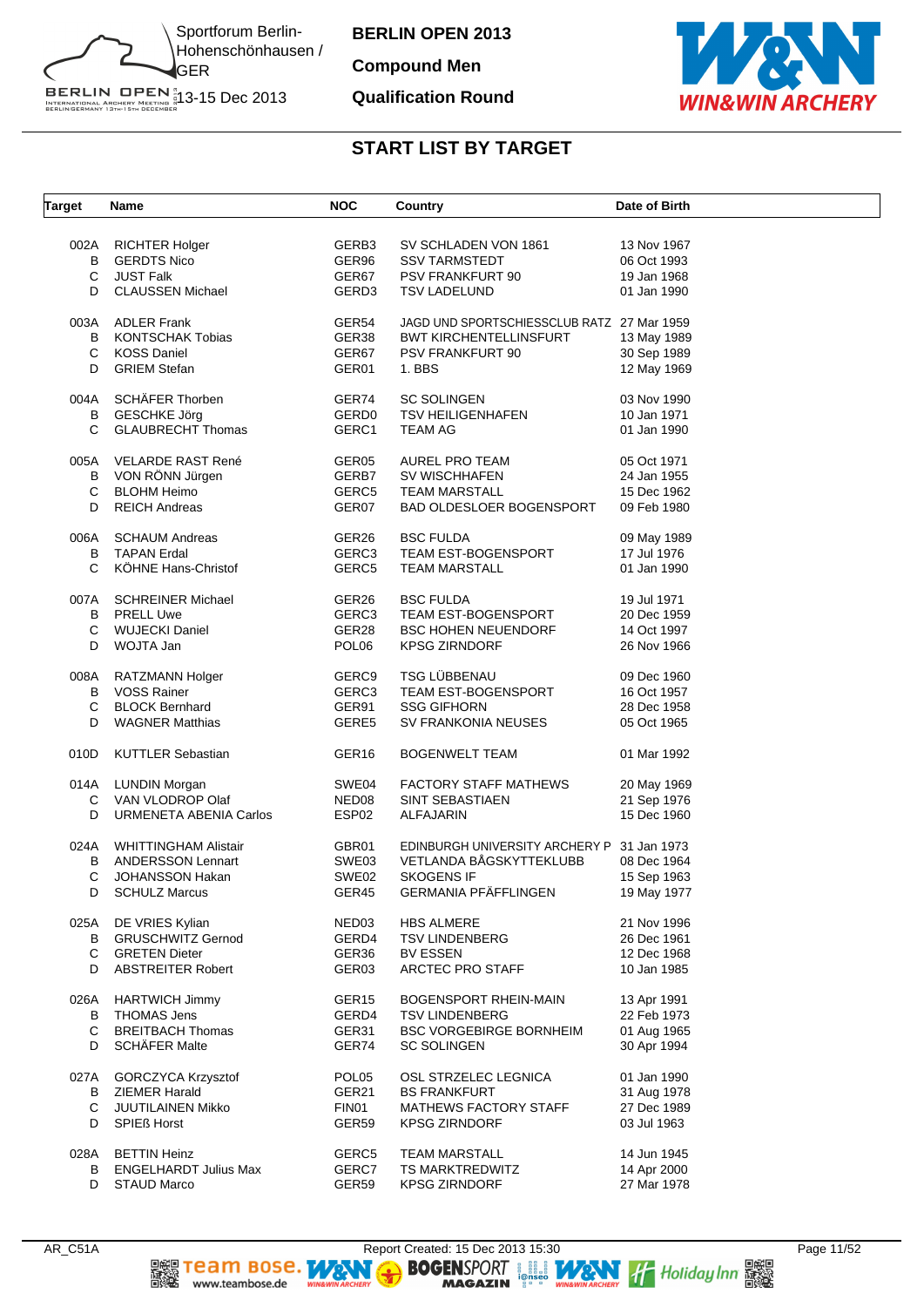

**Compound Men**

#### **Qualification Round**



| Target              | Name                                                                                           | <b>NOC</b>                       | Country                                                                                                               | Date of Birth                             |
|---------------------|------------------------------------------------------------------------------------------------|----------------------------------|-----------------------------------------------------------------------------------------------------------------------|-------------------------------------------|
| 029A                | <b>STELLMACH Ansgar</b>                                                                        | GER71                            | SB HORNBURG                                                                                                           | 06 Sep 1995                               |
| С                   | JEPSEN Jörg                                                                                    | GERA2                            | SV DIANA OBER-RODEN                                                                                                   | 16 Jan 1964                               |
| D                   | PÖßIGER Christian                                                                              | <b>GERC0</b>                     | SV-LEERHAFE-HOVEL                                                                                                     | 23 Oct 1980                               |
| 030A<br>В<br>C<br>D | <b>REHR Stefan</b><br><b>TORNOW Peter</b><br><b>IMHOFF Jörg</b><br><b>HECKES Willi</b>         | GER25<br>GER98<br>GERC3<br>GER08 | <b>BSC DORSTEN</b><br>SV 2000 DIEDRICHSHAGEN<br>TEAM EST-BOGENSPORT<br>BC GOLDEN ARROW E.V XATEN-VYNE 11 Aug 1958     | 13 Oct 1970<br>17 Nov 1987<br>07 Feb 1966 |
| 031A                | <b>KRASTEL Bernd</b>                                                                           | GERA5                            | <b>SV HIRSCHBURG</b>                                                                                                  | 01 Jan 1962                               |
| В                   | LUKASIEWICZ Christoph                                                                          | GERB9                            | SV-JERRISHOE                                                                                                          | 10 Jun 1975                               |
| С                   | <b>ROSEK Philipp</b>                                                                           | GERC3                            | TEAM EST-BOGENSPORT                                                                                                   | 23 Sep 1991                               |
| D                   | <b>TELLE Uwe</b>                                                                               | GERA9                            | SV LEERHAFE-HOVEL                                                                                                     | 16 Sep 1965                               |
| 032A                | SPECKLIN Jan                                                                                   | GER33                            | <b>BSG BAD PYRMONT</b>                                                                                                | 16 Dec 1988                               |
| B                   | <b>TOBIESEN Rolf</b>                                                                           | GERB9                            | SV-JERRISHOE                                                                                                          | 22 Aug 1964                               |
| C                   | <b>MÜLLER Martin</b>                                                                           | GER78                            | <b>SG MARKT BEROLZHEIM</b>                                                                                            | 13 Nov 1968                               |
| D                   | <b>HANSEN Stephan</b>                                                                          | DEN07                            | <b>NFBL</b>                                                                                                           | 19 Jun 1995                               |
| 033A                | <b>JESSE Herbert</b>                                                                           | GER91                            | <b>SSG GIFHORN</b>                                                                                                    | 28 Feb 1967                               |
| В                   | <b>ECKMANN Peter</b>                                                                           | GER75                            | SCHÜTENVEREIN WISCHHAFEN                                                                                              | 23 Dec 1947                               |
| С                   | <b>SERNA Jonas</b>                                                                             | LTU01                            | <b>AUKSINIS SAULYS</b>                                                                                                | 18 Jul 1961                               |
| D                   | STELLMACH Hagen                                                                                | GERD <sub>5</sub>                | <b>TSV SALZMÜNDE</b>                                                                                                  | 02 May 1984                               |
| 019A<br>В<br>C<br>D | <b>HALLMANN Günter</b><br>SCHÜTZ Yannick<br><b>BANG Jan</b><br><b>BRÜNING Henry</b>            | GER52<br>GER69<br>DEN06<br>GER03 | HUBERTUS-U. WILDSCHÜTZEN FÜNFS 15 Jun 1970<br>RHEINISCHER SCHÜTZENBUND<br>LAVIA ODENSE BUESKYTTER<br>ARCTEC PRO STAFF | 18 Jun 1996<br>01 Jan 1990<br>16 Jun 1981 |
| 020A                | <b>FRIGERIO Stefano</b>                                                                        | ITA02                            | A.S.D. ARCIERI FRANCIACORTA                                                                                           | 07 Sep 1975                               |
| В                   | <b>HERZOG Ralf</b>                                                                             | GER <sub>15</sub>                | BOGENSPORT RHEIN-MAIN                                                                                                 | 01 Jan 1990                               |
| С                   | <b>LIE Eivind</b>                                                                              | NOR04                            | <b>SK VIDAR</b>                                                                                                       | 07 Jul 1992                               |
| D                   | <b>TAUTZ Sebastian</b>                                                                         | GER03                            | ARCTEC PRO STAFF                                                                                                      | 19 Mar 1989                               |
| 021A<br>В<br>C<br>D | PAGNONI Federico<br><b>BRUNNER Rainer</b><br><b>BLAZQUEZ Alberto</b><br><b>CLAUSSEN Collin</b> | ITA02<br>SUI02<br>ESP01<br>GERD3 | A.S.D. ARCIERI FRANCIACORTA<br>OSTSCHWEIZER BOGENSCHUTZEN ST. 11 Jun 1960<br>ARCO NARON<br><b>TSV LADELUND</b>        | 12 Nov 1987<br>05 Jan 1975<br>01 Jan 1990 |
| 022A<br>в<br>С<br>D | VAN ZUTPHEN Fred<br><b>GAUTSCHI Lukas</b><br><b>HEINICKEL Stefan</b><br><b>HEIN Fin Lukas</b>  | NED09<br>SUI02<br>GER93<br>GER40 | <b>JVD DISTRIBUTION</b><br>OSTSCHWEIZER BOGENSCHUTZEN ST. 27 Oct 1981<br><b>SSV NUDLINGEN</b><br>CFB SOEST            | 07 Jan 1971<br>09 Feb 1990<br>20 Apr 1996 |
| 023A<br>В<br>C      | <b>MUSELLI Cesare</b><br><b>TOMSIC Niko</b><br><b>KNECHTEL Kai</b>                             | ITA05<br><b>SUI02</b><br>GER64   | D.L.F. VOGHERA<br>OSTSCHWEIZER BOGENSCHUTZEN ST. 28 Feb 1956<br>NO NAME ARCHERY PRO STAFF                             | 01 Jan 1990<br>07 Jul 1980                |
| 024A                | <b>FRAMME Georg</b>                                                                            | GER65                            | PAPENBURG 1800                                                                                                        | 01 Mar 1968                               |
| В                   | <b>ELZINGA Peter</b>                                                                           | NED <sub>02</sub>                | <b>ELZINGA ARCHERY</b>                                                                                                | 30 Jan 1981                               |
| C                   | NOTT Jon                                                                                       | GBR05                            | SAINTS AND SINNERS                                                                                                    | 16 May 1975                               |
| D                   | CHUGUNOV Anton                                                                                 | RUS01                            | <b>INDIVIDUAL</b>                                                                                                     | 28 May 1979                               |
| 025A                | <b>BLEYENDAAL Ruben</b>                                                                        | NED04                            | MATHEWS FACTORY STAFF                                                                                                 | 14 Apr 1981                               |
| В                   | <b>BÜRMANN Ralf</b>                                                                            | GERE4                            | ZV SONTHEIM                                                                                                           | 01 Nov 1965                               |
| C                   | <b>BRADA Vladimir</b>                                                                          | CZE02                            | TEAM CZECH REPUBLIC                                                                                                   | 23 May 1977                               |
| D                   | <b>LANDGRAF Philipp</b>                                                                        | GER09                            | <b>BC ISMANING</b>                                                                                                    | 07 Mar 1993                               |
| 026A                | KOLODZEISKI Stefan                                                                             | GER30                            | <b>BSC NIDDERAU</b>                                                                                                   | 03 Aug 1986                               |
| В                   | DOLDERMAN Sander                                                                               | NED01                            | BATAVIEREN-TREFFERS                                                                                                   | 30 May 1987                               |
| C                   | <b>HANILEC Miloslav</b>                                                                        | CZE02                            | TEAM CZECH REPUBLIC                                                                                                   | 19 Aug 1960                               |
| D                   | <b>HANKE Frank</b>                                                                             | GER41                            | DJK RÖDDER                                                                                                            | 14 Jun 1968                               |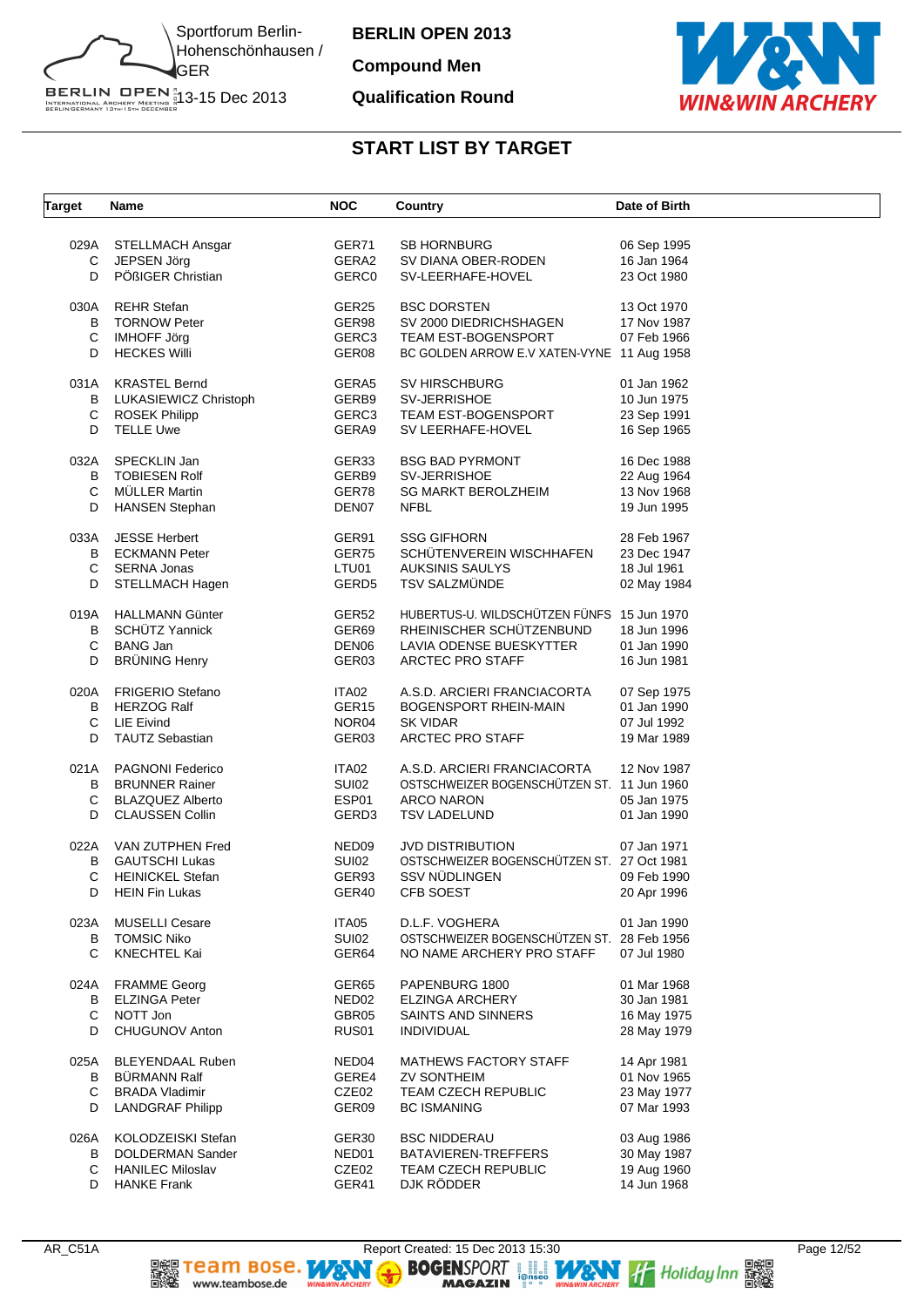

**Compound Men**

#### **Qualification Round**



| <b>Target</b> | Name                        | <b>NOC</b>        | Country                                    | Date of Birth |
|---------------|-----------------------------|-------------------|--------------------------------------------|---------------|
| 027A          | <b>KRANABETER Gerhard</b>   | AUT03             | <b>BSC WÖRGL</b>                           | 11 Jan 1966   |
| B             | NJÅL Åmås                   | NOR <sub>02</sub> | <b>KLEPP BS</b>                            | 05 Oct 1988   |
| С             | <b>PICHA Pavel</b>          | CZE02             | <b>TEAM CZECH REPUBLIC</b>                 | 17 May 1967   |
| D             | <b>LANGEN Daniel</b>        | GER41             | DJK RÖDDER                                 | 29 Jan 1996   |
|               |                             |                   |                                            |               |
| 028A          | <b>DRAGONI Luigi</b>        | ITA01             | A.S.D. ARCIERI DEL ROCCOLO                 | 13 Aug 1983   |
| B             | <b>ODDMUND Tjentland</b>    | NOR <sub>02</sub> | <b>KLEPP BS</b>                            | 11 Jan 1980   |
| C             | <b>REITMEIER Filip</b>      | CZE02             | TEAM CZECH REPUBLIC                        | 15 Aug 1975   |
| D             | <b>SCHOB Christian</b>      | GER41             | DJK RÖDDER                                 | 08 Feb 1964   |
| 024B          | <b>BRUNN Heiko</b>          | GER58             | <b>KKS REIHEN</b>                          | 15 Jan 1975   |
| C             | DAMSBO Martin               | DEN04             | <b>CLUB TIK</b>                            | 26 Mar 1985   |
|               |                             |                   |                                            |               |
| D             | <b>WHITE Chris</b>          | GBR04             | <b>PSE</b>                                 | 21 Mar 1979   |
| 025A          | <b>HÄUSLER Michael</b>      | GBR02             | <b>EUSTON PARK BOWMEN</b>                  | 23 Jun 1959   |
| B             | <b>LANDGRAF Hans-Ulrich</b> | GER58             | <b>KKS REIHEN</b>                          | 22 Mar 1967   |
| C             | <b>HEEG Tobias</b>          | GER03             | ARCTEC PRO STAFF                           | 26 Jan 1977   |
| D             | <b>KOBATH Bruno</b>         | AUT02             | <b>BSC EDELWEIS HARTBERG</b>               | 23 Apr 1964   |
|               |                             |                   |                                            |               |
| 026A          | URBAN Joshua                | GERB5             | SV STAHL UNTERWELLENBORN                   | 19 Aug 1996   |
|               | <b>B</b> PAGNI Sergio       | ITA08             | TEAM HOYT PRO STAFF                        | 26 Mar 1979   |
| C             | <b>KLINGNER Lars</b>        | GER03             | <b>ARCTEC PRO STAFF</b>                    | 29 Nov 1975   |
| D             | <b>HOFF Victor</b>          | NOR01             | <b>BERGEN BUESKYTTERE</b>                  | 01 Jan 1990   |
|               |                             |                   |                                            |               |
| 027A          | <b>PHILIPP Rastetter</b>    | GERC5             | <b>TEAM MARSTALL</b>                       | 26 Aug 1994   |
| В             | <b>RAUPACH Christian</b>    | GER44             | <b>G5 PRIME PRO STAFF</b>                  | 13 Nov 1990   |
| C             | <b>SPIES Manuel</b>         | GER95             | <b>SSV SANDHAUSEN</b>                      | 14 Jul 1983   |
| D             | <b>BRÄUER Daniel</b>        | AUT05             | LH GRAZ                                    | 29 Jul 1991   |
|               |                             |                   |                                            |               |
| 028A          | <b>HURST Andreas</b>        | GER02             | 1. BSC KARLSRUHE                           | 28 Oct 1965   |
| B             | <b>BURRI Kevin</b>          | SUI03             | SKYART PRO STAFF                           | 08 Mar 1991   |
| C             | <b>TITSCHER Paul</b>        | GER03             | <b>ARCTEC PRO STAFF</b>                    | 31 Dec 1986   |
| D             | <b>BERNHUBER Gerald</b>     | AUT04             | <b>BSV FÜRSTENFELD</b>                     | 19 Mar 1964   |
| 029A          | WEIL Ralf                   | GER02             | 1. BSC KARLSRUHE                           | 08 Nov 1977   |
| B             | <b>HOFER Patrizio</b>       | SUI03             | SKYART PRO STAFF                           | 02 Apr 1980   |
| C             | <b>SARKYS Gintautas</b>     | LTU03             | <b>TEAM MARSTALL</b>                       | 10 Mar 1962   |
| D             | <b>PATAKI Stefan</b>        | AUT04             | <b>BSV FÜRSTENFELD</b>                     | 26 Jul 1964   |
|               |                             |                   |                                            |               |
| 030A          | <b>ASBACH Jens</b>          | GER30             | <b>BSC NIDDERAU</b>                        | 29 Apr 1967   |
| В             | <b>MLINARIC Stefan</b>      | AUT01             | <b>BC WILDON-WEITENDORF</b>                | 09 Jan 1967   |
| С             | <b>GEBRUERS Bert</b>        | BEL03             | WIN & WIN PRO STAFF                        | 13 Apr 1972   |
| D             | ANDERSEN Joachim            | DEN <sub>05</sub> | DANAGE DOMINO PRO TEAM                     | 21 Jul 1992   |
|               | <b>SCHOTT Timo</b>          |                   |                                            | 10 Nov 1993   |
| 031A          |                             | GER <sub>30</sub> | <b>BSC NIDDERAU</b>                        |               |
| В             | <b>POLAK Paul</b>           | AUT01             | <b>BC WILDON-WEITENDORF</b>                | 08 Aug 1995   |
| C             | <b>GOOSSENS Chris</b>       | BEL03             | WIN & WIN PRO STAFF                        | 21 Oct 1971   |
| D             | STANGE Sascha               | GER34             | <b>BSV VERL</b>                            | 14 Jan 1988   |
| 032A          | <b>COUSINS Dave</b>         | <b>USA01</b>      | PRIME                                      | 16 Apr 1977   |
| B             | <b>WALENTA Peter</b>        | AUT01             | <b>BC WILDON-WEITENDORF</b>                | 09 Dec 1988   |
| C             | LAUBE Marcus                | GER51             | HL CUSTOMSTRINGS                           | 11 Dec 1981   |
| D             | <b>CASSANI Ralf</b>         | <b>SUI02</b>      | OSTSCHWEIZER BOGENSCHÜTZEN ST. 29 Aug 1961 |               |
|               |                             |                   |                                            |               |
| 033A          | SLIWA Mariusz               | GERB4             | SV SELZERBRUNNEN                           | 01 Dec 1974   |
| B             | <b>SCHLOESSER Mike</b>      | NED <sub>05</sub> | TEAM HOYT PRO STAFF                        | 15 Jan 1994   |
| С             | LUPKEMANN Henning           | GER51             | HL CUSTOMSTRINGS                           | 07 Aug 1983   |
|               | D SCHLOESSER Bas            | NED <sub>06</sub> | WILLEM TELL SC HOENSBROEK                  | 02 Sep 1965   |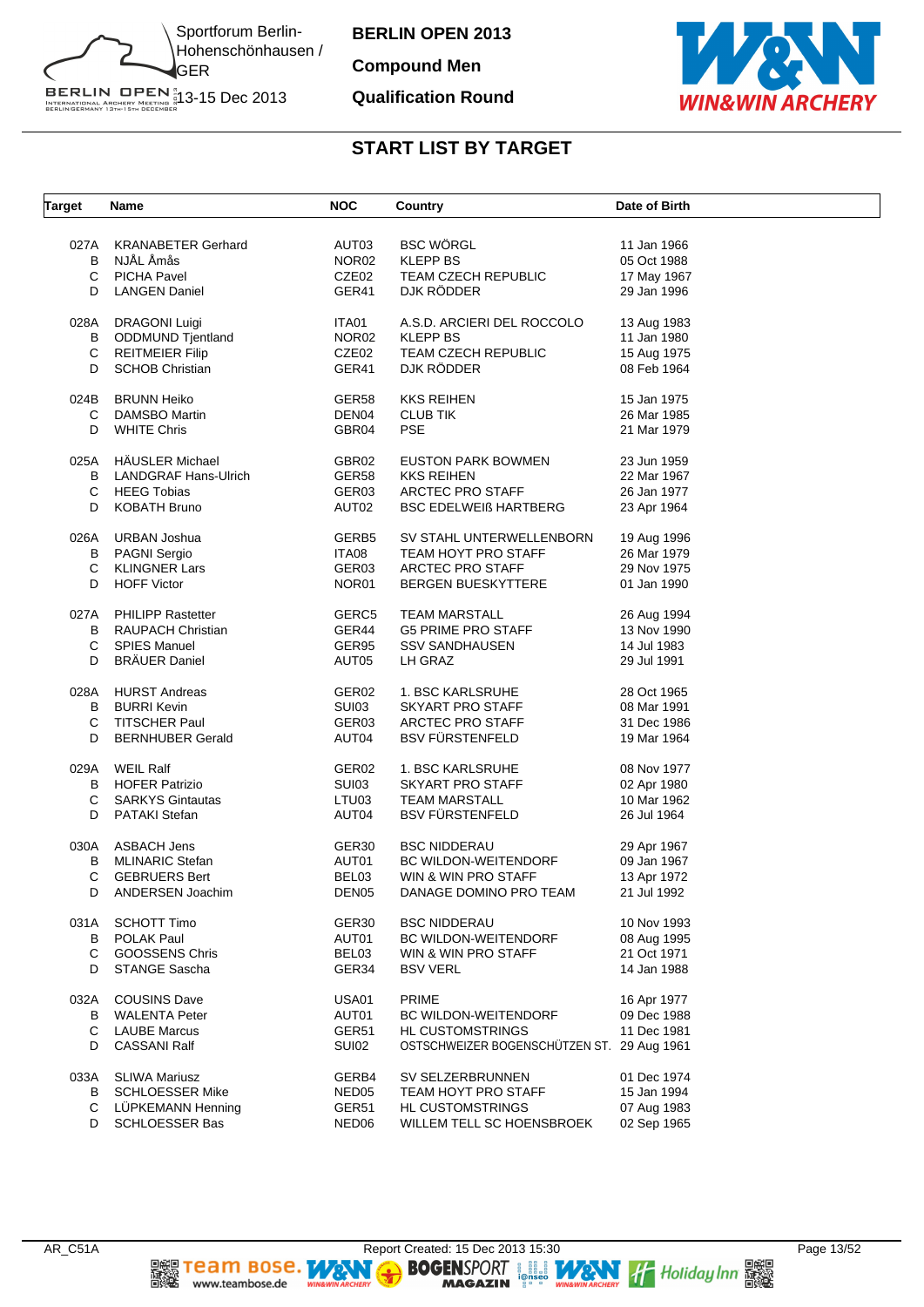

**Compound Women**

#### **Qualification Round**



| Target | Name                            | <b>NOC</b>        | Country                                    | Date of Birth |
|--------|---------------------------------|-------------------|--------------------------------------------|---------------|
|        |                                 |                   |                                            |               |
|        | 009A STERNHEIM Sarah Mareike    | GERC3             | TEAM EST-BOGENSPORT                        | 01 Dec 1982   |
| B      | RATZMANN Katrin                 | GERC9             | TSG LÜBBENAU                               | 24 Jun 1964   |
| С      | EMMERICH Jutta                  | GER50             | HAMMER SC 08                               | 05 Feb 1959   |
| D      | <b>EHLERS Petra</b>             | GER18             | <b>BRAKER SV</b>                           | 18 Oct 1967   |
| 010A   | <b>ROSEK Iris</b>               | GERC3             | TEAM EST-BOGENSPORT                        | 02 Sep 1963   |
| B      | HASCHA Petra                    | GERC5             | <b>TEAM MARSTALL</b>                       | 31 Jul 1967   |
| C      | <b>KUHNE Tanja</b>              | GER49             | HAMBURGER BOGENSCHÜTZENGILDE 10 Jan 1971   |               |
|        |                                 |                   |                                            |               |
|        | 011A AKCAKAYA Cicek             | GERC3             | TEAM EST-BOGENSPORT                        | 01 Jan 1970   |
| В      | JUST Dr. Antje                  | GER67             | PSV FRANKFURT 90                           | 31 Oct 1970   |
| C      | <b>WEITSCH Jennifer</b>         | GER01             | 1. BBS                                     | 08 Apr 1972   |
| 001A   | <b>BAIER Katharina</b>          | GBR03             | <b>OXFORD ARCHERS</b>                      | 14 Aug 1980   |
|        | <b>B</b> HOFF Kjerstin          | NOR01             | <b>BERGEN BUESKYTTERE</b>                  | 14 Apr 1965   |
| С      | WIESE Ulrike                    | GER88             | SHERWOOD BSC HERNE                         | 13 Oct 1970   |
| D      | <b>ANDERSSON Anneli</b>         | SWE03             | VETLANDA BÅGSKYTTEKLUBB                    | 09 Oct 1964   |
|        |                                 |                   |                                            |               |
| 002A   | MERRY Nat                       | GBR03             | <b>OXFORD ARCHERS</b>                      | 19 Nov 1984   |
|        | <b>B</b> HOFF Rosemary          | NOR01             | BERGEN BUESKYTTERE                         | 05 Mar 1988   |
| C      | <b>MEIßNER Janine</b>           | GER39             | <b>CARBON EXPRESS</b>                      | 25 Jul 1994   |
| D      | <b>IMHOFF Susanne</b>           | GERC3             | TEAM EST-BOGENSPORT                        | 16 Jun 1971   |
|        | 003B GRUSCHWITZ Elke            | GERD4             | <b>TSV LINDENBERG</b>                      | 29 Mar 1961   |
| С      | <b>MECKELBURG Lara</b>          | GER50             | HAMMER SC 08                               | 24 Mar 1995   |
| D      | <b>KLEIN Britta</b>             | GER07             | <b>BAD OLDESLOER BOGENSPORT</b>            | 27 Jun 1971   |
|        |                                 |                   |                                            |               |
| 014B   | <b>NOEST Chantal</b>            | NED <sub>08</sub> | SINT SEBASTIAEN                            | 30 Oct 1984   |
| 002A   | <b>GRANITZA Karina</b>          | GER40             | CFB SOEST                                  | 16 Sep 1985   |
| 023D   | <b>KAISER Rebecca</b>           | GER81             | <b>SG STERN RASTATT</b>                    | 28 Mar 1998   |
|        | PÜTTER Madeline                 |                   |                                            |               |
| 029A   |                                 | GER88             | SHERWOOD BSC HERNE                         | 16 Aug 1990   |
| B      | FUBIANI Jessica                 | ITA06             | <b>KENTON DART</b>                         | 08 May 1988   |
| D      | <b>BUMKE Heike</b>              | GER32             | <b>BSC VORGEBIRGE E.V.</b>                 | 27 Nov 1961   |
|        | 030A LAURSEN Louise Klingenberg | DEN <sub>08</sub> | TEAM HOYT PRO STAFF                        | 27 Jun 1988   |
|        | <b>B</b> TONIOLI Marcella       | ITA03             | <b>ARCIERI LAGHESI</b>                     | 31 May 1986   |
| С      | <b>BANG Margaret</b>            | DEN06             | LAVIA ODENSE BUESKYTTER                    | 03 Oct 1952   |
| D      | <b>BUMKE Margit</b>             | GER32             | <b>BSC VORGEBIRGE E.V.</b>                 | 01 Jun 1993   |
| 031A   | SÖNNICHSEN Sarah                | DEN09             | <b>TIK ARCHERY</b>                         | 10 Feb 1995   |
| B      | <b>ENDLICHER Melanie</b>        | GER16             | <b>BOGENWELT TEAM</b>                      | 20 Mar 1981   |
| C      | <b>SCHALL Velia</b>             | GER81             | <b>SG STERN RASTATT</b>                    | 02 Nov 1988   |
|        |                                 |                   |                                            |               |
| 032A   | <b>FRAMME</b> Petra             | GER65             | PAPENBURG 1800                             | 06 Jun 1966   |
| B      | <b>ELZINGA Vanessa</b>          | NED <sub>02</sub> | <b>ELZINGA ARCHERY</b>                     | 28 Nov 1977   |
| C      | <b>GRYDELAND Runa</b>           | NOR <sub>03</sub> | SANDEFJORD BUESKYTTERE                     | 06 May 1994   |
| 033A   | BÜRMANN Anja                    | GERE4             | <b>ZV SONTHEIM</b>                         | 10 Feb 1993   |
| B      | MASSINA Michèle                 | BEL01             | GAU - GUILDE DES ARCHERS D'UCC 01 Jan 1990 |               |
| C      | <b>BABININA Jelena</b>          | LTU02             | KAUNO SAUDYMO ASSOCIATION                  | 28 Jun 1977   |
| 007D   | SZALANSKA Katarzyna             | POL <sub>05</sub> | OSL STRZELEC LEGNICA                       | 05 Dec 1992   |
| 020A   | PFEIFER Bianca                  | GERB5             | SV STAHL UNTERWELLENBORN                   | 17 Feb 1974   |
| B      | <b>SAUTER Patricia</b>          | GER03             | <b>ARCTEC PRO STAFF</b>                    | 26 Jan 1990   |
| С      | <b>BUDEN</b> Ivana              | CRO01             | CROATIA CLUB- AGRAM                        | 10 Oct 1985   |
| D      | <b>GALES Andrea</b>             | GBR07             | WOKING A C                                 | 23 Dec 1972   |
|        |                                 |                   |                                            |               |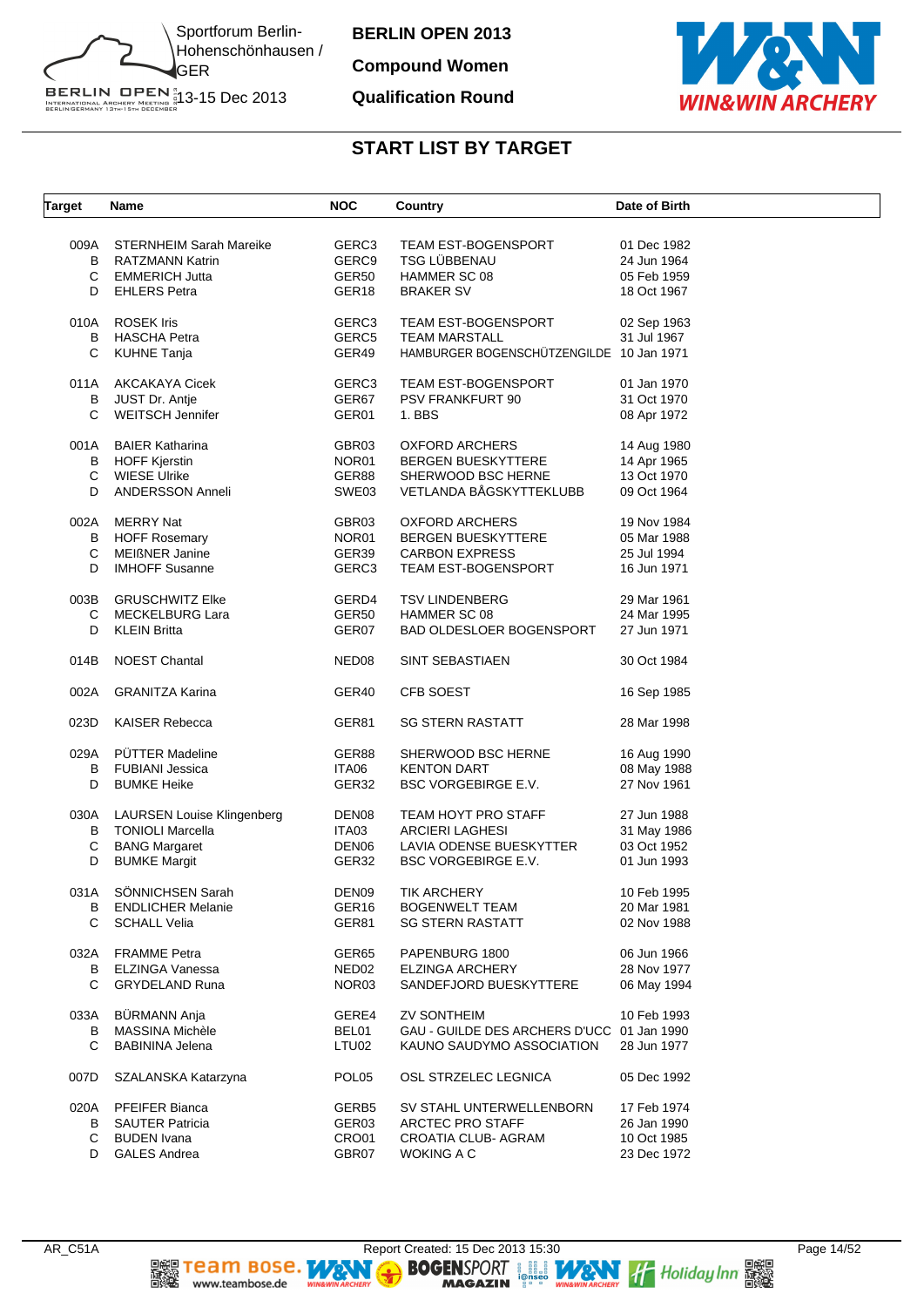

**Compound Women**

#### **Qualification Round**



| <b>Target</b> | Name                    | <b>NOC</b>        | Country                     | Date of Birth |
|---------------|-------------------------|-------------------|-----------------------------|---------------|
|               |                         |                   |                             |               |
| 021A          | RAKEL Erika             | GERB <sub>5</sub> | SV STAHL UNTERWELLENBORN    | 01 Jan 1959   |
| В             | <b>SAUTER Sabine</b>    | GER03             | ARCTEC PRO STAFF            | 26 Jan 1990   |
| C             | <b>LEBECQUE Pascale</b> | FRA01             | OGS TIR À L'ARC             | 18 Apr 1989   |
| D             | NOVIKOVA Elena          | RUS <sub>03</sub> | NATIONAL TEAM               | 26 Sep 1979   |
|               |                         |                   |                             |               |
| 022A          | <b>WAGNER Ramona</b>    | GERB <sub>5</sub> | SV STAHL UNTERWELLENBORN    | 10 Mar 1984   |
| В             | <b>SAUTER Sigrid</b>    | GER42             | <b>FSG BUCHLOE</b>          | 26 Jan 1990   |
| C             | ANASTASIO Anastasia     | ITA07             | <b>MARINA MILITARE</b>      | 15 Jul 1990   |
| D             | LOGINOVA Albina         | RUS <sub>02</sub> | <b>MOSCOW</b>               | 07 Aug 1983   |
| 023A          | <b>PROBST Eva-Maria</b> | AUT01             | <b>BC WILDON-WEITENDORF</b> | 16 Oct 1974   |
| В             | <b>SIMPSON Nicola</b>   | GBR03             | <b>OXFORD ARCHERS</b>       | 30 Oct 1956   |
| C             | OLEKSEJENKO Julija      | LAT01             | SK ATLANTIS, RIGA           | 01 Jan 1990   |
|               | <b>BRÜNING Anke</b>     |                   |                             |               |
| D             |                         | GERB4             | SV SELZERBRUNNEN            | 11 Jun 1987   |
| 024A          | <b>WALENTA Marion</b>   | AUT01             | <b>BC WILDON-WEITENDORF</b> | 03 Mar 1987   |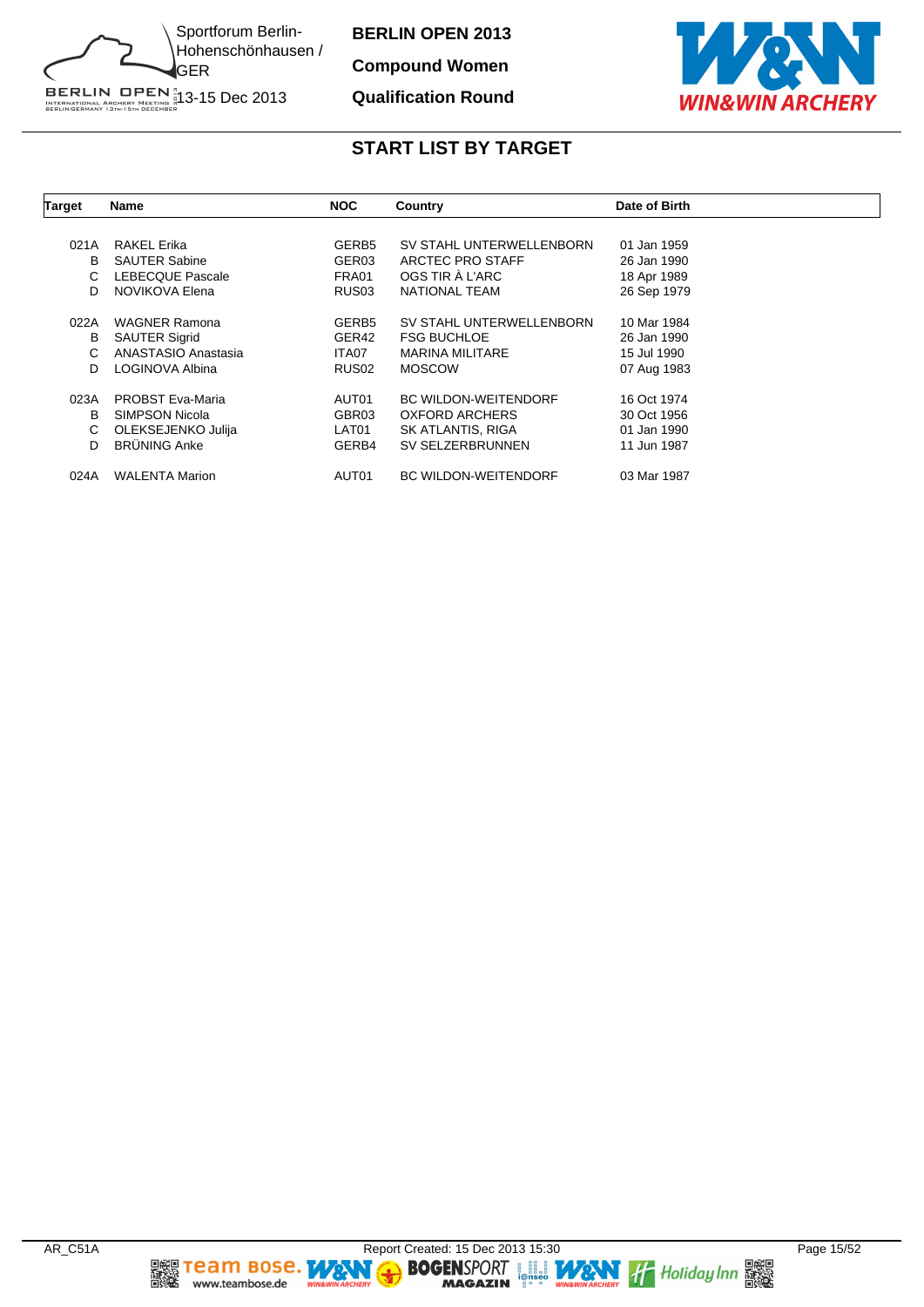

**Compound Women**



# **ENTRIES BY NAME**

| Name                        | NOC | Country                                          | Date of Birth | Back No. | Event          |
|-----------------------------|-----|--------------------------------------------------|---------------|----------|----------------|
| ABEYWICKRAMA Thilina        |     | SRI01 OXFORD ARCHERS                             | 18 May 1981   | 008D     | Recurve Men    |
| <b>ABSTREITER Robert</b>    |     | GER03 ARCTEC PRO STAFF                           | 10 Jan 1985   | 025D     | Compound Men   |
| ADAMEK Kamila               |     | POL02 POLISH ARCHERY FEDERATION                  | 05 May 1995   | 006B     | Recurve Men    |
| <b>ADLER Frank</b>          |     | GER54 JAGD UND SPORTSCHIESSCLUB RATZ 27 Mar 1959 |               | 003A     | Compound Men   |
| AKCAKAYA Cicek              |     | GERC3 TEAM EST-BOGENSPORT 01 Jan 1970            |               | 011A     | Compound Women |
| <b>ANASTASIO Anastasia</b>  |     | ITA07 MARINA MILITARE                            | 15 Jul 1990   | 022C     | Compound Women |
| ANDERSEN Joachim            |     | DEN05 DANAGE DOMINO PRO TEAM 21 Jul 1992         |               | 030D     | Compound Men   |
| <b>ANDERSSON Anneli</b>     |     | SWE03 VETLANDA BÅGSKYTTEKLUBB                    | 09 Oct 1964   | 001D     | Compound Women |
| <b>ANDERSSON Lennart</b>    |     | SWE03 VETLANDA BÅGSKYTTEKLUBB                    | 08 Dec 1964   | 024B     | Compound Men   |
| <b>APPELS Jesher</b>        |     | NED07 WIN & WIN PRO STAFF                        | 23 Nov 1995   | 009D     | Recurve Men    |
| <b>ARKE Susanne</b>         |     | GERC8 TSG 07 BURG GRETESCH 08 Sep 1965           |               | 018D     | Recurve Women  |
| <b>ARLETH Joachim</b>       |     | <b>GERD2 TSV KAPPELN</b>                         | 12 May 1949   | 027A     | Recurve Men    |
| <b>ASBACH Jens</b>          |     | GER30 BSC NIDDERAU                               | 29 Apr 1967   | 030A     | Compound Men   |
| <b>ATTROT Rolf</b>          |     | GERD7 TSV SCHWARZENBEK                           | 27 Dec 1948   | 015B     | Recurve Men    |
| <b>AUGENREICH Julian</b>    |     | GERA2 SV DIANA OBER-RODEN                        | 21 Jun 1998   | 018C     | Recurve Men    |
| <b>BABININA Jelena</b>      |     | LTU02 KAUNO SAUDYMO ASSOCIATION 28 Jun 1977      |               | 033C     | Compound Women |
| <b>BACKER Thorsten</b>      |     | <b>GER35 BTS BAYREUTH</b>                        | 05 Apr 1973   | 017D     | Recurve Men    |
| <b>BAGER Dennis</b>         |     | DEN03 ARCUS                                      | 27 Mar 1971   | 017A     | Recurve Men    |
| <b>BAIER Katharina</b>      |     | GBR03 OXFORD ARCHERS                             | 14 Aug 1980   | 001A     | Compound Women |
| <b>BAITZ Christoph</b>      |     | GER69 RHEINISCHER SCHUTZENBUND                   | 10 Oct 1996   | 003D     | Recurve Men    |
| <b>BALDIN Dennis</b>        |     | <b>GERC5 TEAM MARSTALL</b>                       | 28 Dec 1981   | 013A     | Recurve Men    |
| <b>BALKOW Frank</b>         |     | GER22 BS OPLADEN                                 | 13 Aug 1959   | 025B     | Recurve Men    |
| <b>BALMOSAN Aurel</b>       |     | GER72 SC GRÜN WEISS PADERBORN 21 Jul 1966        |               | 016A     | Recurve Men    |
| <b>BANG Jan</b>             |     | DEN06 LAVIA ODENSE BUESKYTTER 01 Jan 1990        |               | 019C     | Compound Men   |
| <b>BANG Margaret</b>        |     | DEN06 LAVIA ODENSE BUESKYTTER 03 Oct 1952        |               | 030C     | Compound Women |
| <b>BARBY Stuart</b>         |     | GBR01 EDINBURGH UNIVERSITY ARCHERY P 23 Sep 1980 |               | 004B     | Recurve Men    |
| <b>BARBY Victoria</b>       |     | GBR01 EDINBURGH UNIVERSITY ARCHERY P             | 11 Jul 1980   | 003A     | Recurve Women  |
| <b>BAUMANN Christian</b>    |     | GER29 BSC ISERLOHN                               | 20 Sep 1971   | 010D     | Recurve Men    |
| <b>BAUMANN Martina</b>      |     | GER29 BSC ISERLOHN                               | 26 Apr 1972   | 023C     | Recurve Women  |
| <b>BECKER Heribert</b>      |     | GER37 BW DEDINGHAUSEN                            | 25 Jul 1943   | 012D     | Recurve Men    |
| <b>BERNHUBER Gerald</b>     |     | AUT04 BSV FÜRSTENFELD                            | 19 Mar 1964   | 028D     | Compound Men   |
| <b>BETTIN Heinz</b>         |     | <b>GERC5 TEAM MARSTALL</b>                       | 14 Jun 1945   | 028A     | Compound Men   |
| <b>BIZON Kacper</b>         |     | POL02 POLISH ARCHERY FEDERATION                  | 21 Aug 1996   | 004A     | Recurve Men    |
| <b>BLAZQUEZ Alberto</b>     |     | ESP01 ARCO NARON                                 | 05 Jan 1975   | 021C     | Compound Men   |
| <b>BLEYENDAAL Ruben</b>     |     | NED04 MATHEWS FACTORY STAFF                      | 14 Apr 1981   | 025A     | Compound Men   |
| <b>BLOCK Bernhard</b>       |     | GER91 SSG GIFHORN                                | 28 Dec 1958   | 008C     | Compound Men   |
| <b>BLOHM Heimo</b>          |     | <b>GERC5 TEAM MARSTALL</b>                       | 15 Dec 1962   | 005C     | Compound Men   |
| <b>BOHNE Frank</b>          |     | GER62 MINDENER BOGENSCHUTZEN 06 Feb 1962         |               | 026B     | Recurve Men    |
| <b>BÖHNKE Julia</b>         |     | GER11 BCVS                                       | 24 Apr 1994   | 005B     | Recurve Women  |
| <b>BOLM Michael</b>         |     | GER66 PRO SPORT BERLIN 24                        | 06 Jul 1976   | 018A     | Recurve Men    |
| <b>BORHO Christopher</b>    |     | GERB0 SV LITZELSTETTEN                           | 08 Mar 1997   | 005B     | Recurve Men    |
| <b>BORSDORFF Erik</b>       |     | GER12 BLANKENFELDER BOGENSCHUTZEN 08             | 01 Jan 1997   | 023D     | Recurve Men    |
| <b>BOZIC Brina</b>          |     | SLO01 ARCHERY CLUB ANKARAN 22 May 1992           |               | 016B     | Recurve Women  |
| <b>BRACKE Bengt Ole</b>     |     | GER47 GRIEBELER SV                               | 14 Apr 1997   | 012A     | Recurve Men    |
| <b>BRADA Vladimir</b>       |     | CZE02 TEAM CZECH REPUBLIC 23 May 1977            |               | 025C     | Compound Men   |
| <b>BRANDENBURG Angelika</b> |     | GEREO TUS GRÜN-WEIß HOLTEN 21 May 1961           |               | 031D     | Recurve Women  |
| <b>BRÄUER Daniel</b>        |     | AUT05 LH GRAZ                                    | 29 Jul 1991   | 027D     | Compound Men   |
| <b>BREITBACH Christoph</b>  |     | GER31 BSC VORGEBIRGE BORNHEIM 12 Apr 1998        |               | 009D     | Recurve Men    |
| <b>BREITBACH Thomas</b>     |     | GER31 BSC VORGEBIRGE BORNHEIM                    | 01 Aug 1965   | 026C     | Compound Men   |
| <b>BRÜNING Anke</b>         |     | GERB4 SV SELZERBRUNNEN                           | 11 Jun 1987   | 023D     | Compound Women |
| <b>BRÜNING Henry</b>        |     | GER03 ARCTEC PRO STAFF                           | 16 Jun 1981   | 019D     | Compound Men   |
| <b>BRUNN Heiko</b>          |     | GER58 KKS REIHEN                                 | 15 Jan 1975   | 024B     | Compound Men   |
| <b>BRUNNER Rainer</b>       |     | SUI02 OSTSCHWEIZER BOGENSCHUTZEN ST. 11 Jun 1960 |               | 021B     | Compound Men   |
| <b>BUDEN</b> Ivana          |     | CRO01 CROATIA CLUB-AGRAM                         | 10 Oct 1985   | 020C     | Compound Women |
| <b>BUMKE Heike</b>          |     | GER32 BSC VORGEBIRGE E.V.                        |               | 029D     | Compound Women |
|                             |     |                                                  | 27 Nov 1961   |          |                |
| <b>BUMKE Margit</b>         |     | GER32 BSC VORGEBIRGE E.V.                        | 01 Jun 1993   | 030D     | Compound Women |
| BÜRMANN Anja                |     | GERE4 ZV SONTHEIM                                | 10 Feb 1993   | 033A     | Compound Women |
| <b>BURMANN Ralf</b>         |     | GERE4 ZV SONTHEIM                                | 01 Nov 1965   | 025B     | Compound Men   |
| <b>BURRI Kevin</b>          |     | SUI03 SKYART PRO STAFF                           | 08 Mar 1991   | 028B     | Compound Men   |
| <b>BÜSSELMANN Ralf</b>      |     | GERA8 SV LAHAUSEN                                | 06 Apr 1966   | 021C     | Recurve Men    |
| <b>BUTTNER Ralf</b>         |     | GER14 BOGENSCHULE DRESDEN                        | 02 Mar 1967   | 012D     | Recurve Men    |
| <b>CASPARIC Milan</b>       |     | <b>GERC5 TEAM MARSTALL</b>                       | 15 Jul 1956   | 017B     | Recurve Men    |
| <b>CASSANI Ralf</b>         |     | SUI02 OSTSCHWEIZER BOGENSCHÜTZEN ST. 29 Aug 1961 |               | 032D     | Compound Men   |

AR\_C32B<br> **AR\_C32B** Report Created: 15 Dec 2013 15:30<br> **REPORT REPORT REPORT REPORT REPORT PROPERTY**<br> **RAGAZIN** PROPERTY MAGAZIN PROPERTY AND THE HOLIDAY INTERNATIONAL PROPERTY OF PROPERTY AND REPORT TO PROPERTY AND THE PRO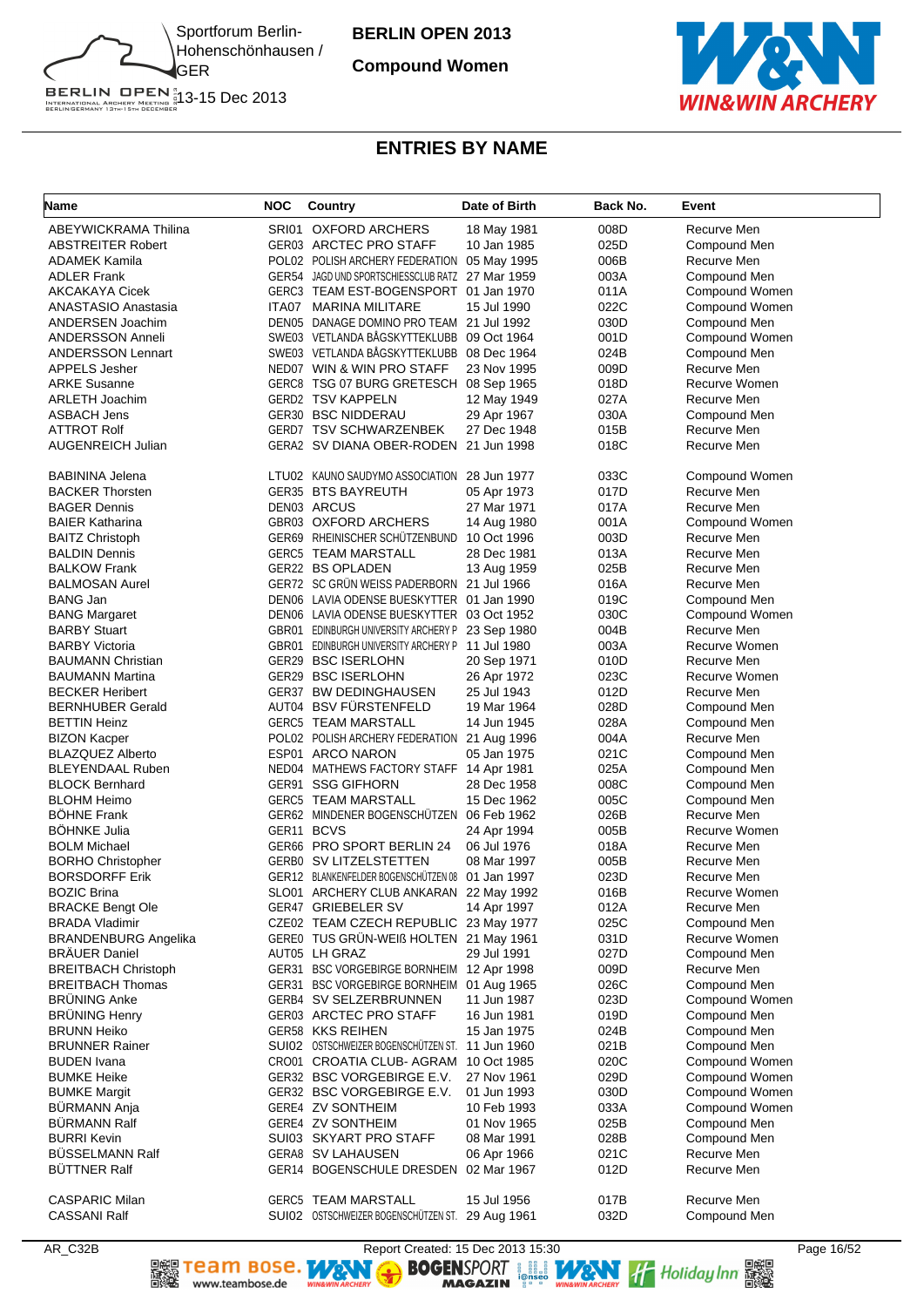

**Compound Women**



### **ENTRIES BY NAME**

| Name                         | <b>NOC</b> | Country                                          | Date of Birth              | Back No. | Event          |
|------------------------------|------------|--------------------------------------------------|----------------------------|----------|----------------|
| <b>CEHNER Gasper</b>         |            | SLO02 DL DRAVOGRAD                               | 03 Sep 1992                | 010A     | Recurve Men    |
| CHOI Won-Jong                |            | KOR01 YECHEON ARCHERY BUSINESS TEAM              | 13 Jan 1978                | 001A     | Recurve Men    |
| CHUGUNOV Anton               |            | RUS01 INDIVIDUAL                                 | 28 May 1979                | 024D     | Compound Men   |
| CINKUSZ Konrad               |            | POL02 POLISH ARCHERY FEDERATION 04 Oct 1990      |                            | 005A     | Recurve Men    |
| CLAUSSEN Collin              |            | GERD3 TSV LADELUND                               | 01 Jan 1990                | 021D     | Compound Men   |
| <b>CLAUSSEN Michael</b>      |            | GERD3 TSV LADELUND                               | 01 Jan 1990                | 002D     | Compound Men   |
| <b>CORREIA Jerome</b>        |            | GERB4 SV SELZERBRUNNEN                           | 07 Aug 1987                | 012A     | Recurve Men    |
| COUSINS Dave                 |            | USA01 PRIME                                      | 16 Apr 1977                | 032A     | Compound Men   |
| <b>CREUTZFELDT Elias</b>     |            | GER47 GRIEBELER SV                               | 05 Feb 1996                | 013A     | Recurve Men    |
|                              |            |                                                  |                            |          |                |
| <b>DAMSBO Martin</b>         |            | <b>DEN04 CLUB TIK</b>                            | 26 Mar 1985                | 024C     | Compound Men   |
| <b>DANIELSSON Mikael</b>     |            | SWE01 LINKÖPINGS SKF                             | 09 Nov 1993                | 017C     | Recurve Men    |
| DE VRIES Kylian              |            | NED03 HBS ALMERE                                 | 21 Nov 1996                | 025A     | Compound Men   |
| DE VRIES Volker              |            | <b>GERB2 SV SCHERENBOSTEL</b>                    | 27 Oct 1973                | 001B     | Recurve Men    |
| <b>DEDEN Esther</b>          |            | NED03 HBS ALMERE                                 | 01 Jul 1994                | 001D     | Recurve Women  |
| <b>DEGNER Bernd</b>          |            | GER63 NJK HANNOVER                               | 20 Nov 1963                | 027C     | Recurve Men    |
| <b>DOLDE Nicole</b>          |            | GER58 KKS REIHEN                                 | 30 Jun 1977                | 002A     | Recurve Women  |
| DOLDERMAN Sander             |            | NED01 BATAVIEREN-TREFFERS 30 May 1987            |                            | 026B     | Compound Men   |
| DORING-SCHUSTER IIka         |            | GER77 SCHÜTZENGILDE VÖHRUM 08 Sep 1972           |                            | 022C     | Recurve Women  |
| <b>DORNHOFER Heribert</b>    |            | AUT02 BSC EDELWEIß HARTBERG 11 Jan 1973          |                            | 011B     | Recurve Men    |
| <b>DRAGONI Luigi</b>         |            | ITA01 A.S.D. ARCIERI DEL ROCCOLO 13 Aug 1983     |                            | 028A     | Compound Men   |
| <b>DUARTE Fabio</b>          |            | POR01 MINDENER BOGENSCHÜTZEN 24 Jul 1984         |                            | 019D     | Recurve Men    |
|                              |            |                                                  |                            |          |                |
| <b>ECKMANN Peter</b>         |            | GER75 SCHÜTENVEREIN WISCHHAFEN 23 Dec 1947       |                            | 033B     | Compound Men   |
| <b>EHLERS Dirk</b>           |            | GER18 BRAKER SV                                  | 09 Feb 1968                | 026A     | Recurve Men    |
| <b>EHLERS Petra</b>          |            | GER18 BRAKER SV                                  | 18 Oct 1967                | 009D     | Compound Women |
| <b>EIBECK Pia</b>            |            | GER15 BOGENSPORT RHEIN-MAIN                      | 22 Sep 1987                | 031B     | Recurve Women  |
| <b>ELSASSER Henrik</b>       |            | GER81 SG STERN RASTATT                           | 20 Mar 1984                | 007D     | Recurve Men    |
| <b>ELZINGA Peter</b>         |            | NED02 ELZINGA ARCHERY                            | 30 Jan 1981                | 024B     | Compound Men   |
| ELZINGA Vanessa              |            | NED02 ELZINGA ARCHERY                            | 28 Nov 1977                | 032B     | Compound Women |
| <b>EMMERICH Jutta</b>        |            | GER50 HAMMER SC 08                               | 05 Feb 1959                | 009C     | Compound Women |
| <b>ENDLICHER Melanie</b>     |            | GER16 BOGENWELT TEAM                             | 20 Mar 1981                | 031B     | Compound Women |
| ENGELHARDT Axel              |            | GER47 GRIEBELER SV                               | 08 Apr 1969                | 014A     | Recurve Men    |
| <b>ENGELHARDT Julius Max</b> |            | GERC7 TS MARKTREDWITZ                            | 14 Apr 2000                | 028B     | Compound Men   |
| <b>ENGELMANN Dieter</b>      |            | GER29 BSC ISERLOHN                               | 13 Mar 1947                | 011D     | Recurve Men    |
| <b>ENGLER Marius</b>         |            | GER23 BSC BB-BERLIN                              | 01 Jan 1998                | 023C     | Recurve Men    |
| FALDZINSKI Maciej            |            | POL02 POLISH ARCHERY FEDERATION 22 Jul 1992      |                            | 006A     | Recurve Men    |
| FARASIEWICZ Karolina         |            | POL02 POLISH ARCHERY FEDERATION 27 Sep 1996      |                            | 007A     | Recurve Women  |
| <b>FEISTAUER Steffen</b>     |            | GER12 BLANKENFELDER BOGENSCHÜTZEN 08 29 Apr 1964 |                            | 001C     | Recurve Men    |
| <b>FERLINC Iva</b>           |            | SLO02 DL DRAVOGRAD                               | 02 Feb 1997                | 015D     | Recurve Women  |
| FLÄSCHNER Caren              |            | GER49 HAMBURGER BOGENSCHÜTZENGILDE 22 Jan 1966   |                            | 023A     | Recurve Women  |
| <b>FLOTO Florian</b>         |            | GER15 BOGENSPORT RHEIN-MAIN 12 Apr 1988          |                            | 012C     | Recurve Men    |
| FOLKARD Naomi                |            | GBR06 WIN & WIN PRO STAFF                        | 13 Sep 1983                | 017A     | Recurve Women  |
| <b>FRAMME Georg</b>          |            | GER65 PAPENBURG 1800                             | 01 Mar 1968                | 024A     | Compound Men   |
| <b>FRAMME Petra</b>          |            | GER65 PAPENBURG 1800                             | 06 Jun 1966                | 032A     | Compound Women |
| FREIMANN Katharina           |            | GER63 NJK HANNOVER                               | 26 Feb 1981                | 021C     | Recurve Women  |
| FREIRE Rafael                |            | SUI04 WIN & WIN PRO STAFF                        |                            | 007C     | Recurve Men    |
| FREYWALD Cynthia             |            | GER23 BSC BB-BERLIN                              | 08 Jul 1997                | 020B     | Recurve Women  |
|                              |            | GER68 PSV MAGDEBURG                              |                            | 033D     | Recurve Women  |
| <b>FRIEDRICH Antie</b>       |            |                                                  | 23 Dec 1968<br>07 Sep 1975 | 020A     |                |
| <b>FRIGERIO Stefano</b>      |            | ITA02 A.S.D. ARCIERI FRANCIACORTA                |                            |          | Compound Men   |
| <b>FROTSCHER Antie</b>       |            | GBR03 OXFORD ARCHERS                             | 19 Sep 1973                | 021B     | Recurve Women  |
| <b>FUBIANI Jessica</b>       |            | ITA06 KENTON DART                                | 08 May 1988                | 029B     | Compound Women |
| <b>GALES Andrea</b>          |            | GBR07 WOKING A C                                 | 23 Dec 1972                | 020D     | Compound Women |
| <b>GAND Tobias</b>           |            | GER02 1. BSC KARLSRUHE                           | 04 Mar 1989                | 016B     | Recurve Men    |
| <b>GAUDING Burkhard</b>      |            | GERC2 TEAM ARCHERSWORLD                          | 02 May 1959                | 002C     | Recurve Men    |
| GAUTSCHI Lukas               |            | SUIO2 OSTSCHWEIZER BOGENSCHÜTZEN ST.             | 27 Oct 1981                | 022B     | Compound Men   |
| <b>GEBRUERS Bert</b>         |            | BEL03 WIN & WIN PRO STAFF                        | 13 Apr 1972                | 030C     | Compound Men   |
| GERDTS Nico                  |            | GER96 SSV TARMSTEDT                              | 06 Oct 1993                | 002B     | Compound Men   |
| GESCHKE Jörg                 |            | GERD0 TSV HEILIGENHAFEN                          | 10 Jan 1971                | 004B     | Compound Men   |
| GIESA Sven                   |            | GER19 BS BIETIGHEIM                              | 04 Mar 1972                | 017C     | Recurve Men    |
| <b>GIEßEL Sabine</b>         |            | GERC5 TEAM MARSTALL                              | 20 Nov 1963                | 028A     | Recurve Women  |
| <b>GLAUBRECHT Thomas</b>     |            | GERC1 TEAM AG                                    | 01 Jan 1990                | 004C     | Compound Men   |
| GÖBELT Olivia                |            | GER69 RHEINISCHER SCHÜTZENBUND 18 Jun 1996       |                            | 015B     | Recurve Women  |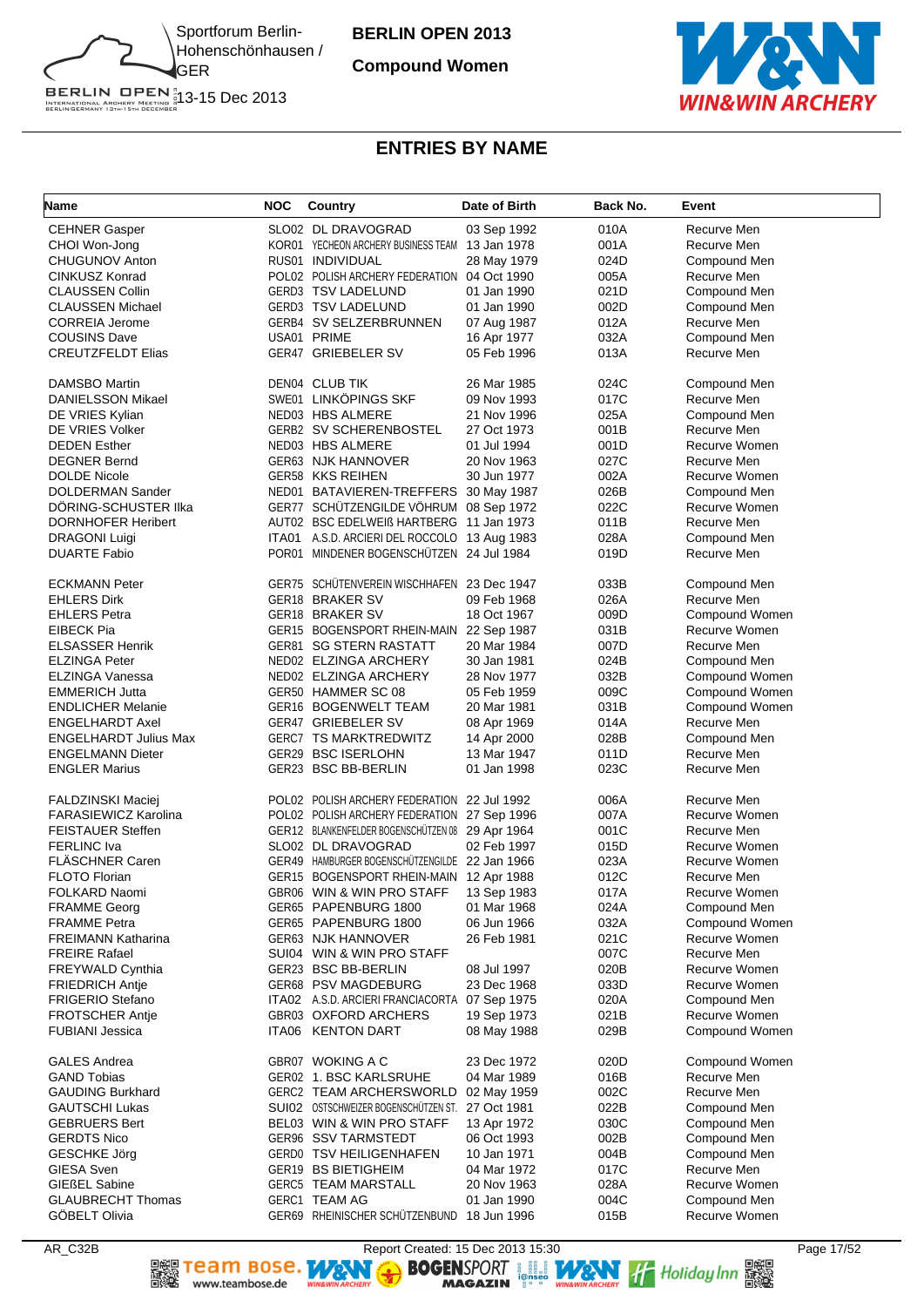

**Compound Women**



### **ENTRIES BY NAME**

| Name                                           | <b>NOC</b> | Country                                          | Date of Birth              | Back No.     | Event                        |
|------------------------------------------------|------------|--------------------------------------------------|----------------------------|--------------|------------------------------|
| <b>GODFREY Larry</b>                           |            | GBR06 WIN & WIN PRO STAFF                        | 09 Jun 1976                | 005D         | Recurve Men                  |
| <b>GOLABCZAK Patryk</b>                        |            | POL02 POLISH ARCHERY FEDERATION 26 Nov 1996      |                            | 008A         | Recurve Men                  |
| <b>GOLZ Dominic</b>                            |            | GER11 BCVS                                       | 03 Apr 1987                | 012A         | Recurve Men                  |
| <b>GOMOLISZEK Michal</b>                       |            | POL02 POLISH ARCHERY FEDERATION 07 Oct 1992      |                            | 020D         | Recurve Men                  |
| <b>GOOSSENS Chris</b>                          |            | BEL03 WIN & WIN PRO STAFF                        | 21 Oct 1971                | 031C         | Compound Men                 |
| GORCZYCA Krzysztof                             |            | POL05 OSL STRZELEC LEGNICA 01 Jan 1990           |                            | 027A         | Compound Men                 |
| <b>GÖRTH Sibylle</b>                           |            | <b>GERD0 TSV HEILIGENHAFEN</b>                   | 12 Apr 1964                | 031C         | Recurve Women                |
| GOTTA Nik                                      |            | GERA2 SV DIANA OBER-RODEN 02 Mar 1997            |                            | 019C         | Recurve Men                  |
| <b>GOTTA Tom</b>                               |            | GERA2 SV DIANA OBER-RODEN 05 May 1999            |                            | 020C         | Recurve Men                  |
| <b>GOTTGES Laura</b>                           |            | GER60 KREFELDER SPORTSCHÜTZENKORPS 1             | 26 Nov 1997                | 022A         | Recurve Women                |
| <b>GOTTGES Marco</b>                           |            | GER60 KREFELDER SPORTSCHÜTZENKORPS 1             | 10 Mar 1967                | 013C         | Recurve Men                  |
| <b>GRANITZA Karina</b>                         |            | GER40 CFB SOEST                                  | 16 Sep 1985                | 002A         | Compound Women               |
| <b>GRETEN Dieter</b>                           |            | GER36 BV ESSEN                                   | 12 Dec 1968                | 025C         | Compound Men                 |
| <b>GRIEM Stefan</b>                            |            | GER01 1. BBS                                     | 12 May 1969                | 003D         | Compound Men                 |
| <b>GRUSCHWITZ Elke</b>                         |            | GERD4 TSV LINDENBERG                             | 29 Mar 1961                | 003B         | Compound Women               |
| <b>GRUSCHWITZ Gernod</b>                       |            | GERD4 TSV LINDENBERG                             | 26 Dec 1961                | 025B         | Compound Men                 |
| <b>GRYDELAND Runa</b>                          |            | NOR03 SANDEFJORD BUESKYTTERE                     | 06 May 1994                | 032C         | Compound Women               |
| <b>GYS Lenthy</b>                              | BEL02 NVL  |                                                  | 13 Apr 1995                | 006A         | Recurve Men                  |
| <b>GYS Marc</b>                                | BEL02 NVL  |                                                  | 20 Feb 1965                | 007A         | Recurve Men                  |
| <b>HAATS Jochen</b>                            |            | <b>GERA3 SV FORTUNA STAMPE</b>                   | 10 Feb 1997                | 016A         | Recurve Men                  |
| <b>HAIDN-TSCHALOVA Veronika</b>                |            | <b>GER43 FSG TACHERTING</b>                      | 05 Jun 1976                | 007B         | Recurve Women                |
| HALLMANN Günter                                |            | GER52 HUBERTUS-U. WILDSCHÜTZEN FÜNFS 15 Jun 1970 |                            | 019A         | Compound Men                 |
| <b>HALSKOV Aske</b>                            |            | DEN01 AALBORG BUESKYTTELAUG 01 Apr 1996          |                            | 015C         | Recurve Men                  |
| <b>HANILEC Miloslav</b>                        |            | CZE02 TEAM CZECH REPUBLIC 19 Aug 1960            |                            | 026C         | Compound Men                 |
| <b>HANKE Frank</b>                             |            | GER41 DJK RÖDDER                                 | 14 Jun 1968                | 026D         | Compound Men                 |
| HANSEN Hans-Jürgen                             |            | <b>GERC5 TEAM MARSTALL</b>                       | 20 Mar 1961                | 014A         | Recurve Men                  |
| <b>HANSEN Jaqueline</b>                        |            | GERC5 TEAM MARSTALL                              | 22 Jan 1996                | 006A         | Recurve Women                |
| <b>HANSEN Stephan</b>                          |            | DEN07 NFBL                                       | 19 Jun 1995                | 032D         | Compound Men                 |
| <b>HARTMANN Daniel</b>                         |            | GERC6 TEAM RALLE ARCHERY PRODUCTS                | 12 Aug 1987                | 001B         | Recurve Men                  |
| <b>HARTWICH Jimmy</b>                          |            | GER15 BOGENSPORT RHEIN-MAIN                      | 13 Apr 1991                | 026A         | Compound Men                 |
| <b>HASCHA Petra</b>                            |            | <b>GERC5 TEAM MARSTALL</b>                       | 31 Jul 1967                | 010B         | Compound Women               |
| <b>HASENFUß Thomas</b>                         |            | GER85 SGI SEEHAUSEN                              | 12 May 1976                | 027B         | Recurve Men                  |
| <b>HAUSLER Michael</b>                         |            | GBR02 EUSTON PARK BOWMEN                         | 23 Jun 1959                | 025A         | Compound Men                 |
| <b>HECKES Willi</b>                            |            | GER08 BC GOLDEN ARROW E.V XATEN-VYNE             | 11 Aug 1958                | 030D         | Compound Men                 |
| <b>HEEG Tobias</b>                             |            | GER03 ARCTEC PRO STAFF                           | 26 Jan 1977                | 025C         | Compound Men                 |
| <b>HEILIG Claudia</b>                          |            | GER57 KKS KIRRLACH                               | 03 May 1983<br>23 Feb 1965 | 030B         | Recurve Women                |
| <b>HEIMBECK Jan</b>                            |            | GER97 SV 1919 AROLSEN<br>GER97 SV 1919 AROLSEN   |                            | 005D<br>020C | Recurve Men<br>Recurve Women |
| <b>HEIMBECK Petra</b><br><b>HEIN Fin Lukas</b> |            | GER40 CFB SOEST                                  | 26 Mar 1967<br>20 Apr 1996 | 022D         | Compound Men                 |
| <b>HEINICKEL Stefan</b>                        |            | GER93 SSV NÜDLINGEN                              | 09 Feb 1990                | 022C         | Compound Men                 |
| <b>HEINKEL Yannic</b>                          |            | GER89 SPS CRAILSHEIM                             | 01 Jan 1990                | 014C         | Recurve Men                  |
| <b>HEINRICH Maika</b>                          |            | GER12 BLANKENFELDER BOGENSCHÜTZEN 08             | 02 Sep 1990                | 021D         | Recurve Women                |
| <b>HEINS Elke</b>                              |            | <b>GER96 SSV TARMSTEDT</b>                       | 06 Dec 1966                | 018B         | Recurve Women                |
| <b>HEINS Mascha</b>                            |            | GER96 SSV TARMSTEDT                              | 04 May 1994                | 019B         | Recurve Women                |
| <b>HEISE Friederike</b>                        |            | GER24 BSC CLAUEN                                 | 10 Feb 1997                | 032C         | Recurve Women                |
| <b>HEISLER Matthias</b>                        |            | GERBO SV LITZELSTETTEN                           | 19 Nov 1963                | 013A         | Recurve Men                  |
| <b>HELMS Horst</b>                             |            | GERD7 TSV SCHWARZENBEK                           | 12 Aug 1961                | 016B         | Recurve Men                  |
| <b>HENCKELS Jeffrey</b>                        |            | LUX02 WIN & WIN PRO STAFF                        |                            | 011A         | Recurve Men                  |
| <b>HERZOG Ralf</b>                             |            | GER15 BOGENSPORT RHEIN-MAIN 01 Jan 1990          |                            | 020B         | Compound Men                 |
| <b>HILDEBRANDT Carlo</b>                       |            | GER66 PRO SPORT BERLIN 24                        | 22 Jan 1998                | 019A         | Recurve Men                  |
| <b>HILDEBRANDT Silvia</b>                      |            | GER66 PRO SPORT BERLIN 24                        | 20 Sep 1967                | 028D         | Recurve Women                |
| <b>HOFER Patrizio</b>                          |            | SUI03 SKYART PRO STAFF                           | 02 Apr 1980                | 029B         | Compound Men                 |
| <b>HOFF Kjerstin</b>                           |            | NOR01 BERGEN BUESKYTTERE 14 Apr 1965             |                            | 001B         | Compound Women               |
| <b>HOFF Rosemary</b>                           |            | NOR01 BERGEN BUESKYTTERE 05 Mar 1988             |                            | 002B         | Compound Women               |
| <b>HOFF Victor</b>                             |            | NOR01 BERGEN BUESKYTTERE 01 Jan 1990             |                            | 026D         | Compound Men                 |
| <b>HONDL-MEYER Annett</b>                      |            | <b>GERC5 TEAM MARSTALL</b>                       | 28 Feb 1968                | 029A         | Recurve Women                |
| <b>HORNICEK Petr</b>                           |            | CZE02 TEAM CZECH REPUBLIC 15 Mar 1976            |                            | 016B         | Recurve Men                  |
| <b>HUBER Niels</b>                             |            | GERB0 SV LITZELSTETTEN                           | 24 Aug 1994                | 006B         | Recurve Men                  |
| <b>HUBER Oliver</b>                            |            | GER10 BC PFEIL TREYSA                            | 14 Jan 1968                | 021B         | Recurve Men                  |
| <b>HURST Andreas</b>                           |            | GER02 1. BSC KARLSRUHE                           | 28 Oct 1965                | 028A         | Compound Men                 |
| <b>HUSIG Madeline</b>                          |            | GER77 SCHUTZENGILDE VOHRUM 19 Jun 1992           |                            | 033C         | Recurve Women                |
| <b>ILLNER Wolfram</b>                          |            | GER06 AW MOTO TUNING TEAM 07 Aug 1961            |                            | 018D         | Recurve Men                  |
| <b>IMHOFF Jörg</b>                             |            | GERC3 TEAM EST-BOGENSPORT 07 Feb 1966            |                            | 030C         | Compound Men                 |

AR\_C32B<br> **AR\_C32B** Report Created: 15 Dec 2013 15:30<br> **ARAL PROSE REPORT REPORT REPORT REPORT REPORT** Holiday Inn **REPORT**<br> **ARGAZIN** PROSE MAGAZIN **PROPORT REPORT** Holiday Inn **REPORT**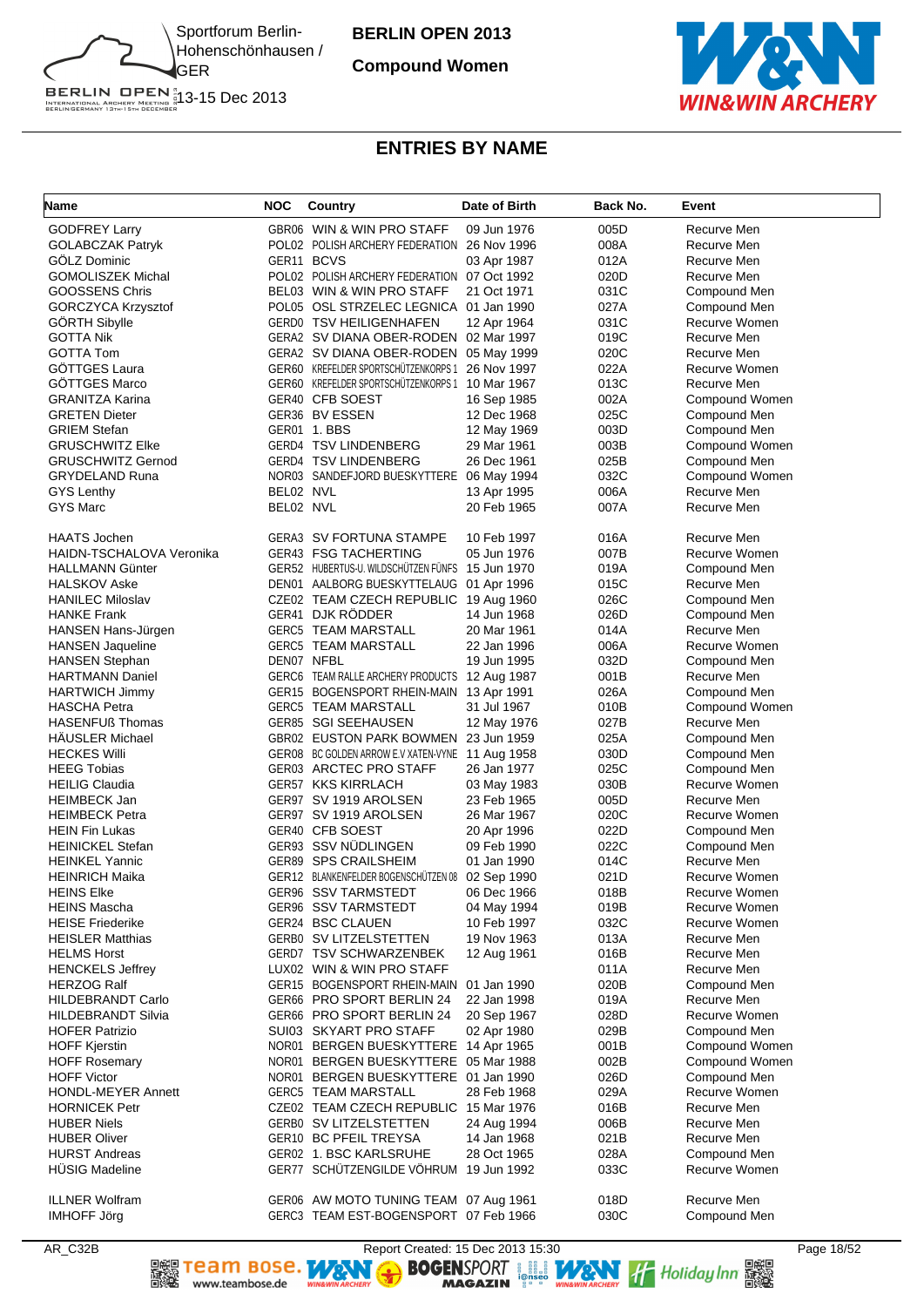

**Compound Women**



BERLIN OPEN 1<br>INTERNATIONAL ARCHERY MEETING 13-15 Dec 2013<br>BERLINGERMANY 13TH-15TH DECEMBER

## **ENTRIES BY NAME**

| Name                                         | <b>NOC</b> | Country                                                               | Date of Birth              | Back No.     | Event                        |
|----------------------------------------------|------------|-----------------------------------------------------------------------|----------------------------|--------------|------------------------------|
| <b>IMHOFF Susanne</b>                        |            | GERC3 TEAM EST-BOGENSPORT 16 Jun 1971                                 |                            | 002D         | Compound Women               |
| <b>JAEGER Birte</b>                          |            | GER66 PRO SPORT BERLIN 24                                             | 01 May 1970                | 018C         | Recurve Women                |
| <b>JAEGER René</b>                           |            | GER66 PRO SPORT BERLIN 24                                             | 26 Mar 1966                | 006D         | Recurve Men                  |
| <b>JANG Jinhee</b>                           |            | KOR01 YECHEON ARCHERY BUSINESS TEAM                                   | 11 Jun 1993                | 013B         | Recurve Women                |
| JANG Yong-Ho                                 |            | KOR01 YECHEON ARCHERY BUSINESS TEAM                                   | 04 Apr 1976                | 009A         | Recurve Men                  |
| JEPSEN Jörg                                  |            | GERA2 SV DIANA OBER-RODEN 16 Jan 1964                                 |                            | 029C         | Compound Men                 |
| <b>JESSE Herbert</b>                         |            | GER91 SSG GIFHORN                                                     | 28 Feb 1967                | 033A         | Compound Men                 |
| JOHANSSON Hakan                              |            | SWE02 SKOGENS IF                                                      | 15 Sep 1963                | 024C         | Compound Men                 |
| <b>JOSEPHS Ingo</b>                          |            | GERC2 TEAM ARCHERSWORLD 28 May 1974                                   |                            | 009B         | Recurve Men                  |
| JUNG Axel                                    |            | GERA8 SV LAHAUSEN                                                     | 31 Aug 1961                | 022C         | Recurve Men                  |
| JURZAK Adam                                  |            | POL02 POLISH ARCHERY FEDERATION 02 Nov 1995                           |                            | 008B         | Recurve Men                  |
| JURZAK Monika                                |            | POL02 POLISH ARCHERY FEDERATION                                       | 25 May 1993                | 009A         | Recurve Women                |
| JUST Dr. Antje                               |            | GER67 PSV FRANKFURT 90                                                | 31 Oct 1970                | 011B         | Compound Women               |
| <b>JUST Falk</b>                             |            | GER67 PSV FRANKFURT 90                                                | 19 Jan 1968                | 002C         | Compound Men                 |
| <b>JUUTILAINEN Mikko</b>                     | FIN01      | MATHEWS FACTORY STAFF 27 Dec 1989                                     |                            | 027C         | Compound Men                 |
| <b>KAHLLUND Florian</b>                      |            | GER90 SSC-FOCKBEK                                                     | 07 Jun 1993                | 012C         | Recurve Men                  |
| <b>KAHLLUND Michaela</b>                     |            | GER90 SSC-FOCKBEK                                                     | 06 Aug 1996                | 018B         | Recurve Women                |
| <b>KAISER Rebecca</b>                        |            | GER81 SG STERN RASTATT                                                | 28 Mar 1998                | 023D         | Compound Women               |
| <b>KANG Minjin</b>                           |            | KOR01 YECHEON ARCHERY BUSINESS TEAM                                   | 07 Nov 1990                | 001B         | Recurve Women                |
| <b>KASCHULL Mario</b>                        |            | GERD4 TSV LINDENBERG                                                  | 13 Aug 1960                | 017B         | Recurve Men                  |
| <b>KASPER Helbin</b>                         |            | POL02 POLISH ARCHERY FEDERATION                                       | 20 May 1995                | 006D         | Recurve Men                  |
| <b>KATHAGE Marc</b>                          |            | GEREO TUS GRÜN-WEIß HOLTEN 12 Jul 1993                                |                            | 008A         | Recurve Men                  |
| <b>KEIB Heiko</b>                            |            | GERA1 SV DAUELSEN                                                     | 01 Dec 1979                | 009D         | Recurve Men                  |
| <b>KERTH Alexander</b>                       |            | GER66 PRO SPORT BERLIN 24                                             | 27 Mar 2001                | 020A         | Recurve Men                  |
| <b>KIEP Mathilde</b>                         |            | GER23 BSC BB-BERLIN                                                   | 04 Jan 1989                | 028C         | Recurve Women                |
| <b>KIM Gyuchan</b>                           |            | KOR01 YECHEON ARCHERY BUSINESS TEAM 14 Mar 1990                       |                            | 010A         | Recurve Men                  |
| KIN Hyunjin                                  |            | KOR01 YECHEON ARCHERY BUSINESS TEAM 23 Jun 1997                       |                            | 014B         | Recurve Women                |
| KINDERMANN Volker                            |            | GERE3 WIN & WIN PRO STAFF                                             | 02 Jun 1987                | 008C         | Recurve Men                  |
| <b>KLEDTKE Timo</b>                          |            | GERA0 SV DALLGOW 47                                                   | 13 May 1996                | 005B         | Recurve Men                  |
| <b>KLEIN Britta</b>                          |            | GER07 BAD OLDESLOER BOGENSPORT 27 Jun 1971                            |                            | 003D         | Compound Women               |
| <b>KLEIN Pit</b>                             |            | LUX01 GUILLAUME TELL STRASSEN 12 Sep 1996                             |                            | 017A         | Recurve Men                  |
| <b>KLESMANN Daniela</b>                      |            | GERE3 WIN & WIN PRO STAFF                                             | 13 Feb 1988                | 018A         | Recurve Women                |
| <b>KLINGNER Lars</b><br>KNECHTEL Kai         |            | GER03 ARCTEC PRO STAFF<br>GER64 NO NAME ARCHERY PRO STAFF 07 Jul 1980 | 29 Nov 1975                | 026C<br>023C | Compound Men<br>Compound Men |
| <b>KNOBLING Charly</b>                       |            | GER73 SC OLCHING                                                      | 17 Jun 1961                | 025A         | Recurve Men                  |
| <b>KOBATH Bruno</b>                          |            | AUT02 BSC EDELWEIß HARTBERG 23 Apr 1964                               |                            | 025D         | Compound Men                 |
| <b>KOBER Mathias</b>                         |            | GER47 GRIEBELER SV                                                    | 03 Aug 1968                | 015A         | Recurve Men                  |
| KOBZOVA Tereza                               |            | CZE01 LK CERE                                                         | 15 Jan 1990                | 004A         | Recurve Women                |
| KOCH Joachim                                 |            | GER55 KKS EDEMISSEN                                                   | 18 Jul 1959                | 012D         | Recurve Men                  |
| <b>KOCH Kerstin</b>                          |            | GER55 KKS EDEMISSEN                                                   | 14 Dec 1968                | 018D         | Recurve Women                |
| KOHLER Antje                                 |            | GER77 SCHÜTZENGILDE VÖHRUM 03 Nov 1968                                |                            | 022B         | Recurve Women                |
| KÖHLER Gabriele                              |            | GERB1 SV ROCKENBERG                                                   | 24 Apr 1963                | 029D         | Recurve Women                |
| <b>KOHLER Thomas</b>                         |            | GERB1 SV ROCKENBERG                                                   | 03 Dec 1955                | 023A         | Recurve Men                  |
| KÖHNE Hans-Christof                          |            | <b>GERC5 TEAM MARSTALL</b>                                            | 01 Jan 1990                | 006C         | Compound Men                 |
| KOLODZEISKI Stefan                           |            | GER30 BSC NIDDERAU                                                    | 03 Aug 1986                | 026A         | Compound Men                 |
| <b>KOLSCH Kathrin</b>                        |            | GER61 MACH MIT BEXBACH                                                | 01 Jan 1982                | 030D         | Recurve Women                |
| KONISHI DE SOUZA Eduardo                     |            | BRA01 SINT SEBASTIAEN                                                 | 20 Oct 1985                | 007B         | Recurve Men                  |
| <b>KONTSCHAK Tobias</b>                      |            | GER38 BWT KIRCHENTELLINSFURT                                          | 13 May 1989                | 003B         | Compound Men                 |
| <b>KORNMANN Bernd</b>                        |            | GERE6 BSC GERETSRIED                                                  | 28 Aug 1964                | 033B         | Recurve Men                  |
| <b>KOSER Bianca</b>                          |            | GERB7 SV WISCHHAFEN                                                   | 29 Apr 1973                | 032B         | Recurve Women                |
| <b>KOSS Daniel</b>                           |            | GER67 PSV FRANKFURT 90                                                | 30 Sep 1989                | 003C         | Compound Men                 |
| KOWSZYN Olimpia                              |            | POL02 POLISH ARCHERY FEDERATION                                       | 10 Nov 1997                | 019A         | Recurve Women                |
| <b>KRAMER Jannis</b>                         |            | GER23 BSC BB-BERLIN                                                   | 17 Apr 1995                | 004C         | Recurve Men                  |
| <b>KRANABETER Gerhard</b>                    |            | AUT03 BSC WÖRGL                                                       | 11 Jan 1966                | 027A         | Compound Men                 |
| <b>KRASTEL Bernd</b>                         |            | GERA5 SV HIRSCHBURG                                                   | 01 Jan 1962                | 031A         | Compound Men                 |
| <b>KRIEG Gabor</b>                           |            | GER79 SG MOGONO LEIPZIG                                               | 06 Feb 1981                | 016C         | Recurve Men                  |
| <b>KROHN Ann-Kathrin</b>                     |            | GERC5 TEAM MARSTALL                                                   | 22 Apr 1997                | 030A         | Recurve Women                |
| <b>KUCOWSKI Gawel</b>                        |            | POL01 KS DRUKARZ<br>GER84 SGI LAUENAU                                 | 01 Jun 1979                | 012B         | Recurve Men<br>Recurve Men   |
| <b>KUHLMANN Hauke</b><br><b>KUHNE Katrin</b> |            | GERB4 SV SELZERBRUNNEN                                                | 17 Jun 1998<br>09 May 1980 | 015A<br>008A | Recurve Women                |
| <b>KUHNE Tanja</b>                           |            | GER49 HAMBURGER BOGENSCHUTZENGILDE                                    | 10 Jan 1971                | 010C         | Compound Women               |
| <b>KUNZ Manfred</b>                          |            | GER82 SG STRÜTH 1953                                                  | 11 Jun 1952                | 015B         | Recurve Men                  |
| <b>KUTTLER Sebastian</b>                     |            | GER16 BOGENWELT TEAM                                                  | 01 Mar 1992                | 010D         | Compound Men                 |
|                                              |            |                                                                       |                            |              |                              |

AR\_C32B<br> **AR\_C32B** Report Created: 15 Dec 2013 15:30<br> **ARAL PROSE REPORT REPORT REPORT REPORT REPORT** Holiday Inn **REPORT**<br> **ARGAZIN** PROSE MAGAZIN **PROPORT REPORT** Holiday Inn **REPORT**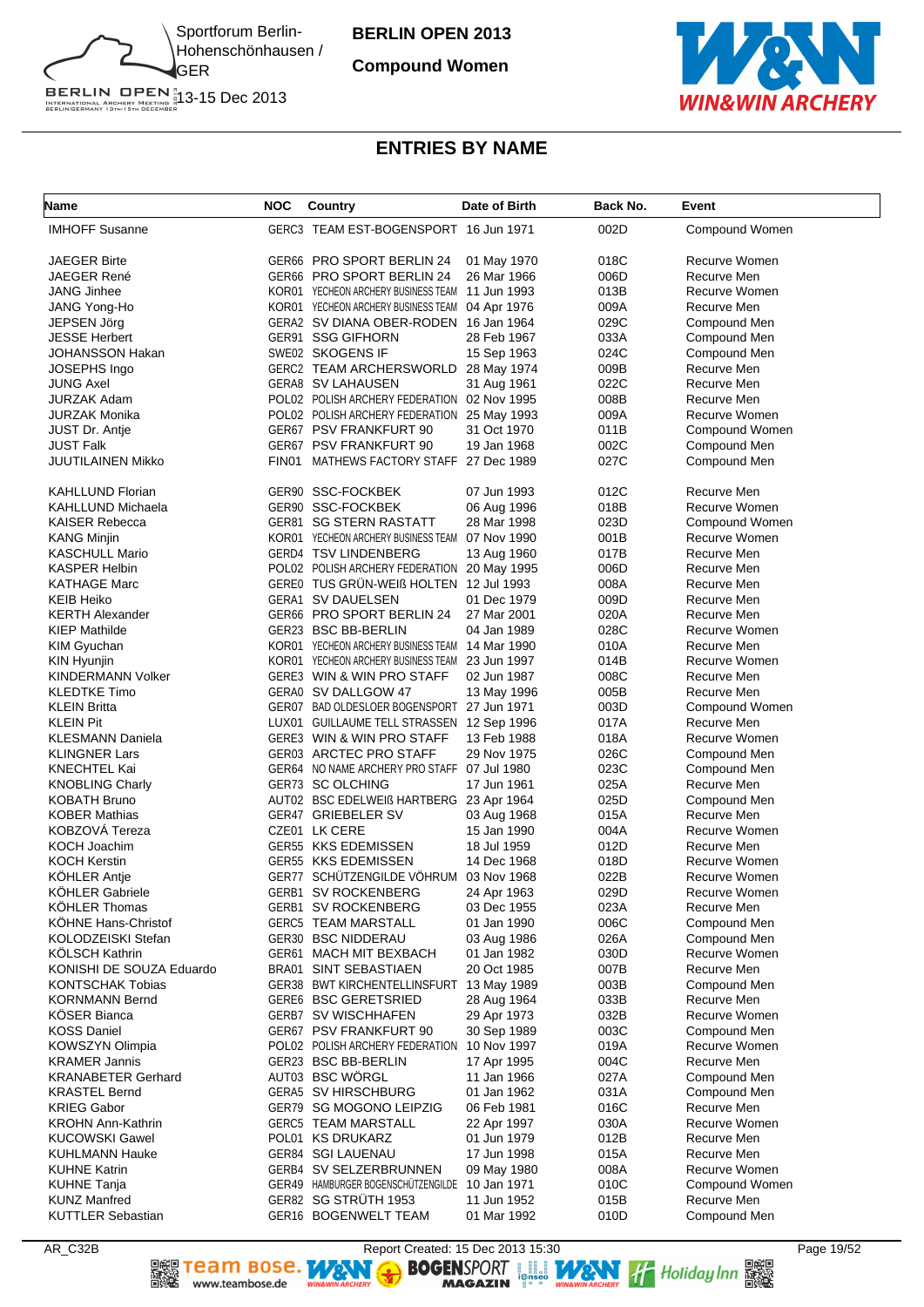

**Compound Women**



BERLIN OPEN 1<br>INTERNATIONAL ARCHERY MEETING 13-15 Dec 2013<br>BERLINGERMANY 13TH-15TH DECEMBER

# **ENTRIES BY NAME**

| Name                              | <b>NOC</b> | Country                                          | Date of Birth | Back No. | Event          |
|-----------------------------------|------------|--------------------------------------------------|---------------|----------|----------------|
| <b>LAAN Daisy</b>                 |            | NED03 HBS ALMERE                                 | 27 Aug 1991   | 002D     | Recurve Women  |
| <b>LAAN Sarina</b>                |            | NED03 HBS ALMERE                                 | 13 Mar 1994   | 003D     | Recurve Women  |
| <b>LAARZ Felix</b>                |            | GER23 BSC BB-BERLIN                              | 01 Jan 1990   | 005C     | Recurve Men    |
| LACIGA Jakub                      |            | CZE02 TEAM CZECH REPUBLIC                        | 04 Mar 1991   | 019B     | Recurve Men    |
| <b>LAMBRECHT Bernd</b>            |            | GER63 NJK HANNOVER                               | 07 May 1963   | 019D     | Recurve Men    |
| LAMMERICH Jens                    |            | GER31 BSC VORGEBIRGE BORNHEIM 06 May 1996        |               | 004A     | Recurve Men    |
| LAMMERICH Jörg                    |            | GER31 BSC VORGEBIRGE BORNHEIM 27 Jul 1966        |               | 005A     | Recurve Men    |
| <b>LANDGRAF Hans-Ulrich</b>       |            | GER58 KKS REIHEN                                 | 22 Mar 1967   | 025B     | Compound Men   |
| <b>LANDGRAF Philipp</b>           |            | GER09 BC ISMANING                                | 07 Mar 1993   | 025D     | Compound Men   |
| <b>LANGEN Daniel</b>              |            | GER41 DJK RODDER                                 | 29 Jan 1996   | 027D     | Compound Men   |
| <b>LANGEN Georg</b>               |            | GER41 DJK RÖDDER                                 | 02 Aug 1961   | 018C     | Recurve Men    |
| LANGEN Jasmin                     |            | GER41 DJK RÖDDER                                 | 05 Oct 1965   | 008C     | Recurve Women  |
| <b>LANGERS Brigitte</b>           |            | LUX01 GUILLAUME TELL STRASSEN 09 Jun 1964        |               | 003B     | Recurve Women  |
| <b>LANGERS Mike</b>               |            | LUX01 GUILLAUME TELL STRASSEN 19 Sep 1995        |               | 010D     | Recurve Men    |
| <b>LANGKABEL Rick</b>             |            | GER15 BOGENSPORT RHEIN-MAIN 18 May 1989          |               | 009B     | Recurve Men    |
| LARKINA Mariya                    |            | RUS06 VISTY MOSCOW                               | 25 Feb 1987   | 003C     | Recurve Women  |
| <b>LAUBE Marcus</b>               |            | <b>GER51 HL CUSTOMSTRINGS</b>                    | 11 Dec 1981   | 032C     | Compound Men   |
| <b>LAURSEN Louise Klingenberg</b> |            | DEN08 TEAM HOYT PRO STAFF 27 Jun 1988            |               | 030A     | Compound Women |
| <b>LAURSEN Martin</b>             |            | DEN09 TIK ARCHERY                                | 31 May 1991   | 013B     | Recurve Men    |
| <b>LEBECQUE Pascale</b>           |            | FRA01 OGS TIR À L'ARC                            | 18 Apr 1989   | 021C     | Compound Women |
| LIE Eivind                        |            | NOR04 SK VIDAR                                   | 07 Jul 1992   | 020C     | Compound Men   |
| <b>LIEKE Fabian</b>               |            | GER24 BSC CLAUEN                                 | 30 Nov 1996   | 005C     | Recurve Men    |
| LIEKE Michael                     |            | GER24 BSC CLAUEN                                 | 19 Oct 1971   | 006C     | Recurve Men    |
| <b>LIETZ Dominik</b>              |            | GER23 BSC BB-BERLIN                              | 21 Jan 1996   | 006C     | Recurve Men    |
| <b>LINDEMANN Melanie</b>          |            | <b>GERD7 TSV SCHWARZENBEK</b>                    | 09 Jun 1976   | 029B     | Recurve Women  |
| LIONETTI Pia Carmen Maria         |            | ITA08 TEAM HOYT PRO STAFF 26 Feb 1987            |               | 004B     | Recurve Women  |
| LOGINOVA Albina                   |            | RUS02 MOSCOW                                     | 07 Aug 1983   | 022D     | Compound Women |
| LÖHR Philipp                      |            | GERA2 SV DIANA OBER-RODEN 28 Feb 1995            |               | 008D     | Recurve Men    |
| LUKASIEWICZ Christoph             |            | GERB9 SV-JERRISHOE                               | 10 Jun 1975   | 031B     | Compound Men   |
| <b>LUNDIN Morgan</b>              |            | SWE04 FACTORY STAFF MATHEWS 20 May 1969          |               | 014A     | Compound Men   |
| LÜPKEMANN Henning                 |            | GER51 HL CUSTOMSTRINGS                           | 07 Aug 1983   | 033C     | Compound Men   |
| <b>LUTHARDT Thomas</b>            |            | GER80 SG MOTOR HALLE                             | 25 Jan 1977   | 027D     | Recurve Men    |
| <b>MARSH Chris</b>                |            | SUI01 LAUSANNE ARCHERY CLUB 13 Mar 1975          |               | 019A     | Recurve Men    |
| MARSZALKOWSKA Ewelina             |            | POL02 POLISH ARCHERY FEDERATION 28 Apr 1989      |               | 015A     | Recurve Women  |
| MASSINA Michèle                   |            | BEL01 GAU - GUILDE DES ARCHERS D'UCC 01 Jan 1990 |               | 033B     | Compound Women |
| <b>MATUSCH Oliver</b>             |            | GERE2 VFA FRISCHAUF ESCHBORN 23 Dec 1976         |               | 002D     | Recurve Men    |
| <b>MAYR Camilo</b>                |            | GER15 BOGENSPORT RHEIN-MAIN 04 Mar 1991          |               | 010B     | Recurve Men    |
| <b>MECKELBURG Lara</b>            |            | GER50 HAMMER SC 08                               | 24 Mar 1995   | 003C     | Compound Women |
| <b>MECKFESSEL Claudia</b>         |            | GERC8 TSG 07 BURG GRETESCH 14 Feb 1964           |               | 017C     | Recurve Women  |
| <b>MECKFESSEL Peter</b>           |            | GERC8 TSG 07 BURG GRETESCH 14 Apr 1963           |               | 010B     | Recurve Men    |
| <b>MEINELT Christoph</b>          |            | GER94 SSV OTTERSTADT                             | 07 Dec 1982   | 018B     | Recurve Men    |
| <b>MEINIG Robin</b>               |            | GER12 BLANKENFELDER BOGENSCHÜTZEN 08 09 Oct 1989 |               | 012D     | Recurve Men    |
| <b>MEIBNER Janine</b>             |            | <b>GER39 CARBON EXPRESS</b>                      | 25 Jul 1994   | 002C     | Compound Women |
| <b>MEIßNER Jens</b>               |            | GER23 BSC BB-BERLIN                              | 18 Jan 1986   | 013C     | Recurve Men    |
| <b>MERRY Nat</b>                  |            | GBR03 OXFORD ARCHERS                             | 19 Nov 1984   | 002A     | Compound Women |
| <b>METZLAFF Arne</b>              |            | GERE0 TUS GRÜN-WEIß HOLTEN                       | 21 Jun 1992   | 015B     | Recurve Men    |
| <b>MEYER Daniel</b>               |            | GER68 PSV MAGDEBURG                              | 27 Jul 1990   | 012C     | Recurve Men    |
| <b>MINOLI Ruven</b>               |            | GER63 NJK HANNOVER                               | 12 Jan 1993   | 024D     | Recurve Men    |
| MISCHKALLA Frank-Michael          |            | GER13 BOGENFÜCHSE NIEDERSACHSEN 06 Jul 1957      |               | 023B     | Recurve Men    |
| <b>MLINARIC Stefan</b>            |            | AUT01 BC WILDON-WEITENDORF 09 Jan 1967           |               | 030B     | Compound Men   |
| <b>MOCZKO Andreas</b>             |            | GERC9 TSG LÜBBENAU                               | 01 Jan 1920   | 024C     | Recurve Men    |
| <b>MULLER Martin</b>              |            | GER78 SG MARKT BEROLZHEIM 13 Nov 1968            |               | 032C     | Compound Men   |
| <b>MUSELLI Cesare</b>             |            | ITA05 D.L.F. VOGHERA                             | 01 Jan 1990   | 023A     | Compound Men   |
| <b>NAJORKA Lars</b>               |            | <b>GERD9 TUS BAROP</b>                           | 30 Jul 1979   | 010C     | Recurve Men    |
| <b>NAUMANN Günter</b>             |            | <b>GERE1 TV MEERHOLZ</b>                         | 03 Dec 1965   | 021D     | Recurve Men    |
| NECHUTNA Klara                    |            | CZE01 LK CERE                                    | 02 Feb 1993   | 005A     | Recurve Women  |
| <b>NEHLS Alexander</b>            |            | GER23 BSC BB-BERLIN                              | 09 Aug 1997   | 014C     | Recurve Men    |
| <b>NEHLS Frank</b>                |            | GER23 BSC BB-BERLIN                              | 06 Nov 1967   | 015C     | Recurve Men    |
| <b>NESEMANN Simon</b>             |            | GER48 GS BOXDORF                                 | 03 Feb 1991   | 017B     | Recurve Men    |
| NJAL Amås                         |            | NOR02 KLEPP BS                                   | 05 Oct 1988   | 027B     | Compound Men   |
| <b>NOEST Chantal</b>              |            | NED08 SINT SEBASTIAEN                            | 30 Oct 1984   | 014B     | Compound Women |
| <b>NORDMEYER Britta</b>           |            | GER49 HAMBURGER BOGENSCHÜTZENGILDE               | 15 Nov 1963   | 032A     | Recurve Women  |
| NOTT Jon                          |            | GBR05 SAINTS AND SINNERS                         | 16 May 1975   | 024C     | Compound Men   |

AR\_C32B<br> **AR\_C32B** Report Created: 15 Dec 2013 15:30<br> **ARAL REPORT REPORT REPORT REPORT REPORT ARGAZIN** THE Holiday Inn REPORT REPORT REPORT REPORT REPORT TO PAGE 20/52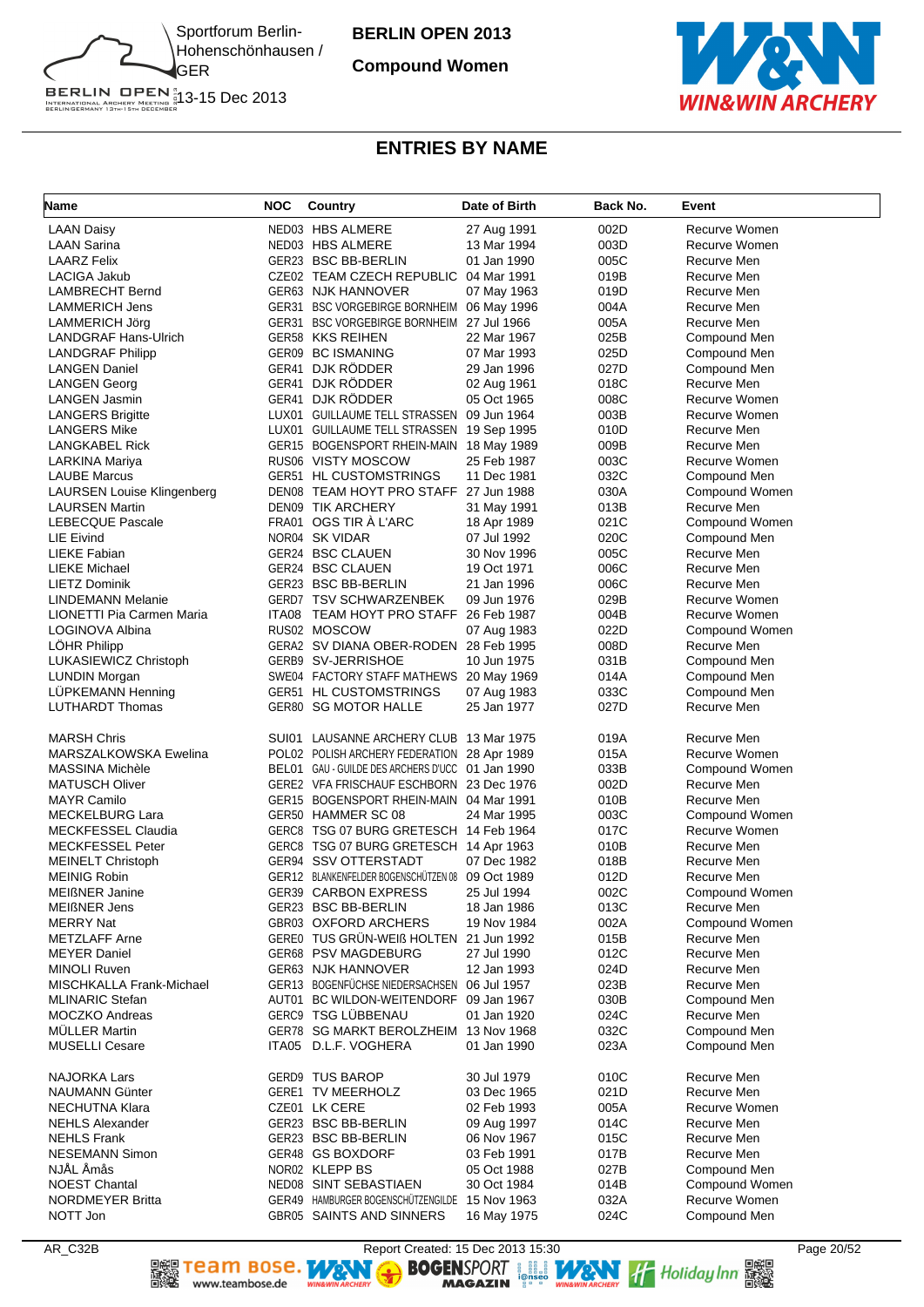

**Compound Women**



#### **ENTRIES BY NAME**

| <b>NOVIKOVA Elena</b><br>RUS03 NATIONAL TEAM<br>26 Sep 1979<br>021D<br>Compound Women<br>14 Jul 1957<br>025D<br>Recurve Men<br><b>OBST Horst</b><br><b>GERC5 TEAM MARSTALL</b><br>Recurve Men<br><b>OBST Oliver</b><br><b>GERC5 TEAM MARSTALL</b><br>015A<br>24 May 1993<br>NOR02 KLEPP BS<br>ODDMUND Tjentland<br>028B<br>Compound Men<br>11 Jan 1980<br>023C<br>OLEKSEJENKO Julija<br>LAT01 SK ATLANTIS, RIGA<br>01 Jan 1990<br>Compound Women<br>OPITZ UIf<br>GER70 SAGITTO DELMENHORST 18 Nov 1952<br>001D<br>Recurve Men<br><b>PAGNI Sergio</b><br>ITA08 TEAM HOYT PRO STAFF 26 Mar 1979<br>026B<br>Compound Men<br><b>PAGNONI Federico</b><br>ITA02 A.S.D. ARCIERI FRANCIACORTA 12 Nov 1987<br>021A<br>Compound Men<br>EST01<br>007C<br><b>PARNAT Reena</b><br>Recurve Women<br>AUT04 BSV FÜRSTENFELD<br><b>PATAKI Stefan</b><br>26 Jul 1964<br>029D<br>Compound Men<br>PEDRYS Roman<br><b>GERC5 TEAM MARSTALL</b><br>018B<br>Recurve Men<br>16 May 1985<br>PFEIFER Bianca<br>GERB5 SV STAHL UNTERWELLENBORN<br>17 Feb 1974<br>020A<br>Compound Women<br><b>PHILIPP Rastetter</b><br><b>GERC5 TEAM MARSTALL</b><br>26 Aug 1994<br>027A<br>Compound Men<br>CZE02 TEAM CZECH REPUBLIC 17 May 1967<br><b>PICHA Pavel</b><br>027C<br>Compound Men<br>PLAGWITZ Heiko<br>GERB0 SV LITZELSTETTEN<br>03 Feb 1977<br>007B<br>Recurve Men<br>POLAK Paul<br>AUT01 BC WILDON-WEITENDORF 08 Aug 1995<br>Compound Men<br>031B<br>POßIGER Christian<br>GERCO SV-LEERHAFE-HOVEL<br>23 Oct 1980<br>029D<br>Compound Men<br>PÖTSCH Jörg<br>GERB6 SV TELL KLEINOSTHEIM 24 Nov 1959<br>011C<br>Recurve Men<br><b>PRELL Uwe</b><br>GERC3 TEAM EST-BOGENSPORT 20 Dec 1959<br>007B<br>Compound Men<br>009C<br><b>PREUß Klaus</b><br>GER07 BAD OLDESLOER BOGENSPORT 13 Jan 1955<br>Recurve Men<br><b>PROBST Eva-Maria</b><br>AUT01 BC WILDON-WEITENDORF 16 Oct 1974<br>023A<br>Compound Women<br>PRÜß Dennis<br>GER47 GRIEBELER SV<br>Recurve Men<br>20 Dec 1973<br>016A<br>PÜTTER Jasmin<br>GER88 SHERWOOD BSC HERNE 16 Aug 1990<br>013A<br>Recurve Women<br><b>PÜTTER Madeline</b><br>GER88 SHERWOOD BSC HERNE 16 Aug 1990<br>029A<br>Compound Women<br><b>RAKEL Erika</b><br>GERB5 SV STAHL UNTERWELLENBORN 01 Jan 1959<br>021A<br>Compound Women<br>GERC9 TSG LÜBBENAU<br>09 Dec 1960<br>008A<br>Compound Men<br>RATZMANN Holger<br>GERC9 TSG LÜBBENAU<br><b>RATZMANN Katrin</b><br>24 Jun 1964<br>009B<br>Compound Women<br>GER44 G5 PRIME PRO STAFF<br><b>RAUPACH Christian</b><br>027B<br>Compound Men<br>13 Nov 1990<br><b>REHR Stefan</b><br>GER25 BSC DORSTEN<br>13 Oct 1970<br>030A<br>Compound Men<br><b>REICH Andreas</b><br>GER07 BAD OLDESLOER BOGENSPORT<br>09 Feb 1980<br>005D<br>Compound Men<br>GER53 ISARTALER BOGENSCHÜTZEN ALTDOR 24 Jun 1996<br>014B<br>Recurve Men<br><b>REICHEL Benedikt</b><br>GER12 BLANKENFELDER BOGENSCHÜTZEN 08 22 Jan 1996<br><b>REINECKE Florian</b><br>016D<br>Recurve Men<br>GER12 BLANKENFELDER BOGENSCHÜTZEN 08<br>032D<br>Recurve Women<br><b>REINECKE Karola</b><br>19 May 1968<br>GER12 BLANKENFELDER BOGENSCHÜTZEN 08 09 Aug 1966<br>017D<br>Recurve Men<br><b>REINECKE Martin</b><br>CZE02 TEAM CZECH REPUBLIC 15 Aug 1975<br>028C<br><b>REITMEIER Filip</b><br>Compound Men<br>GERC4 TEAM HOYT PRO STAFF 03 Jul 1989<br>008B<br>Recurve Women<br><b>RICHTER Elena</b><br>GERB3 SV SCHLADEN VON 1861 13 Nov 1967<br>002A<br>Compound Men<br><b>RICHTER Holger</b><br>RIDDERSTROM Line Blomén<br>Recurve Women<br>NOR03 SANDEFJORD BUESKYTTERE 23 Mar 1994<br>016C<br><b>RIEGER Cedric</b><br>GERA6 SV KARLSBAD<br>023D<br>Recurve Men<br>29 May 1987<br>RIJAVEC Jan<br>SLO03 LOGATEC<br>13 Jul 1994<br>003C<br>Recurve Men<br><b>ROBISCH Annedore</b><br>GER98 SV 2000 DIEDRICHSHAGEN 10 Jan 1962<br>023B<br>Recurve Women<br>RODIONOVA Polina<br>UKR01 NATIONAL TEAM<br>005C<br>Recurve Women<br>14 Mar 1994<br><b>ROHL Carsten</b><br>GER49 HAMBURGER BOGENSCHÜTZENGILDE 29 May 1956<br>024A<br>Recurve Men<br><b>ROHRBECK Holger</b><br>GER46 GOSLARER SC 08<br>18 May 1971<br>012B<br>Recurve Men<br>ROHRBERG Sebastian<br>GERA1 SV DAUELSEN<br>010D<br>Recurve Men<br>13 Mar 1979<br><b>ROLKER Kai</b><br><b>GERD8 TSV WESTERHAUSEN</b><br>21 Jul 1977<br>024B<br>Recurve Men<br>RÖLLER Jamina<br>GER88 SHERWOOD BSC HERNE 28 Jan 1992<br>Recurve Women<br>001A<br><b>ROMAN Aida</b><br>MEX01 MEXICO<br>005D<br>Recurve Women<br>21 May 1988<br><b>ROSEK Iris</b><br>GERC3 TEAM EST-BOGENSPORT 02 Sep 1963<br>Compound Women<br>010A<br><b>ROSEK Philipp</b><br>GERC3 TEAM EST-BOGENSPORT 23 Sep 1991<br>031C<br>Compound Men<br><b>ROSENBERG Michael</b><br>GER66 PRO SPORT BERLIN 24<br>22 Jan 1975<br>021A<br>Recurve Men<br>RÖSLER Leon<br>GER66 PRO SPORT BERLIN 24<br>007D<br>Recurve Men<br>16 Jul 1994<br><b>RUDOW Marc</b><br>GERB8 SV79 TIEFENBACH<br>012B<br>Recurve Men<br>27 Sep 1995<br>Recurve Men<br><b>RUHLAND Michael</b><br>GERC6 TEAM RALLE ARCHERY PRODUCTS 15 Apr 1980<br>002B<br>022D<br>Recurve Women<br>RZASA Joanna<br>POL02 POLISH ARCHERY FEDERATION 10 Sep 1990<br><b>SACH Peter</b><br>GERA0 SV DALLGOW 47<br>17 Jan 1982<br>Recurve Men<br>006D<br><b>SACHSE Oliver</b><br>GER23 BSC BB-BERLIN<br>01 Apr 1976<br>016C<br>Recurve Men<br><b>SARKYS Gintautas</b><br>LTU03 TEAM MARSTALL<br>029C<br>Compound Men<br>10 Mar 1962<br><b>SAUTER Patricia</b><br>GER03 ARCTEC PRO STAFF<br>26 Jan 1990<br>020B<br>Compound Women<br><b>SAUTER Sabine</b><br>GER03 ARCTEC PRO STAFF<br>Compound Women<br>26 Jan 1990<br>021B<br><b>SAUTER Sigrid</b><br>GER42 FSG BUCHLOE<br>26 Jan 1990<br>022B<br>Compound Women | <b>Name</b> | <b>NOC</b> | Country | Date of Birth | Back No. | Event |
|----------------------------------------------------------------------------------------------------------------------------------------------------------------------------------------------------------------------------------------------------------------------------------------------------------------------------------------------------------------------------------------------------------------------------------------------------------------------------------------------------------------------------------------------------------------------------------------------------------------------------------------------------------------------------------------------------------------------------------------------------------------------------------------------------------------------------------------------------------------------------------------------------------------------------------------------------------------------------------------------------------------------------------------------------------------------------------------------------------------------------------------------------------------------------------------------------------------------------------------------------------------------------------------------------------------------------------------------------------------------------------------------------------------------------------------------------------------------------------------------------------------------------------------------------------------------------------------------------------------------------------------------------------------------------------------------------------------------------------------------------------------------------------------------------------------------------------------------------------------------------------------------------------------------------------------------------------------------------------------------------------------------------------------------------------------------------------------------------------------------------------------------------------------------------------------------------------------------------------------------------------------------------------------------------------------------------------------------------------------------------------------------------------------------------------------------------------------------------------------------------------------------------------------------------------------------------------------------------------------------------------------------------------------------------------------------------------------------------------------------------------------------------------------------------------------------------------------------------------------------------------------------------------------------------------------------------------------------------------------------------------------------------------------------------------------------------------------------------------------------------------------------------------------------------------------------------------------------------------------------------------------------------------------------------------------------------------------------------------------------------------------------------------------------------------------------------------------------------------------------------------------------------------------------------------------------------------------------------------------------------------------------------------------------------------------------------------------------------------------------------------------------------------------------------------------------------------------------------------------------------------------------------------------------------------------------------------------------------------------------------------------------------------------------------------------------------------------------------------------------------------------------------------------------------------------------------------------------------------------------------------------------------------------------------------------------------------------------------------------------------------------------------------------------------------------------------------------------------------------------------------------------------------------------------------------------------------------------------------------------------------------------------------------------------------------------------------------------------------------------------------------------------------------------------------------------------------------------------------------------------------------------------------------------------------------------------------------------------------------------------------------------------------------------------------------------------------------------------------------------------------------------------------------------------------------------------------------------------------------------------------------------------------------------------------------------------------------------------------------------------------------------------------------------------------------------------------------------------------------------------------------------------------------------------------------------------------------|-------------|------------|---------|---------------|----------|-------|
|                                                                                                                                                                                                                                                                                                                                                                                                                                                                                                                                                                                                                                                                                                                                                                                                                                                                                                                                                                                                                                                                                                                                                                                                                                                                                                                                                                                                                                                                                                                                                                                                                                                                                                                                                                                                                                                                                                                                                                                                                                                                                                                                                                                                                                                                                                                                                                                                                                                                                                                                                                                                                                                                                                                                                                                                                                                                                                                                                                                                                                                                                                                                                                                                                                                                                                                                                                                                                                                                                                                                                                                                                                                                                                                                                                                                                                                                                                                                                                                                                                                                                                                                                                                                                                                                                                                                                                                                                                                                                                                                                                                                                                                                                                                                                                                                                                                                                                                                                                                                                                                                                                                                                                                                                                                                                                                                                                                                                                                                                                                                                                                        |             |            |         |               |          |       |
|                                                                                                                                                                                                                                                                                                                                                                                                                                                                                                                                                                                                                                                                                                                                                                                                                                                                                                                                                                                                                                                                                                                                                                                                                                                                                                                                                                                                                                                                                                                                                                                                                                                                                                                                                                                                                                                                                                                                                                                                                                                                                                                                                                                                                                                                                                                                                                                                                                                                                                                                                                                                                                                                                                                                                                                                                                                                                                                                                                                                                                                                                                                                                                                                                                                                                                                                                                                                                                                                                                                                                                                                                                                                                                                                                                                                                                                                                                                                                                                                                                                                                                                                                                                                                                                                                                                                                                                                                                                                                                                                                                                                                                                                                                                                                                                                                                                                                                                                                                                                                                                                                                                                                                                                                                                                                                                                                                                                                                                                                                                                                                                        |             |            |         |               |          |       |
|                                                                                                                                                                                                                                                                                                                                                                                                                                                                                                                                                                                                                                                                                                                                                                                                                                                                                                                                                                                                                                                                                                                                                                                                                                                                                                                                                                                                                                                                                                                                                                                                                                                                                                                                                                                                                                                                                                                                                                                                                                                                                                                                                                                                                                                                                                                                                                                                                                                                                                                                                                                                                                                                                                                                                                                                                                                                                                                                                                                                                                                                                                                                                                                                                                                                                                                                                                                                                                                                                                                                                                                                                                                                                                                                                                                                                                                                                                                                                                                                                                                                                                                                                                                                                                                                                                                                                                                                                                                                                                                                                                                                                                                                                                                                                                                                                                                                                                                                                                                                                                                                                                                                                                                                                                                                                                                                                                                                                                                                                                                                                                                        |             |            |         |               |          |       |
|                                                                                                                                                                                                                                                                                                                                                                                                                                                                                                                                                                                                                                                                                                                                                                                                                                                                                                                                                                                                                                                                                                                                                                                                                                                                                                                                                                                                                                                                                                                                                                                                                                                                                                                                                                                                                                                                                                                                                                                                                                                                                                                                                                                                                                                                                                                                                                                                                                                                                                                                                                                                                                                                                                                                                                                                                                                                                                                                                                                                                                                                                                                                                                                                                                                                                                                                                                                                                                                                                                                                                                                                                                                                                                                                                                                                                                                                                                                                                                                                                                                                                                                                                                                                                                                                                                                                                                                                                                                                                                                                                                                                                                                                                                                                                                                                                                                                                                                                                                                                                                                                                                                                                                                                                                                                                                                                                                                                                                                                                                                                                                                        |             |            |         |               |          |       |
|                                                                                                                                                                                                                                                                                                                                                                                                                                                                                                                                                                                                                                                                                                                                                                                                                                                                                                                                                                                                                                                                                                                                                                                                                                                                                                                                                                                                                                                                                                                                                                                                                                                                                                                                                                                                                                                                                                                                                                                                                                                                                                                                                                                                                                                                                                                                                                                                                                                                                                                                                                                                                                                                                                                                                                                                                                                                                                                                                                                                                                                                                                                                                                                                                                                                                                                                                                                                                                                                                                                                                                                                                                                                                                                                                                                                                                                                                                                                                                                                                                                                                                                                                                                                                                                                                                                                                                                                                                                                                                                                                                                                                                                                                                                                                                                                                                                                                                                                                                                                                                                                                                                                                                                                                                                                                                                                                                                                                                                                                                                                                                                        |             |            |         |               |          |       |
|                                                                                                                                                                                                                                                                                                                                                                                                                                                                                                                                                                                                                                                                                                                                                                                                                                                                                                                                                                                                                                                                                                                                                                                                                                                                                                                                                                                                                                                                                                                                                                                                                                                                                                                                                                                                                                                                                                                                                                                                                                                                                                                                                                                                                                                                                                                                                                                                                                                                                                                                                                                                                                                                                                                                                                                                                                                                                                                                                                                                                                                                                                                                                                                                                                                                                                                                                                                                                                                                                                                                                                                                                                                                                                                                                                                                                                                                                                                                                                                                                                                                                                                                                                                                                                                                                                                                                                                                                                                                                                                                                                                                                                                                                                                                                                                                                                                                                                                                                                                                                                                                                                                                                                                                                                                                                                                                                                                                                                                                                                                                                                                        |             |            |         |               |          |       |
|                                                                                                                                                                                                                                                                                                                                                                                                                                                                                                                                                                                                                                                                                                                                                                                                                                                                                                                                                                                                                                                                                                                                                                                                                                                                                                                                                                                                                                                                                                                                                                                                                                                                                                                                                                                                                                                                                                                                                                                                                                                                                                                                                                                                                                                                                                                                                                                                                                                                                                                                                                                                                                                                                                                                                                                                                                                                                                                                                                                                                                                                                                                                                                                                                                                                                                                                                                                                                                                                                                                                                                                                                                                                                                                                                                                                                                                                                                                                                                                                                                                                                                                                                                                                                                                                                                                                                                                                                                                                                                                                                                                                                                                                                                                                                                                                                                                                                                                                                                                                                                                                                                                                                                                                                                                                                                                                                                                                                                                                                                                                                                                        |             |            |         |               |          |       |
|                                                                                                                                                                                                                                                                                                                                                                                                                                                                                                                                                                                                                                                                                                                                                                                                                                                                                                                                                                                                                                                                                                                                                                                                                                                                                                                                                                                                                                                                                                                                                                                                                                                                                                                                                                                                                                                                                                                                                                                                                                                                                                                                                                                                                                                                                                                                                                                                                                                                                                                                                                                                                                                                                                                                                                                                                                                                                                                                                                                                                                                                                                                                                                                                                                                                                                                                                                                                                                                                                                                                                                                                                                                                                                                                                                                                                                                                                                                                                                                                                                                                                                                                                                                                                                                                                                                                                                                                                                                                                                                                                                                                                                                                                                                                                                                                                                                                                                                                                                                                                                                                                                                                                                                                                                                                                                                                                                                                                                                                                                                                                                                        |             |            |         |               |          |       |
|                                                                                                                                                                                                                                                                                                                                                                                                                                                                                                                                                                                                                                                                                                                                                                                                                                                                                                                                                                                                                                                                                                                                                                                                                                                                                                                                                                                                                                                                                                                                                                                                                                                                                                                                                                                                                                                                                                                                                                                                                                                                                                                                                                                                                                                                                                                                                                                                                                                                                                                                                                                                                                                                                                                                                                                                                                                                                                                                                                                                                                                                                                                                                                                                                                                                                                                                                                                                                                                                                                                                                                                                                                                                                                                                                                                                                                                                                                                                                                                                                                                                                                                                                                                                                                                                                                                                                                                                                                                                                                                                                                                                                                                                                                                                                                                                                                                                                                                                                                                                                                                                                                                                                                                                                                                                                                                                                                                                                                                                                                                                                                                        |             |            |         |               |          |       |
|                                                                                                                                                                                                                                                                                                                                                                                                                                                                                                                                                                                                                                                                                                                                                                                                                                                                                                                                                                                                                                                                                                                                                                                                                                                                                                                                                                                                                                                                                                                                                                                                                                                                                                                                                                                                                                                                                                                                                                                                                                                                                                                                                                                                                                                                                                                                                                                                                                                                                                                                                                                                                                                                                                                                                                                                                                                                                                                                                                                                                                                                                                                                                                                                                                                                                                                                                                                                                                                                                                                                                                                                                                                                                                                                                                                                                                                                                                                                                                                                                                                                                                                                                                                                                                                                                                                                                                                                                                                                                                                                                                                                                                                                                                                                                                                                                                                                                                                                                                                                                                                                                                                                                                                                                                                                                                                                                                                                                                                                                                                                                                                        |             |            |         |               |          |       |
|                                                                                                                                                                                                                                                                                                                                                                                                                                                                                                                                                                                                                                                                                                                                                                                                                                                                                                                                                                                                                                                                                                                                                                                                                                                                                                                                                                                                                                                                                                                                                                                                                                                                                                                                                                                                                                                                                                                                                                                                                                                                                                                                                                                                                                                                                                                                                                                                                                                                                                                                                                                                                                                                                                                                                                                                                                                                                                                                                                                                                                                                                                                                                                                                                                                                                                                                                                                                                                                                                                                                                                                                                                                                                                                                                                                                                                                                                                                                                                                                                                                                                                                                                                                                                                                                                                                                                                                                                                                                                                                                                                                                                                                                                                                                                                                                                                                                                                                                                                                                                                                                                                                                                                                                                                                                                                                                                                                                                                                                                                                                                                                        |             |            |         |               |          |       |
|                                                                                                                                                                                                                                                                                                                                                                                                                                                                                                                                                                                                                                                                                                                                                                                                                                                                                                                                                                                                                                                                                                                                                                                                                                                                                                                                                                                                                                                                                                                                                                                                                                                                                                                                                                                                                                                                                                                                                                                                                                                                                                                                                                                                                                                                                                                                                                                                                                                                                                                                                                                                                                                                                                                                                                                                                                                                                                                                                                                                                                                                                                                                                                                                                                                                                                                                                                                                                                                                                                                                                                                                                                                                                                                                                                                                                                                                                                                                                                                                                                                                                                                                                                                                                                                                                                                                                                                                                                                                                                                                                                                                                                                                                                                                                                                                                                                                                                                                                                                                                                                                                                                                                                                                                                                                                                                                                                                                                                                                                                                                                                                        |             |            |         |               |          |       |
|                                                                                                                                                                                                                                                                                                                                                                                                                                                                                                                                                                                                                                                                                                                                                                                                                                                                                                                                                                                                                                                                                                                                                                                                                                                                                                                                                                                                                                                                                                                                                                                                                                                                                                                                                                                                                                                                                                                                                                                                                                                                                                                                                                                                                                                                                                                                                                                                                                                                                                                                                                                                                                                                                                                                                                                                                                                                                                                                                                                                                                                                                                                                                                                                                                                                                                                                                                                                                                                                                                                                                                                                                                                                                                                                                                                                                                                                                                                                                                                                                                                                                                                                                                                                                                                                                                                                                                                                                                                                                                                                                                                                                                                                                                                                                                                                                                                                                                                                                                                                                                                                                                                                                                                                                                                                                                                                                                                                                                                                                                                                                                                        |             |            |         |               |          |       |
|                                                                                                                                                                                                                                                                                                                                                                                                                                                                                                                                                                                                                                                                                                                                                                                                                                                                                                                                                                                                                                                                                                                                                                                                                                                                                                                                                                                                                                                                                                                                                                                                                                                                                                                                                                                                                                                                                                                                                                                                                                                                                                                                                                                                                                                                                                                                                                                                                                                                                                                                                                                                                                                                                                                                                                                                                                                                                                                                                                                                                                                                                                                                                                                                                                                                                                                                                                                                                                                                                                                                                                                                                                                                                                                                                                                                                                                                                                                                                                                                                                                                                                                                                                                                                                                                                                                                                                                                                                                                                                                                                                                                                                                                                                                                                                                                                                                                                                                                                                                                                                                                                                                                                                                                                                                                                                                                                                                                                                                                                                                                                                                        |             |            |         |               |          |       |
|                                                                                                                                                                                                                                                                                                                                                                                                                                                                                                                                                                                                                                                                                                                                                                                                                                                                                                                                                                                                                                                                                                                                                                                                                                                                                                                                                                                                                                                                                                                                                                                                                                                                                                                                                                                                                                                                                                                                                                                                                                                                                                                                                                                                                                                                                                                                                                                                                                                                                                                                                                                                                                                                                                                                                                                                                                                                                                                                                                                                                                                                                                                                                                                                                                                                                                                                                                                                                                                                                                                                                                                                                                                                                                                                                                                                                                                                                                                                                                                                                                                                                                                                                                                                                                                                                                                                                                                                                                                                                                                                                                                                                                                                                                                                                                                                                                                                                                                                                                                                                                                                                                                                                                                                                                                                                                                                                                                                                                                                                                                                                                                        |             |            |         |               |          |       |
|                                                                                                                                                                                                                                                                                                                                                                                                                                                                                                                                                                                                                                                                                                                                                                                                                                                                                                                                                                                                                                                                                                                                                                                                                                                                                                                                                                                                                                                                                                                                                                                                                                                                                                                                                                                                                                                                                                                                                                                                                                                                                                                                                                                                                                                                                                                                                                                                                                                                                                                                                                                                                                                                                                                                                                                                                                                                                                                                                                                                                                                                                                                                                                                                                                                                                                                                                                                                                                                                                                                                                                                                                                                                                                                                                                                                                                                                                                                                                                                                                                                                                                                                                                                                                                                                                                                                                                                                                                                                                                                                                                                                                                                                                                                                                                                                                                                                                                                                                                                                                                                                                                                                                                                                                                                                                                                                                                                                                                                                                                                                                                                        |             |            |         |               |          |       |
|                                                                                                                                                                                                                                                                                                                                                                                                                                                                                                                                                                                                                                                                                                                                                                                                                                                                                                                                                                                                                                                                                                                                                                                                                                                                                                                                                                                                                                                                                                                                                                                                                                                                                                                                                                                                                                                                                                                                                                                                                                                                                                                                                                                                                                                                                                                                                                                                                                                                                                                                                                                                                                                                                                                                                                                                                                                                                                                                                                                                                                                                                                                                                                                                                                                                                                                                                                                                                                                                                                                                                                                                                                                                                                                                                                                                                                                                                                                                                                                                                                                                                                                                                                                                                                                                                                                                                                                                                                                                                                                                                                                                                                                                                                                                                                                                                                                                                                                                                                                                                                                                                                                                                                                                                                                                                                                                                                                                                                                                                                                                                                                        |             |            |         |               |          |       |
|                                                                                                                                                                                                                                                                                                                                                                                                                                                                                                                                                                                                                                                                                                                                                                                                                                                                                                                                                                                                                                                                                                                                                                                                                                                                                                                                                                                                                                                                                                                                                                                                                                                                                                                                                                                                                                                                                                                                                                                                                                                                                                                                                                                                                                                                                                                                                                                                                                                                                                                                                                                                                                                                                                                                                                                                                                                                                                                                                                                                                                                                                                                                                                                                                                                                                                                                                                                                                                                                                                                                                                                                                                                                                                                                                                                                                                                                                                                                                                                                                                                                                                                                                                                                                                                                                                                                                                                                                                                                                                                                                                                                                                                                                                                                                                                                                                                                                                                                                                                                                                                                                                                                                                                                                                                                                                                                                                                                                                                                                                                                                                                        |             |            |         |               |          |       |
|                                                                                                                                                                                                                                                                                                                                                                                                                                                                                                                                                                                                                                                                                                                                                                                                                                                                                                                                                                                                                                                                                                                                                                                                                                                                                                                                                                                                                                                                                                                                                                                                                                                                                                                                                                                                                                                                                                                                                                                                                                                                                                                                                                                                                                                                                                                                                                                                                                                                                                                                                                                                                                                                                                                                                                                                                                                                                                                                                                                                                                                                                                                                                                                                                                                                                                                                                                                                                                                                                                                                                                                                                                                                                                                                                                                                                                                                                                                                                                                                                                                                                                                                                                                                                                                                                                                                                                                                                                                                                                                                                                                                                                                                                                                                                                                                                                                                                                                                                                                                                                                                                                                                                                                                                                                                                                                                                                                                                                                                                                                                                                                        |             |            |         |               |          |       |
|                                                                                                                                                                                                                                                                                                                                                                                                                                                                                                                                                                                                                                                                                                                                                                                                                                                                                                                                                                                                                                                                                                                                                                                                                                                                                                                                                                                                                                                                                                                                                                                                                                                                                                                                                                                                                                                                                                                                                                                                                                                                                                                                                                                                                                                                                                                                                                                                                                                                                                                                                                                                                                                                                                                                                                                                                                                                                                                                                                                                                                                                                                                                                                                                                                                                                                                                                                                                                                                                                                                                                                                                                                                                                                                                                                                                                                                                                                                                                                                                                                                                                                                                                                                                                                                                                                                                                                                                                                                                                                                                                                                                                                                                                                                                                                                                                                                                                                                                                                                                                                                                                                                                                                                                                                                                                                                                                                                                                                                                                                                                                                                        |             |            |         |               |          |       |
|                                                                                                                                                                                                                                                                                                                                                                                                                                                                                                                                                                                                                                                                                                                                                                                                                                                                                                                                                                                                                                                                                                                                                                                                                                                                                                                                                                                                                                                                                                                                                                                                                                                                                                                                                                                                                                                                                                                                                                                                                                                                                                                                                                                                                                                                                                                                                                                                                                                                                                                                                                                                                                                                                                                                                                                                                                                                                                                                                                                                                                                                                                                                                                                                                                                                                                                                                                                                                                                                                                                                                                                                                                                                                                                                                                                                                                                                                                                                                                                                                                                                                                                                                                                                                                                                                                                                                                                                                                                                                                                                                                                                                                                                                                                                                                                                                                                                                                                                                                                                                                                                                                                                                                                                                                                                                                                                                                                                                                                                                                                                                                                        |             |            |         |               |          |       |
|                                                                                                                                                                                                                                                                                                                                                                                                                                                                                                                                                                                                                                                                                                                                                                                                                                                                                                                                                                                                                                                                                                                                                                                                                                                                                                                                                                                                                                                                                                                                                                                                                                                                                                                                                                                                                                                                                                                                                                                                                                                                                                                                                                                                                                                                                                                                                                                                                                                                                                                                                                                                                                                                                                                                                                                                                                                                                                                                                                                                                                                                                                                                                                                                                                                                                                                                                                                                                                                                                                                                                                                                                                                                                                                                                                                                                                                                                                                                                                                                                                                                                                                                                                                                                                                                                                                                                                                                                                                                                                                                                                                                                                                                                                                                                                                                                                                                                                                                                                                                                                                                                                                                                                                                                                                                                                                                                                                                                                                                                                                                                                                        |             |            |         |               |          |       |
|                                                                                                                                                                                                                                                                                                                                                                                                                                                                                                                                                                                                                                                                                                                                                                                                                                                                                                                                                                                                                                                                                                                                                                                                                                                                                                                                                                                                                                                                                                                                                                                                                                                                                                                                                                                                                                                                                                                                                                                                                                                                                                                                                                                                                                                                                                                                                                                                                                                                                                                                                                                                                                                                                                                                                                                                                                                                                                                                                                                                                                                                                                                                                                                                                                                                                                                                                                                                                                                                                                                                                                                                                                                                                                                                                                                                                                                                                                                                                                                                                                                                                                                                                                                                                                                                                                                                                                                                                                                                                                                                                                                                                                                                                                                                                                                                                                                                                                                                                                                                                                                                                                                                                                                                                                                                                                                                                                                                                                                                                                                                                                                        |             |            |         |               |          |       |
|                                                                                                                                                                                                                                                                                                                                                                                                                                                                                                                                                                                                                                                                                                                                                                                                                                                                                                                                                                                                                                                                                                                                                                                                                                                                                                                                                                                                                                                                                                                                                                                                                                                                                                                                                                                                                                                                                                                                                                                                                                                                                                                                                                                                                                                                                                                                                                                                                                                                                                                                                                                                                                                                                                                                                                                                                                                                                                                                                                                                                                                                                                                                                                                                                                                                                                                                                                                                                                                                                                                                                                                                                                                                                                                                                                                                                                                                                                                                                                                                                                                                                                                                                                                                                                                                                                                                                                                                                                                                                                                                                                                                                                                                                                                                                                                                                                                                                                                                                                                                                                                                                                                                                                                                                                                                                                                                                                                                                                                                                                                                                                                        |             |            |         |               |          |       |
|                                                                                                                                                                                                                                                                                                                                                                                                                                                                                                                                                                                                                                                                                                                                                                                                                                                                                                                                                                                                                                                                                                                                                                                                                                                                                                                                                                                                                                                                                                                                                                                                                                                                                                                                                                                                                                                                                                                                                                                                                                                                                                                                                                                                                                                                                                                                                                                                                                                                                                                                                                                                                                                                                                                                                                                                                                                                                                                                                                                                                                                                                                                                                                                                                                                                                                                                                                                                                                                                                                                                                                                                                                                                                                                                                                                                                                                                                                                                                                                                                                                                                                                                                                                                                                                                                                                                                                                                                                                                                                                                                                                                                                                                                                                                                                                                                                                                                                                                                                                                                                                                                                                                                                                                                                                                                                                                                                                                                                                                                                                                                                                        |             |            |         |               |          |       |
|                                                                                                                                                                                                                                                                                                                                                                                                                                                                                                                                                                                                                                                                                                                                                                                                                                                                                                                                                                                                                                                                                                                                                                                                                                                                                                                                                                                                                                                                                                                                                                                                                                                                                                                                                                                                                                                                                                                                                                                                                                                                                                                                                                                                                                                                                                                                                                                                                                                                                                                                                                                                                                                                                                                                                                                                                                                                                                                                                                                                                                                                                                                                                                                                                                                                                                                                                                                                                                                                                                                                                                                                                                                                                                                                                                                                                                                                                                                                                                                                                                                                                                                                                                                                                                                                                                                                                                                                                                                                                                                                                                                                                                                                                                                                                                                                                                                                                                                                                                                                                                                                                                                                                                                                                                                                                                                                                                                                                                                                                                                                                                                        |             |            |         |               |          |       |
|                                                                                                                                                                                                                                                                                                                                                                                                                                                                                                                                                                                                                                                                                                                                                                                                                                                                                                                                                                                                                                                                                                                                                                                                                                                                                                                                                                                                                                                                                                                                                                                                                                                                                                                                                                                                                                                                                                                                                                                                                                                                                                                                                                                                                                                                                                                                                                                                                                                                                                                                                                                                                                                                                                                                                                                                                                                                                                                                                                                                                                                                                                                                                                                                                                                                                                                                                                                                                                                                                                                                                                                                                                                                                                                                                                                                                                                                                                                                                                                                                                                                                                                                                                                                                                                                                                                                                                                                                                                                                                                                                                                                                                                                                                                                                                                                                                                                                                                                                                                                                                                                                                                                                                                                                                                                                                                                                                                                                                                                                                                                                                                        |             |            |         |               |          |       |
|                                                                                                                                                                                                                                                                                                                                                                                                                                                                                                                                                                                                                                                                                                                                                                                                                                                                                                                                                                                                                                                                                                                                                                                                                                                                                                                                                                                                                                                                                                                                                                                                                                                                                                                                                                                                                                                                                                                                                                                                                                                                                                                                                                                                                                                                                                                                                                                                                                                                                                                                                                                                                                                                                                                                                                                                                                                                                                                                                                                                                                                                                                                                                                                                                                                                                                                                                                                                                                                                                                                                                                                                                                                                                                                                                                                                                                                                                                                                                                                                                                                                                                                                                                                                                                                                                                                                                                                                                                                                                                                                                                                                                                                                                                                                                                                                                                                                                                                                                                                                                                                                                                                                                                                                                                                                                                                                                                                                                                                                                                                                                                                        |             |            |         |               |          |       |
|                                                                                                                                                                                                                                                                                                                                                                                                                                                                                                                                                                                                                                                                                                                                                                                                                                                                                                                                                                                                                                                                                                                                                                                                                                                                                                                                                                                                                                                                                                                                                                                                                                                                                                                                                                                                                                                                                                                                                                                                                                                                                                                                                                                                                                                                                                                                                                                                                                                                                                                                                                                                                                                                                                                                                                                                                                                                                                                                                                                                                                                                                                                                                                                                                                                                                                                                                                                                                                                                                                                                                                                                                                                                                                                                                                                                                                                                                                                                                                                                                                                                                                                                                                                                                                                                                                                                                                                                                                                                                                                                                                                                                                                                                                                                                                                                                                                                                                                                                                                                                                                                                                                                                                                                                                                                                                                                                                                                                                                                                                                                                                                        |             |            |         |               |          |       |
|                                                                                                                                                                                                                                                                                                                                                                                                                                                                                                                                                                                                                                                                                                                                                                                                                                                                                                                                                                                                                                                                                                                                                                                                                                                                                                                                                                                                                                                                                                                                                                                                                                                                                                                                                                                                                                                                                                                                                                                                                                                                                                                                                                                                                                                                                                                                                                                                                                                                                                                                                                                                                                                                                                                                                                                                                                                                                                                                                                                                                                                                                                                                                                                                                                                                                                                                                                                                                                                                                                                                                                                                                                                                                                                                                                                                                                                                                                                                                                                                                                                                                                                                                                                                                                                                                                                                                                                                                                                                                                                                                                                                                                                                                                                                                                                                                                                                                                                                                                                                                                                                                                                                                                                                                                                                                                                                                                                                                                                                                                                                                                                        |             |            |         |               |          |       |
|                                                                                                                                                                                                                                                                                                                                                                                                                                                                                                                                                                                                                                                                                                                                                                                                                                                                                                                                                                                                                                                                                                                                                                                                                                                                                                                                                                                                                                                                                                                                                                                                                                                                                                                                                                                                                                                                                                                                                                                                                                                                                                                                                                                                                                                                                                                                                                                                                                                                                                                                                                                                                                                                                                                                                                                                                                                                                                                                                                                                                                                                                                                                                                                                                                                                                                                                                                                                                                                                                                                                                                                                                                                                                                                                                                                                                                                                                                                                                                                                                                                                                                                                                                                                                                                                                                                                                                                                                                                                                                                                                                                                                                                                                                                                                                                                                                                                                                                                                                                                                                                                                                                                                                                                                                                                                                                                                                                                                                                                                                                                                                                        |             |            |         |               |          |       |
|                                                                                                                                                                                                                                                                                                                                                                                                                                                                                                                                                                                                                                                                                                                                                                                                                                                                                                                                                                                                                                                                                                                                                                                                                                                                                                                                                                                                                                                                                                                                                                                                                                                                                                                                                                                                                                                                                                                                                                                                                                                                                                                                                                                                                                                                                                                                                                                                                                                                                                                                                                                                                                                                                                                                                                                                                                                                                                                                                                                                                                                                                                                                                                                                                                                                                                                                                                                                                                                                                                                                                                                                                                                                                                                                                                                                                                                                                                                                                                                                                                                                                                                                                                                                                                                                                                                                                                                                                                                                                                                                                                                                                                                                                                                                                                                                                                                                                                                                                                                                                                                                                                                                                                                                                                                                                                                                                                                                                                                                                                                                                                                        |             |            |         |               |          |       |
|                                                                                                                                                                                                                                                                                                                                                                                                                                                                                                                                                                                                                                                                                                                                                                                                                                                                                                                                                                                                                                                                                                                                                                                                                                                                                                                                                                                                                                                                                                                                                                                                                                                                                                                                                                                                                                                                                                                                                                                                                                                                                                                                                                                                                                                                                                                                                                                                                                                                                                                                                                                                                                                                                                                                                                                                                                                                                                                                                                                                                                                                                                                                                                                                                                                                                                                                                                                                                                                                                                                                                                                                                                                                                                                                                                                                                                                                                                                                                                                                                                                                                                                                                                                                                                                                                                                                                                                                                                                                                                                                                                                                                                                                                                                                                                                                                                                                                                                                                                                                                                                                                                                                                                                                                                                                                                                                                                                                                                                                                                                                                                                        |             |            |         |               |          |       |
|                                                                                                                                                                                                                                                                                                                                                                                                                                                                                                                                                                                                                                                                                                                                                                                                                                                                                                                                                                                                                                                                                                                                                                                                                                                                                                                                                                                                                                                                                                                                                                                                                                                                                                                                                                                                                                                                                                                                                                                                                                                                                                                                                                                                                                                                                                                                                                                                                                                                                                                                                                                                                                                                                                                                                                                                                                                                                                                                                                                                                                                                                                                                                                                                                                                                                                                                                                                                                                                                                                                                                                                                                                                                                                                                                                                                                                                                                                                                                                                                                                                                                                                                                                                                                                                                                                                                                                                                                                                                                                                                                                                                                                                                                                                                                                                                                                                                                                                                                                                                                                                                                                                                                                                                                                                                                                                                                                                                                                                                                                                                                                                        |             |            |         |               |          |       |
|                                                                                                                                                                                                                                                                                                                                                                                                                                                                                                                                                                                                                                                                                                                                                                                                                                                                                                                                                                                                                                                                                                                                                                                                                                                                                                                                                                                                                                                                                                                                                                                                                                                                                                                                                                                                                                                                                                                                                                                                                                                                                                                                                                                                                                                                                                                                                                                                                                                                                                                                                                                                                                                                                                                                                                                                                                                                                                                                                                                                                                                                                                                                                                                                                                                                                                                                                                                                                                                                                                                                                                                                                                                                                                                                                                                                                                                                                                                                                                                                                                                                                                                                                                                                                                                                                                                                                                                                                                                                                                                                                                                                                                                                                                                                                                                                                                                                                                                                                                                                                                                                                                                                                                                                                                                                                                                                                                                                                                                                                                                                                                                        |             |            |         |               |          |       |
|                                                                                                                                                                                                                                                                                                                                                                                                                                                                                                                                                                                                                                                                                                                                                                                                                                                                                                                                                                                                                                                                                                                                                                                                                                                                                                                                                                                                                                                                                                                                                                                                                                                                                                                                                                                                                                                                                                                                                                                                                                                                                                                                                                                                                                                                                                                                                                                                                                                                                                                                                                                                                                                                                                                                                                                                                                                                                                                                                                                                                                                                                                                                                                                                                                                                                                                                                                                                                                                                                                                                                                                                                                                                                                                                                                                                                                                                                                                                                                                                                                                                                                                                                                                                                                                                                                                                                                                                                                                                                                                                                                                                                                                                                                                                                                                                                                                                                                                                                                                                                                                                                                                                                                                                                                                                                                                                                                                                                                                                                                                                                                                        |             |            |         |               |          |       |
|                                                                                                                                                                                                                                                                                                                                                                                                                                                                                                                                                                                                                                                                                                                                                                                                                                                                                                                                                                                                                                                                                                                                                                                                                                                                                                                                                                                                                                                                                                                                                                                                                                                                                                                                                                                                                                                                                                                                                                                                                                                                                                                                                                                                                                                                                                                                                                                                                                                                                                                                                                                                                                                                                                                                                                                                                                                                                                                                                                                                                                                                                                                                                                                                                                                                                                                                                                                                                                                                                                                                                                                                                                                                                                                                                                                                                                                                                                                                                                                                                                                                                                                                                                                                                                                                                                                                                                                                                                                                                                                                                                                                                                                                                                                                                                                                                                                                                                                                                                                                                                                                                                                                                                                                                                                                                                                                                                                                                                                                                                                                                                                        |             |            |         |               |          |       |
|                                                                                                                                                                                                                                                                                                                                                                                                                                                                                                                                                                                                                                                                                                                                                                                                                                                                                                                                                                                                                                                                                                                                                                                                                                                                                                                                                                                                                                                                                                                                                                                                                                                                                                                                                                                                                                                                                                                                                                                                                                                                                                                                                                                                                                                                                                                                                                                                                                                                                                                                                                                                                                                                                                                                                                                                                                                                                                                                                                                                                                                                                                                                                                                                                                                                                                                                                                                                                                                                                                                                                                                                                                                                                                                                                                                                                                                                                                                                                                                                                                                                                                                                                                                                                                                                                                                                                                                                                                                                                                                                                                                                                                                                                                                                                                                                                                                                                                                                                                                                                                                                                                                                                                                                                                                                                                                                                                                                                                                                                                                                                                                        |             |            |         |               |          |       |
|                                                                                                                                                                                                                                                                                                                                                                                                                                                                                                                                                                                                                                                                                                                                                                                                                                                                                                                                                                                                                                                                                                                                                                                                                                                                                                                                                                                                                                                                                                                                                                                                                                                                                                                                                                                                                                                                                                                                                                                                                                                                                                                                                                                                                                                                                                                                                                                                                                                                                                                                                                                                                                                                                                                                                                                                                                                                                                                                                                                                                                                                                                                                                                                                                                                                                                                                                                                                                                                                                                                                                                                                                                                                                                                                                                                                                                                                                                                                                                                                                                                                                                                                                                                                                                                                                                                                                                                                                                                                                                                                                                                                                                                                                                                                                                                                                                                                                                                                                                                                                                                                                                                                                                                                                                                                                                                                                                                                                                                                                                                                                                                        |             |            |         |               |          |       |
|                                                                                                                                                                                                                                                                                                                                                                                                                                                                                                                                                                                                                                                                                                                                                                                                                                                                                                                                                                                                                                                                                                                                                                                                                                                                                                                                                                                                                                                                                                                                                                                                                                                                                                                                                                                                                                                                                                                                                                                                                                                                                                                                                                                                                                                                                                                                                                                                                                                                                                                                                                                                                                                                                                                                                                                                                                                                                                                                                                                                                                                                                                                                                                                                                                                                                                                                                                                                                                                                                                                                                                                                                                                                                                                                                                                                                                                                                                                                                                                                                                                                                                                                                                                                                                                                                                                                                                                                                                                                                                                                                                                                                                                                                                                                                                                                                                                                                                                                                                                                                                                                                                                                                                                                                                                                                                                                                                                                                                                                                                                                                                                        |             |            |         |               |          |       |
|                                                                                                                                                                                                                                                                                                                                                                                                                                                                                                                                                                                                                                                                                                                                                                                                                                                                                                                                                                                                                                                                                                                                                                                                                                                                                                                                                                                                                                                                                                                                                                                                                                                                                                                                                                                                                                                                                                                                                                                                                                                                                                                                                                                                                                                                                                                                                                                                                                                                                                                                                                                                                                                                                                                                                                                                                                                                                                                                                                                                                                                                                                                                                                                                                                                                                                                                                                                                                                                                                                                                                                                                                                                                                                                                                                                                                                                                                                                                                                                                                                                                                                                                                                                                                                                                                                                                                                                                                                                                                                                                                                                                                                                                                                                                                                                                                                                                                                                                                                                                                                                                                                                                                                                                                                                                                                                                                                                                                                                                                                                                                                                        |             |            |         |               |          |       |
|                                                                                                                                                                                                                                                                                                                                                                                                                                                                                                                                                                                                                                                                                                                                                                                                                                                                                                                                                                                                                                                                                                                                                                                                                                                                                                                                                                                                                                                                                                                                                                                                                                                                                                                                                                                                                                                                                                                                                                                                                                                                                                                                                                                                                                                                                                                                                                                                                                                                                                                                                                                                                                                                                                                                                                                                                                                                                                                                                                                                                                                                                                                                                                                                                                                                                                                                                                                                                                                                                                                                                                                                                                                                                                                                                                                                                                                                                                                                                                                                                                                                                                                                                                                                                                                                                                                                                                                                                                                                                                                                                                                                                                                                                                                                                                                                                                                                                                                                                                                                                                                                                                                                                                                                                                                                                                                                                                                                                                                                                                                                                                                        |             |            |         |               |          |       |
|                                                                                                                                                                                                                                                                                                                                                                                                                                                                                                                                                                                                                                                                                                                                                                                                                                                                                                                                                                                                                                                                                                                                                                                                                                                                                                                                                                                                                                                                                                                                                                                                                                                                                                                                                                                                                                                                                                                                                                                                                                                                                                                                                                                                                                                                                                                                                                                                                                                                                                                                                                                                                                                                                                                                                                                                                                                                                                                                                                                                                                                                                                                                                                                                                                                                                                                                                                                                                                                                                                                                                                                                                                                                                                                                                                                                                                                                                                                                                                                                                                                                                                                                                                                                                                                                                                                                                                                                                                                                                                                                                                                                                                                                                                                                                                                                                                                                                                                                                                                                                                                                                                                                                                                                                                                                                                                                                                                                                                                                                                                                                                                        |             |            |         |               |          |       |
|                                                                                                                                                                                                                                                                                                                                                                                                                                                                                                                                                                                                                                                                                                                                                                                                                                                                                                                                                                                                                                                                                                                                                                                                                                                                                                                                                                                                                                                                                                                                                                                                                                                                                                                                                                                                                                                                                                                                                                                                                                                                                                                                                                                                                                                                                                                                                                                                                                                                                                                                                                                                                                                                                                                                                                                                                                                                                                                                                                                                                                                                                                                                                                                                                                                                                                                                                                                                                                                                                                                                                                                                                                                                                                                                                                                                                                                                                                                                                                                                                                                                                                                                                                                                                                                                                                                                                                                                                                                                                                                                                                                                                                                                                                                                                                                                                                                                                                                                                                                                                                                                                                                                                                                                                                                                                                                                                                                                                                                                                                                                                                                        |             |            |         |               |          |       |
|                                                                                                                                                                                                                                                                                                                                                                                                                                                                                                                                                                                                                                                                                                                                                                                                                                                                                                                                                                                                                                                                                                                                                                                                                                                                                                                                                                                                                                                                                                                                                                                                                                                                                                                                                                                                                                                                                                                                                                                                                                                                                                                                                                                                                                                                                                                                                                                                                                                                                                                                                                                                                                                                                                                                                                                                                                                                                                                                                                                                                                                                                                                                                                                                                                                                                                                                                                                                                                                                                                                                                                                                                                                                                                                                                                                                                                                                                                                                                                                                                                                                                                                                                                                                                                                                                                                                                                                                                                                                                                                                                                                                                                                                                                                                                                                                                                                                                                                                                                                                                                                                                                                                                                                                                                                                                                                                                                                                                                                                                                                                                                                        |             |            |         |               |          |       |
|                                                                                                                                                                                                                                                                                                                                                                                                                                                                                                                                                                                                                                                                                                                                                                                                                                                                                                                                                                                                                                                                                                                                                                                                                                                                                                                                                                                                                                                                                                                                                                                                                                                                                                                                                                                                                                                                                                                                                                                                                                                                                                                                                                                                                                                                                                                                                                                                                                                                                                                                                                                                                                                                                                                                                                                                                                                                                                                                                                                                                                                                                                                                                                                                                                                                                                                                                                                                                                                                                                                                                                                                                                                                                                                                                                                                                                                                                                                                                                                                                                                                                                                                                                                                                                                                                                                                                                                                                                                                                                                                                                                                                                                                                                                                                                                                                                                                                                                                                                                                                                                                                                                                                                                                                                                                                                                                                                                                                                                                                                                                                                                        |             |            |         |               |          |       |
|                                                                                                                                                                                                                                                                                                                                                                                                                                                                                                                                                                                                                                                                                                                                                                                                                                                                                                                                                                                                                                                                                                                                                                                                                                                                                                                                                                                                                                                                                                                                                                                                                                                                                                                                                                                                                                                                                                                                                                                                                                                                                                                                                                                                                                                                                                                                                                                                                                                                                                                                                                                                                                                                                                                                                                                                                                                                                                                                                                                                                                                                                                                                                                                                                                                                                                                                                                                                                                                                                                                                                                                                                                                                                                                                                                                                                                                                                                                                                                                                                                                                                                                                                                                                                                                                                                                                                                                                                                                                                                                                                                                                                                                                                                                                                                                                                                                                                                                                                                                                                                                                                                                                                                                                                                                                                                                                                                                                                                                                                                                                                                                        |             |            |         |               |          |       |
|                                                                                                                                                                                                                                                                                                                                                                                                                                                                                                                                                                                                                                                                                                                                                                                                                                                                                                                                                                                                                                                                                                                                                                                                                                                                                                                                                                                                                                                                                                                                                                                                                                                                                                                                                                                                                                                                                                                                                                                                                                                                                                                                                                                                                                                                                                                                                                                                                                                                                                                                                                                                                                                                                                                                                                                                                                                                                                                                                                                                                                                                                                                                                                                                                                                                                                                                                                                                                                                                                                                                                                                                                                                                                                                                                                                                                                                                                                                                                                                                                                                                                                                                                                                                                                                                                                                                                                                                                                                                                                                                                                                                                                                                                                                                                                                                                                                                                                                                                                                                                                                                                                                                                                                                                                                                                                                                                                                                                                                                                                                                                                                        |             |            |         |               |          |       |
|                                                                                                                                                                                                                                                                                                                                                                                                                                                                                                                                                                                                                                                                                                                                                                                                                                                                                                                                                                                                                                                                                                                                                                                                                                                                                                                                                                                                                                                                                                                                                                                                                                                                                                                                                                                                                                                                                                                                                                                                                                                                                                                                                                                                                                                                                                                                                                                                                                                                                                                                                                                                                                                                                                                                                                                                                                                                                                                                                                                                                                                                                                                                                                                                                                                                                                                                                                                                                                                                                                                                                                                                                                                                                                                                                                                                                                                                                                                                                                                                                                                                                                                                                                                                                                                                                                                                                                                                                                                                                                                                                                                                                                                                                                                                                                                                                                                                                                                                                                                                                                                                                                                                                                                                                                                                                                                                                                                                                                                                                                                                                                                        |             |            |         |               |          |       |
|                                                                                                                                                                                                                                                                                                                                                                                                                                                                                                                                                                                                                                                                                                                                                                                                                                                                                                                                                                                                                                                                                                                                                                                                                                                                                                                                                                                                                                                                                                                                                                                                                                                                                                                                                                                                                                                                                                                                                                                                                                                                                                                                                                                                                                                                                                                                                                                                                                                                                                                                                                                                                                                                                                                                                                                                                                                                                                                                                                                                                                                                                                                                                                                                                                                                                                                                                                                                                                                                                                                                                                                                                                                                                                                                                                                                                                                                                                                                                                                                                                                                                                                                                                                                                                                                                                                                                                                                                                                                                                                                                                                                                                                                                                                                                                                                                                                                                                                                                                                                                                                                                                                                                                                                                                                                                                                                                                                                                                                                                                                                                                                        |             |            |         |               |          |       |
|                                                                                                                                                                                                                                                                                                                                                                                                                                                                                                                                                                                                                                                                                                                                                                                                                                                                                                                                                                                                                                                                                                                                                                                                                                                                                                                                                                                                                                                                                                                                                                                                                                                                                                                                                                                                                                                                                                                                                                                                                                                                                                                                                                                                                                                                                                                                                                                                                                                                                                                                                                                                                                                                                                                                                                                                                                                                                                                                                                                                                                                                                                                                                                                                                                                                                                                                                                                                                                                                                                                                                                                                                                                                                                                                                                                                                                                                                                                                                                                                                                                                                                                                                                                                                                                                                                                                                                                                                                                                                                                                                                                                                                                                                                                                                                                                                                                                                                                                                                                                                                                                                                                                                                                                                                                                                                                                                                                                                                                                                                                                                                                        |             |            |         |               |          |       |
|                                                                                                                                                                                                                                                                                                                                                                                                                                                                                                                                                                                                                                                                                                                                                                                                                                                                                                                                                                                                                                                                                                                                                                                                                                                                                                                                                                                                                                                                                                                                                                                                                                                                                                                                                                                                                                                                                                                                                                                                                                                                                                                                                                                                                                                                                                                                                                                                                                                                                                                                                                                                                                                                                                                                                                                                                                                                                                                                                                                                                                                                                                                                                                                                                                                                                                                                                                                                                                                                                                                                                                                                                                                                                                                                                                                                                                                                                                                                                                                                                                                                                                                                                                                                                                                                                                                                                                                                                                                                                                                                                                                                                                                                                                                                                                                                                                                                                                                                                                                                                                                                                                                                                                                                                                                                                                                                                                                                                                                                                                                                                                                        |             |            |         |               |          |       |
|                                                                                                                                                                                                                                                                                                                                                                                                                                                                                                                                                                                                                                                                                                                                                                                                                                                                                                                                                                                                                                                                                                                                                                                                                                                                                                                                                                                                                                                                                                                                                                                                                                                                                                                                                                                                                                                                                                                                                                                                                                                                                                                                                                                                                                                                                                                                                                                                                                                                                                                                                                                                                                                                                                                                                                                                                                                                                                                                                                                                                                                                                                                                                                                                                                                                                                                                                                                                                                                                                                                                                                                                                                                                                                                                                                                                                                                                                                                                                                                                                                                                                                                                                                                                                                                                                                                                                                                                                                                                                                                                                                                                                                                                                                                                                                                                                                                                                                                                                                                                                                                                                                                                                                                                                                                                                                                                                                                                                                                                                                                                                                                        |             |            |         |               |          |       |
|                                                                                                                                                                                                                                                                                                                                                                                                                                                                                                                                                                                                                                                                                                                                                                                                                                                                                                                                                                                                                                                                                                                                                                                                                                                                                                                                                                                                                                                                                                                                                                                                                                                                                                                                                                                                                                                                                                                                                                                                                                                                                                                                                                                                                                                                                                                                                                                                                                                                                                                                                                                                                                                                                                                                                                                                                                                                                                                                                                                                                                                                                                                                                                                                                                                                                                                                                                                                                                                                                                                                                                                                                                                                                                                                                                                                                                                                                                                                                                                                                                                                                                                                                                                                                                                                                                                                                                                                                                                                                                                                                                                                                                                                                                                                                                                                                                                                                                                                                                                                                                                                                                                                                                                                                                                                                                                                                                                                                                                                                                                                                                                        |             |            |         |               |          |       |
|                                                                                                                                                                                                                                                                                                                                                                                                                                                                                                                                                                                                                                                                                                                                                                                                                                                                                                                                                                                                                                                                                                                                                                                                                                                                                                                                                                                                                                                                                                                                                                                                                                                                                                                                                                                                                                                                                                                                                                                                                                                                                                                                                                                                                                                                                                                                                                                                                                                                                                                                                                                                                                                                                                                                                                                                                                                                                                                                                                                                                                                                                                                                                                                                                                                                                                                                                                                                                                                                                                                                                                                                                                                                                                                                                                                                                                                                                                                                                                                                                                                                                                                                                                                                                                                                                                                                                                                                                                                                                                                                                                                                                                                                                                                                                                                                                                                                                                                                                                                                                                                                                                                                                                                                                                                                                                                                                                                                                                                                                                                                                                                        |             |            |         |               |          |       |
|                                                                                                                                                                                                                                                                                                                                                                                                                                                                                                                                                                                                                                                                                                                                                                                                                                                                                                                                                                                                                                                                                                                                                                                                                                                                                                                                                                                                                                                                                                                                                                                                                                                                                                                                                                                                                                                                                                                                                                                                                                                                                                                                                                                                                                                                                                                                                                                                                                                                                                                                                                                                                                                                                                                                                                                                                                                                                                                                                                                                                                                                                                                                                                                                                                                                                                                                                                                                                                                                                                                                                                                                                                                                                                                                                                                                                                                                                                                                                                                                                                                                                                                                                                                                                                                                                                                                                                                                                                                                                                                                                                                                                                                                                                                                                                                                                                                                                                                                                                                                                                                                                                                                                                                                                                                                                                                                                                                                                                                                                                                                                                                        |             |            |         |               |          |       |
|                                                                                                                                                                                                                                                                                                                                                                                                                                                                                                                                                                                                                                                                                                                                                                                                                                                                                                                                                                                                                                                                                                                                                                                                                                                                                                                                                                                                                                                                                                                                                                                                                                                                                                                                                                                                                                                                                                                                                                                                                                                                                                                                                                                                                                                                                                                                                                                                                                                                                                                                                                                                                                                                                                                                                                                                                                                                                                                                                                                                                                                                                                                                                                                                                                                                                                                                                                                                                                                                                                                                                                                                                                                                                                                                                                                                                                                                                                                                                                                                                                                                                                                                                                                                                                                                                                                                                                                                                                                                                                                                                                                                                                                                                                                                                                                                                                                                                                                                                                                                                                                                                                                                                                                                                                                                                                                                                                                                                                                                                                                                                                                        |             |            |         |               |          |       |
|                                                                                                                                                                                                                                                                                                                                                                                                                                                                                                                                                                                                                                                                                                                                                                                                                                                                                                                                                                                                                                                                                                                                                                                                                                                                                                                                                                                                                                                                                                                                                                                                                                                                                                                                                                                                                                                                                                                                                                                                                                                                                                                                                                                                                                                                                                                                                                                                                                                                                                                                                                                                                                                                                                                                                                                                                                                                                                                                                                                                                                                                                                                                                                                                                                                                                                                                                                                                                                                                                                                                                                                                                                                                                                                                                                                                                                                                                                                                                                                                                                                                                                                                                                                                                                                                                                                                                                                                                                                                                                                                                                                                                                                                                                                                                                                                                                                                                                                                                                                                                                                                                                                                                                                                                                                                                                                                                                                                                                                                                                                                                                                        |             |            |         |               |          |       |
|                                                                                                                                                                                                                                                                                                                                                                                                                                                                                                                                                                                                                                                                                                                                                                                                                                                                                                                                                                                                                                                                                                                                                                                                                                                                                                                                                                                                                                                                                                                                                                                                                                                                                                                                                                                                                                                                                                                                                                                                                                                                                                                                                                                                                                                                                                                                                                                                                                                                                                                                                                                                                                                                                                                                                                                                                                                                                                                                                                                                                                                                                                                                                                                                                                                                                                                                                                                                                                                                                                                                                                                                                                                                                                                                                                                                                                                                                                                                                                                                                                                                                                                                                                                                                                                                                                                                                                                                                                                                                                                                                                                                                                                                                                                                                                                                                                                                                                                                                                                                                                                                                                                                                                                                                                                                                                                                                                                                                                                                                                                                                                                        |             |            |         |               |          |       |
|                                                                                                                                                                                                                                                                                                                                                                                                                                                                                                                                                                                                                                                                                                                                                                                                                                                                                                                                                                                                                                                                                                                                                                                                                                                                                                                                                                                                                                                                                                                                                                                                                                                                                                                                                                                                                                                                                                                                                                                                                                                                                                                                                                                                                                                                                                                                                                                                                                                                                                                                                                                                                                                                                                                                                                                                                                                                                                                                                                                                                                                                                                                                                                                                                                                                                                                                                                                                                                                                                                                                                                                                                                                                                                                                                                                                                                                                                                                                                                                                                                                                                                                                                                                                                                                                                                                                                                                                                                                                                                                                                                                                                                                                                                                                                                                                                                                                                                                                                                                                                                                                                                                                                                                                                                                                                                                                                                                                                                                                                                                                                                                        |             |            |         |               |          |       |
|                                                                                                                                                                                                                                                                                                                                                                                                                                                                                                                                                                                                                                                                                                                                                                                                                                                                                                                                                                                                                                                                                                                                                                                                                                                                                                                                                                                                                                                                                                                                                                                                                                                                                                                                                                                                                                                                                                                                                                                                                                                                                                                                                                                                                                                                                                                                                                                                                                                                                                                                                                                                                                                                                                                                                                                                                                                                                                                                                                                                                                                                                                                                                                                                                                                                                                                                                                                                                                                                                                                                                                                                                                                                                                                                                                                                                                                                                                                                                                                                                                                                                                                                                                                                                                                                                                                                                                                                                                                                                                                                                                                                                                                                                                                                                                                                                                                                                                                                                                                                                                                                                                                                                                                                                                                                                                                                                                                                                                                                                                                                                                                        |             |            |         |               |          |       |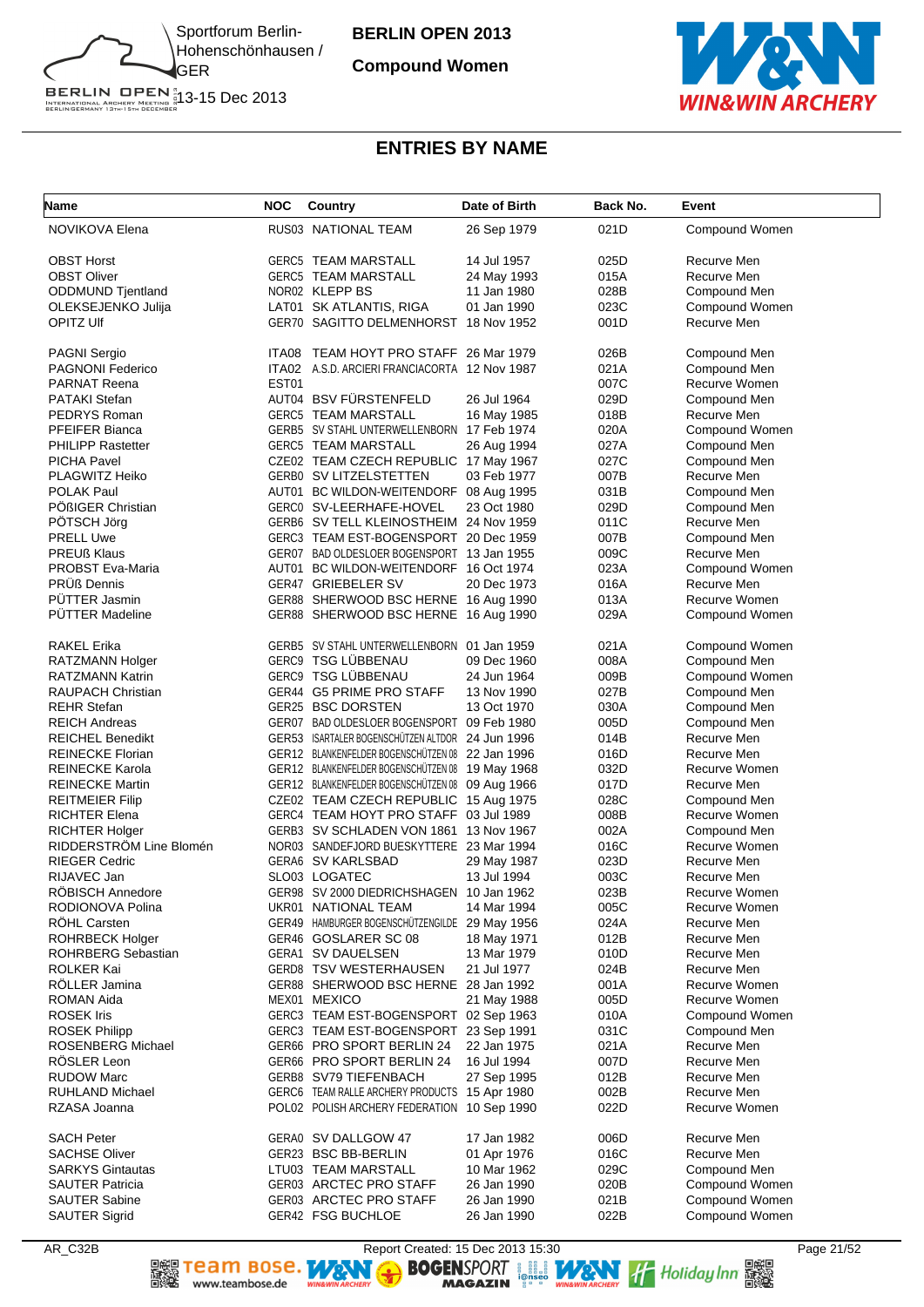

**Compound Women**



# **ENTRIES BY NAME**

| Name                                            | <b>NOC</b> | Country                                                  | Date of Birth              | Back No.     | Event                         |
|-------------------------------------------------|------------|----------------------------------------------------------|----------------------------|--------------|-------------------------------|
| <b>SCHAAF Simeon</b>                            |            | GER86 SGI WELZHEIM                                       | 20 Jun 1991                | 014B         | Recurve Men                   |
| <b>SCHADE Björn</b>                             |            | GER23 BSC BB-BERLIN                                      | 12 Nov 1982                | 001C         | Recurve Men                   |
| <b>SCHÄFER Malte</b>                            |            | GER74 SC SOLINGEN                                        | 30 Apr 1994                | 026D         | Compound Men                  |
| <b>SCHÄFER Thorben</b>                          |            | GER74 SC SOLINGEN                                        | 03 Nov 1990                | 004A         | Compound Men                  |
| <b>SCHALL Velia</b>                             |            | <b>GER81 SG STERN RASTATT</b>                            | 02 Nov 1988                | 031C         | Compound Women                |
| <b>SCHAUM Andreas</b>                           |            | GER26 BSC FULDA                                          | 09 May 1989                | 006A         | Compound Men                  |
| <b>SCHEIBE Carsten</b>                          |            | GERA0 SV DALLGOW 47                                      | 31 Mar 1967                | 014D         | Recurve Men                   |
| <b>SCHLOESSER Bas</b>                           |            | NED06 WILLEM TELL SC HOENSBROEK 02 Sep 1965              |                            | 033D         | Compound Men                  |
| <b>SCHLOESSER Mike</b>                          |            | NED05 TEAM HOYT PRO STAFF                                | 15 Jan 1994                | 033B         | Compound Men                  |
| <b>SCHMIDT Carlo</b>                            |            | GER23 BSC BB-BERLIN                                      | 05 Feb 1998                | 009C         | Recurve Men                   |
| <b>SCHMIDT Dirk</b>                             |            | GER50 HAMMER SC 08                                       | 16 Feb 1973                | 014D         | Recurve Men                   |
| <b>SCHMITZ Carlo</b>                            |            | GER03 ARCTEC PRO STAFF                                   | 28 Mar 1996                | 012B         | Recurve Men                   |
| <b>SCHNEIDER Arnold</b>                         |            | <b>GER20 BS FEUCHT</b>                                   | 24 Apr 1954                | 004C         | Recurve Men                   |
| <b>SCHNEIDER-BORNS Jutta</b>                    |            | GER70 SAGITTO DELMENHORST                                | 20 May 1959                | 014A         | Recurve Women                 |
| <b>SCHNEIDERS Lisa</b>                          |            | GER69 RHEINISCHER SCHUTZENBUND                           | 01 Jan 1995                | 016D         | Recurve Women                 |
| <b>SCHNOOR Sophia</b><br><b>SCHOB Christian</b> |            | GER23 BSC BB-BERLIN<br>GER41 DJK RÖDDER                  | 08 Aug 1996<br>08 Feb 1964 | 029C<br>028D | Recurve Women                 |
|                                                 |            | SUI04 WIN & WIN PRO STAFF                                |                            |              | Compound Men<br>Recurve Women |
| <b>SCHOBINGER Celine</b><br><b>SCHOLZ Max</b>   |            | GERA0 SV DALLGOW 47                                      | 22 Jul 1991                | 016A<br>015D | Recurve Men                   |
| <b>SCHOTT Timo</b>                              |            | <b>GER30 BSC NIDDERAU</b>                                | 10 Nov 1993                | 031A         |                               |
| <b>SCHREINER Michael</b>                        |            | GER26 BSC FULDA                                          | 19 Jul 1971                | 007A         | Compound Men<br>Compound Men  |
| <b>SCHRODER Kenneth</b>                         |            | GER12 BLANKENFELDER BOGENSCHÜTZEN 08                     | 15 Dec 1960                | 001A         | Recurve Men                   |
| <b>SCHULTZ Carmen</b>                           |            | GER23 BSC BB-BERLIN                                      | 23 Nov 1978                | 030C         | Recurve Women                 |
| <b>SCHULZ Marcus</b>                            |            | GER45 GERMANIA PFÄFFLINGEN 19 May 1977                   |                            | 024D         | Compound Men                  |
| <b>SCHULZE Michael</b>                          |            | GER04 ASV AURICH                                         | 05 Dec 1969                | 009B         | Recurve Men                   |
| <b>SCHULZE Susanne</b>                          |            | GER04 ASV AURICH                                         | 04 Mar 1965                | 016D         | Recurve Women                 |
| SCHÜTTENBERG Hendric                            |            | GER17 BORGFELDER SGI                                     | 11 Apr 1996                | 015C         | Recurve Men                   |
| <b>SCHUTZ Yannick</b>                           |            | GER69 RHEINISCHER SCHÜTZENBUND                           | 18 Jun 1996                | 019B         | Compound Men                  |
| <b>SCHWERTMANN Martin</b>                       |            | GERC8 TSG 07 BURG GRETESCH 22 Oct 1961                   |                            | 010C         | Recurve Men                   |
| <b>SCHWERTMANN Nils</b>                         |            | GERC8 TSG 07 BURG GRETESCH 01 Jan 1999                   |                            | 011C         | Recurve Men                   |
| <b>SCHWERTMANN Sonja</b>                        |            | GERC8 TSG 07 BURG GRETESCH 21 Nov 1967                   |                            | 019D         | Recurve Women                 |
| <b>SCHWOTZER Andreas</b>                        |            | GER76 SCHÜTZENGILDE COTTBUS 1471 17 Dec 1964             |                            | 025C         | Recurve Men                   |
| <b>SEGINA Tatiana</b>                           |            | RUS04 RUSSIAN NATIONAL TEAM 20 Jan 1992                  |                            | 013C         | Recurve Women                 |
| SEIBOLD Jürgen                                  |            | GER06 AW MOTO TUNING TEAM 09 Jun 1967                    |                            | 020D         | Recurve Men                   |
| <b>SEMBDNER Heiko</b>                           |            | GER83 SGES HAGENBURG-ALTENHAGEN 19 Dec 1962              |                            | 004D         | Recurve Men                   |
| <b>SERNA Jonas</b>                              |            | LTU01 AUKSINIS SAULYS                                    | 18 Jul 1961                | 033C         | Compound Men                  |
| SIEBER Volker                                   |            | GER47 GRIEBELER SV                                       | 22 Feb 1950                | 017A         | Recurve Men                   |
| SIEBERT Freddy                                  |            | <b>GER27 BSC HOCHTAUNUS</b>                              | 06 Mar 1994                | 022D         | Recurve Men                   |
| SIERAKOWSKI Kacper                              |            | POL02 POLISH ARCHERY FEDERATION                          | 18 Jun 1993                | 016C         | Recurve Men                   |
| <b>SIGAUSKAS Vladas</b>                         |            | LTU02 KAUNO SAUDYMO ASSOCIATION                          | 07 Aug 1967                | 011D         | Recurve Men                   |
| SIMPSON Nicola                                  |            | GBR03 OXFORD ARCHERS                                     | 30 Oct 1956                | 023B         | Compound Women                |
| <b>SKALBERG Andreas</b>                         |            | SWE05 IF KARLSVIK                                        | 21 Sep 1980                | 014D         | Recurve Men                   |
| <b>SKOERIES Eric</b>                            |            | GER23 BSC BB-BERLIN                                      | 18 May 1992                | 010C         | Recurve Men                   |
| <b>SLIWA Mariusz</b>                            |            | GERB4 SV SELZERBRUNNEN                                   | 01 Dec 1974                | 033A         | Compound Men                  |
| SOBIERAJ Matgorzata                             |            | POL02 POLISH ARCHERY FEDERATION                          | 01 Jan 2000                | 018A         | Recurve Women                 |
| <b>SONNICHSEN Sarah</b>                         |            | DEN09 TIK ARCHERY                                        | 10 Feb 1995                | 031A         | Compound Women                |
| SPARDING Simon-Julius                           |            | GER50 HAMMER SC 08                                       | 27 Aug 1996                | 015D         | Recurve Men                   |
| SPECKLIN Jan                                    |            | GER33 BSG BAD PYRMONT                                    | 16 Dec 1988                | 032A         | Compound Men                  |
| <b>SPIEß Horst</b>                              |            | GER59 KPSG ZIRNDORF                                      | 03 Jul 1963                | 027D         | Compound Men                  |
| <b>SPIES Manuel</b>                             |            | GER95 SSV SANDHAUSEN                                     | 14 Jul 1983                | 027C         | Compound Men                  |
| <b>SPRENGER Karsten</b>                         |            | GER15 BOGENSPORT RHEIN-MAIN                              | 20 Feb 1994                | 004D         | Recurve Men                   |
| STANGE Sascha                                   |            | GER34 BSV VERL<br>GER77 SCHÜTZENGILDE VÖHRUM 21 Feb 1968 | 14 Jan 1988                | 031D         | Compound Men                  |
| <b>STARKE Martin</b>                            |            |                                                          |                            | 009A         | Recurve Men                   |
| <b>STAUD Marco</b>                              |            | GER59 KPSG ZIRNDORF<br>GER71 SB HORNBURG                 | 27 Mar 1978                | 028D<br>029A | Compound Men<br>Compound Men  |
| STELLMACH Ansgar<br>STELLMACH Hagen             |            | GERD5 TSV SALZMÜNDE                                      | 06 Sep 1995<br>02 May 1984 | 033D         | Compound Men                  |
| <b>STELZER Susanne</b>                          |            | GERE2 VFA FRISCHAUF ESCHBORN 02 Jul 1975                 |                            | 014C         | Recurve Women                 |
| STERNHEIM Sarah Mareike                         |            | GERC3 TEAM EST-BOGENSPORT                                | 01 Dec 1982                | 009A         | Compound Women                |
| STOCK Jürgen                                    |            | GER77 SCHÜTZENGILDE VÖHRUM 11 May 1959                   |                            | 015D         | Recurve Men                   |
| STOECKEL Carolin                                |            | GERA0 SV DALLGOW 47                                      | 03 Feb 1994                | 028B         | Recurve Women                 |
| STOTTMEYER Sarah                                |            | GERD1 TSV HELMSTEDT                                      | 15 Mar 1998                | 018C         | Recurve Women                 |
| <b>STUCKE Till</b>                              |            | GER37 BW DEDINGHAUSEN                                    | 25 May 1998                | 013D         | Recurve Men                   |
| <b>SWIECZAK Maurycy</b>                         |            | POL01 KS DRUKARZ                                         | 26 Sep 1990                | 013B         | Recurve Men                   |
| <b>SZAFRAN Marek</b>                            |            | POL02 POLISH ARCHERY FEDERATION 15 Mar 1997              |                            | 010A         | Recurve Men                   |
| SZALANSKA Katarzyna                             |            | POL05 OSL STRZELEC LEGNICA 05 Dec 1992                   |                            | 007D         | Compound Women                |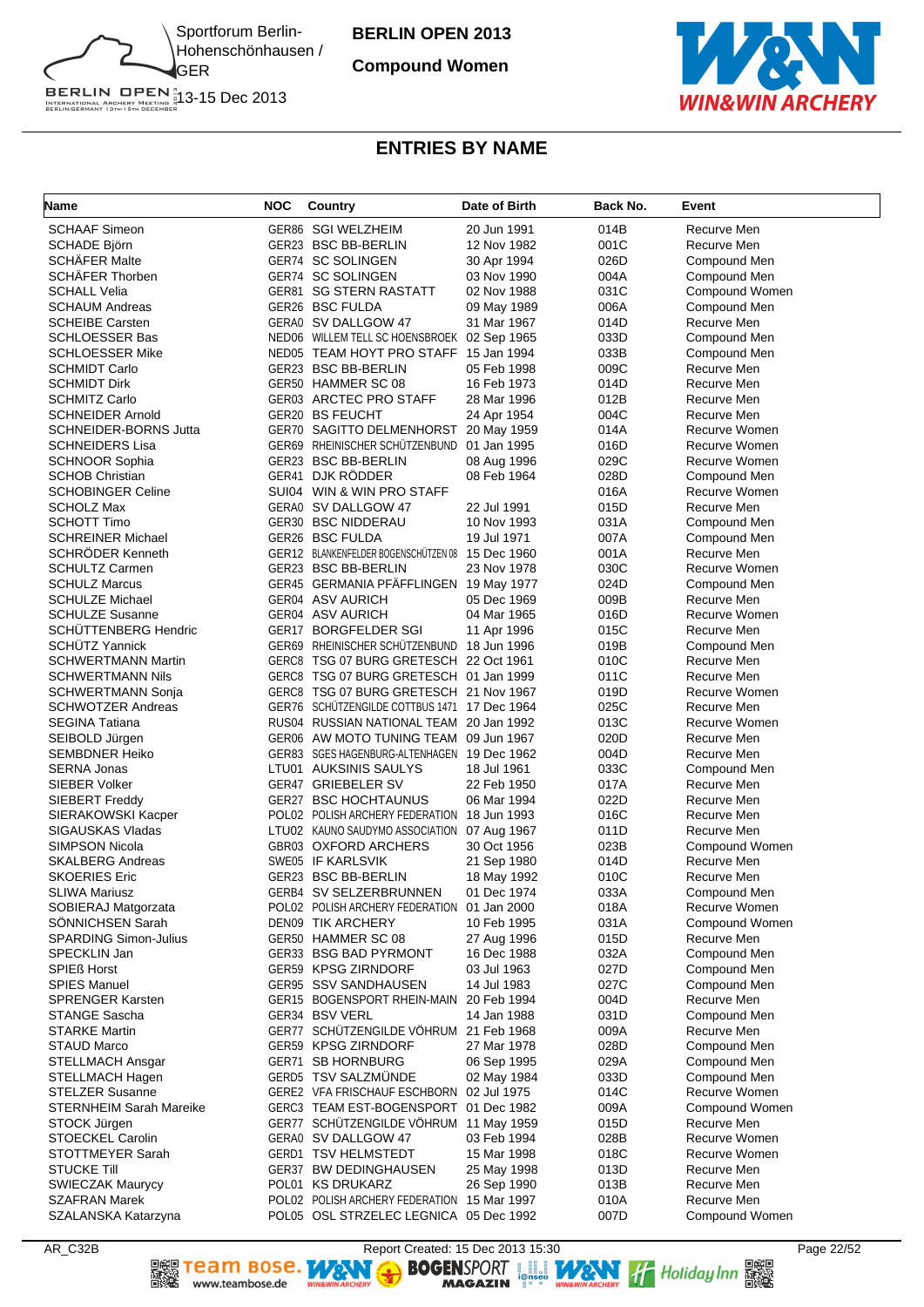

**Compound Women**



# **ENTRIES BY NAME**

| <b>Name</b>                   | <b>NOC</b> | Country                                          | Date of Birth | Back No. | Event          |
|-------------------------------|------------|--------------------------------------------------|---------------|----------|----------------|
| SZULKOWSKI Kacper             |            | POL02 POLISH ARCHERY FEDERATION 02 Apr 1996      |               | 011A     | Recurve Men    |
| <b>TAPAN Erdal</b>            |            | GERC3 TEAM EST-BOGENSPORT 17 Jul 1976            |               | 006B     | Compound Men   |
| <b>TAUTZ Sebastian</b>        |            | GER03 ARCTEC PRO STAFF                           | 19 Mar 1989   | 020D     | Compound Men   |
| <b>TEKONIEMI Antti</b>        |            | FIN02 WIN & WIN PRO STAFF                        | 27 Jun 1982   | 011A     | Recurve Men    |
| <b>TELLE Uwe</b>              |            | GERA9 SV LEERHAFE-HOVEL                          | 16 Sep 1965   | 031D     | Compound Men   |
| <b>THOMAS Jens</b>            |            | GERD4 TSV LINDENBERG                             | 22 Feb 1973   | 026B     | Compound Men   |
| THOMSEN Mikkel                |            | DEN02 AARHUS BUESKYTTELAUG                       | 20 Sep 1996   | 012C     | Recurve Men    |
| <b>TIMMINS David</b>          |            | GBR03 OXFORD ARCHERS                             | 07 Jul 1990   | 008C     | Recurve Men    |
| <b>TITSCHER Paul</b>          |            | GER03 ARCTEC PRO STAFF                           | 31 Dec 1986   | 028C     | Compound Men   |
| <b>TOBIESEN Rolf</b>          |            | GERB9 SV-JERRISHOE                               | 22 Aug 1964   | 032B     | Compound Men   |
| TOBOLA Kamila                 |            | POL02 POLISH ARCHERY FEDERATION                  | 30 Jan 1997   | 032D     | Recurve Women  |
| TOMASI Jessica                |            | ITA04 CGS AERONAUTICA MILITARE 03 Jul 1986       |               | 004D     | Recurve Women  |
| <b>TOMSIC Niko</b>            |            | SUI02 OSTSCHWEIZER BOGENSCHÜTZEN ST. 28 Feb 1956 |               | 023B     | Compound Men   |
| <b>TONIOLI Marcella</b>       |            | ITA03 ARCIERI LAGHESI                            | 31 May 1986   | 030B     | Compound Women |
| <b>TONNES Christian</b>       |            | GER41 DJK RÖDDER                                 | 12 Apr 1964   | 019C     | Recurve Men    |
| <b>TORNES Eilif Johan</b>     |            | NOR01 BERGEN BUESKYTTERE 28 Dec 1970             |               | 011B     | Recurve Men    |
| <b>TORNOW Peter</b>           |            | GER98 SV 2000 DIEDRICHSHAGEN                     | 17 Nov 1987   | 030B     | Compound Men   |
| <b>TSCHERNITSCH Engelbert</b> |            | GER16 BOGENWELT TEAM                             | 18 Oct 1973   | 013C     | Recurve Men    |
| <b>ULLMANN Jan</b>            |            | GER14 BOGENSCHULE DRESDEN 02 Dec 1980            |               | 013D     | Recurve Men    |
| <b>ULLRICH Robin</b>          |            | GER23 BSC BB-BERLIN                              | 19 Sep 2000   | 026D     | Recurve Men    |
| <b>UMER Ana</b>               |            | SLO04 WIN & WIN PRO STAFF                        | 11 Dec 1990   | 007A     | Recurve Women  |
| <b>UNGER Kurt</b>             |            | GER10 BC PFEIL TREYSA                            | 30 Apr 1938   | 022B     | Recurve Men    |
| <b>UNGLAUBE Marco</b>         |            | GER66 PRO SPORT BERLIN 24                        | 05 May 1984   | 008D     | Recurve Men    |
| <b>UNGLAUBE Zinayida</b>      |            | GER66 PRO SPORT BERLIN 24                        | 29 Sep 1985   | 019C     | Recurve Women  |
| <b>UNRUH Lisa</b>             |            | GER23 BSC BB-BERLIN                              | 12 Apr 1988   | 001C     | Recurve Women  |
| URBAN Joshua                  |            | GERB5 SV STAHL UNTERWELLENBORN 19 Aug 1996       |               | 026A     | Compound Men   |
| <b>URMENETA ABENIA Carlos</b> |            | ESP02 ALFAJARIN                                  | 15 Dec 1960   | 014D     | Compound Men   |
| UTKINA Irina                  |            | RUS05 TSP VOSTOCHIY MOSCOW 14 Mar 1973           |               | 017B     | Recurve Women  |
| <b>VALENTIN Alina</b>         |            | GER63 NJK HANNOVER                               | 20 Jan 1993   | 015C     | Recurve Women  |
| VAN DER STRAETEN Steffen      |            | GER56 KKS HÜFFENHARDT                            | 19 Jun 1972   | 013B     | Recurve Men    |
| VAN VLODROP Olaf              |            | NED08 SINT SEBASTIAEN                            | 21 Sep 1976   | 014C     | Compound Men   |
| VAN ZUTPHEN Fred              |            | NED09 JVD DISTRIBUTION                           | 07 Jan 1971   | 022A     | Compound Men   |
| VELARDE RAST René             |            | GER05 AUREL PRO TEAM                             | 05 Oct 1971   | 005A     | Compound Men   |
| <b>VERBIC Darja</b>           |            | SLO01 ARCHERY CLUB ANKARAN                       | 26 Feb 1988   | 006B     | Recurve Women  |
| <b>VIEHMEIER Isabel</b>       |            | GERA4 SV GUTS MUTHS JENA                         | 24 Jun 1992   | 004C     | Recurve Women  |
| VIKUKELOVA Jana               |            | CZE02 TEAM CZECH REPUBLIC 02 Dec 1989            |               | 031D     | Recurve Women  |
| <b>VITOVEC David</b>          |            | CZE01 LK CERE                                    | 12 Aug 1999   | 016D     | Recurve Men    |
| <b>VOIGT Alexander</b>        |            | GER35 BTS BAYREUTH                               | 30 Jan 1990   | 026C     | Recurve Men    |
| VON RÖNN Jürgen               |            | <b>GERB7 SV WISCHHAFEN</b>                       | 24 Jan 1955   | 005B     | Compound Men   |
| <b>VOSS Rainer</b>            |            | GERC3 TEAM EST-BOGENSPORT 16 Oct 1957            |               | 008B     | Compound Men   |
| <b>WACHSMUTH Markus</b>       |            | GERB5 SV STAHL UNTERWELLENBORN 24 Oct 1991       |               | 011C     | Recurve Men    |
| <b>WAGNER Matthias</b>        |            | GERE5 SV FRANKONIA NEUSES 05 Oct 1965            |               | 008D     | Compound Men   |
| <b>WAGNER Ramona</b>          |            | GERB5 SV STAHL UNTERWELLENBORN 10 Mar 1984       |               | 022A     | Compound Women |
| <b>WALENTA Marion</b>         |            | AUT01 BC WILDON-WEITENDORF 03 Mar 1987           |               | 024A     | Compound Women |
| <b>WALENTA Peter</b>          |            | AUT01 BC WILDON-WEITENDORF 09 Dec 1988           |               | 032B     | Compound Men   |
| <b>WALTER Hermann</b>         |            | <b>GERC5 TEAM MARSTALL</b>                       | 06 Jun 1946   | 019B     | Recurve Men    |
| <b>WANNER Benjamin</b>        |            | GERE3 WIN & WIN PRO STAFF                        | 30 Jun 1985   | 009C     | Recurve Men    |
| <b>WECKMULLER Maximilian</b>  |            | GERA4 SV GUTS MUTHS JENA                         | 20 Jan 1995   | 011D     | Recurve Men    |
| <b>WEICK Erik</b>             |            | GER66 PRO SPORT BERLIN 24                        | 16 Feb 1995   | 022A     | Recurve Men    |
| <b>WEIL Ralf</b>              |            | GER02 1. BSC KARLSRUHE                           | 08 Nov 1977   | 029A     | Compound Men   |
| <b>WEINMEISTER Vanessa</b>    |            | <b>GERA7 SV KAUFUNGEN</b>                        | 25 Apr 1992   | 013D     | Recurve Women  |
| WEIß Jakob                    |            | GER23 BSC BB-BERLIN                              | 26 Aug 1996   | 017C     | Recurve Men    |
| <b>WEISS Christian</b>        |            | GER92 SSV EHINGEN                                | 10 Feb 1988   | 018A     | Recurve Men    |
| <b>WEITSCH Jennifer</b>       |            | GER01 1. BBS                                     | 08 Apr 1972   | 011C     | Compound Women |
| WEJNEROWSKA Marlena           |            | POL02 POLISH ARCHERY FEDERATION 20 Sep 1995      |               | 012A     | Recurve Women  |
| <b>WELSCHER Markus</b>        |            | GERC6 TEAM RALLE ARCHERY PRODUCTS 16 Sep 1981    |               | 003B     | Recurve Men    |
| <b>WERNER Boris</b>           |            | GERC6 TEAM RALLE ARCHERY PRODUCTS 06 Jul 1969    |               | 004B     | Recurve Men    |
| <b>WETZKE Vivien</b>          |            | GERD9 TUS BAROP                                  | 19 Jun 1985   | 017D     | Recurve Women  |
| <b>WHITE Chris</b>            | GBR04 PSE  |                                                  | 21 Mar 1979   | 024D     | Compound Men   |
| WHITTINGHAM Alistair          |            | GBR01 EDINBURGH UNIVERSITY ARCHERY P             | 31 Jan 1973   | 024A     | Compound Men   |
| <b>WIDMER Phillip</b>         |            | GERD6 TSV SCHLANGENBAD                           | 10 Jul 1997   | 011B     | Recurve Men    |

▓

AR\_C32B<br> **AR\_C32B** Report Created: 15 Dec 2013 15:30<br> **ARGAZIN** POSE REPORT **ARGAZIN** AND THE Holiday Inn **BRIDGES** WINNER WAS WORKER WANTER TO BE SEEN TO BE WANTER TO BE SEEN TO BE SEEN TO BE SEEN TO BE SEEN TO BE SEEN TO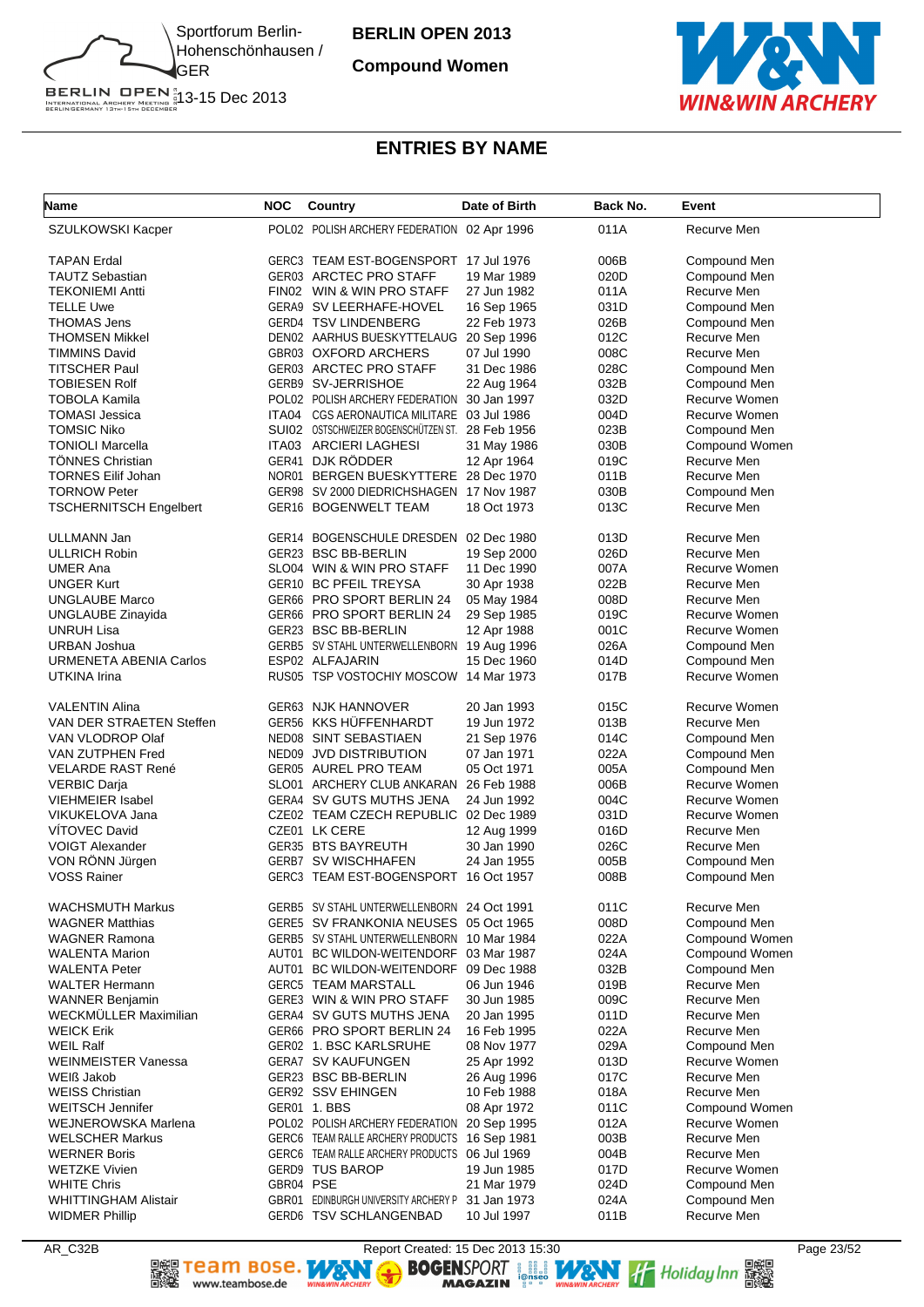

**Compound Women**



# **ENTRIES BY NAME**

| <b>Name</b>             | <b>NOC</b> | Country                            | Date of Birth | Back No. | Event          |
|-------------------------|------------|------------------------------------|---------------|----------|----------------|
| <b>WIESE Ulrike</b>     |            | GER88 SHERWOOD BSC HERNE           | 13 Oct 1970   | 001C     | Compound Women |
| WIESER Felix            |            | <b>GER43 FSG TACHERTING</b>        | 04 Aug 1993   | 017D     | Recurve Men    |
| <b>WILD Christian</b>   |            | <b>GERBO SV LITZELSTETTEN</b>      | 26 Apr 1986   | 008B     | Recurve Men    |
| WILDEMANN Monika        | GER99      | SV BLAU WEIß OBERBAUERSCHAFT       | 05 Jul 1971   | 006C     | Recurve Women  |
| WINTER Karina           |            | GER23 BSC BB-BERLIN                | 14 Jan 1986   | 002C     | Recurve Women  |
| <b>WITT Christoph</b>   | GER23      | <b>BSC BB-BERLIN</b>               | 23 Nov 1994   | 007C     | Recurve Men    |
| WITT Evelyn             |            | GER49 HAMBURGER BOGENSCHÜTZENGILDE | 12 May 1963   | 033A     | Recurve Women  |
| WOJTA Jan               |            | POL06 KPSG ZIRNDORF                | 26 Nov 1966   | 007D     | Compound Men   |
| WÖMMEL Daniela          | GERC5      | <b>TEAM MARSTALL</b>               | 08 Nov 1997   | 031A     | Recurve Women  |
| WÖMMEL Frank            | GERC5      | <b>TEAM MARSTALL</b>               | 21 Sep 1964   | 020B     | Recurve Men    |
| WUJECKI Daniel          |            | <b>GER28 BSC HOHEN NEUENDORF</b>   | 14 Oct 1997   | 007C     | Compound Men   |
| YOON Ok-Hee             | KOR01      | YECHEON ARCHERY BUSINESS TEAM      | 01 Mar 1985   | 002B     | Recurve Women  |
| <b>ZADONSKII Gleb</b>   |            | RUS06 VISTY MOSCOW                 | 25 Mar 1983   | 003A     | Recurve Men    |
| <b>ZIEMER Harald</b>    | GER21      | <b>BS FRANKFURT</b>                | 31 Aug 1978   | 027B     | Compound Men   |
| <b>ZINK Martin</b>      |            | GERB4 SV SELZERBRUNNEN             | 08 May 1971   | 018D     | Recurve Men    |
| <b>ZURANSKA Adriana</b> |            | POL02 POLISH ARCHERY FEDERATION    | 11 Sep 1991   | 020A     | Recurve Women  |
| ZYZANSKA Sylwia         |            | POL02 POLISH ARCHERY FEDERATION    | 27 Jul 1997   | 021A     | Recurve Women  |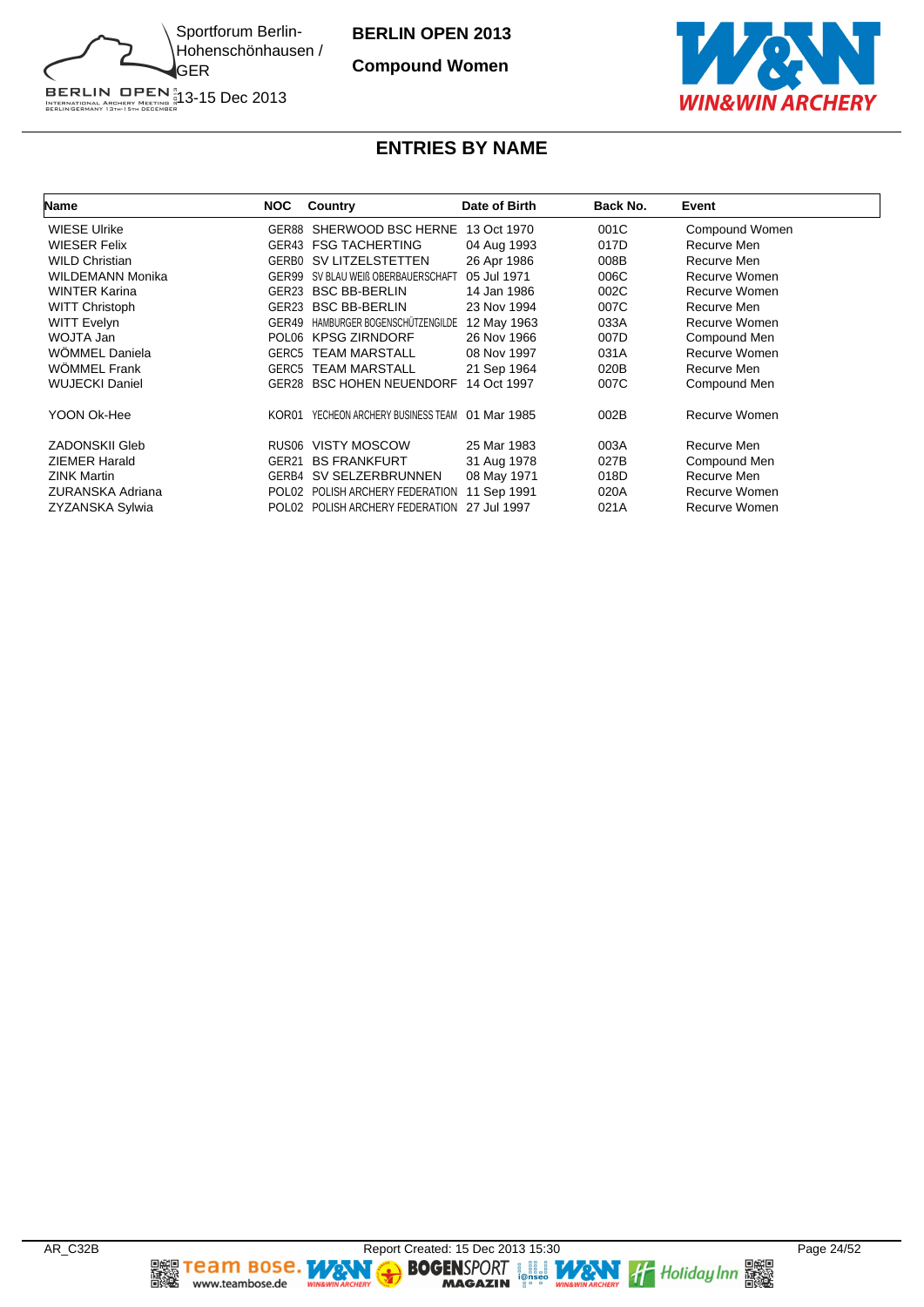

**Recurve Men**



BERLIN OPEN<sup>#</sup><br>INTERNATIONAL ARCHERY MEETING #13-15 Dec 2013<br>BERLINGERMANY 13th-15th december

# **RESULTS SUMMARY**

| Rk       | Name                                              | <b>NOC</b>             |                                                                        | <b>RR Score</b><br>Rank | 1/16   | 1/8            | 1/4     | 1/2   | <b>Finals</b> |
|----------|---------------------------------------------------|------------------------|------------------------------------------------------------------------|-------------------------|--------|----------------|---------|-------|---------------|
| 1        | JANG Yong-Ho                                      |                        | KOR01 Yecheon Archery Business Team                                    | 589 /03                 | 7      | 7              | 6       | 6     | 6             |
| 2        | ROHRBERG Sebastian                                |                        | GERA1 SV Dauelsen                                                      | 587 /04                 | 6      | 6              | 6       | 7     | 4             |
| 3        | SIERAKOWSKI Kacper                                |                        | POL02 Polish Archery Federation                                        | 576 /16                 | 6      | 6              | 6       | 1     | 6             |
| 4        | KIM Gyuchan                                       |                        | KOR01 Yecheon Archery Business Team                                    | 589 /02                 | 6      | 6              | 6       | 4     | 4             |
| 5        | <b>SKOERIES Eric</b>                              |                        | GER23 BSC BB-Berlin                                                    | 581 /11                 | 7      | 6              | 5       | (142) |               |
| 6        | <b>WECKMULLER Maximilian</b>                      |                        | GERA4 SV Guts Muths Jena                                               | 581 /12                 | 6      | 6              | 4 (147) |       |               |
| 7        | <b>WEISS Christian</b>                            |                        | GER92 SSV Ehingen                                                      | 581 /10                 | 6      | 6              | 4 (146) |       |               |
| 8        | <b>WIESER Felix</b>                               |                        | GER43 FSG Tacherting                                                   | 570 /24                 | 6      | 7              | 4 (138) |       |               |
| 9        | <b>BAGER Dennis</b>                               | DEN03 Arcus            |                                                                        | 569 /27                 | 6      | 5              |         |       |               |
| 9        | CHOI Won-Jong                                     |                        | KOR01 Yecheon Archery Business Team                                    | 586 /05                 | 6<br>7 | 5<br>2         |         |       |               |
| 9<br>9   | <b>DORNHOFER Heribert</b><br><b>FLOTO Florian</b> |                        | AUT02 BSC Edelweiß Hartberg<br>GER15 Bogensport Rhein-Main             | 579 /13<br>592 /01      | 6      | 2              |         |       |               |
| 9        | <b>HEINKEL Yannic</b>                             |                        | GER89 SPS Crailsheim                                                   | 570 /26                 | 6      | 5              |         |       |               |
| 9        | <b>NESEMANN Simon</b>                             |                        | GER48 GS Boxdorf                                                       | 570 /25                 | 6      | 1              |         |       |               |
| 9        | <b>SCHUTTENBERG Hendric</b>                       |                        | GER17 Borgfelder SGi                                                   | 572 /19                 | 7      | 3              |         |       |               |
| 9        | <b>TEKONIEMI Antti</b>                            | FIN02                  | Win & Win Pro Staff                                                    | 577 /15                 | 6      | $\overline{2}$ |         |       |               |
| 17       | CINKUSZ Konrad                                    |                        | POL02 Polish Archery Federation                                        | 572 /18                 | 4      |                |         |       |               |
| 17       | <b>FALDZINSKI Maciej</b>                          |                        | POL02 Polish Archery Federation                                        | 571 /21                 | 5      |                |         |       |               |
| 17       | <b>FREIRE Rafael</b>                              | SUI04                  | Win & Win Pro Staff                                                    | 568 /29                 | 2      |                |         |       |               |
| 17       | <b>HARTMANN Daniel</b>                            |                        | GERC6 Team Ralle Archery Products                                      | 585 /06                 | 2      |                |         |       |               |
| 17       | <b>HENCKELS Jeffrey</b>                           |                        | LUX02 Win & Win Pro Staff                                              | 582 /09                 | 4      |                |         |       |               |
| 17       | <b>KAHLLUND Florian</b>                           |                        | GER90 SSC-Fockbek                                                      | 585 /07                 | 4      |                |         |       |               |
| 17       | <b>KEIB Heiko</b>                                 |                        | GERA1 SV Dauelsen                                                      | 568 /28                 | 5      |                |         |       |               |
| 17       | <b>METZLAFF Arne</b>                              |                        | GEREO TuS Grün-Weiß Holten                                             | 572 /17                 | 4      |                |         |       |               |
| 17       | <b>OBST Oliver</b>                                |                        | <b>GERC5</b> Team Marstall                                             | 571 /20                 | 1      |                |         |       |               |
| 17       | <b>RIEGER Cedric</b>                              |                        | GERA6 SV Karlsbad                                                      | 582 / 08                | 5      |                |         |       |               |
| 17       | <b>ROHRBECK Holger</b>                            |                        | GER46 Goslarer SC 08                                                   | 568 /30                 | 1      |                |         |       |               |
| 17       | <b>RUDOW Marc</b>                                 |                        | GERB8 SV79 Tiefenbach                                                  | 570 /22                 | 3      |                |         |       |               |
| 17       | <b>SCHMITZ Carlo</b>                              |                        | GER03 ArcTec Pro Staff                                                 | 570 /23                 | 2      |                |         |       |               |
| 17       | SEIBOLD Jürgen                                    |                        | GER06 AW Moto Tuning Team                                              | 579 /14                 | 3      |                |         |       |               |
| 17<br>17 | <b>TIMMINS David</b><br><b>ZINK Martin</b>        |                        | GBR03 Oxford Archers<br>GERB4 SV Selzerbrunnen                         | 567 /31<br>567 /32      | 0<br>2 |                |         |       |               |
| 33       | RIJAVEC Jan                                       |                        | SLO03 Logatec                                                          | 566 /33                 |        |                |         |       |               |
| 34       | <b>GOLABCZAK Patryk</b>                           |                        | POL02 Polish Archery Federation                                        | 566 /34                 |        |                |         |       |               |
| 35       | <b>SCHWERTMANN Nils</b>                           |                        | GERC8 TSG 07 Burg Gretesch                                             | 566 /35                 |        |                |         |       |               |
| 36       | <b>SACH Peter</b>                                 |                        | GERA0 SV Dallgow 47                                                    | 564 /36                 |        |                |         |       |               |
| 37       | <b>LAURSEN Martin</b>                             |                        | DEN09 TIK Archery                                                      | 564 / 37                |        |                |         |       |               |
| 38       | <b>STUCKE Till</b>                                |                        | GER37 BW Dedinghausen                                                  | 564 /38                 |        |                |         |       |               |
| 39       | <b>HALSKOV Aske</b>                               |                        | DEN01 Aalborg Bueskyttelaug                                            | 564 / 39                |        |                |         |       |               |
| 40       | GÖLZ Dominic                                      | GER <sub>11</sub> Bcvs |                                                                        | 564 /40                 |        |                |         |       |               |
| 41       | <b>LANGKABEL Rick</b>                             |                        | GER15 Bogensport Rhein-Main                                            | 563 /41                 |        |                |         |       |               |
| 42       | <b>KRAMER Jannis</b>                              |                        | GER23 BSC BB-Berlin                                                    | 563 /42                 |        |                |         |       |               |
| 43       | <b>BALDIN Dennis</b>                              |                        | <b>GERC5</b> Team Marstall                                             | 563 /43                 |        |                |         |       |               |
| 44       | <b>GODFREY Larry</b>                              |                        | GBR06 Win & Win Pro Staff                                              | 562 /44                 |        |                |         |       |               |
| 45       | <b>SCHAAF Simeon</b>                              |                        | GER86 SGi Welzheim                                                     | 562 /45                 |        |                |         |       |               |
| 46       | <b>GOTTA Nik</b>                                  |                        | GERA2 SV Diana Ober-Roden                                              | 562 / 46                |        |                |         |       |               |
| 47       | <b>WITT Christoph</b>                             |                        | GER23 BSC BB-Berlin                                                    | 562 /47                 |        |                |         |       |               |
| 48       | <b>SKALBERG Andreas</b>                           |                        | SWE05 IF Karlsvik                                                      | 561 /48                 |        |                |         |       |               |
| 49       | SCHRÖDER Kenneth                                  |                        | GER12 Blankenfelder Bogenschützen 08                                   | 561 /49                 |        |                |         |       |               |
| 50       | <b>SWIECZAK Maurycy</b>                           |                        | POL01 KS Drukarz                                                       | 561 / 50                |        |                |         |       |               |
| 51<br>52 | <b>BAITZ Christoph</b><br><b>BARBY Stuart</b>     |                        | GER69 Rheinischer Schützenbund<br>GBR01 Edinburgh University Archery P | 560 /51<br>560 / 52     |        |                |         |       |               |
| 53       | <b>GIESA Sven</b>                                 |                        | GER19 BS Bietigheim                                                    | 560 / 53                |        |                |         |       |               |
| 54       | SIGAUSKAS Vladas                                  |                        | LTU02 Kauno saudymo association                                        | 559 / 54                |        |                |         |       |               |
| 55       | <b>GYS Lenthy</b>                                 | BEL02 Nvl              |                                                                        | 559 / 55                |        |                |         |       |               |
| 56       | <b>NEHLS Alexander</b>                            |                        | GER23 BSC BB-Berlin                                                    | 558 / 56                |        |                |         |       |               |
| 57       | <b>VOIGT Alexander</b>                            |                        | GER35 BTS Bayreuth                                                     | 558 /57                 |        |                |         |       |               |
| 58       | <b>KASPER Helbin</b>                              |                        | POL02 Polish Archery Federation                                        | 558 / 58                |        |                |         |       |               |
| 59       | SZULKOWSKI Kacper                                 |                        | POL02 Polish Archery Federation                                        | 558 /59                 |        |                |         |       |               |
| 60       | <b>MEINELT Christoph</b>                          |                        | GER94 SSV Otterstadt                                                   | 557 /60                 |        |                |         |       |               |
| 61       | <b>LANGERS Mike</b>                               |                        | LUX01 Guillaume Tell Strassen                                          | 557 /61                 |        |                |         |       |               |
| 62       | <b>ADAMEK Kamila</b>                              |                        | POL02 Polish Archery Federation                                        | 557 /62                 |        |                |         |       |               |
| 63       | ULLMANN Jan                                       |                        | GER14 Bogenschule Dresden                                              | 556 /63                 |        |                |         |       |               |
| 64       | <b>KINDERMANN Volker</b>                          |                        | GERE3 Win & Win Pro Staff                                              | 556 /64                 |        |                |         |       |               |

AR\_C74A Report Created: 15 Dec 2013 15:30 Page 25/52 Page 25/52<br>
Report Created: 15 Dec 2013 15:30 Page 25/52<br>
The magnetic must be the motor of the magnetic page of the must are the motor of the must be the must be the mu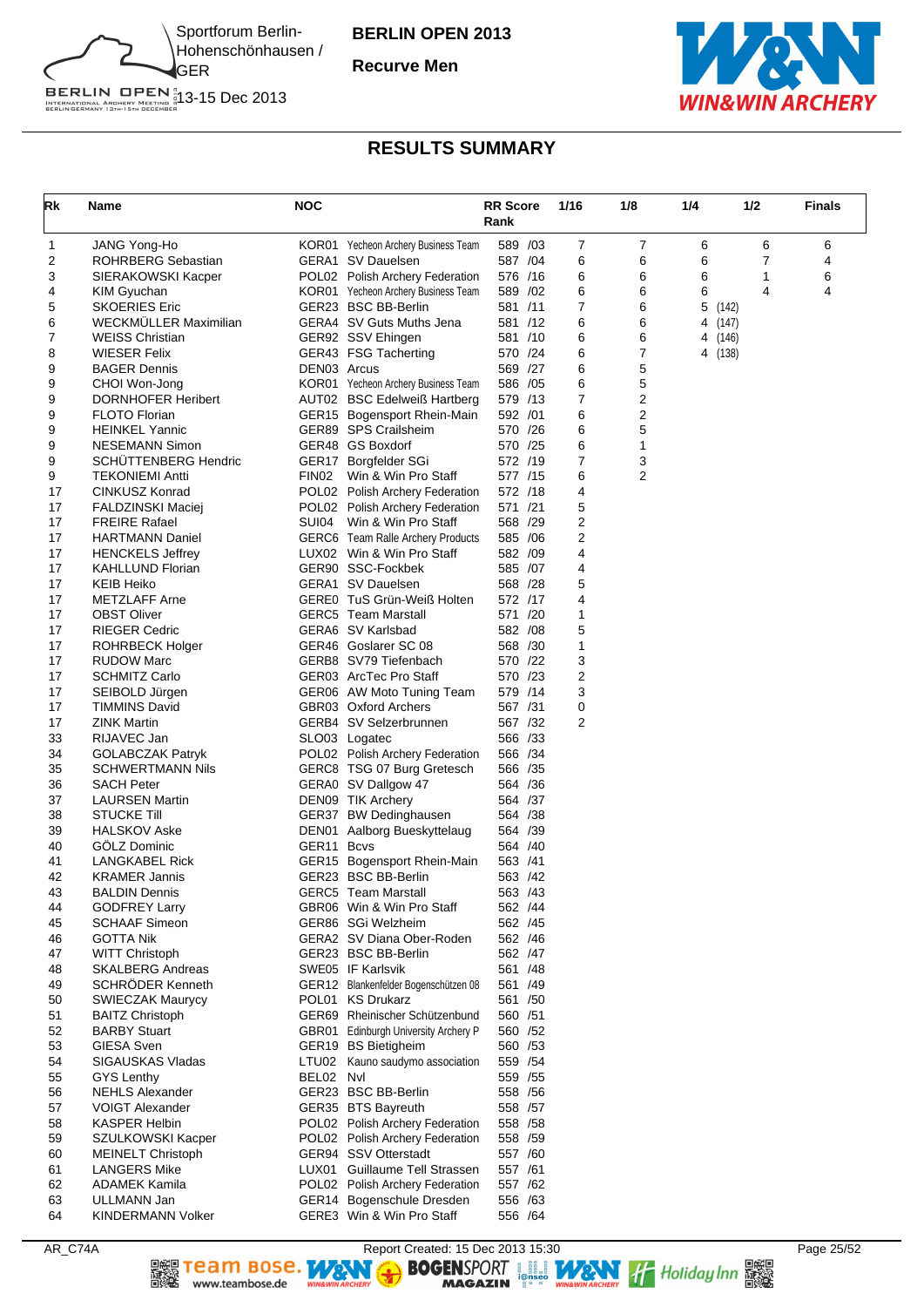

**Recurve Men**



# BERLIN OPEN 1<br>INTERNATIONAL ARCHERY MEETING 13-15 Dec 2013<br>BERLINGERMANY 13TH-15TH DECEMBER

| Rk         | Name                                            | <b>NOC</b> |                                                             | <b>RR Score</b>      |  | 1/16 | 1/8 | 1/4 | 1/2 | <b>Finals</b> |
|------------|-------------------------------------------------|------------|-------------------------------------------------------------|----------------------|--|------|-----|-----|-----|---------------|
|            |                                                 |            |                                                             | Rank                 |  |      |     |     |     |               |
| 65         | <b>MEINIG Robin</b>                             |            | GER12 Blankenfelder Bogenschützen 08                        | 555 /65              |  |      |     |     |     |               |
| 66         | PÖTSCH Jörg                                     |            | GERB6 SV Tell Kleinostheim                                  | 555 /66              |  |      |     |     |     |               |
| 67         | DE VRIES Volker                                 |            | GERB2 SV Scherenbostel                                      | 555 /67              |  |      |     |     |     |               |
| 68         | <b>BRACKE Bengt Ole</b>                         |            | GER47 Griebeler SV                                          | 555 /68              |  |      |     |     |     |               |
| 69         | WEIß Jakob                                      |            | GER23 BSC BB-Berlin                                         | 555 /69              |  |      |     |     |     |               |
| 70<br>71   | <b>BIZON Kacper</b><br><b>BAUMANN Christian</b> |            | POL02 Polish Archery Federation<br>GER29 BSC Iserlohn       | 554 /70<br>554 /71   |  |      |     |     |     |               |
| 72         | <b>JURZAK Adam</b>                              |            | POL02 Polish Archery Federation                             | 553 /72              |  |      |     |     |     |               |
| 73         | <b>GAUDING Burkhard</b>                         |            | GERC2 Team ArchersWorld                                     | 552 /73              |  |      |     |     |     |               |
| 74         | <b>MARSH Chris</b>                              |            | SUI01 Lausanne Archery Club                                 | 552 /74              |  |      |     |     |     |               |
| 75         | SCHADE Björn                                    |            | GER23 BSC BB-Berlin                                         | 552 /75              |  |      |     |     |     |               |
| 76         | <b>JAEGER René</b>                              |            | GER66 Pro Sport Berlin 24                                   | 551 /76              |  |      |     |     |     |               |
| 77         | <b>WERNER Boris</b>                             |            | GERC6 Team Ralle Archery Products                           | 551 /77              |  |      |     |     |     |               |
| 78         | <b>SPRENGER Karsten</b>                         |            | GER15 Bogensport Rhein-Main                                 | 551 /78              |  |      |     |     |     |               |
| 79         | <b>MAYR Camilo</b>                              |            | GER15 Bogensport Rhein-Main                                 | 550 /79              |  |      |     |     |     |               |
| 80<br>81   | <b>APPELS Jesher</b><br><b>WACHSMUTH Markus</b> |            | NED07 Win & Win Pro Staff<br>GERB5 SV Stahl Unterwellenborn | 550 /80<br>550 /81   |  |      |     |     |     |               |
| 82         | <b>HORNICEK Petr</b>                            |            | CZE02 Team Czech Republic                                   | 550 /82              |  |      |     |     |     |               |
| 83         | SIEBER Volker                                   |            | GER47 Griebeler SV                                          | 549 /83              |  |      |     |     |     |               |
| 84         | <b>ELSASSER Henrik</b>                          |            | GER81 SG Stern Rastatt                                      | 549 / 84             |  |      |     |     |     |               |
| 85         | <b>SCHMIDT Carlo</b>                            |            | GER23 BSC BB-Berlin                                         | 547 / 85             |  |      |     |     |     |               |
| 86         | SIEBERT Freddy                                  |            | GER27 BSC Hochtaunus                                        | 547 / 86             |  |      |     |     |     |               |
| 87         | LACIGA Jakub                                    |            | CZE02 Team Czech Republic                                   | 547 /87              |  |      |     |     |     |               |
| 87         | <b>SCHMIDT Dirk</b>                             |            | GER50 Hammer SC 08                                          | 547 /87              |  |      |     |     |     |               |
| 89         | DANIELSSON Mikael                               |            | SWE01 Linköpings SKF                                        | 546 /89              |  |      |     |     |     |               |
| 89         | <b>HEIMBECK Jan</b>                             |            | GER97 SV 1919 Arolsen                                       | 546 /89              |  |      |     |     |     |               |
| 91         | <b>KATHAGE Marc</b>                             |            | GERE0 TuS Grün-Weiß Holten                                  | 546 /91              |  |      |     |     |     |               |
| 92         | <b>GAND Tobias</b>                              |            | GER02 1. BSC Karlsruhe                                      | 545 /92              |  |      |     |     |     |               |
| 93<br>94   | <b>SCHULZE Michael</b><br><b>EHLERS Dirk</b>    |            | GER04 ASV Aurich<br>GER18 Braker SV                         | 545 /93<br>544 /94   |  |      |     |     |     |               |
| 95         | PEDRYS Roman                                    |            | <b>GERC5</b> Team Marstall                                  | 544 / 95             |  |      |     |     |     |               |
| 96         | <b>ENGLER Marius</b>                            |            | GER23 BSC BB-Berlin                                         | 543 / 96             |  |      |     |     |     |               |
| 97         | <b>CEHNER Gasper</b>                            |            | SLO02 DL Dravograd                                          | 542 /97              |  |      |     |     |     |               |
| 98         | <b>BUTTNER Ralf</b>                             |            | GER14 Bogenschule Dresden                                   | 542 /98              |  |      |     |     |     |               |
| 99         | NAJORKA Lars                                    |            | GERD9 TuS Barop                                             | 541 /99              |  |      |     |     |     |               |
| 100        | RUHLAND Michael                                 |            | GERC6 Team Ralle Archery Products                           | 541 /00              |  |      |     |     |     |               |
| 101        | <b>BREITBACH Christoph</b>                      |            | GER31 BSC Vorgebirge Bornheim                               | 540 /01              |  |      |     |     |     |               |
| 102        | <b>HUBER Oliver</b>                             |            | GER10 BC Pfeil Treysa                                       | 540 / 02             |  |      |     |     |     |               |
| 103        | <b>ULLRICH Robin</b><br><b>KUCOWSKI Gawel</b>   |            | GER23 BSC BB-Berlin<br>POL01 KS Drukarz                     | 540 / 03<br>540 / 04 |  |      |     |     |     |               |
| 104<br>105 | <b>KLEIN Pit</b>                                |            | LUX01 Guillaume Tell Strassen                               | 539 /05              |  |      |     |     |     |               |
| 106        | <b>BALMOSAN Aurel</b>                           |            | GER72 SC Grün Weiss Paderborn                               | 538 /06              |  |      |     |     |     |               |
| 107        | LAMMERICH Jörg                                  |            | GER31 BSC Vorgebirge Bornheim                               | 537 /07              |  |      |     |     |     |               |
| 108        | <b>BACKER Thorsten</b>                          |            | GER35 BTS Bayreuth                                          | 536 /08              |  |      |     |     |     |               |
| 109        | <b>SCHNEIDER Arnold</b>                         |            | GER20 BS Feucht                                             | 536 /09              |  |      |     |     |     |               |
| 110        | KUHLMANN Hauke                                  |            | GER84 SGi Lauenau                                           | 535 /10              |  |      |     |     |     |               |
| 111        | <b>KLEDTKE Timo</b>                             |            | GERA0 SV Dallgow 47                                         | 535 /11              |  |      |     |     |     |               |
| 112        | JOSEPHS Ingo                                    |            | GERC2 Team ArchersWorld                                     | 534 /12              |  |      |     |     |     |               |
| 113        | <b>KRIEG Gabor</b>                              |            | GER79 SG MoGoNo Leipzig                                     | 533 /13              |  |      |     |     |     |               |
| 114        | <b>SEMBDNER Heiko</b>                           |            | GER83 SGes Hagenburg-Altenhagen                             | 533 /14              |  |      |     |     |     |               |
| 115<br>116 | <b>SZAFRAN Marek</b><br><b>WILD Christian</b>   |            | POL02 Polish Archery Federation<br>GERB0 SV Litzelstetten   | 533 /15<br>532 /16   |  |      |     |     |     |               |
| 117        | <b>MECKFESSEL Peter</b>                         |            | GERC8 TSG 07 Burg Gretesch                                  | 532 /17              |  |      |     |     |     |               |
| 118        | LÖHR Philipp                                    |            | GERA2 SV Diana Ober-Roden                                   | 532 /18              |  |      |     |     |     |               |
| 119        | <b>MATUSCH Oliver</b>                           |            | GERE2 VfA Frischauf Eschborn                                | 531 /19              |  |      |     |     |     |               |
| 120        | <b>LIEKE Fabian</b>                             |            | GER24 BSC Clauen                                            | 530 /20              |  |      |     |     |     |               |
| 121        | <b>HAATS Jochen</b>                             |            | GERA3 SV Fortuna Stampe                                     | 530 /21              |  |      |     |     |     |               |
| 122        | <b>CORREIA Jerome</b>                           |            | GERB4 SV Selzerbrunnen                                      | 530 /22              |  |      |     |     |     |               |
| 123        | <b>TSCHERNITSCH Engelbert</b>                   |            | GER16 Bogenwelt Team                                        | 530 /23              |  |      |     |     |     |               |
| 124        | <b>JUNG Axel</b>                                |            | GERA8 SV Lahausen                                           | 529 /24              |  |      |     |     |     |               |
| 125        | <b>GOMOLISZEK Michal</b>                        |            | POL02 Polish Archery Federation                             | 529 /25              |  |      |     |     |     |               |
| 126        | VITOVEC David                                   |            | CZE01 Lk Cere                                               | 529 /26              |  |      |     |     |     |               |
| 127<br>128 | <b>BALKOW Frank</b><br><b>WIDMER Phillip</b>    |            | GER22 BS Opladen                                            | 529 /27<br>528 /28   |  |      |     |     |     |               |
|            |                                                 |            | GERD6 TSV Schlangenbad                                      |                      |  |      |     |     |     |               |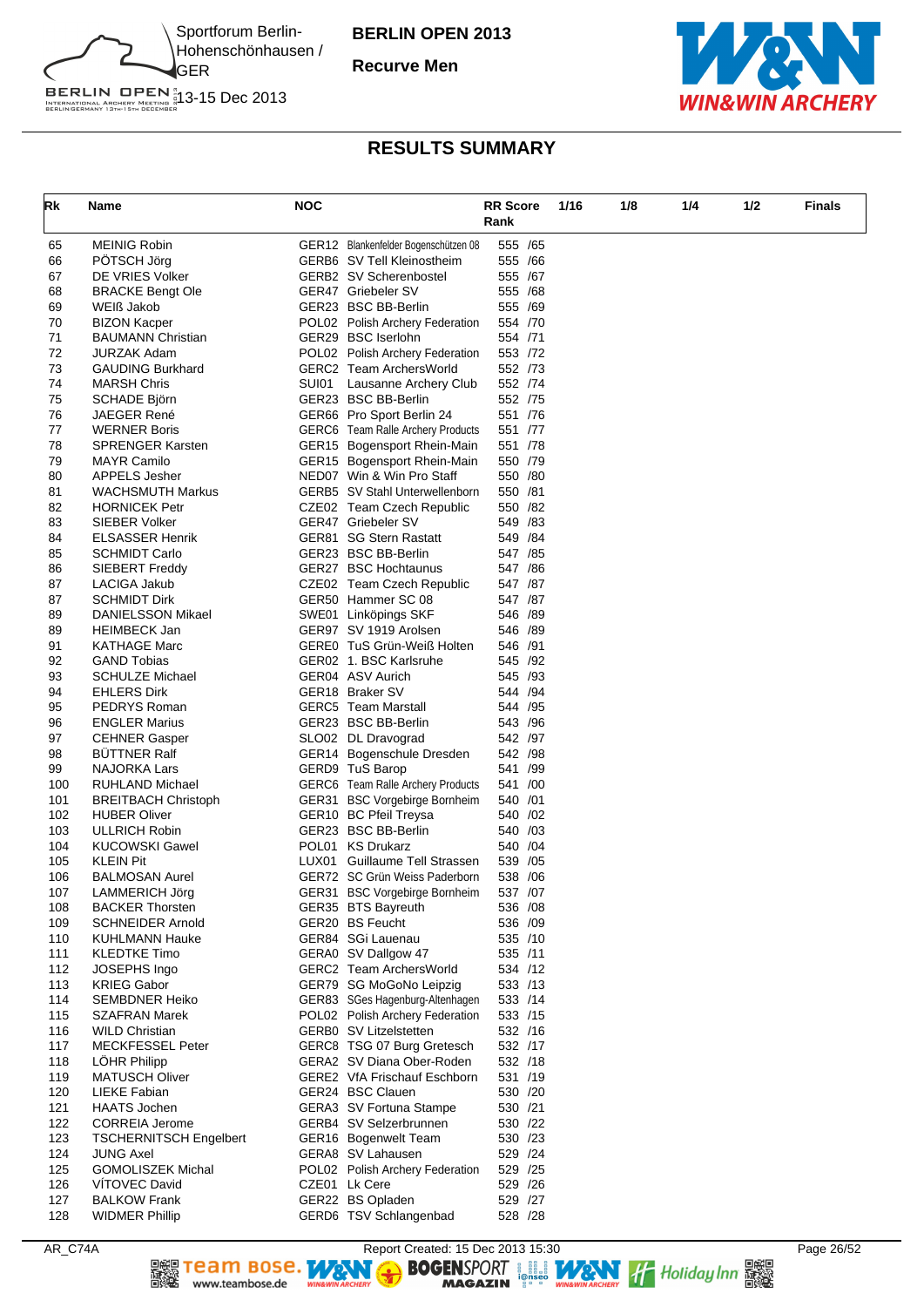

**Recurve Men**



| Rk         | Name                                          | <b>NOC</b> |                                                                     | <b>RR Score</b>      | 1/16 | 1/8 | 1/4 | 1/2 | <b>Finals</b> |
|------------|-----------------------------------------------|------------|---------------------------------------------------------------------|----------------------|------|-----|-----|-----|---------------|
|            |                                               |            |                                                                     | Rank                 |      |     |     |     |               |
| 129        | SPARDING Simon-Julius                         |            | GER50 Hammer SC 08                                                  | 527 /29              |      |     |     |     |               |
| 130        | <b>HUBER Niels</b>                            |            | GERB0 SV Litzelstetten                                              | 527 /30              |      |     |     |     |               |
| 131        | <b>WEICK Erik</b>                             |            | GER66 Pro Sport Berlin 24                                           | 527 /31              |      |     |     |     |               |
| 132        | NAUMANN Günter                                |            | <b>GERE1 TV Meerholz</b>                                            | 527 /32              |      |     |     |     |               |
| 133        | <b>KASCHULL Mario</b>                         |            | GERD4 TSV Lindenberg                                                | 526 /33              |      |     |     |     |               |
| 134        | <b>SCHOLZ Max</b>                             |            | GERA0 SV Dallgow 47                                                 | 526 /34              |      |     |     |     |               |
| 135        | <b>MINOLI Ruven</b>                           |            | GER63 NJK Hannover                                                  | 526 /35              |      |     |     |     |               |
| 136        | <b>WOMMEL Frank</b>                           |            | <b>GERC5</b> Team Marstall                                          | 525 /36              |      |     |     |     |               |
| 137        | <b>MEIßNER Jens</b>                           |            | GER23 BSC BB-Berlin                                                 | 524 /37              |      |     |     |     |               |
| 138        | <b>PREUß Klaus</b>                            |            | GER07 Bad Oldesloer Bogensport                                      | 523 /38              |      |     |     |     |               |
| 139        | LAMBRECHT Bernd                               |            | GER63 NJK Hannover                                                  | 523 /39              |      |     |     |     |               |
| 140        | MISCHKALLA Frank-Michael                      |            | GER13 Bogenfüchse Niedersachsen                                     | 521 /40              |      |     |     |     |               |
| 141        | <b>WALTER Hermann</b>                         |            | <b>GERC5</b> Team Marstall                                          | 520 /41              |      |     |     |     |               |
| 142        | <b>DEGNER Bernd</b>                           |            | GER63 NJK Hannover                                                  | 520 / 42             |      |     |     |     |               |
| 143        | MEYER Daniel                                  |            | GER68 PSV Magdeburg                                                 | 519 / 43             |      |     |     |     |               |
| 144        | <b>WELSCHER Markus</b>                        |            | GERC6 Team Ralle Archery Products                                   | 518 /44              |      |     |     |     |               |
| 145<br>146 | RÖHL Carsten<br>LAMMERICH Jens                |            | GER49 Hamburger Bogenschützengilde<br>GER31 BSC Vorgebirge Bornheim | 517 / 45<br>516 / 46 |      |     |     |     |               |
| 147        | <b>HEISLER Matthias</b>                       |            | GERB0 SV Litzelstetten                                              | 516 /47              |      |     |     |     |               |
| 148        | <b>ILLNER Wolfram</b>                         |            | GER06 AW Moto Tuning Team                                           | 516 /48              |      |     |     |     |               |
| 149        | <b>NEHLS Frank</b>                            |            | GER23 BSC BB-Berlin                                                 | 516 /49              |      |     |     |     |               |
| 150        | <b>KOCH Joachim</b>                           |            | GER55 KKS Edemissen                                                 | 516 /50              |      |     |     |     |               |
| 151        | <b>UNGLAUBE Marco</b>                         |            | GER66 Pro Sport Berlin 24                                           | 515 /51              |      |     |     |     |               |
| 152        | <b>WANNER Benjamin</b>                        |            | GERE3 Win & Win Pro Staff                                           | 514 / 52             |      |     |     |     |               |
| 153        | <b>THOMSEN Mikkel</b>                         |            | DEN02 Aarhus Bueskyttelaug                                          | 513 / 53             |      |     |     |     |               |
| 154        | MOCZKO Andreas                                |            | GERC9 TSG Lübbenau                                                  | 513 / 54             |      |     |     |     |               |
| 155        | AUGENREICH Julian                             |            | GERA2 SV Diana Ober-Roden                                           | 513 / 55             |      |     |     |     |               |
| 156        | SCHWOTZER Andreas                             |            | GER76 Schützengilde Cottbus 1471                                    | 511 / 56             |      |     |     |     |               |
| 157        | <b>CASPARIC Milan</b>                         |            | <b>GERC5</b> Team Marstall                                          | 509 / 57             |      |     |     |     |               |
| 158        | <b>BOLM Michael</b>                           |            | GER66 Pro Sport Berlin 24                                           | 508 / 58             |      |     |     |     |               |
| 159        | LANGEN Georg                                  |            | GER41 DJK Rödder                                                    | 506 / 59             |      |     |     |     |               |
| 160        | <b>KORNMANN Bernd</b>                         |            | <b>GERE6 BSC Geretsried</b>                                         | 506 /60              |      |     |     |     |               |
| 161        | PLAGWITZ Heiko                                |            | GERB0 SV Litzelstetten                                              | 505 /61              |      |     |     |     |               |
| 162        | HANSEN Hans-Jürgen                            |            | <b>GERC5</b> Team Marstall                                          | 505 / 62             |      |     |     |     |               |
| 163        | RÖSLER Leon                                   |            | GER66 Pro Sport Berlin 24                                           | 502 /63              |      |     |     |     |               |
| 164<br>165 | ROSENBERG Michael<br><b>GOTTGES Marco</b>     |            | GER66 Pro Sport Berlin 24<br>GER60 Krefelder Sportschützenkorps 1   | 501 /64              |      |     |     |     |               |
| 166        | <b>BOHNE Frank</b>                            |            | GER62 Mindener Bogenschützen                                        | 500 / 65<br>500 / 66 |      |     |     |     |               |
| 167        | <b>BECKER Heribert</b>                        |            | GER37 BW Dedinghausen                                               | 500 /67              |      |     |     |     |               |
| 168        | <b>FEISTAUER Steffen</b>                      |            | GER12 Blankenfelder Bogenschützen 08                                | 500 / 68             |      |     |     |     |               |
| 169        | <b>BUSSELMANN Ralf</b>                        |            | GERA8 SV Lahausen                                                   | 500 /69              |      |     |     |     |               |
| 170        | <b>PRUß Dennis</b>                            |            | GER47 Griebeler SV                                                  | 495 /70              |      |     |     |     |               |
| 171        | <b>GOTTA Tom</b>                              |            | GERA2 SV Diana Ober-Roden                                           | 494 /71              |      |     |     |     |               |
| 172        | <b>TÖNNES Christian</b>                       |            | GER41 DJK Rödder                                                    | 493 /72              |      |     |     |     |               |
| 173        | <b>SCHWERTMANN Martin</b>                     |            | GERC8 TSG 07 Burg Gretesch                                          | 493 /73              |      |     |     |     |               |
| 174        | LIEKE Michael                                 |            | GER24 BSC Clauen                                                    | 492 /74              |      |     |     |     |               |
| 175        | <b>LIETZ Dominik</b>                          |            | GER23 BSC BB-Berlin                                                 | 491 /75              |      |     |     |     |               |
| 176        | <b>HILDEBRANDT Carlo</b>                      |            | GER66 Pro Sport Berlin 24                                           | 491 /76              |      |     |     |     |               |
| 177        | <b>SACHSE Oliver</b>                          |            | GER23 BSC BB-Berlin                                                 | 491 /77              |      |     |     |     |               |
| 178        | ROLKER Kai                                    |            | GERD8 TSV Westerhausen                                              | 490 /78              |      |     |     |     |               |
| 179        | <b>BORHO Christopher</b>                      |            | GERB0 SV Litzelstetten                                              | 490 /79              |      |     |     |     |               |
| 180        | <b>KOBER Mathias</b>                          |            | GER47 Griebeler SV                                                  | 490 /80              |      |     |     |     |               |
| 181        | <b>ARLETH Joachim</b>                         |            | GERD2 TSV Kappeln                                                   | 486 /81              |      |     |     |     |               |
| 182        | <b>CREUTZFELDT Elias</b>                      |            | GER47 Griebeler SV                                                  | 485 /82              |      |     |     |     |               |
| 183        | <b>UNGER Kurt</b>                             |            | GER10 BC Pfeil Treysa                                               | 484 / 83             |      |     |     |     |               |
| 184<br>185 | <b>ZADONSKII Gleb</b>                         | SRI01      | RUS06 Visty Moscow<br><b>Oxford Archers</b>                         | 482 / 84<br>479 / 85 |      |     |     |     |               |
| 186        | ABEYWICKRAMA Thilina<br><b>BORSDORFF Erik</b> |            | GER12 Blankenfelder Bogenschützen 08                                | 478 / 86             |      |     |     |     |               |
| 187        | STOCK Jürgen                                  |            | GER77 Schützengilde Vöhrum                                          | 474 /87              |      |     |     |     |               |
| 188        | <b>STARKE Martin</b>                          |            | GER77 Schützengilde Vöhrum                                          | 473 /88              |      |     |     |     |               |
| 189        | <b>KERTH Alexander</b>                        |            | GER66 Pro Sport Berlin 24                                           | 459 /89              |      |     |     |     |               |
| 190        | <b>KÖHLER Thomas</b>                          |            | GERB1 SV Rockenberg                                                 | 456 /90              |      |     |     |     |               |
| 191        | <b>HELMS Horst</b>                            |            | GERD7 TSV Schwarzenbek                                              | 452 /91              |      |     |     |     |               |
| 192        | <b>REICHEL Benedikt</b>                       |            | GER53 Isartaler Bogenschützen Altdor                                | 452 /92              |      |     |     |     |               |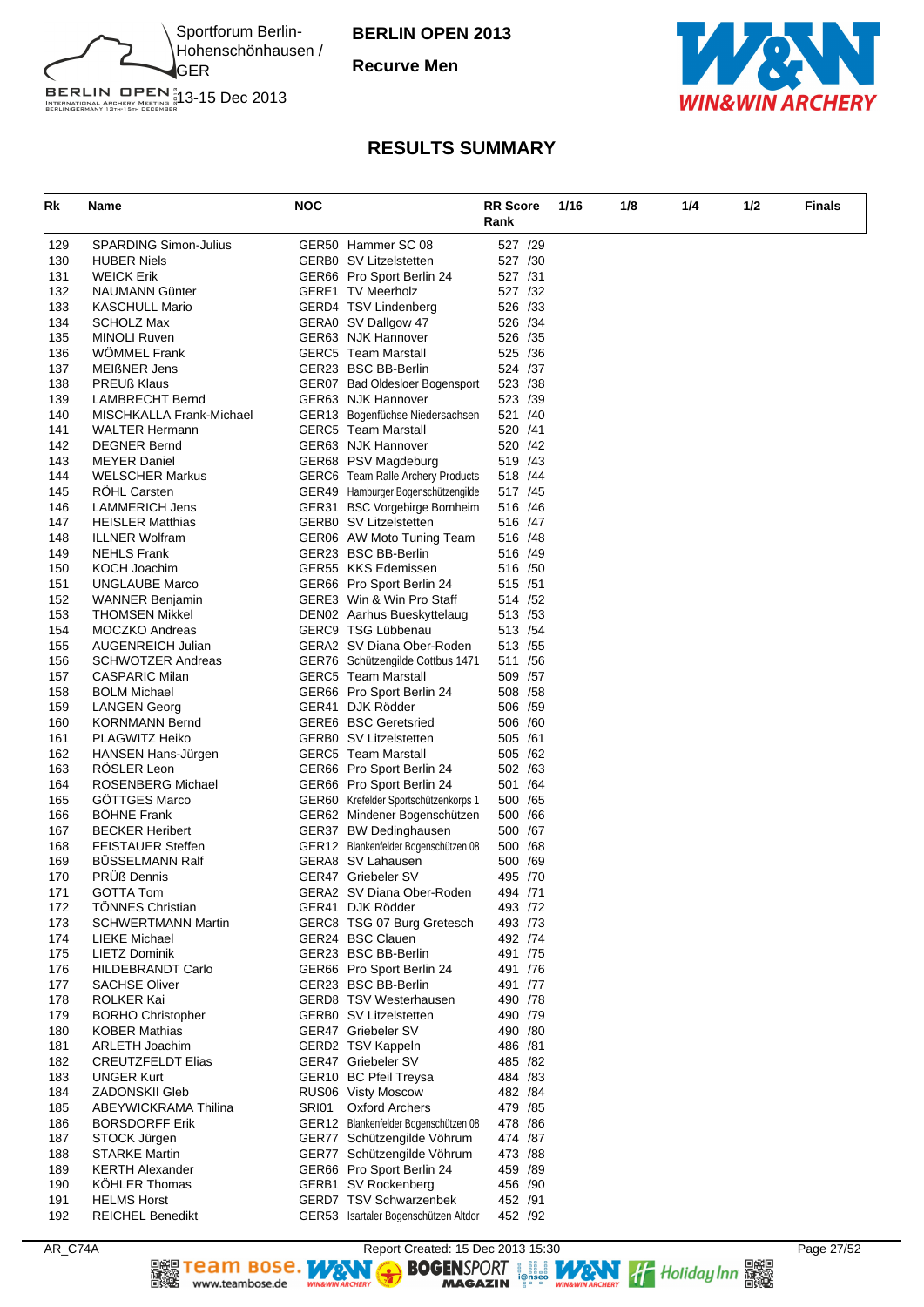

**Recurve Men**



| Rk  | Name                      | <b>NOC</b> |                                      | <b>RR</b> Score<br>Rank | 1/16 | 1/8 | 1/4 | 1/2 | <b>Finals</b> |
|-----|---------------------------|------------|--------------------------------------|-------------------------|------|-----|-----|-----|---------------|
| 193 | <b>KUNZ Manfred</b>       |            | GER82 SG Strüth 1953                 | 445 /93                 |      |     |     |     |               |
| 194 | VAN DER STRAETEN Steffen  |            | GER56 KKS Hüffenhardt                | 439 / 94                |      |     |     |     |               |
| 195 | <b>OBST Horst</b>         |            | <b>GERC5</b> Team Marstall           | 427 / 95                |      |     |     |     |               |
| 196 | <b>REINECKE Martin</b>    |            | GER12 Blankenfelder Bogenschützen 08 | 418 / 96                |      |     |     |     |               |
| 197 | <b>LAARZ Felix</b>        |            | GER23 BSC BB-Berlin                  | 412 /97                 |      |     |     |     |               |
| 198 | GYS Marc                  | BEL02 Nvl  |                                      | 405 / 98                |      |     |     |     |               |
| 199 | <b>SCHEIBE Carsten</b>    |            | GERA0 SV Dallgow 47                  | 399 /99                 |      |     |     |     |               |
| 200 | <b>KNOBLING Charly</b>    |            | GER73 SC Olching                     | 394 /00                 |      |     |     |     |               |
| 201 | <b>REINECKE Florian</b>   |            | GER12 Blankenfelder Bogenschützen 08 | 391 /01                 |      |     |     |     |               |
| 202 | <b>LUTHARDT Thomas</b>    |            | GER80 SG Motor Halle                 | 385 / 02                |      |     |     |     |               |
| 203 | <b>TORNES Eilif Johan</b> |            | NOR01 Bergen Bueskyttere             | 366 /03                 |      |     |     |     |               |
| 204 | <b>DUARTE Fabio</b>       |            | POR01 Mindener Bogenschützen         | 119 / 04                |      |     |     |     |               |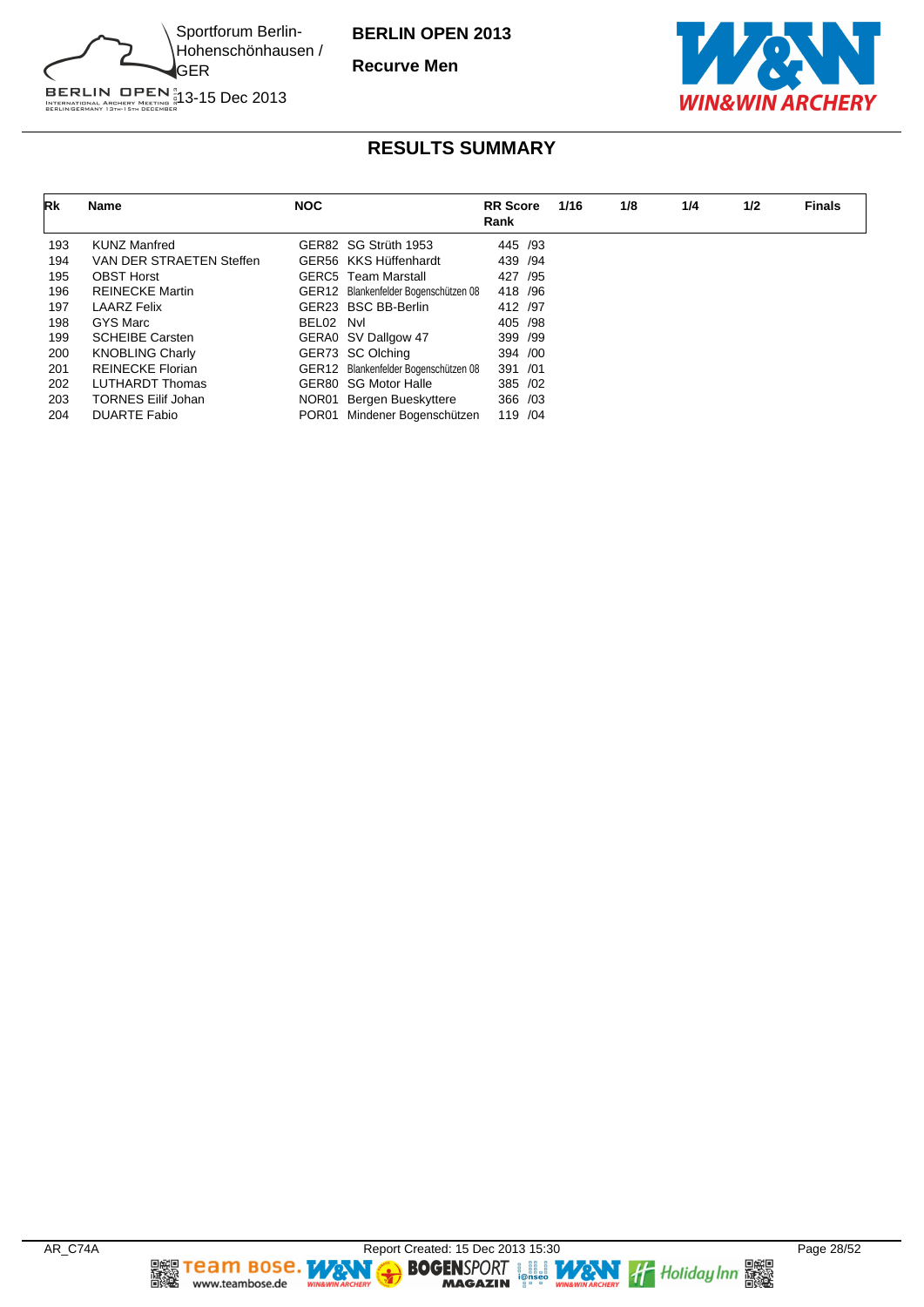

**Recurve Women**



# BERLIN OPEN<sup>#</sup><br>INTERNATIONAL ARCHERY MEETING #13-15 Dec 2013<br>BERLINGERMANY 13th-15th december

# **RESULTS SUMMARY**

| Rk       | Name                                             | <b>NOC</b> |                                                                    | <b>RR Score</b><br>Rank | 1/16   | 1/8    | 1/4     | 1/2            | <b>Finals</b> |
|----------|--------------------------------------------------|------------|--------------------------------------------------------------------|-------------------------|--------|--------|---------|----------------|---------------|
| 1        | YOON Ok-Hee                                      |            | KOR01 Yecheon Archery Business Team                                | 590 /01                 | 7      | 7      | 6       | 6              | 6             |
| 2        | <b>UNRUH Lisa</b>                                |            | GER23 BSC BB-Berlin                                                | 572 /14                 | 7      | 6      | 6       | 6              | 0             |
| 3        | <b>SEGINA Tatiana</b>                            |            | RUS04 Russian National Team                                        | 579 / 05                | 7      | 7      | 6       | 5              | 7             |
| 4        | KIN Hyunjin                                      |            | KOR01 Yecheon Archery Business Team                                | 577 /07                 | 7      | 7      | 6       | $\overline{2}$ | 1             |
| 5        | <b>WINTER Karina</b>                             |            | GER23 BSC BB-Berlin                                                | 572 /13                 | 7      | 7      | 5       | (145)          |               |
| 6        | FOLKARD Naomi                                    |            | GBR06 Win & Win Pro Staff                                          | 583 /02                 | 6      | 6      | 4       | (141)          |               |
| 7        | <b>KANG Minjin</b>                               |            | KOR01 Yecheon Archery Business Team                                | 577 /08                 | 6      | 6      | 2 (116) |                |               |
| 8        | <b>VERBIC Darja</b><br><b>DEDEN Esther</b>       |            | SLO01 Archery club Ankaran<br>NED03 HbS Almere                     | 561 /22                 | 6<br>6 | 6<br>1 | 0(82)   |                |               |
| 9<br>9   | HAIDN-TSCHALOVA Veronika                         |            | GER43 FSG Tacherting                                               | 569 /16<br>571 /15      | 6      | 2      |         |                |               |
| 9        | <b>RÖBISCH Annedore</b>                          |            | GER98 SV 2000 Diedrichshagen                                       | 572 /12                 | 6      | 1      |         |                |               |
| 9        | <b>ROMAN Aida</b>                                |            | MEX01 Mexico                                                       | 583 /03                 | 6      | 2      |         |                |               |
| 9        | <b>UMER Ana</b>                                  |            | SLO04 Win & Win Pro Staff                                          | 557 /29                 | 6      | 1      |         |                |               |
| 9        | UTKINA Irina                                     |            | RUS05 TSP Vostochiy Moscow                                         | 558 /27                 | 6      | 0      |         |                |               |
| 9        | <b>VIEHMEIER Isabel</b>                          |            | GERA4 SV Guts Muths Jena                                           | 576 /09                 | 6      | 2      |         |                |               |
| 9        | ZYZANSKA Sylwia                                  |            | POL02 Polish Archery Federation                                    | 575 /10                 | 7      | 3      |         |                |               |
| 17       | <b>BOZIC Brina</b>                               |            | SLO01 Archery club Ankaran                                         | 556 /31                 | 4      |        |         |                |               |
| 17       | EIBECK Pia                                       |            | GER15 Bogensport Rhein-Main                                        | 562 /19                 | 1      |        |         |                |               |
| 17       | <b>FARASIEWICZ Karolina</b>                      |            | POL02 Polish Archery Federation                                    | 560 /24                 | 2      |        |         |                |               |
| 17       | <b>FREYWALD Cynthia</b>                          |            | GER23 BSC BB-Berlin                                                | 573 /11                 | 0      |        |         |                |               |
| 17       | <b>HANSEN Jaqueline</b>                          |            | <b>GERC5</b> Team Marstall                                         | 559 /26                 | 3      |        |         |                |               |
| 17       | <b>HEINS Elke</b>                                |            | GER96 SSV Tarmstedt                                                | 555 /32                 | 1      |        |         |                |               |
| 17       | <b>JANG Jinhee</b>                               |            | KOR01 Yecheon Archery Business Team                                | 578 /06                 | 5      |        |         |                |               |
| 17       | KÖLSCH Kathrin                                   |            | GER61 Mach Mit Bexbach                                             | 559 /25                 | 0      |        |         |                |               |
| 17       | <b>PARNAT Reena</b>                              | EST01      |                                                                    | 568 /17                 | 5      |        |         |                |               |
| 17       | <b>RICHTER Elena</b>                             |            | GERC4 Team Hoyt Pro Staff                                          | 582 /04                 | 5      |        |         |                |               |
| 17       | RODIONOVA Polina                                 |            | UKR01 National Team                                                | 557 /28                 | 3      |        |         |                |               |
| 17       | RZASA Joanna                                     |            | POL02 Polish Archery Federation                                    | 561 /20                 | 1      |        |         |                |               |
| 17       | <b>SCHOBINGER Celine</b>                         | SUI04      | Win & Win Pro Staff                                                | 560 /23<br>567 /18      | 3<br>2 |        |         |                |               |
| 17<br>17 | <b>TOMASI Jessica</b><br>WEJNEROWSKA Marlena     | ITA04      | <b>CGS Aeronautica Militare</b><br>POL02 Polish Archery Federation | 561 /21                 | 4      |        |         |                |               |
| 17       | ZURANSKA Adriana                                 |            | POL02 Polish Archery Federation                                    | 557 /30                 | 0      |        |         |                |               |
| 33       | <b>HEILIG Claudia</b>                            |            | GER57 KKS Kirrlach                                                 | 554 /33                 |        |        |         |                |               |
| 34       | LIONETTI Pia Carmen Maria                        | ITA08      | Team Hoyt Pro Staff                                                | 551 /34                 |        |        |         |                |               |
| 35       | <b>LAAN Sarina</b>                               |            | NED03 HbS Almere                                                   | 549 / 35                |        |        |         |                |               |
| 36       | <b>VALENTIN Alina</b>                            |            | GER63 NJK Hannover                                                 | 548 / 36                |        |        |         |                |               |
| 37       | KOWSZYN Olimpia                                  |            | POL02 Polish Archery Federation                                    | 548 /37                 |        |        |         |                |               |
| 38       | <b>BOHNKE Julia</b>                              | GER11      | <b>Bcvs</b>                                                        | 547 /38                 |        |        |         |                |               |
| 39       | MARSZALKOWSKA Ewelina                            |            | POL02 Polish Archery Federation                                    | 547 /39                 |        |        |         |                |               |
| 40       | <b>HONDL-MEYER Annett</b>                        |            | <b>GERC5</b> Team Marstall                                         | 545 /40                 |        |        |         |                |               |
| 41       | <b>SCHNEIDER-BORNS Jutta</b>                     |            | GER70 Sagitto Delmenhorst                                          | 544 /41                 |        |        |         |                |               |
| 42       | <b>KLESMANN Daniela</b>                          |            | GERE3 Win & Win Pro Staff                                          | 544 /42                 |        |        |         |                |               |
| 43       | JURZAK Monika                                    |            | POL02 Polish Archery Federation                                    | 542 /43                 |        |        |         |                |               |
| 44       | DÖRING-SCHUSTER IIka                             |            | GER77 Schützengilde Vöhrum                                         | 542 /44                 |        |        |         |                |               |
| 44       | <b>STOECKEL Carolin</b>                          |            | GERA0 SV Dallgow 47                                                | 542 /44                 |        |        |         |                |               |
| 46       | <b>FREIMANN Katharina</b>                        |            | GER63 NJK Hannover                                                 | 541 /46                 |        |        |         |                |               |
| 47       | <b>BARBY Victoria</b>                            |            | GBR01 Edinburgh University Archery P                               | 539 /47                 |        |        |         |                |               |
| 48       | <b>SCHNEIDERS Lisa</b><br><b>STELZER Susanne</b> |            | GER69 Rheinischer Schützenbund<br>GERE2 VfA Frischauf Eschborn     | 539 / 48                |        |        |         |                |               |
| 49<br>50 | GÖBELT Olivia                                    |            | GER69 Rheinischer Schützenbund                                     | 538 /49<br>535 /50      |        |        |         |                |               |
| 51       | <b>HEISE Friederike</b>                          |            | GER24 BSC Clauen                                                   | 534 / 51                |        |        |         |                |               |
| 52       | <b>TOBOLA Kamila</b>                             |            | POL02 Polish Archery Federation                                    | 533 /52                 |        |        |         |                |               |
| 53       | <b>KROHN Ann-Kathrin</b>                         |            | <b>GERC5</b> Team Marstall                                         | 532 / 53                |        |        |         |                |               |
| 54       | <b>HEIMBECK Petra</b>                            |            | GER97 SV 1919 Arolsen                                              | 531 /54                 |        |        |         |                |               |
| 55       | <b>KOCH Kerstin</b>                              |            | GER55 KKS Edemissen                                                | 528 / 55                |        |        |         |                |               |
| 56       | <b>BRANDENBURG Angelika</b>                      |            | GERE0 TuS Grün-Weiß Holten                                         | 527 / 56                |        |        |         |                |               |
| 57       | <b>KÖSER Bianca</b>                              |            | GERB7 SV Wischhafen                                                | 527 /57                 |        |        |         |                |               |
| 58       | <b>HÜSIG Madeline</b>                            |            | GER77 Schützengilde Vöhrum                                         | 526 / 58                |        |        |         |                |               |
| 59       | UNGLAUBE Zinayida                                |            | GER66 Pro Sport Berlin 24                                          | 524 /59                 |        |        |         |                |               |
| 60       | <b>LANGERS Brigitte</b>                          |            | LUX01 Guillaume Tell Strassen                                      | 521 /60                 |        |        |         |                |               |
| 61       | VIKUKELOVA Jana                                  |            | CZE02 Team Czech Republic                                          | 519 /61                 |        |        |         |                |               |
| 62       | <b>FROTSCHER Antie</b>                           |            | GBR03 Oxford Archers                                               | 519 /62                 |        |        |         |                |               |
| 63       | <b>WEINMEISTER Vanessa</b>                       |            | GERA7 SV Kaufungen                                                 | 517 /63                 |        |        |         |                |               |
| 64       | PÜTTER Jasmin                                    |            | GER88 Sherwood BSC Herne                                           | 514 /64                 |        |        |         |                |               |

AR\_C74A Report Created: 15 Dec 2013 15:30 Page 29/52<br>
Report Created: 15 Dec 2013 15:30 Page 29/52<br>
Report Created: 15 Dec 2013 15:30<br>
MAGAZIN Page 29/52<br>
MAGAZIN Page 2013 ARCHERY AND REPORT TO HOLD FOR THE HOLD OF THE PO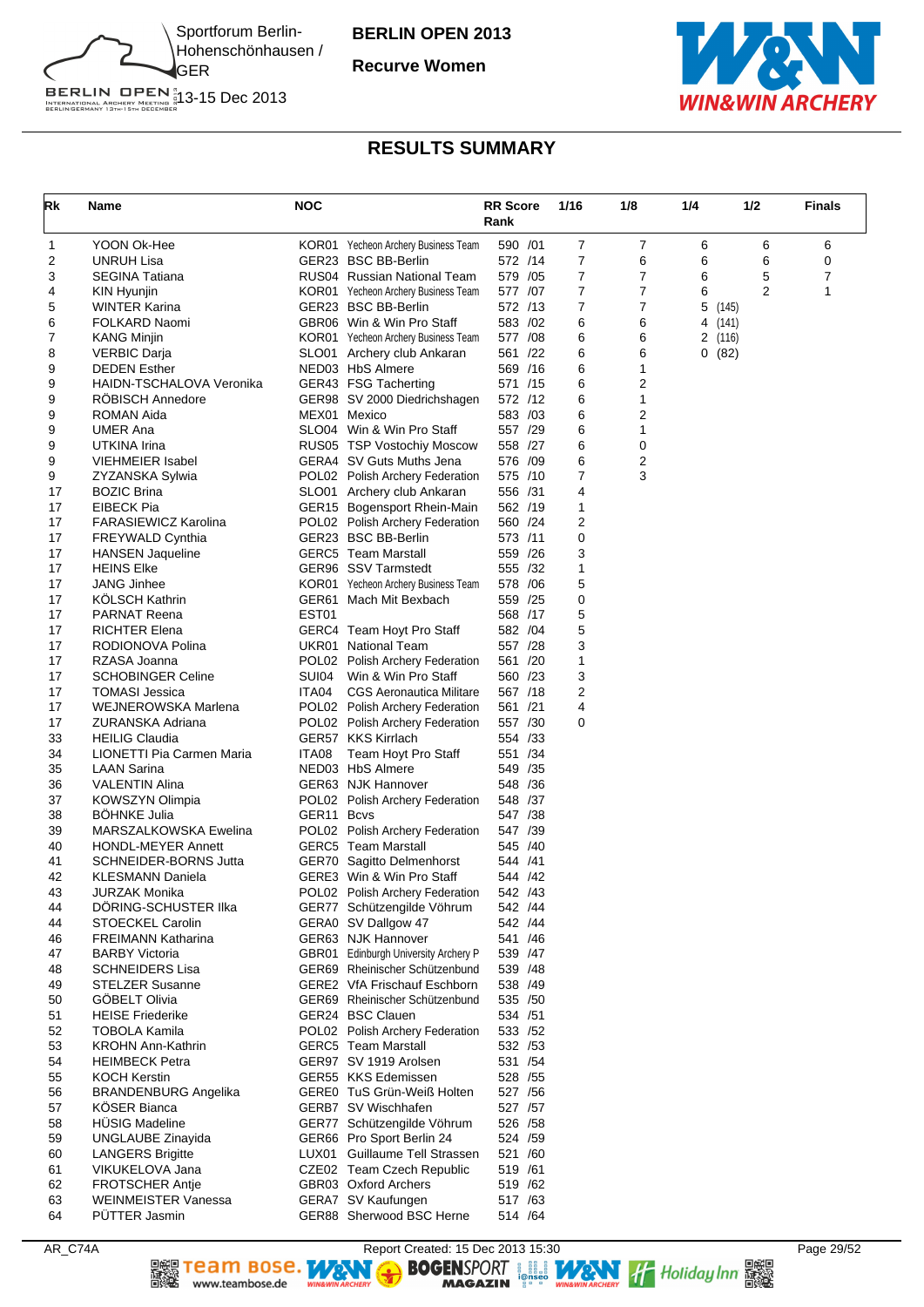

**Recurve Women**



# BERLIN OPEN 1<br>INTERNATIONAL ARCHERY MEETING 13-15 Dec 2013<br>BERLINGERMANY 13TH-15TH DECEMBER

| Rk  | Name                      | <b>NOC</b> |                                      | <b>RR</b> Score<br>Rank | 1/16 | 1/8 | 1/4 | 1/2 | <b>Finals</b> |
|-----|---------------------------|------------|--------------------------------------|-------------------------|------|-----|-----|-----|---------------|
| 65  | <b>SCHWERTMANN Sonja</b>  |            | GERC8 TSG 07 Burg Gretesch           | 513 /65                 |      |     |     |     |               |
| 66  | NECHUTNA Klara            |            | CZE01 Lk Cere                        | 512 /66                 |      |     |     |     |               |
| 67  | LANGEN Jasmin             |            | GER41 DJK Rödder                     | 512 /67                 |      |     |     |     |               |
| 68  | LARKINA Mariya            |            | RUS06 Visty Moscow                   | 512 /68                 |      |     |     |     |               |
| 69  | <b>HEINS Mascha</b>       |            | GER96 SSV Tarmstedt                  | 511 /69                 |      |     |     |     |               |
| 70  | <b>MECKFESSEL Claudia</b> |            | GERC8 TSG 07 Burg Gretesch           | 511 /70                 |      |     |     |     |               |
| 71  | RIDDERSTRÖM Line Blomén   |            | NOR03 Sandefjord Bueskyttere         | 511 /71                 |      |     |     |     |               |
| 72  | <b>GIEßEL Sabine</b>      |            | <b>GERC5</b> Team Marstall           | 509 /72                 |      |     |     |     |               |
| 73  | <b>LINDEMANN Melanie</b>  |            | GERD7 TSV Schwarzenbek               | 505 /73                 |      |     |     |     |               |
| 74  | <b>FRIEDRICH Antie</b>    |            | GER68 PSV Magdeburg                  | 505 /74                 |      |     |     |     |               |
| 75  | RÖLLER Jamina             |            | GER88 Sherwood BSC Herne             | 504 /75                 |      |     |     |     |               |
| 76  | <b>JAEGER Birte</b>       |            | GER66 Pro Sport Berlin 24            | 504 /76                 |      |     |     |     |               |
| 77  | <b>REINECKE Karola</b>    |            | GER12 Blankenfelder Bogenschützen 08 | 503 /77                 |      |     |     |     |               |
| 78  | <b>KIEP Mathilde</b>      |            | GER23 BSC BB-Berlin                  | 500 /78                 |      |     |     |     |               |
| 79  | <b>GÖRTH Sibylle</b>      |            | GERD0 TSV Heiligenhafen              | 499 /79                 |      |     |     |     |               |
| 80  | <b>KÖHLER Gabriele</b>    |            | GERB1 SV Rockenberg                  | 498 /80                 |      |     |     |     |               |
| 81  | <b>FERLINC Iva</b>        |            | SLO02 DL Dravograd                   | 497 /81                 |      |     |     |     |               |
| 82  | WÖMMEL Daniela            |            | <b>GERC5</b> Team Marstall           | 497 / 82                |      |     |     |     |               |
| 83  | <b>ARKE Susanne</b>       |            | GERC8 TSG 07 Burg Gretesch           | 497 /83                 |      |     |     |     |               |
| 84  | <b>WILDEMANN Monika</b>   |            | GER99 SV Blau Weiß Oberbauerschaft   | 490 / 84                |      |     |     |     |               |
| 85  | STOTTMEYER Sarah          |            | <b>GERD1 TSV Helmstedt</b>           | 490 / 85                |      |     |     |     |               |
| 86  | <b>SCHULZE Susanne</b>    |            | GER04 ASV Aurich                     | 487 / 86                |      |     |     |     |               |
| 87  | <b>KUHNE Katrin</b>       |            | GERB4 SV Selzerbrunnen               | 486 / 87                |      |     |     |     |               |
| 88  | <b>SCHULTZ Carmen</b>     |            | GER23 BSC BB-Berlin                  | 483 / 88                |      |     |     |     |               |
| 89  | <b>WITT Evelyn</b>        |            | GER49 Hamburger Bogenschützengilde   | 482 /89                 |      |     |     |     |               |
| 90  | <b>LAAN Daisy</b>         |            | NED03 HbS Almere                     | 475 /90                 |      |     |     |     |               |
| 91  | <b>SCHNOOR Sophia</b>     |            | GER23 BSC BB-Berlin                  | 473 /91                 |      |     |     |     |               |
| 92  | KOBZOVÁ Tereza            |            | CZE01 Lk Cere                        | 470 /92                 |      |     |     |     |               |
| 93  | <b>HILDEBRANDT Silvia</b> |            | GER66 Pro Sport Berlin 24            | 465 /93                 |      |     |     |     |               |
| 94  | GÖTTGES Laura             |            | GER60 Krefelder Sportschützenkorps 1 | 461 /94                 |      |     |     |     |               |
| 95  | <b>NORDMEYER Britta</b>   |            | GER49 Hamburger Bogenschützengilde   | 456 /95                 |      |     |     |     |               |
| 96  | <b>KÖHLER Antie</b>       |            | GER77 Schützengilde Vöhrum           | 439 / 96                |      |     |     |     |               |
| 97  | <b>FLÄSCHNER Caren</b>    |            | GER49 Hamburger Bogenschützengilde   | 430 /97                 |      |     |     |     |               |
| 98  | KAHLLUND Michaela         |            | GER90 SSC-Fockbek                    | 429 / 98                |      |     |     |     |               |
| 99  | <b>WETZKE Vivien</b>      |            | GERD9 TuS Barop                      | 406 /99                 |      |     |     |     |               |
| 100 | <b>HEINRICH Maika</b>     |            | GER12 Blankenfelder Bogenschützen 08 | 383 /00                 |      |     |     |     |               |
| 101 | <b>DOLDE Nicole</b>       |            | GER58 KKS Reihen                     | 382 /01                 |      |     |     |     |               |
| 102 | <b>BAUMANN Martina</b>    |            | GER29 BSC Iserlohn                   | 325 /02                 |      |     |     |     |               |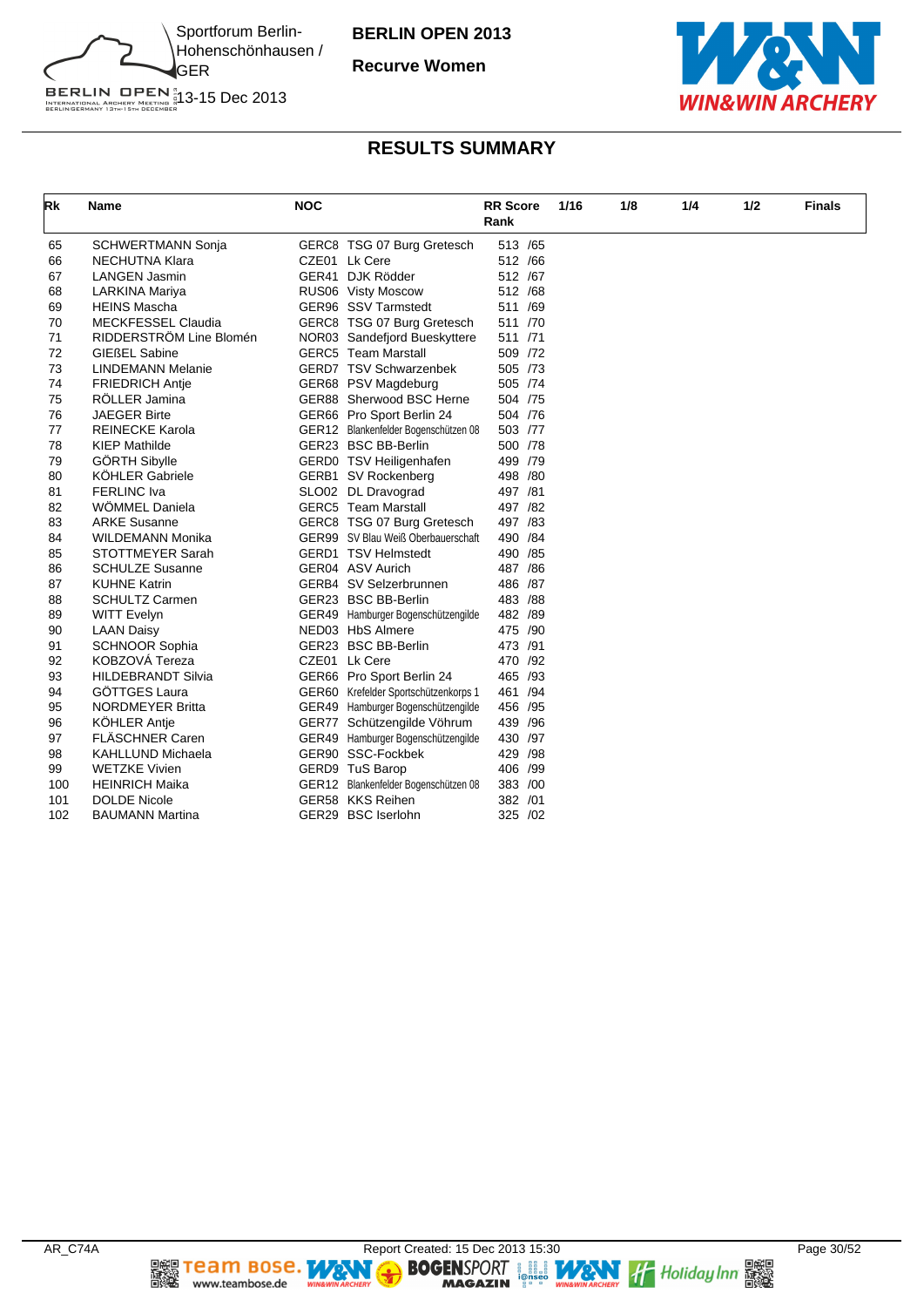

**Compound Men**



BERLIN OPEN<sup>#</sup><br>INTERNATIONAL ARCHERY MEETING #13-15 Dec 2013<br>BERLINGERMANY 13th-15th december

# **RESULTS SUMMARY**

| Rk       | <b>Name</b>                                 | <b>NOC</b>     |                                                          | <b>RR Score</b><br>Rank | 1/16   | 1/8    | 1/4 | 1/2               | <b>Finals</b> |
|----------|---------------------------------------------|----------------|----------------------------------------------------------|-------------------------|--------|--------|-----|-------------------|---------------|
| 1        | DAMSBO Martin                               |                | DEN04 Club TIK                                           | 597 /01                 | 6      | 6      | 6   | 6                 | 6             |
| 2        | <b>ELZINGA Peter</b>                        |                | NED02 Elzinga Archery                                    | 592 /07                 | 7      | 6      | 6   | 6                 | 4             |
| 3        | <b>COUSINS Dave</b>                         | USA01 Prime    |                                                          | 594 / 03                | 6      | 6      | 7   | 4                 | 6<br>$T.10*$  |
| 4        | <b>SCHLOESSER Mike</b>                      |                | NED05 Team Hoyt Pro Staff                                | 593 /04                 | 6      | 7      | 6   | $\mathbf 0$       | 5<br>T.10     |
| 5        | <b>HANSEN Stephan</b>                       | DEN07 Nfbl     |                                                          | 594 / 02                | 6      | 6      | 5   | (148)             |               |
| 6        | <b>BLEYENDAAL Ruben</b>                     |                | NED04 Mathews Factory Staff                              | 592 /05                 | 7<br>7 | 6      |     | 4 (148)           |               |
| 7<br>8   | <b>BLAZQUEZ Alberto</b><br>PAGNI Sergio     | ESP01<br>ITA08 | Arco Naron<br>Team Hoyt Pro Staff                        | 590 /09<br>592 / 06     | 7      | 6<br>6 |     | 4 (147)<br>3(147) |               |
| 9        | <b>BURRI Kevin</b>                          | SUI03          | <b>SkyArt Pro Staff</b>                                  | 582 /21                 | 6      | 5      |     |                   |               |
| 9        | <b>DRAGONI Luigi</b>                        | ITA01          | A.s.d. Arcieri del Roccolo                               | 589 /11                 | 6      | 5      |     |                   |               |
| 9        | <b>GLAUBRECHT Thomas</b>                    |                | GERC1 Team AG                                            | 584 /19                 | 6      | 5      |     |                   |               |
| 9        | <b>GOOSSENS Chris</b>                       |                | BEL03 Win & Win Pro Staff                                | 586 /15                 | 6      | 4      |     |                   |               |
| 9        | <b>HOFER Patrizio</b>                       | SUI03          | <b>SkyArt Pro Staff</b>                                  | 585 /16                 | 6      | 5      |     |                   |               |
| 9        | <b>LAUBE Marcus</b>                         |                | GER51 HL Customstrings                                   | 590 /08                 | 6      | 2      |     |                   |               |
| 9        | NJÅL Åmås                                   |                | NOR02 Klepp BS                                           | 589 /10                 | 6      | 2      |     |                   |               |
| 9        | <b>PAGNONI Federico</b>                     | ITA02          | A.s.d. Arcieri Franciacorta                              | 587 /13                 | 6      | 3      |     |                   |               |
| 17       | <b>ABSTREITER Robert</b>                    |                | GER03 ArcTec Pro Staff                                   | 585 /18                 | 5      |        |     |                   |               |
| 17       | <b>BERNHUBER Gerald</b>                     |                | AUT04 BSV Fürstenfeld                                    | 579 /32                 | 2      |        |     |                   |               |
| 17       | DOLDERMAN Sander                            |                | NED01 Batavieren-Treffers                                | 589 /12                 | 4      |        |     |                   |               |
| 17<br>17 | <b>HALLMANN Günter</b><br>JOHANSSON Hakan   |                | GER52 Hubertus-u. Wildschützen Fünfs<br>SWE02 Skogens If | 580 /25<br>580 /24      | 2<br>3 |        |     |                   |               |
| 17       | <b>JUUTILAINEN Mikko</b>                    | FIN01          | Mathews Factory Staff                                    | 585 /17                 | 2      |        |     |                   |               |
| 17       | <b>KLINGNER Lars</b>                        |                | GER03 ArcTec Pro Staff                                   | 580 /27                 | 1      |        |     |                   |               |
| 17       | KNECHTEL Kai                                |                | GER64 No Name Archery Pro Staff                          | 579 /30                 | 2      |        |     |                   |               |
| 17       | <b>KOBATH Bruno</b>                         |                | AUT02 BSC Edelweiß Hartberg                              | 581 /23                 | 2      |        |     |                   |               |
| 17       | <b>KRANABETER Gerhard</b>                   |                | AUT03 BSC Wörgl                                          | 586 /14                 | 4      |        |     |                   |               |
| 17       | <b>LUNDIN Morgan</b>                        |                | SWE04 Factory Staff Mathews                              | 583 /20                 | 2      |        |     |                   |               |
| 17       | <b>POLAK Paul</b>                           |                | AUT01 BC Wildon-Weitendorf                               | 579 /28                 | 1      |        |     |                   |               |
| 17       | <b>REITMEIER Filip</b>                      |                | CZE02 Team Czech Republic                                | 579 /29                 | 5      |        |     |                   |               |
| 17       | <b>SCHREINER Michael</b>                    |                | GER26 BSC Fulda                                          | 581 /22                 | 4      |        |     |                   |               |
| 17       | <b>TAUTZ Sebastian</b>                      |                | GER03 ArcTec Pro Staff                                   | 580 /26                 | 1      |        |     |                   |               |
| 17       | URMENETA ABENIA Carlos                      |                | ESP02 Alfajarin                                          | 579 /31                 | 2      |        |     |                   |               |
| 33       | ASBACH Jens                                 |                | GER30 BSC Nidderau                                       | 578 /33                 |        |        |     |                   |               |
| 33<br>33 | <b>BRADA Vladimir</b><br><b>BRUNN Heiko</b> |                | CZE02 Team Czech Republic<br>GER58 KKS Reihen            | 578 / 33<br>578 /33     |        |        |     |                   |               |
| 36       | <b>GERDTS Nico</b>                          |                | GER96 SSV Tarmstedt                                      | 577 /36                 |        |        |     |                   |               |
| 36       | <b>ODDMUND Tjentland</b>                    |                | NOR02 Klepp BS                                           | 577 /36                 |        |        |     |                   |               |
| 36       | STANGE Sascha                               |                | GER34 BSV Verl                                           | 577 /36                 |        |        |     |                   |               |
| 39       | <b>BANG Jan</b>                             |                | DEN06 Lavia Odense Bueskytter                            | 576 /39                 |        |        |     |                   |               |
| 39       | <b>FRIGERIO Stefano</b>                     | ITA02          | A.s.d. Arcieri Franciacorta                              | 576 /39                 |        |        |     |                   |               |
| 39       | <b>LUPKEMANN Henning</b>                    |                | GER51 HL Customstrings                                   | 576 /39                 |        |        |     |                   |               |
| 39       | <b>RAUPACH Christian</b>                    |                | GER44 G5 Prime Pro Staff                                 | 576 /39                 |        |        |     |                   |               |
| 39       | VAN ZUTPHEN Fred                            |                | NED09 JVD Distribution                                   | 576 /39                 |        |        |     |                   |               |
| 44       | <b>SCHOTT Timo</b>                          |                | GER30 BSC Nidderau                                       | 575 /44                 |        |        |     |                   |               |
| 45<br>46 | WOJTA Jan<br><b>ROSEK Philipp</b>           |                | POL06 KPSG Zirndorf<br>GERC3 Team est-Bogensport         | 574 /45<br>574 /46      |        |        |     |                   |               |
| 47       | <b>CHUGUNOV Anton</b>                       |                | RUS01 Individual                                         | 574 /47                 |        |        |     |                   |               |
| 48       | <b>WHITTINGHAM Alistair</b>                 |                | GBR01 Edinburgh University Archery P                     | 573 /48                 |        |        |     |                   |               |
| 49       | HARTWICH Jimmy                              |                | GER15 Bogensport Rhein-Main                              | 573 /49                 |        |        |     |                   |               |
| 50       | <b>SARKYS Gintautas</b>                     |                | LTU03 Team Marstall                                      | 572 /50                 |        |        |     |                   |               |
| 51       | <b>JUST Falk</b>                            |                | GER67 PSV Frankfurt 90                                   | 572 /51                 |        |        |     |                   |               |
| 51       | <b>LANGEN Daniel</b>                        |                | GER41 DJK Rödder                                         | 572 /51                 |        |        |     |                   |               |
| 51       | <b>SPIES Manuel</b>                         |                | GER95 SSV Sandhausen                                     | 572 /51                 |        |        |     |                   |               |
| 54       | STELLMACH Hagen                             |                | GERD5 TSV Salzmünde                                      | 571 / 54                |        |        |     |                   |               |
| 55       | <b>GRIEM Stefan</b>                         | GER01 1. Bbs   |                                                          | 571 / 55                |        |        |     |                   |               |
| 55       | <b>JESSE Herbert</b>                        |                | GER91 SSG Gifhorn                                        | 571 /55                 |        |        |     |                   |               |
| 55       | <b>SCHAUM Andreas</b>                       |                | GER26 BSC Fulda                                          | 571 / 55                |        |        |     |                   |               |
| 55<br>59 | SPECKLIN Jan<br>NOTT Jon                    |                | GER33 BSG Bad Pyrmont<br>GBR05 Saints and Sinners        | 571 /55<br>571 /59      |        |        |     |                   |               |
| 60       | <b>MUSELLI Cesare</b>                       | ITA05          | D.I.f. Voghera                                           | 570 /60                 |        |        |     |                   |               |
| 60       | <b>PHILIPP Rastetter</b>                    |                | <b>GERC5</b> Team Marstall                               | 570 /60                 |        |        |     |                   |               |
| 60       | <b>WEIL Ralf</b>                            |                | GER02 1. BSC Karlsruhe                                   | 570 /60                 |        |        |     |                   |               |
| 63       | <b>LIE Eivind</b>                           |                | NOR04 SK Vidar                                           | 569 / 63                |        |        |     |                   |               |
| 63       | <b>TOMSIC Niko</b>                          |                | SUI02 Ostschweizer Bogenschützen St.                     | 569 /63                 |        |        |     |                   |               |

AR\_C74A Report Created: 15 Dec 2013 15:30 Page 31/52 Page 31/52<br>
Report Created: 15 Dec 2013 15:30 Page 31/52<br>
The magnetic must be the motor of the magnetic page of the must are the motor of the must be magnetic must be t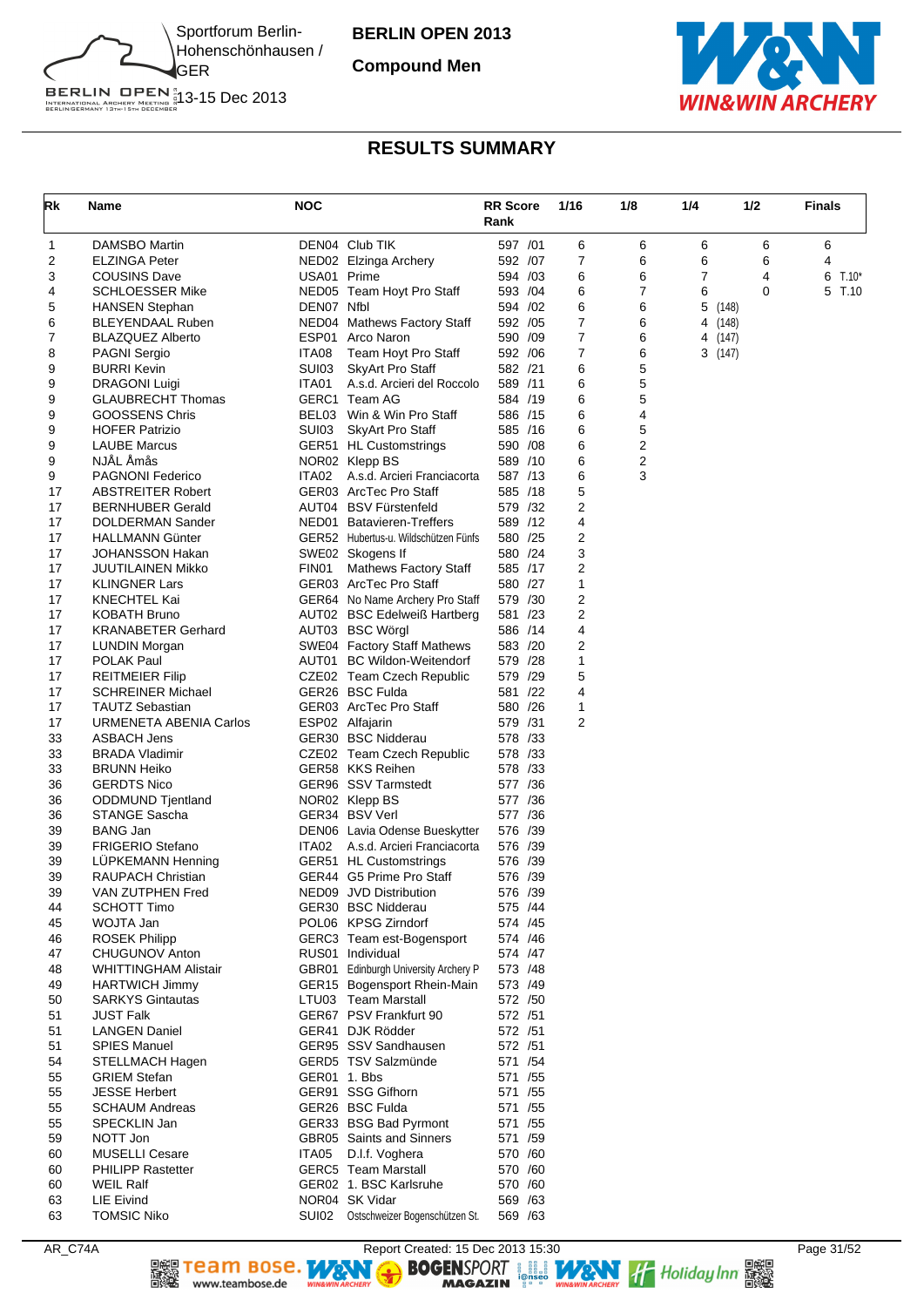

**Compound Men**



# BERLIN OPEN<sup>#</sup><br>INTERNATIONAL ARCHERY MEETING #13-15 Dec 2013<br>BERLINGERMANY 13th-15th december

| Rk         | Name                                                   | <b>NOC</b> |                                                                   | <b>RR Score</b>    | 1/16 | 1/8 | 1/4 | 1/2 | <b>Finals</b> |
|------------|--------------------------------------------------------|------------|-------------------------------------------------------------------|--------------------|------|-----|-----|-----|---------------|
|            |                                                        |            |                                                                   | Rank               |      |     |     |     |               |
| 63         | VOSS Rainer                                            |            | GERC3 Team est-Bogensport                                         | 569 /63            |      |     |     |     |               |
| 66         | <b>FRAMME Georg</b>                                    |            | GER65 Papenburg 1800                                              | 569 /66            |      |     |     |     |               |
| 67         | STAUD Marco                                            |            | GER59 KPSG Zirndorf                                               | 568 / 67           |      |     |     |     |               |
| 68         | <b>CLAUSSEN Collin</b>                                 |            | GERD3 TSV Ladelund                                                | 568 /68            |      |     |     |     |               |
| 68         | <b>GAUTSCHI Lukas</b>                                  | SUI02      | Ostschweizer Bogenschützen St.                                    | 568 /68            |      |     |     |     |               |
| 70         | <b>HEEG Tobias</b>                                     |            | GER03 ArcTec Pro Staff                                            | 567 /70            |      |     |     |     |               |
| 71         | <b>BREITBACH Thomas</b>                                |            | GER31 BSC Vorgebirge Bornheim                                     | 567 /71            |      |     |     |     |               |
| 72         | <b>CASSANI Ralf</b>                                    | SUI02      | Ostschweizer Bogenschützen St.                                    | 566 /72            |      |     |     |     |               |
| 73         | <b>GEBRUERS Bert</b>                                   |            | BEL03 Win & Win Pro Staff                                         | 565 /73            |      |     |     |     |               |
| 73         | <b>GORCZYCA Krzysztof</b>                              |            | POL05 OSL Strzelec Legnica                                        | 565 /73            |      |     |     |     |               |
| 75         | <b>BRÜNING Henry</b>                                   |            | GER03 ArcTec Pro Staff                                            | 565 /75            |      |     |     |     |               |
| 76         | LUKASIEWICZ Christoph                                  |            | GERB9 SV-Jerrishoe                                                | 564 /76            |      |     |     |     |               |
| 77         | <b>SPIEß Horst</b>                                     |            | GER59 KPSG Zirndorf                                               | 564 /77            |      |     |     |     |               |
| 78         | <b>HURST Andreas</b>                                   |            | GER02 1. BSC Karlsruhe                                            | 564 /78            |      |     |     |     |               |
| 78<br>80   | <b>TELLE Uwe</b><br><b>GRETEN Dieter</b>               |            | GERA9 SV Leerhafe-Hovel<br>GER36 BV Essen                         | 564 /78<br>564 /80 |      |     |     |     |               |
| 81         | <b>LANDGRAF Philipp</b>                                |            | GER09 BC Ismaning                                                 | 563 /81            |      |     |     |     |               |
| 82         | <b>BRUNNER Rainer</b>                                  | SUI02      | Ostschweizer Bogenschützen St.                                    | 563 /82            |      |     |     |     |               |
| 82         | LANDGRAF Hans-Ulrich                                   |            | GER58 KKS Reihen                                                  | 563 /82            |      |     |     |     |               |
| 84         | <b>REHR Stefan</b>                                     |            | GER25 BSC Dorsten                                                 | 563 / 84           |      |     |     |     |               |
| 85         | <b>BETTIN Heinz</b>                                    |            | <b>GERC5</b> Team Marstall                                        | 562 /85            |      |     |     |     |               |
| 86         | <b>HEIN Fin Lukas</b>                                  |            | GER40 CfB Soest                                                   | 562 / 86           |      |     |     |     |               |
| 87         | TAPAN Erdal                                            |            | GERC3 Team est-Bogensport                                         | 561 /87            |      |     |     |     |               |
| 88         | <b>GESCHKE Jörg</b>                                    |            | GERD0 TSV Heiligenhafen                                           | 560 /88            |      |     |     |     |               |
| 89         | <b>REICH Andreas</b>                                   |            | GER07 Bad Oldesloer Bogensport                                    | 560 /89            |      |     |     |     |               |
| 90         | <b>BRAUER Daniel</b>                                   |            | AUT05 LH Graz                                                     | 560 /90            |      |     |     |     |               |
| 90         | KONTSCHAK Tobias                                       |            | GER38 BWT Kirchentellinsfurt                                      | 560 /90            |      |     |     |     |               |
| 90         | <b>SERNA Jonas</b>                                     |            | LTU01 Auksinis Saulys                                             | 560 /90            |      |     |     |     |               |
| 90         | VAN VLODROP Olaf                                       |            | NED08 Sint Sebastiaen                                             | 560 /90            |      |     |     |     |               |
| 94         | <b>MLINARIC Stefan</b>                                 |            | AUT01 BC Wildon-Weitendorf                                        | 559 /94            |      |     |     |     |               |
| 95         | <b>RICHTER Holger</b>                                  |            | GERB3 SV Schladen von 1861                                        | 559 /95            |      |     |     |     |               |
| 96         | <b>PRELL Uwe</b>                                       |            | GERC3 Team est-Bogensport                                         | 559 / 96           |      |     |     |     |               |
| 96         | <b>WAGNER Matthias</b>                                 |            | GERE5 SV Frankonia Neuses                                         | 559 /96            |      |     |     |     |               |
| 98         | <b>HERZOG Ralf</b>                                     |            | GER15 Bogensport Rhein-Main                                       | 558 /98            |      |     |     |     |               |
| 98         | URBAN Joshua                                           |            | GERB5 SV Stahl Unterwellenborn                                    | 558 / 98           |      |     |     |     |               |
| 100        | <b>HEINICKEL Stefan</b>                                |            | GER93 SSV Nüdlingen<br>GERD3 TSV Ladelund                         | 558 /00            |      |     |     |     |               |
| 101<br>102 | <b>CLAUSSEN Michael</b>                                |            |                                                                   | 558 /01            |      |     |     |     |               |
| 103        | <b>WUJECKI Daniel</b><br><b>ADLER Frank</b>            |            | GER28 BSC Hohen Neuendorf<br>GER54 Jagd und Sportschiessclub Ratz | 557 /02<br>557 /03 |      |     |     |     |               |
| 103        | RATZMANN Holger                                        |            | GERC9 TSG Lübbenau                                                | 557 /03            |      |     |     |     |               |
| 105        | <b>PICHA Pavel</b>                                     |            | CZE02 Team Czech Republic                                         | 556 /05            |      |     |     |     |               |
| 106        | <b>WALENTA Peter</b>                                   |            | AUT01 BC Wildon-Weitendorf                                        | 556 / 06           |      |     |     |     |               |
| 107        | <b>SCHLOESSER Bas</b>                                  |            | NED06 Willem Tell SC Hoensbroek                                   | 555 /07            |      |     |     |     |               |
| 108        | <b>ANDERSSON Lennart</b>                               |            | SWE03 Vetlanda Bågskytteklubb                                     | 555 /08            |      |     |     |     |               |
| 109        | <b>SCHÜTZ Yannick</b>                                  |            | GER69 Rheinischer Schützenbund                                    | 555 /09            |      |     |     |     |               |
| 110        | ZIEMER Harald                                          |            | GER21 BS Frankfurt                                                | 555 /10            |      |     |     |     |               |
| 111        | <b>BLOCK Bernhard</b>                                  |            | GER91 SSG Gifhorn                                                 | 554 /11            |      |     |     |     |               |
| 112        | HÄUSLER Michael                                        |            | GBR02 Euston Park Bowmen                                          | 554 /12            |      |     |     |     |               |
| 113        | <b>HOFF Victor</b>                                     |            | NOR01 Bergen Bueskyttere                                          | 553 /13            |      |     |     |     |               |
| 114        | HANKE Frank                                            |            | GER41 DJK Rödder                                                  | 551 /14            |      |     |     |     |               |
| 115        | <b>HECKES Willi</b>                                    |            | GER08 BC Golden Arrow e.v Xaten-Vyne                              | 551 /15            |      |     |     |     |               |
| 115        | <b>THOMAS Jens</b>                                     |            | GERD4 TSV Lindenberg                                              | 551 /15            |      |     |     |     |               |
| 117        | <b>TORNOW Peter</b>                                    |            | GER98 SV 2000 Diedrichshagen                                      | 550 /17            |      |     |     |     |               |
| 118        | <b>KRASTEL Bernd</b>                                   |            | GERA5 SV Hirschburg                                               | 549 /18            |      |     |     |     |               |
| 119        | PATAKI Stefan                                          |            | AUT04 BSV Fürstenfeld                                             | 548 /19            |      |     |     |     |               |
| 120        | <b>SLIWA Mariusz</b>                                   |            | GERB4 SV Selzerbrunnen                                            | 548 /20            |      |     |     |     |               |
| 121        | <b>SCHOB Christian</b>                                 |            | GER41 DJK Rödder                                                  | 548 /21            |      |     |     |     |               |
| 122        | <b>IMHOFF Jörg</b>                                     |            | GERC3 Team est-Bogensport                                         | 548 /22            |      |     |     |     |               |
| 123        | <b>KUTTLER Sebastian</b>                               |            | GER16 Bogenwelt Team                                              | 547 /23            |      |     |     |     |               |
| 124<br>125 | <b>KOHNE Hans-Christof</b><br><b>GRUSCHWITZ Gernod</b> |            | <b>GERC5</b> Team Marstall<br>GERD4 TSV Lindenberg                | 546 /24<br>546 /25 |      |     |     |     |               |
| 126        | <b>TOBIESEN Rolf</b>                                   |            | GERB9 SV-Jerrishoe                                                | 544 /26            |      |     |     |     |               |
| 127        | POßIGER Christian                                      |            | GERC0 SV-Leerhafe-Hovel                                           | 544 /27            |      |     |     |     |               |
| 128        | <b>BÜRMANN Ralf</b>                                    |            | GERE4 ZV Sontheim                                                 | 542 /28            |      |     |     |     |               |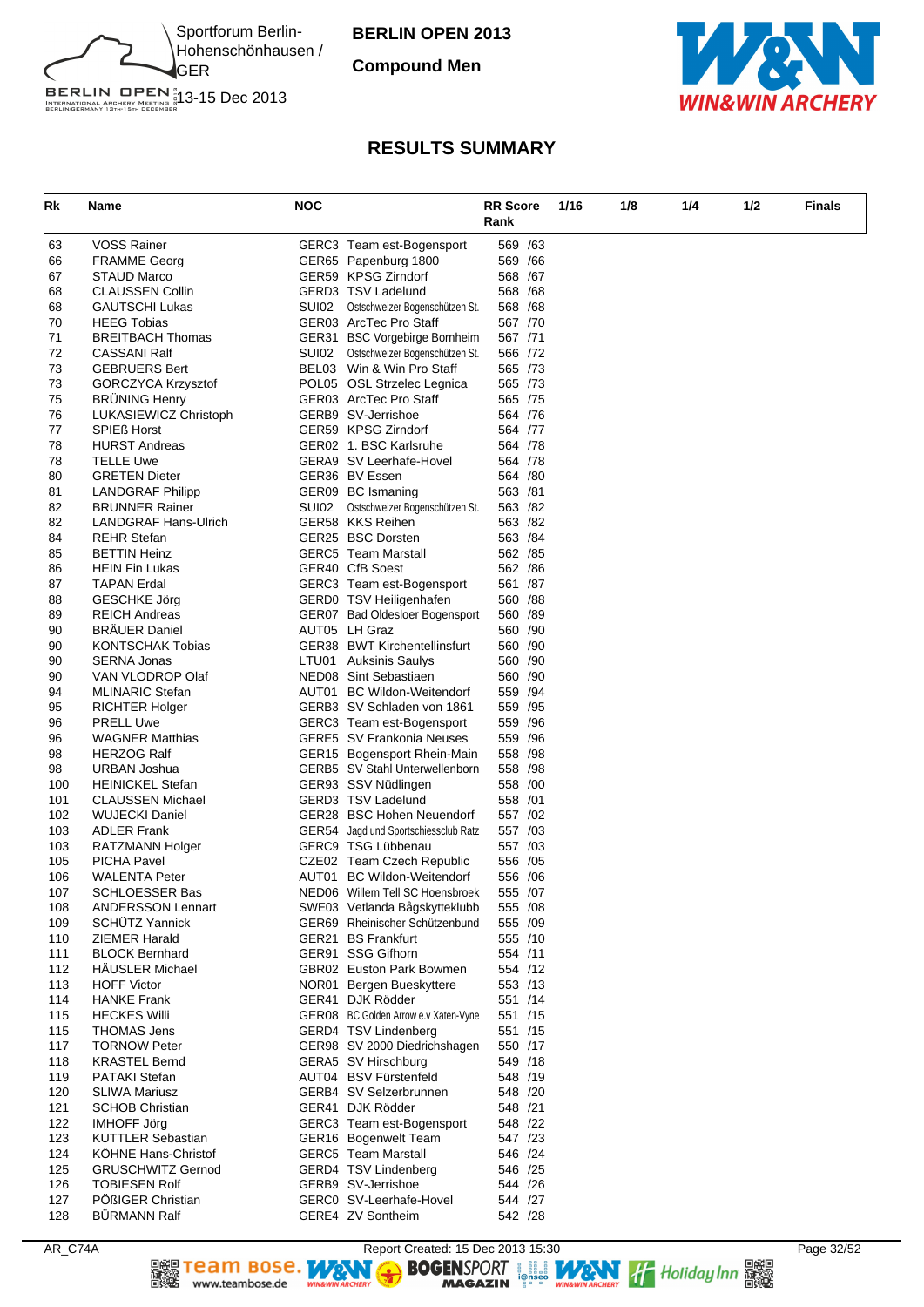

**Compound Men**



BERLIN OPEN 1<br>INTERNATIONAL ARCHERY MEETING 13-15 Dec 2013<br>BERLINGERMANY 13TH-15TH DECEMBER

| Rk  | <b>Name</b>          | <b>NOC</b> |                                | <b>RR</b> Score<br>Rank | 1/16 | 1/8 | 1/4 | 1/2 | <b>Finals</b> |
|-----|----------------------|------------|--------------------------------|-------------------------|------|-----|-----|-----|---------------|
| 129 | STELLMACH Ansgar     |            | GER71 SB Hornburg              | 540 /29                 |      |     |     |     |               |
| 130 | JEPSEN Jörg          |            | GERA2 SV Diana Ober-Roden      | 539 /30                 |      |     |     |     |               |
| 131 | <b>KOSS Daniel</b>   |            | GER67 PSV Frankfurt 90         | 538 /31                 |      |     |     |     |               |
| 132 | VON RÖNN Jürgen      |            | GERB7 SV Wischhafen            | 538 /32                 |      |     |     |     |               |
| 133 | MÜLLER Martin        |            | GER78 SG Markt Berolzheim      | 534 /33                 |      |     |     |     |               |
| 134 | <b>ECKMANN Peter</b> |            | GER75 Schütenverein Wischhafen | 521 /34                 |      |     |     |     |               |
| 135 | <b>BLOHM Heimo</b>   |            | <b>GERC5</b> Team Marstall     | 517 /35                 |      |     |     |     |               |
| 136 | KOLODZEISKI Stefan   |            | GER30 BSC Nidderau             | 446 /36                 |      |     |     |     |               |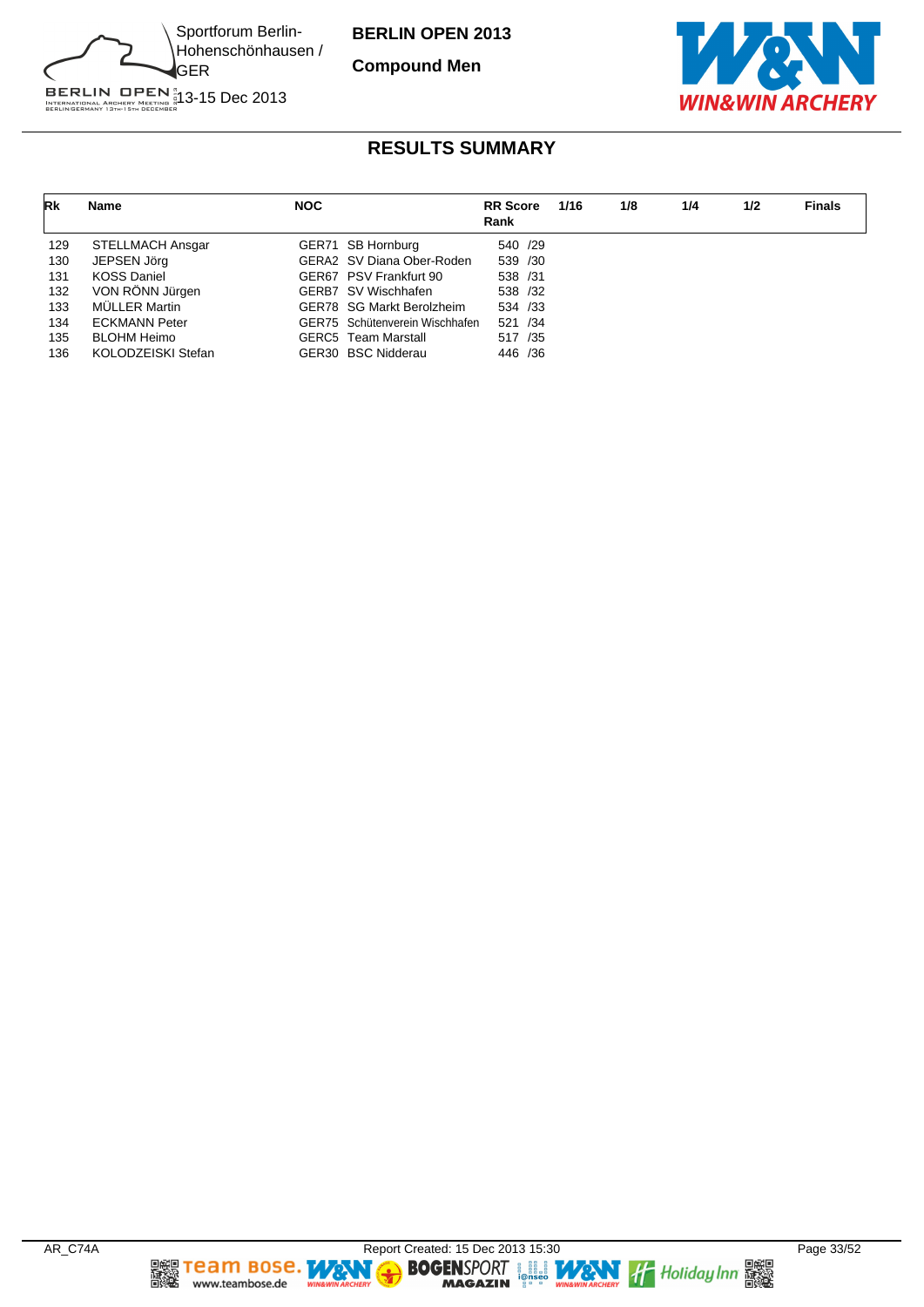

**Compound Women**



| Rk | Name                       | <b>NOC</b>   |                                       | <b>RR Score</b><br>Rank |          | 1/16 | 1/8 | 1/4 | 1/2     |   | <b>Finals</b> |
|----|----------------------------|--------------|---------------------------------------|-------------------------|----------|------|-----|-----|---------|---|---------------|
| 1  | <b>MEIßNER Janine</b>      |              | GER39 Carbon Express                  |                         | 573 /10  | 6    | 7   | 6   |         | 6 | 6 T.10        |
| 2  | <b>SAUTER Sabine</b>       |              | GER03 ArcTec Pro Staff                | 584 / 01                |          | 6    | 6   | 6   |         | 6 | 5<br>T.9      |
| 3  | <b>BUDEN</b> Ivana         |              | CRO01 Croatia Club-Agram              | 572 /11                 |          | 6    | 6   | 6   |         | 5 | 6<br>$T.10*$  |
| 4  | OLEKSEJENKO Julija         | LAT01        | Sk Atlantis, Riga                     | 580 /04                 |          | 6    | 6   | 6   |         | 0 | 5<br>T.10     |
| 5  | LOGINOVA Albina            |              | RUS02 Moscow                          | 582 / 02                |          | 7    | 6   | 5   | (146)   |   |               |
| 6  | <b>GRYDELAND Runa</b>      |              | NOR03 Sandefjord Bueskyttere          | 574 /09                 |          | 6    | 7   |     | 4 (145) |   |               |
| 7  | ANASTASIO Anastasia        | ITA07        | Marina Militare                       | 571 /14                 |          | 6    | 6   |     | 2(111)  |   |               |
| 8  | <b>GALES Andrea</b>        |              | GBR07 Woking A C                      | 579 / 05                |          | 6    | 6   |     | 0(83)   |   |               |
| 9  | <b>BABININA Jelena</b>     |              | LTU02 Kauno saudymo association       | 566 /20                 |          | 6    | 2   |     |         |   |               |
| 9  | <b>BAIER Katharina</b>     |              | GBR03 Oxford Archers                  | 563 /30                 |          | 6    | 4   |     |         |   |               |
| 9  | <b>MERRY Nat</b>           |              | GBR03 Oxford Archers                  | 571 /15                 |          | 6    | 4   |     |         |   |               |
| 9  | PFEIFER Bianca             |              | GERB5 SV Stahl Unterwellenborn        | 568 /17                 |          | 6    | 4   |     |         |   |               |
| 9  | <b>SCHALL Velia</b>        |              | GER81 SG Stern Rastatt                | 578 / 06                |          | 7    | 5   |     |         |   |               |
| 9  | SONNICHSEN Sarah           |              | DEN09 TIK Archery                     | 577 /07                 |          | 6    | 3   |     |         |   |               |
| 9  | <b>TONIOLI Marcella</b>    | ITA03        | Arcieri Laghesi                       | 572 /12                 |          | 6    | 4   |     |         |   |               |
| 9  | <b>WIESE Ulrike</b>        |              | GER88 Sherwood BSC Herne              | 564 /25                 |          | 6    | 1   |     |         |   |               |
| 17 | AKCAKAYA Cicek             |              | GERC3 Team est-Bogensport             | 560 /31                 |          | 3    |     |     |         |   |               |
| 17 | <b>BANG Margaret</b>       |              | DEN06 Lavia Odense Bueskytter         | 566 /23                 |          | 2    |     |     |         |   |               |
| 17 | <b>BUMKE Heike</b>         |              | GER32 BSC Vorgebirge e.V.             | 566 /21                 |          | 0    |     |     |         |   |               |
| 17 | <b>EMMERICH Jutta</b>      |              | GER50 Hammer SC 08                    | 563 /28                 |          | 0    |     |     |         |   |               |
| 17 | <b>FUBIANI Jessica</b>     | ITA06        | <b>Kenton Dart</b>                    | 580 /03                 |          | 4    |     |     |         |   |               |
| 17 | <b>GRANITZA Karina</b>     |              | GER40 CfB Soest                       | 566 /22                 |          | 2    |     |     |         |   |               |
| 17 | LAURSEN Louise Klingenberg |              | DEN08 Team Hoyt Pro Staff             | 568 /18                 |          | 5    |     |     |         |   |               |
| 17 | LEBECQUE Pascale           | FRA01        | OGS tir à l'arc                       | 571 /13                 |          | 4    |     |     |         |   |               |
| 17 | MASSINA Michèle            | BEL01        | GAU - Guilde des Archers d'Ucc        | 564 /24                 |          | 4    |     |     |         |   |               |
| 17 | NOVIKOVA Elena             |              | RUS03 National Team                   | 567 /19                 |          | 0    |     |     |         |   |               |
| 17 | PROBST Eva-Maria           | AUT01        | <b>BC Wildon-Weitendorf</b>           | 563 /29                 |          | 4    |     |     |         |   |               |
| 17 | <b>PUTTER Madeline</b>     |              | GER88 Sherwood BSC Herne              | 560 /32                 |          | 2    |     |     |         |   |               |
| 17 | <b>SAUTER Patricia</b>     |              | GER03 ArcTec Pro Staff                | 563 /26                 |          | 4    |     |     |         |   |               |
| 17 | SIMPSON Nicola             |              | GBR03 Oxford Archers                  | 570 /16                 |          | 2    |     |     |         |   |               |
| 17 | SZALANSKA Katarzyna        |              | POL05 OSL Strzelec Legnica            | 563 /27                 |          | 1    |     |     |         |   |               |
| 17 | <b>WEITSCH Jennifer</b>    | GER01 1. Bbs |                                       | 577 /08                 |          | 5    |     |     |         |   |               |
| 33 | <b>SAUTER Sigrid</b>       |              | GER42 FSG Buchloe                     | 559 /33                 |          |      |     |     |         |   |               |
| 34 | <b>NOEST Chantal</b>       |              | NED08 Sint Sebastiaen                 | 559 /34                 |          |      |     |     |         |   |               |
| 34 | WAGNER Ramona              |              | <b>GERB5</b> SV Stahl Unterwellenborn | 559 /34                 |          |      |     |     |         |   |               |
| 36 | <b>EHLERS Petra</b>        |              | GER18 Braker SV                       | 557 /36                 |          |      |     |     |         |   |               |
| 37 | <b>MECKELBURG Lara</b>     |              | GER50 Hammer SC 08                    | 557 /37                 |          |      |     |     |         |   |               |
| 38 | STERNHEIM Sarah Mareike    |              | GERC3 Team est-Bogensport             | 555 /38                 |          |      |     |     |         |   |               |
| 39 | <b>BRÜNING Anke</b>        |              | GERB4 SV Selzerbrunnen                | 555 /39                 |          |      |     |     |         |   |               |
| 39 | <b>RAKEL Erika</b>         |              | GERB5 SV Stahl Unterwellenborn        | 555 /39                 |          |      |     |     |         |   |               |
| 41 | <b>GRUSCHWITZ Elke</b>     |              | GERD4 TSV Lindenberg                  | 553 /41                 |          |      |     |     |         |   |               |
| 42 | <b>ANDERSSON Anneli</b>    |              | SWE03 Vetlanda Bågskytteklubb         | 553 /42                 |          |      |     |     |         |   |               |
| 43 | WALENTA Marion             |              | AUT01 BC Wildon-Weitendorf            | 552 / 43                |          |      |     |     |         |   |               |
| 44 | <b>HASCHA Petra</b>        |              | <b>GERC5</b> Team Marstall            | 552 /44                 |          |      |     |     |         |   |               |
| 45 | <b>BÜRMANN Anja</b>        |              | GERE4 ZV Sontheim                     | 549 / 45                |          |      |     |     |         |   |               |
| 46 | JUST Dr. Antje             |              | GER67 PSV Frankfurt 90                | 548 / 46                |          |      |     |     |         |   |               |
| 47 | <b>BUMKE Margit</b>        |              | GER32 BSC Vorgebirge e.V.             | 548 /47                 |          |      |     |     |         |   |               |
| 48 | <b>KLEIN Britta</b>        |              | GER07 Bad Oldesloer Bogensport        | 547 / 48                |          |      |     |     |         |   |               |
| 49 | <b>KUHNE Tanja</b>         |              | GER49 Hamburger Bogenschützengilde    | 546 /49                 |          |      |     |     |         |   |               |
| 50 | <b>FRAMME Petra</b>        |              | GER65 Papenburg 1800                  |                         | 546 / 50 |      |     |     |         |   |               |
| 51 | ELZINGA Vanessa            |              | NED02 Elzinga Archery                 | 543 / 51                |          |      |     |     |         |   |               |
| 52 | <b>KAISER Rebecca</b>      |              | GER81 SG Stern Rastatt                | 540 / 52                |          |      |     |     |         |   |               |
| 53 | <b>ENDLICHER Melanie</b>   |              | GER16 Bogenwelt Team                  | 539 /53                 |          |      |     |     |         |   |               |
| 54 | <b>HOFF Kjerstin</b>       | NOR01        | Bergen Bueskyttere                    |                         | 531 / 54 |      |     |     |         |   |               |
| 55 | <b>HOFF Rosemary</b>       |              | NOR01 Bergen Bueskyttere              | 521 / 55                |          |      |     |     |         |   |               |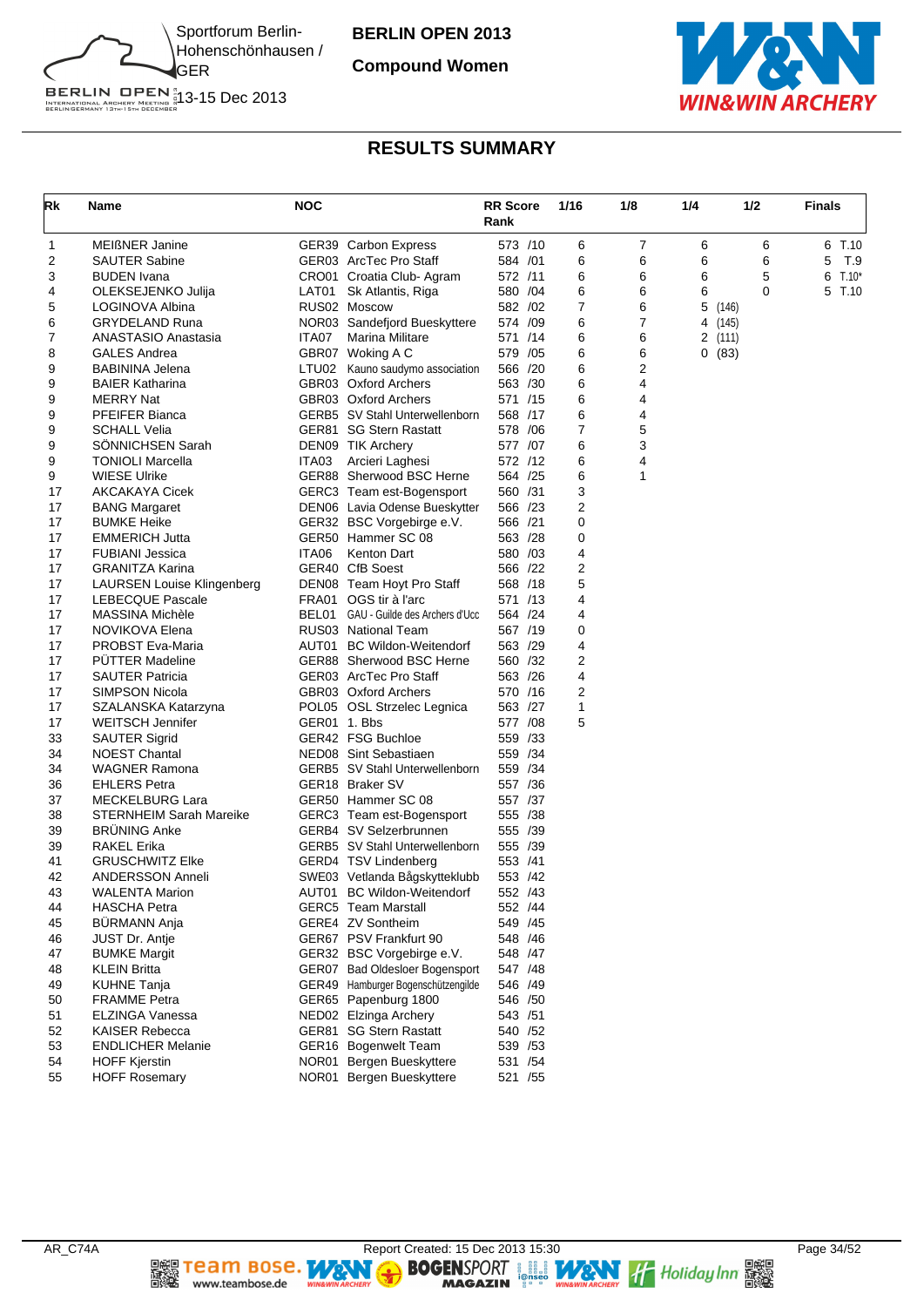

**Recurve Men**

**Final Round**



#### **RESULT BRACKETS**

|                         | RR Rank /<br><b>Score</b> | <b>BkName</b><br>No                                                                                              | <b>NOC</b><br>Code                           | Quarterfinals<br><b>Semifinals</b>                                                                      |                                                                                          | <b>Finals</b>                            |                                     |
|-------------------------|---------------------------|------------------------------------------------------------------------------------------------------------------|----------------------------------------------|---------------------------------------------------------------------------------------------------------|------------------------------------------------------------------------------------------|------------------------------------------|-------------------------------------|
| 16/<br>24/<br>12/<br>4/ | 576<br>570<br>581<br>587  | SIERAKOWSKI Kacper<br>16.<br>24 WIESER Felix<br>WECKMÜLLER Maximilian<br>12 <sup>°</sup><br>4 ROHRBERG Sebastian | POL <sub>02</sub><br>GER43<br>GERA4<br>GERA1 | 6 (27,29,29,28,30)<br>4 (28,26,26,28,30)<br>4 (29, 29, 30, 29, 30)<br>6 (29,30,26,30,30)                | SIERAKOWSKI K (POL02)<br>1 (28,27,29,27)<br><b>ROHRBERG S (GERA1)</b><br>7 (29,30,29,30) | ROHRBERG S (GERA1)<br>4 (28,30,30,28,30) | <b>GOLD</b><br>JANG YH (KOR01)      |
| 3/<br>11/<br>10/<br>2/  | 589<br>581<br>581<br>589  | 3 JANG Yong-Ho<br><b>SKOERIES Eric</b><br>11<br><b>WEISS Christian</b><br>10.<br>2 KIM Gyuchan                   | KOR01<br>GER <sub>23</sub><br>GER92<br>KOR01 | 6 T.10* (28,29,28,29,28)<br>5 T.10 (27,29,28,30,28)<br>4 (29, 30, 30, 29, 28)<br>6 (30, 30, 29, 29, 30) | JANG YH (KOR01)<br>6 (30,30,29,30,30)<br>KIM G (KOR01)<br>4 (30, 30, 29, 29, 30)         | JANG YH (KOR01)<br>6 (29,29,30,29,30)    | <b>SILVER</b><br>ROHRBERG S (GERA1) |



**DEEL TEAM BOSE.** 

www.teambose.de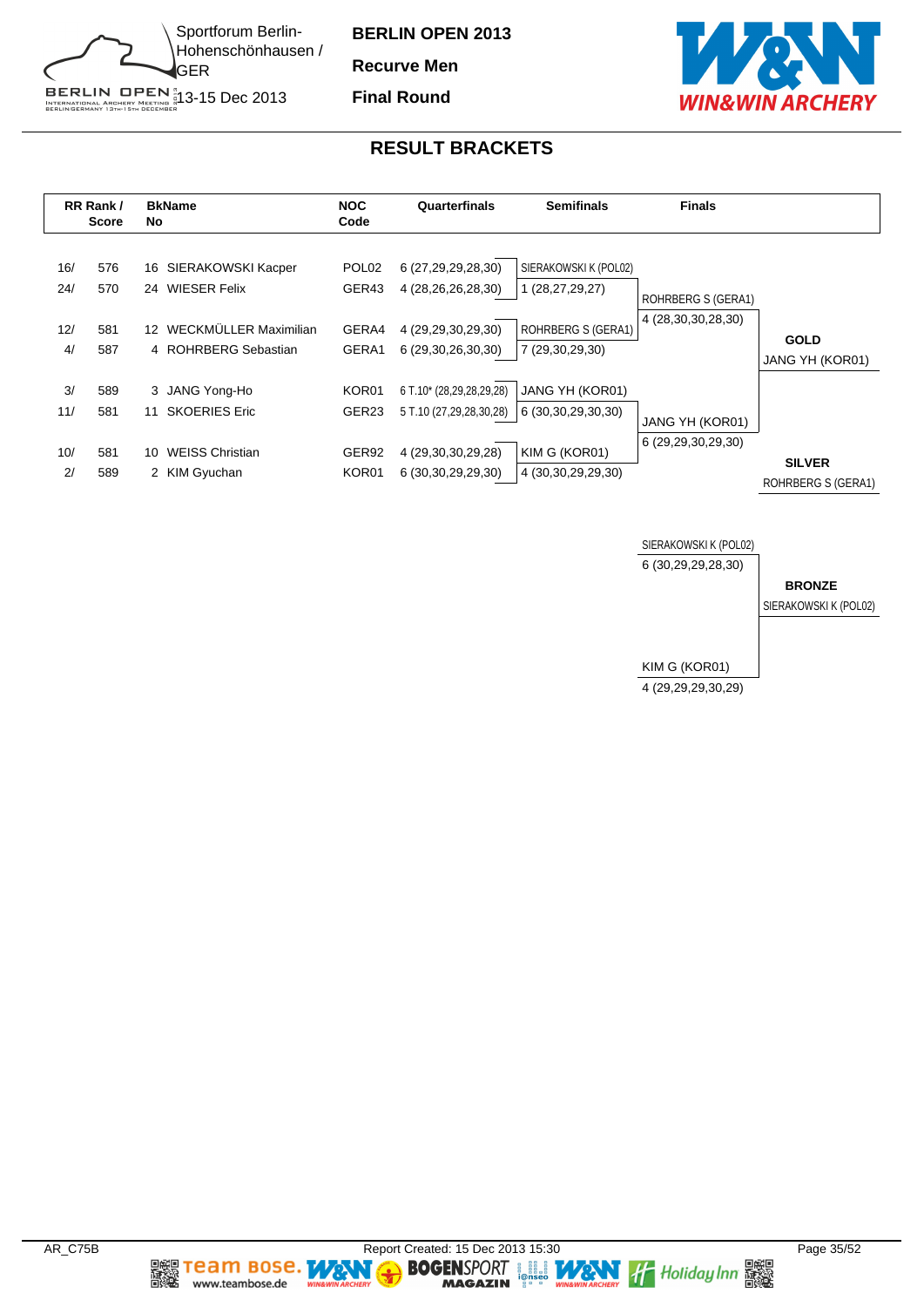

**BERLIN OPEN 2013 Recurve Men Elimination Round**



# **RESULT BRACKETS**

|           | RR Rank/<br><b>Score</b> | No | <b>BkName</b>             | <b>NOC</b><br>Code         | 1/16<br>Elimin. Round         | 1/8<br>Elimin. Round      | Quarterfinals            |
|-----------|--------------------------|----|---------------------------|----------------------------|-------------------------------|---------------------------|--------------------------|
|           |                          |    |                           |                            |                               |                           |                          |
| 1/        | 592                      |    | 1 FLOTO Florian           | GER <sub>15</sub>          | 6 (29, 29, 29, 30)            | FLOTO F (GER15)           |                          |
| 32/       | 567                      |    | 32 ZINK Martin            | GERB4                      | 2 (27,28,29,30)               | 2 (29,29,30,29)           |                          |
|           |                          |    |                           |                            |                               |                           | SIERAKOWSKI K (POL02)    |
| 17/       | 572                      |    | 17 METZLAFF Arne          | GERE0                      | 4 (28, 30, 27, 28, 28)        | SIERAKOWSKI K (POL02)     | 6 (27,29,29,28,30)       |
| 16/       | 576                      |    | 16 SIERAKOWSKI Kacper     | POL <sub>02</sub>          | 6 (28, 30, 30, 27, 30)        | 6 (30,29,30,30)           |                          |
|           |                          |    |                           |                            |                               |                           |                          |
| 9/        | 582                      |    | 9 HENCKELS Jeffrey        | LUX <sub>02</sub><br>GER43 | 4 (29, 30, 27, 30, 29)        | WIESER F (GER43)          |                          |
| 24/       | 570                      |    | 24 WIESER Felix           |                            | 6 (30,27,29,29,30)            | 7 (28,28,29,30)           | WIESER F (GER43)         |
| 25/       | 570                      |    | 25 NESEMANN Simon         | GER48                      | 6 T.10 (28,29,28,28,29)       | <b>NESEMANN S (GER48)</b> | 4 (28, 26, 26, 28, 30)   |
| 8/        | 582                      |    | 8 RIEGER Cedric           | GERA6                      | 5 T.9 (30,29,28,27,29)        | 1 (27,28,28,29)           |                          |
|           |                          |    |                           |                            |                               |                           |                          |
| 5/        | 586                      |    | 5 CHOI Won-Jong           | KOR01                      | 6 T.10* (30,29,28,30,29)      | CHOI WJ (KOR01)           |                          |
| 28/       | 568                      |    | 28 KEIB Heiko             | GERA1                      | 5 T.10 (27,30,28,28,30)       | 5 T.9 (30,30,29,29,30)    | WECKMÜLLER M (GERA4)     |
|           |                          |    |                           |                            |                               |                           | 4 (29,29,30,29,30)       |
| 21/       | 571                      |    | 21 FALDZINSKI Maciej      | POL <sub>02</sub>          | 5 T.10 (29,30,30,28,28)       | WECKMÜLLER M (GERA4)      |                          |
| 12/       | 581                      |    | 12 WECKMÜLLER Maximilian  | GERA4                      | 6 T.10* (29,29,29,29,29)      | 6 T.10 (29,30,29,30,30)   |                          |
| 13/       | 579                      | 13 | <b>DORNHOFER Heribert</b> | AUT02                      | 7 (29,30,30,29)               | DORNHOFER H (AUT02)       |                          |
| 20/       | 571                      |    | 20 OBST Oliver            | GERC5                      | 1 (27,30,29,28)               | 2 (29, 29, 27, 28)        |                          |
|           |                          |    |                           |                            |                               |                           | ROHRBERG S (GERA1)       |
| 29/       | 568                      |    | 29 FREIRE Rafael          | <b>SUI04</b>               | 2 (27, 30, 28, 27)            | ROHRBERG S (GERA1)        | 6 (29,30,26,30,30)       |
| 4/        | 587                      |    | 4 ROHRBERG Sebastian      | GERA1                      | 6 (29, 30, 28, 30)            | 6 (30,27,28,29)           |                          |
|           |                          |    |                           |                            |                               |                           |                          |
| 3/        | 589                      |    | 3 JANG Yong-Ho            | KOR01                      | 7 (28,29,30,30)               | JANG YH (KOR01)           |                          |
| 30/       | 568                      |    | 30 ROHRBECK Holger        | GER46                      | 1 (28, 23, 27, 28)            | 7 (29,30,29,29,30)        | JANG YH (KOR01)          |
| 19/       | 572                      | 19 | SCHÜTTENBERG Hendric      | GER17                      | 7 (28,26,28,28,30)            | SCHÜTTENBERG H (GER17)    | 6 T.10* (28,29,28,29,28) |
| 14/       | 579                      |    | 14 SEIBOLD Jürgen         | GER06                      | 3 (26, 28, 28, 26, 29)        | 3 (27, 30, 30, 27, 29)    |                          |
|           |                          |    |                           |                            |                               |                           |                          |
| 11/       | 581                      |    | 11 SKOERIES Eric          | GER23                      | 7 (29,28,28,30,30)            | SKOERIES E (GER23)        |                          |
| 22/       | 570                      |    | 22 RUDOW Marc             | GERB8                      | 3 (28, 29, 28, 29, 26)        | 6 T.10* (28,28,30,29,28)  | SKOERIES E (GER23)       |
|           |                          |    |                           |                            |                               |                           | 5 T.10 (27,29,28,30,28)  |
| 27/       | 569                      |    | 27 BAGER Dennis           | DEN03                      | 6 (29, 29, 26, 29)            | BAGER D (DEN03)           |                          |
| 6/        | 585                      |    | 6 HARTMANN Daniel         | GERC6                      | 2 (27,28,29,24)               | 5 T.10 (29,30,27,24,28)   |                          |
| 7/        | 585                      |    | 7 KAHLLUND Florian        | GER90                      | 4 (29,29,30,28,29)            | HEINKEL Y (GER89)         |                          |
| 26/       | 570                      |    | 26 HEINKEL Yannic         | GER89                      | 6 (30, 29, 27, 29, 29)        | 5 T.8 (28,30,30,27,29)    |                          |
|           |                          |    |                           |                            |                               |                           | WEISS C (GER92)          |
| 23/       | 570                      |    | 23 SCHMITZ Carlo          | GER03                      | 2 (28,28,29,30)               | WEISS C (GER92)           | 4 (29,30,30,29,28)       |
| 10/       | 581                      |    | 10 WEISS Christian        | GER92                      | 6 (29,29,29,30)               | 6 T.10 (30,28,28,29,29)   |                          |
|           |                          |    |                           |                            |                               |                           |                          |
| 15/       | 577                      |    | 15 TEKONIEMI Antti        | FIN <sub>02</sub>          | 6 (30, 29, 28, 29, 29)        | TEKONIEMI A (FIN02)       |                          |
| 18/       | 572                      |    | 18 CINKUSZ Konrad         | POL <sub>02</sub>          | 4 (28, 28, 30, 29, 29)        | 2 (28,30,29,29)           | KIM G (KOR01)            |
|           | 567                      |    | 31 TIMMINS David          | GBR03                      |                               | KIM G (KOR01)             | 6 (30, 30, 29, 29, 30)   |
| 31/<br>2/ | 589                      |    | 2 KIM Gyuchan             | KOR01                      | 0(27, 28, 26)<br>6 (29,30,29) | 6 (29,30,30,29)           |                          |
|           |                          |    |                           |                            |                               |                           |                          |

AR\_C75A Report Created: 15 Dec 2013 15:30 Page 36/52 Page 36/52<br>Report Created: 15 Dec 2013 15:30 Page 36/52<br>BOGENSPORT Is and the security of the page of the contraction of the page 36/52 MAGAZIN 1988 AMGAZIN 1988 Page<br>BO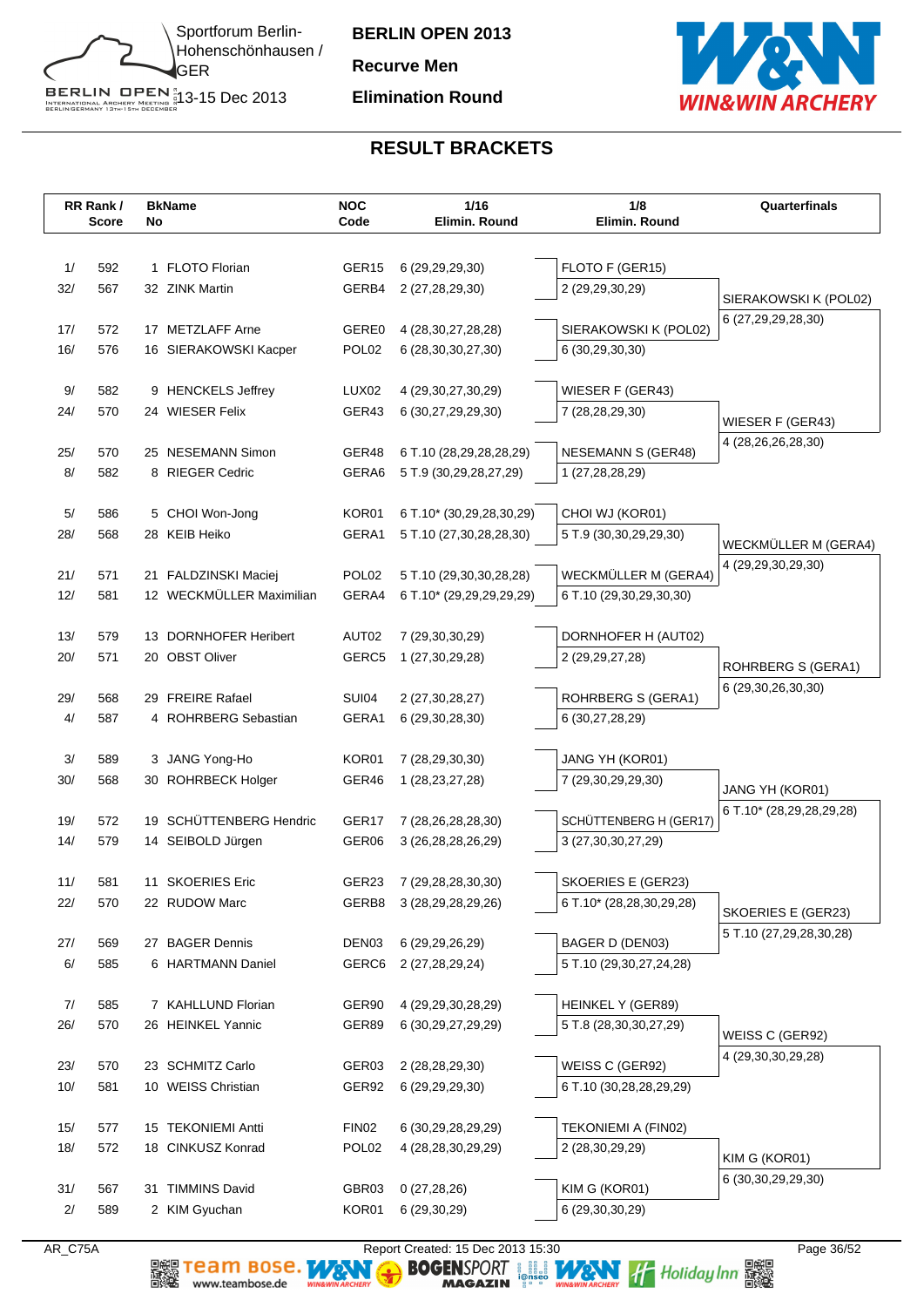

**Recurve Women**

**Final Round**



#### **RESULT BRACKETS**





**Team Bose.** 

www.teambose.de

麣

**TA** 

٧

**MAGAZIN**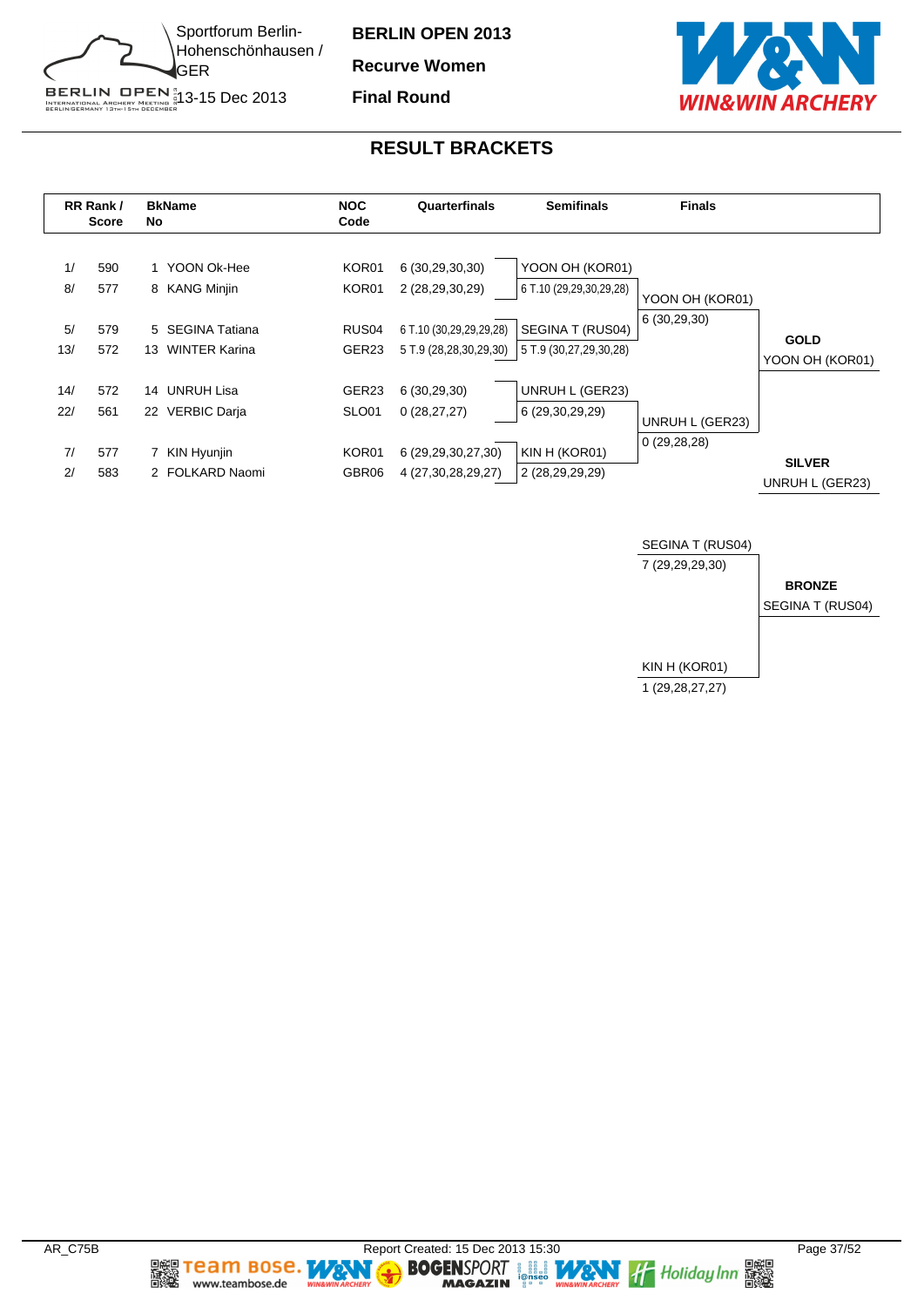

**BERLIN OPEN 2013 Recurve Women Elimination Round**



# **RESULT BRACKETS**

|           | RR Rank/<br><b>Score</b> | No | <b>BkName</b>                           | <b>NOC</b><br>Code         | 1/16<br>Elimin. Round                        | 1/8<br>Elimin. Round                    | Quarterfinals           |
|-----------|--------------------------|----|-----------------------------------------|----------------------------|----------------------------------------------|-----------------------------------------|-------------------------|
|           |                          |    |                                         |                            |                                              |                                         |                         |
| 1/        | 590                      |    | 1 YOON Ok-Hee                           | KOR01                      | 7 (30,29,30,30)                              | YOON OH (KOR01)                         |                         |
| 32/       | 555                      |    | 32 HEINS Elke                           | GER96                      | 1 (27,29,28,26)                              | 7 (30,30,30,30)                         | YOON OH (KOR01)         |
|           |                          |    |                                         |                            |                                              |                                         | 6 (30,29,30,30)         |
| 17/       | 568                      |    | 17 PARNAT Reena                         | EST01                      | 5 T.10 (28,30,30,28,27)                      | DEDEN E (NED03)                         |                         |
| 16/       | 569                      |    | 16 DEDEN Esther                         | NED03                      | 6 T.10* (28,29,27,29,28)                     | 1 (28, 30, 27, 28)                      |                         |
| 9/        | 576                      |    | 9 VIEHMEIER Isabel                      | GERA4                      | 6 (28, 29, 27, 30)                           | VIEHMEIER I (GERA4)                     |                         |
| 24/       | 560                      |    | 24 FARASIEWICZ Karolina                 | POL <sub>02</sub>          | 2 (27,27,28,29)                              | 2 (30,26,29,28)                         |                         |
|           |                          |    |                                         |                            |                                              |                                         | KANG M (KOR01)          |
| 25/       | 559                      |    | 25 KÖLSCH Kathrin                       | GER61                      | 0(24,26,26)                                  | KANG M (KOR01)                          | 2 (28,29,30,29)         |
| 8/        | 577                      |    | 8 KANG Minjin                           | KOR01                      | 6(29, 28, 30)                                | 6 (29,30,30,30)                         |                         |
|           |                          |    |                                         |                            |                                              |                                         |                         |
| 5/<br>28/ | 579<br>557               |    | 5 SEGINA Tatiana<br>28 RODIONOVA Polina | RUS <sub>04</sub><br>UKR01 | 7 (30,29,28,30,29)<br>3 (29, 30, 28, 28, 28) | SEGINA T (RUS04)<br>7 (30,29,28,30)     |                         |
|           |                          |    |                                         |                            |                                              |                                         | SEGINA T (RUS04)        |
| 21/       | 561                      |    | 21 WEJNEROWSKA Marlena                  | POL <sub>02</sub>          | 4 (29, 26, 29, 28, 28)                       | RÖBISCH A (GER98)                       | 6 T.10 (30,29,29,29,28) |
| 12/       | 572                      |    | 12 RÖBISCH Annedore                     | GER98                      | 6 (27,27,30,28,28)                           | 1 (29,27,28,28)                         |                         |
|           |                          |    |                                         |                            |                                              |                                         |                         |
| 13/       | 572                      |    | 13 WINTER Karina                        | GER23                      | 7 (29,28,29,28)                              | WINTER K (GER23)                        |                         |
| 20/       | 561                      |    | 20 RZASA Joanna                         | POL <sub>02</sub>          | 1 (25,25,29,27)                              | 7 (29,28,30,28)                         | WINTER K (GER23)        |
| 29/       | 557                      |    | 29 UMER Ana                             | SLO <sub>04</sub>          | 6 T.10 (29,29,27,29,28)                      | UMER A (SLO04)                          | 5 T.9 (28,28,30,29,30)  |
| 4/        | 582                      |    | 4 RICHTER Elena                         | GERC4                      | 5 T.9 (28,29,27,29,30)                       | 1 (27,28,27,27)                         |                         |
|           |                          |    |                                         |                            |                                              |                                         |                         |
| 3/        | 583                      |    | 3 ROMAN Aida                            | MEX01                      | 6(30, 29, 30)                                | ROMAN A (MEX01)                         |                         |
| 30/       | 557                      |    | 30 ZURANSKA Adriana                     | POL <sub>02</sub>          | 0(28, 28, 26)                                | 2 (28, 28, 27, 29)                      | UNRUH L (GER23)         |
|           |                          |    |                                         |                            |                                              |                                         | 6 (30,29,30)            |
| 19/       | 562                      |    | 19 EIBECK Pia                           | GER <sub>15</sub>          | 1 (28,27,27,28)                              | UNRUH L (GER23)                         |                         |
| 14/       | 572                      |    | 14 UNRUH Lisa                           | GER23                      | 7 (28,29,30,29)                              | 6 (29,27,30,30)                         |                         |
| 11/       | 573                      |    | 11 FREYWALD Cynthia                     | GER23                      | 0(25, 27, 26)                                | VERBIC D (SLO01)                        |                         |
| 22/       | 561                      |    | 22 VERBIC Darja                         | SLO01                      | 6(28, 28, 28)                                | 6 (30,28,29)                            |                         |
|           |                          |    |                                         |                            |                                              |                                         | VERBIC D (SLO01)        |
| 27/       | 558                      |    | 27 UTKINA Irina                         | <b>RUS05</b>               | 6 T.10* (27,27,28,29,29)                     | UTKINA I (RUS05)                        | 0(28, 27, 27)           |
| 6/        | 578                      |    | 6 JANG Jinhee                           | KOR01                      | 5 T.10 (27,28,27,30,28)                      | 0(28,25,28)                             |                         |
|           |                          |    |                                         |                            |                                              |                                         |                         |
| 7/        | 577                      |    | 7 KIN Hyunjin                           | KOR01                      | 7 (28,27,27,30,30)                           | KIN H (KOR01)                           |                         |
| 26/       | 559                      |    | 26 HANSEN Jaqueline                     | GERC5                      | 3 (27,27,28,28,28)                           | 7 (30, 30, 29, 27, 30)                  | KIN H (KOR01)           |
| 23/       | 560                      |    | 23 SCHOBINGER Celine                    | <b>SUI04</b>               | 3 (28, 26, 29, 28, 29)                       | ZYZANSKA S (POL02)                      | 6 (29,29,30,27,30)      |
| 10/       | 575                      |    | 10 ZYZANSKA Sylwia                      | POL02                      | 7 (28,27,29,28,30)                           | 3 (27,29,29,28,28)                      |                         |
|           |                          |    |                                         |                            |                                              |                                         |                         |
| 15/       | 571                      |    | 15 HAIDN-TSCHALOVA Veronika GER43       |                            | 6 (28, 29, 27, 28)                           | HAIDN-TSCHALOVA V (GER43)               |                         |
| 18/       | 567                      |    | 18 TOMASI Jessica                       | ITA04                      | 2 (26, 23, 27, 28)                           | 2 (27,28,29,28)                         | FOLKARD N (GBR06)       |
|           |                          |    |                                         |                            |                                              |                                         | 4 (27, 30, 28, 29, 27)  |
| 31/<br>2/ | 556<br>583               | 31 | <b>BOZIC Brina</b><br>2 FOLKARD Naomi   | <b>SLO01</b><br>GBR06      | 4 (29,27,30,28,25)<br>6 (30,28,26,27,28)     | FOLKARD N (GBR06)<br>6 (28, 30, 29, 28) |                         |
|           |                          |    |                                         |                            |                                              |                                         |                         |

AR\_C75A Report Created: 15 Dec 2013 15:30 Page 38/52 Page 38/52<br>Report Created: 15 Dec 2013 15:30 Page 38/52<br>BOGENSPORT Is and the security of the page of the security of the page 38/52 MAGAZIN 1988 AND THE Holiday Inn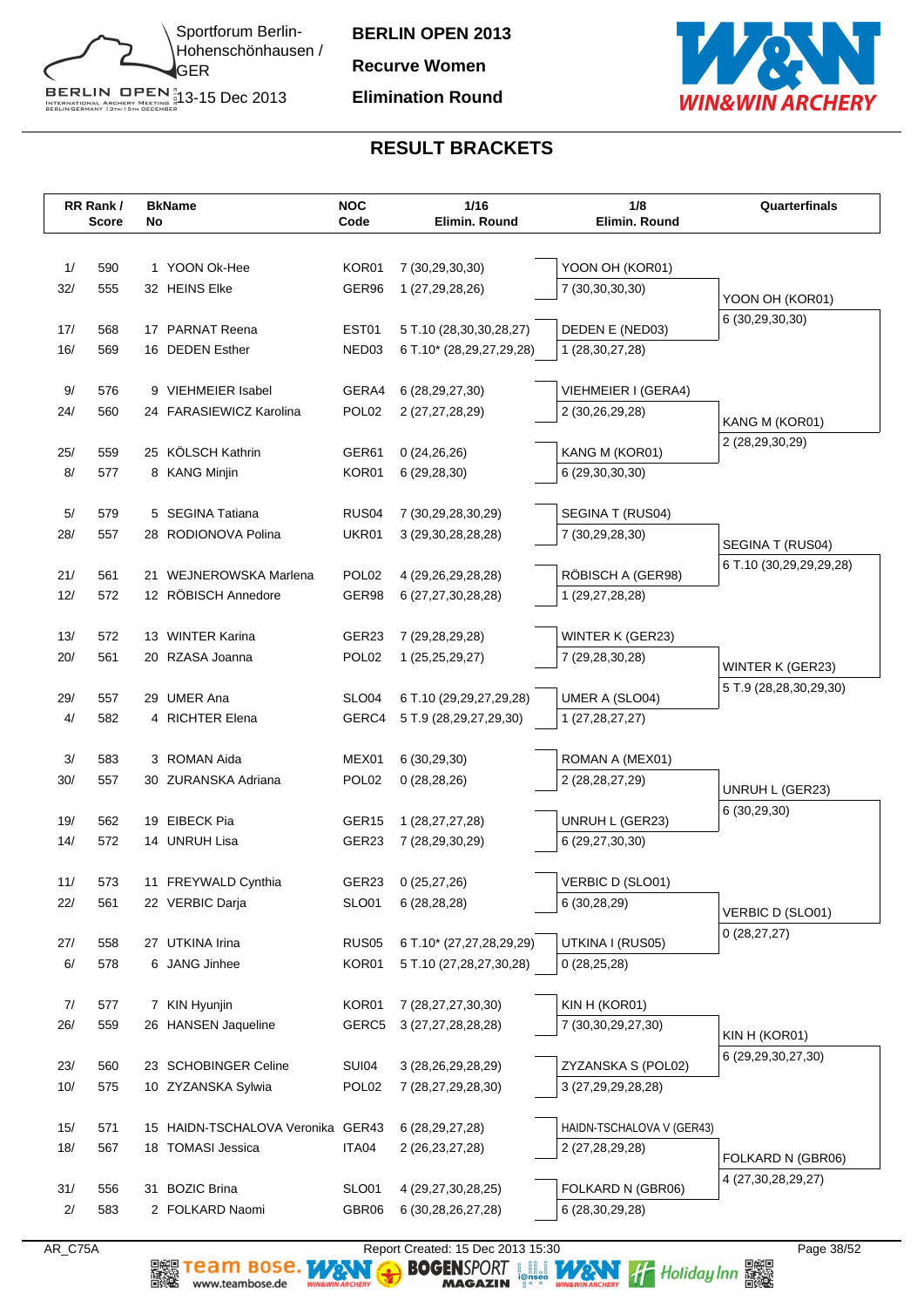

**Compound Men Final Round**



# **RESULT BRACKETS**

|          | RR Rank /<br><b>Score</b> | <b>BkName</b><br>No                      | <b>NOC</b><br>Code                     | Quarterfinals                                       | <b>Semifinals</b>                       | <b>Finals</b>      |                                    |
|----------|---------------------------|------------------------------------------|----------------------------------------|-----------------------------------------------------|-----------------------------------------|--------------------|------------------------------------|
| 1/<br>9/ | 597<br>590                | DAMSBO Martin<br>9 BLAZQUEZ Alberto      | DEN <sub>04</sub><br>ESP01             | 6 (30,29,30,30,30)<br>4 (30, 30, 30, 29, 28)        | DAMSBO M (DEN04)<br>6(30, 29, 30)       | DAMSBO M (DEN04)   |                                    |
| 5/<br>4/ | 592<br>593                | 5 BLEYENDAAL Ruben<br>4 SCHLOESSER Mike  | NED <sub>04</sub><br>NED <sub>05</sub> | 4 (30,30,29,30,29)<br>6 (30, 30, 30, 29, 30)        | SCHLOESSER M (NED05)<br>0(29, 28, 29)   | 6 (29,28,29,30,29) | <b>GOLD</b><br>DAMSBO M (DEN04)    |
| 3/<br>6/ | 594<br>592                | 3 COUSINS Dave<br>6 PAGNI Sergio         | USA01<br>ITA08                         | 7 (30,29,30,30,30)<br>3 (29,30,29,30,29)            | COUSINS D (USA01)<br>4 (30,29,29,29,28) | ELZINGA P (NED02)  |                                    |
| 7/<br>2/ | 592<br>594                | <b>ELZINGA Peter</b><br>2 HANSEN Stephan | NED <sub>02</sub><br>DEN <sub>07</sub> | 6 T.10* (29,30,30,29,30)<br>5 T.10 (30,29,30,29,30) | ELZINGA P (NED02)<br>6 (30,28,30,29,30) | 4 (28,30,28,30,29) | <b>SILVER</b><br>ELZINGA P (NED02) |



**DEEL TEAM BOSE.** 

www.teambose.de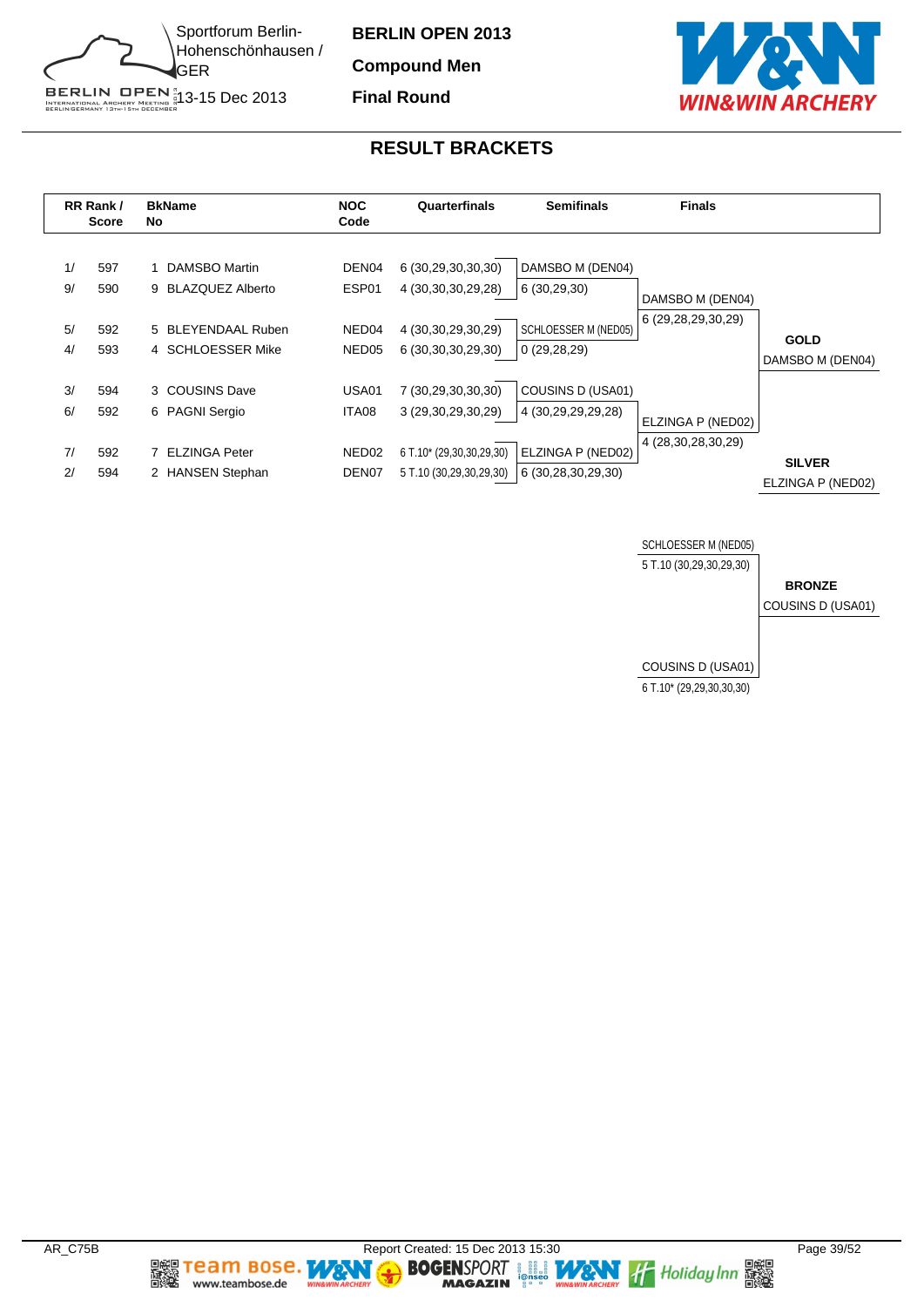

**BERLIN OPEN 2013 Compound Men Elimination Round**



# **RESULT BRACKETS**

|             | RR Rank/<br>Score | No | <b>BkName</b>                      | <b>NOC</b><br>Code | 1/16<br>Elimin. Round              | 1/8<br>Elimin. Round                        | Quarterfinals            |
|-------------|-------------------|----|------------------------------------|--------------------|------------------------------------|---------------------------------------------|--------------------------|
|             |                   |    |                                    |                    |                                    |                                             |                          |
| 1/          | 597               |    | 1 DAMSBO Martin                    | DEN04              | 6 (29, 29, 30, 30)                 | DAMSBO M (DEN04)                            |                          |
| 32/         | 579               |    | 32 BERNHUBER Gerald                | AUT04              | 2 (28,29,29,30)                    | 6 T.10 (29,28,29,30,30)                     | DAMSBO M (DEN04)         |
| 17/         | 585               |    | 17 JUUTILAINEN Mikko               | FIN01              | 2 (28,30,29,29)                    | HOFER P (SUI03)                             | 6 (30,29,30,30,30)       |
| 16/         | 585               |    | 16 HOFER Patrizio                  | <b>SUI03</b>       | 6 (30,29,30,30)                    | 5 T.9 (29,29,30,28,27)                      |                          |
|             |                   |    |                                    |                    |                                    |                                             |                          |
| 9/          | 590               |    | 9 BLAZQUEZ Alberto                 | ESP01              | 7 (28,30,30,29,30)                 | BLAZQUEZ A (ESP01)                          |                          |
| 24/         | 580               |    | 24 JOHANSSON Hakan                 | SWE02              | 3 (29, 29, 27, 29, 27)             | 6 (30,29,30,30)                             | BLAZQUEZ A (ESP01)       |
|             |                   |    |                                    |                    |                                    |                                             | 4 (30, 30, 30, 29, 28)   |
| 25/         | 580               |    | 25 HALLMANN Günter                 | GER52              | 2 (28,28,29,30)                    | LAUBE M (GER51)                             |                          |
| 8/          | 590               |    | 8 LAUBE Marcus                     | GER51              | 6 (29,29,29,30)                    | 2 (30,28,29,30)                             |                          |
| 5/          | 592               |    | 5 BLEYENDAAL Ruben                 | NED <sub>04</sub>  | 7 (28, 30, 30, 30)                 | BLEYENDAAL R (NED04)                        |                          |
| 28/         | 579               |    | 28 POLAK Paul                      | AUT01              | 1 (27,28,30,28)                    | 6 T.10* (30,27,28,29,30)                    |                          |
|             |                   |    |                                    |                    |                                    |                                             | BLEYENDAAL R (NED04)     |
| 21/         | 582               |    | 21 BURRI Kevin                     | <b>SUI03</b>       | 6 (28,30,28,29,29)                 | <b>BURRI K (SUI03)</b>                      | 4 (30, 30, 29, 30, 29)   |
| 12/         | 589               |    | 12 DOLDERMAN Sander                | NED01              | 4 (28, 29, 30, 29, 28)             | 5 T.10 (29,29,29,29,29)                     |                          |
| 13/         | 587               |    | 13 PAGNONI Federico                | ITA02              | 6 (30,27,29,30)                    | PAGNONI F (ITA02)                           |                          |
| 20/         | 583               |    | 20 LUNDIN Morgan                   | SWE04              | 2 (29,30,28,29)                    | 3 (30,29,29,29,29)                          |                          |
|             |                   |    |                                    |                    |                                    |                                             | SCHLOESSER M (NED05)     |
| 29/         | 579               |    | 29 REITMEIER Filip                 | CZE02              | 5 T.9 (29,30,28,29,27)             | SCHLOESSER M (NED05)                        | 6 (30, 30, 30, 29, 30)   |
| 4/          | 593               |    | 4 SCHLOESSER Mike                  | NED <sub>05</sub>  | 6 T.10 (29,29,28,29,30)            | 7 (30,29,30,29,30)                          |                          |
|             |                   |    |                                    |                    |                                    |                                             |                          |
| 3/          | 594               |    | 3 COUSINS Dave                     | <b>USA01</b>       | 6 (29, 30, 30, 29)                 | COUSINS D (USA01)                           |                          |
| 30/         | 579               |    | 30 KNECHTEL Kai                    | GER64              | 2 (28,30,28,29)                    | 6 T.10 (29,29,30,29,30)                     | COUSINS D (USA01)        |
| 19/         | 584               | 19 | <b>GLAUBRECHT Thomas</b>           | GERC1              | 6 (29,30,29,30,29)                 | <b>GLAUBRECHT T (GERC1)</b>                 | 7 (30,29,30,30,30)       |
| 14/         | 586               |    | 14 KRANABETER Gerhard              | AUT03              | 4 (30, 29, 29, 28, 29)             | 5 T.9 (29,28,30,30,30)                      |                          |
|             |                   |    |                                    |                    |                                    |                                             |                          |
| 11/         | 589               |    | 11 DRAGONI Luigi                   | ITA01              | 6 (29,29,30,30,30)                 | DRAGONI L (ITA01)                           |                          |
| 22/         | 581               |    | 22 SCHREINER Michael               | GER26              | 4 (29, 29, 30, 29, 30)             | 5 T.10 (30,28,30,29,30)                     | PAGNI S (ITA08)          |
|             |                   |    |                                    |                    |                                    |                                             | 3 (29,30,29,30,29)       |
| 27/<br>$6/$ | 580<br>592        |    | 27 KLINGNER Lars<br>6 PAGNI Sergio | GER03<br>ITA08     | 1 (28,28,29,29)<br>7 (29,30,29,30) | PAGNI S (ITA08)<br>6 T.10* (29,30,30,30,29) |                          |
|             |                   |    |                                    |                    |                                    |                                             |                          |
| 7/          | 592               |    | 7 ELZINGA Peter                    | NED <sub>02</sub>  | 7 (30, 30, 30, 30)                 | ELZINGA P (NED02)                           |                          |
| 26/         | 580               |    | 26 TAUTZ Sebastian                 | GER03              | 1 (30,28,28,28)                    | 6 (30, 30, 29, 30)                          | ELZINGA P (NED02)        |
|             |                   |    |                                    |                    |                                    |                                             | 6 T.10* (29,30,30,29,30) |
| 23/         | 581               |    | 23 KOBATH Bruno                    | AUT02              | 2 (29, 29, 28, 29)                 | NJÅLÅ (NOR02)                               |                          |
| 10/         | 589               |    | 10 NJÅL Åmås                       | NOR02              | 6 (29,29,30,30)                    | 2 (30,29,29,29)                             |                          |
| 15/         | 586               |    | 15 GOOSSENS Chris                  | BEL03              | 6 T.10 (29,29,29,29,28)            | GOOSSENS C (BEL03)                          |                          |
| 18/         | 585               |    | 18 ABSTREITER Robert               | GER03              | 5 T.9 (30,27,29,29,28)             | 4 (30,29,30,29,29)                          |                          |
|             |                   |    |                                    |                    |                                    |                                             | HANSEN S (DEN07)         |
| 31/         | 579               |    | 31 URMENETA ABENIA Carlos          | ESP02              | 2 (27,29,30,29)                    | HANSEN S (DEN07)                            | 5 T.10 (30,29,30,29,30)  |
| 2/          | 594               |    | 2 HANSEN Stephan                   | DEN07              | 6 (30,29,30,30)                    | 6 (28, 30, 30, 30, 29)                      |                          |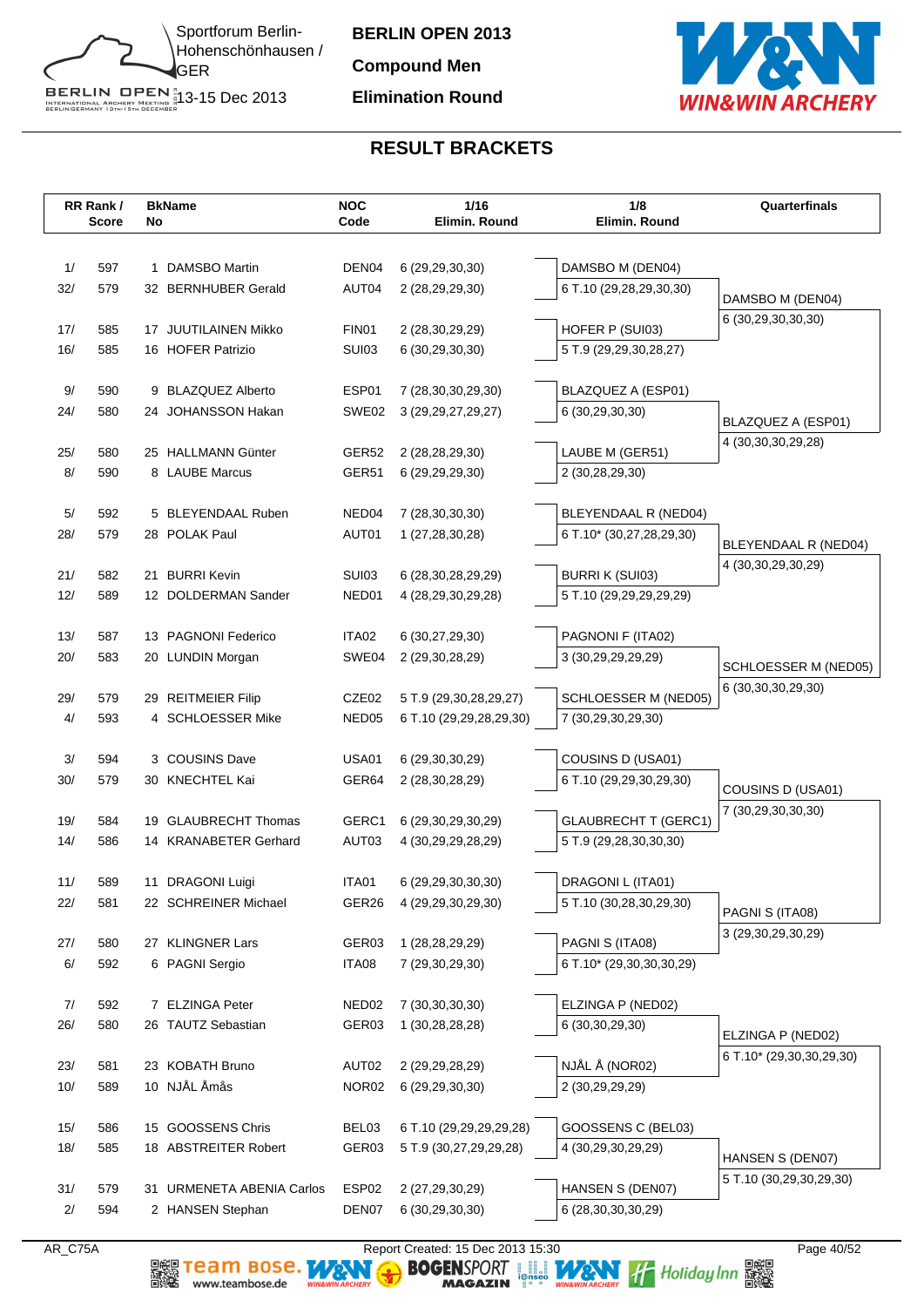

**Compound Women**

**Final Round**



#### **RESULT BRACKETS**





**Team Bose.** 

www.teambose.de

麣

**TA** 

٧

**MAGAZIN**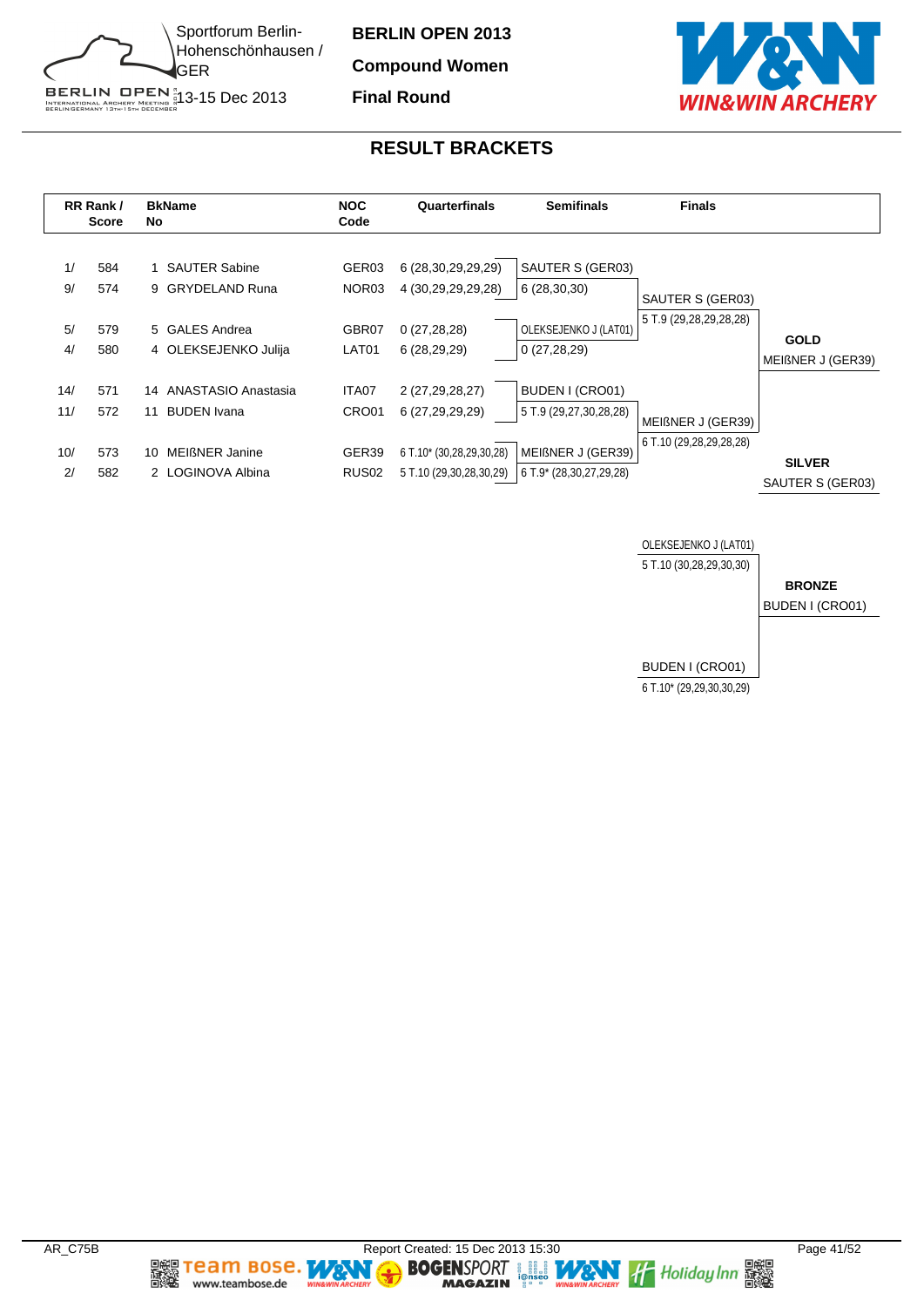

**BERLIN OPEN 2013 Compound Women Elimination Round**



# **RESULT BRACKETS**

|            | RR Rank/     |    | <b>BkName</b>                            | <b>NOC</b>        | 1/16                                         | 1/8                                   | Quarterfinals                                 |
|------------|--------------|----|------------------------------------------|-------------------|----------------------------------------------|---------------------------------------|-----------------------------------------------|
|            | <b>Score</b> | No |                                          | Code              | Elimin. Round                                | Elimin. Round                         |                                               |
|            |              |    |                                          |                   |                                              |                                       |                                               |
| 1/         | 584          |    | 1 SAUTER Sabine                          | GER03             | 6 (28, 29, 28, 30)                           | SAUTER S (GER03)                      |                                               |
| 32/        | 560          |    | 32 PÜTTER Madeline                       | GER88             | 2 (28,27,26,30)                              | 6 (28,29,28,30,29)                    | SAUTER S (GER03)                              |
|            |              |    |                                          |                   |                                              |                                       | 6 (28,30,29,29,29)                            |
| 17/        | 568          |    | 17 PFEIFER Bianca                        | GERB5             | 6 (28, 30, 30, 29)                           | PFEIFER B (GERB5)                     |                                               |
| 16/        | 570          |    | 16 SIMPSON Nicola                        | GBR03             | 2 (29, 28, 28, 28)                           | 4 (28, 30, 27, 29, 29)                |                                               |
| 9/         | 574          |    | 9 GRYDELAND Runa                         | NOR03             | 6 (28, 28, 28, 28, 29)                       | GRYDELAND R (NOR03)                   |                                               |
| 24/        | 564          |    | 24 MASSINA Michèle                       | BEL01             | 4 (29, 27, 28, 28, 28)                       | 7 (29,29,28,29)                       |                                               |
|            |              |    |                                          |                   |                                              |                                       | GRYDELAND R (NOR03)                           |
| 25/        | 564          |    | 25 WIESE Ulrike                          | GER88             | 6 T.9* (28,28,30,28,28)                      | WIESE U (GER88)                       | 4 (30, 29, 29, 29, 28)                        |
| 8/         | 577          |    | 8 WEITSCH Jennifer                       | GER01             | 5 T.9 (29,28,28,27,30)                       | 1 (28,28,28,28)                       |                                               |
|            |              |    |                                          |                   |                                              |                                       |                                               |
| 5/         | 579          |    | 5 GALES Andrea                           | GBR07             | 6(28, 30, 30)                                | GALES A (GBR07)                       |                                               |
| 28/        | 563          |    | 28 EMMERICH Jutta                        | GER50             | 0(27, 28, 27)                                | 6 (29,28,30,28,29)                    | GALES A (GBR07)                               |
|            |              |    |                                          |                   |                                              |                                       | 0(27, 28, 28)                                 |
| 21/        | 566          | 21 | <b>BUMKE Heike</b>                       | GER32             | 0(28, 28, 27)                                | TONIOLI M (ITA03)                     |                                               |
| 12/        | 572          |    | 12 TONIOLI Marcella                      | ITA03             | 6(29, 29, 28)                                | 4 (28, 29, 28, 29, 28)                |                                               |
|            |              |    | 13 LEBECQUE Pascale                      | FRA01             |                                              |                                       |                                               |
| 13/<br>20/ | 571<br>566   |    | 20 BABININA Jelena                       | LTU02             | 4 (29, 28, 29, 29, 28)<br>6 (30,28,29,28,29) | BABININA J (LTU02)<br>2 (29,29,28,29) |                                               |
|            |              |    |                                          |                   |                                              |                                       | OLEKSEJENKO J (LAT01)                         |
| 29/        | 563          |    | 29 PROBST Eva-Maria                      | AUT01             | 4 (30,28,28,28,28)                           | OLEKSEJENKO J (LAT01)                 | 6 (28,29,29)                                  |
| 4/         | 580          |    | 4 OLEKSEJENKO Julija                     | LAT01             | 6 (27,28,30,28,29)                           | 6 (29,29,29,30)                       |                                               |
|            |              |    |                                          |                   |                                              |                                       |                                               |
| 3/         | 580          |    | 3 FUBIANI Jessica                        | ITA06             | 4 (28, 28, 28, 29, 27)                       | BAIER K (GBR03)                       |                                               |
| 30/        | 563          |    | 30 BAIER Katharina                       | GBR03             | 6 (28, 28, 29, 28, 28)                       | 4 (29, 27, 26, 27, 27)                | ANASTASIO A (ITA07)                           |
|            |              |    |                                          |                   |                                              |                                       | 2 (27, 29, 28, 27)                            |
| 19/        | 567          |    | 19 NOVIKOVA Elena                        | <b>RUS03</b>      | 0(28, 29, 27)                                | ANASTASIO A (ITA07)                   |                                               |
| 14/        | 571          |    | 14 ANASTASIO Anastasia                   | ITA07             | 6(30,30,28)                                  | 6 (26, 28, 27, 27, 27)                |                                               |
|            |              |    |                                          |                   |                                              |                                       |                                               |
| 11/<br>22/ | 572<br>566   | 11 | <b>BUDEN</b> Ivana<br>22 GRANITZA Karina | CRO01<br>GER40    | 6 (29, 29, 29, 28)                           | BUDEN I (CRO01)                       |                                               |
|            |              |    |                                          |                   | 2 (28,27,29,28)                              | 6 T.10 (29,29,28,27,29)               | BUDEN I (CRO01)                               |
| 27/        | 563          |    | 27 SZALANSKA Katarzyna                   | POL <sub>05</sub> | 1 (28, 28, 28, 28)                           | SCHALL V (GER81)                      | 6 (27,29,29,29)                               |
| 6/         | 578          |    | 6 SCHALL Velia                           | GER81             | 7 (29, 29, 28, 29)                           | 5 T.9 (30,29,27,28,28)                |                                               |
|            |              |    |                                          |                   |                                              |                                       |                                               |
| 7/         | 577          |    | 7 SÖNNICHSEN Sarah                       | DEN <sub>09</sub> | 6 (28, 30, 29, 30, 29)                       | SÖNNICHSEN S (DEN09)                  |                                               |
| 26/        | 563          |    | 26 SAUTER Patricia                       | GER03             | 4 (29, 28, 29, 28, 29)                       | 3 (28, 30, 28, 29, 28)                |                                               |
|            |              |    |                                          |                   |                                              |                                       | MEIßNER J (GER39)<br>6 T.10* (30,28,29,30,28) |
| 23/        | 566          |    | 23 BANG Margaret                         | DEN <sub>06</sub> | 2 (27,29,28,28)                              | MEIßNER J (GER39)                     |                                               |
| 10/        | 573          |    | 10 MEIßNER Janine                        | GER39             | 6 (28, 28, 30, 29)                           | 7 (29,28,29,29,30)                    |                                               |
|            |              |    |                                          |                   |                                              |                                       |                                               |
| 15/        | 571          |    | 15 MERRY Nat                             | GBR03             | 6 T.10 (30,28,27,28,30)                      | MERRY N (GBR03)                       |                                               |
| 18/        | 568          |    | 18 LAURSEN Louise Klingenberg DEN08      |                   | 5 T.9 (28,28,28,29,29)                       | 4 (29,27,28,30,29)                    | LOGINOVA A (RUS02)                            |
| 31/        | 560          | 31 | <b>AKCAKAYA Cicek</b>                    | GERC3             | 3 (28, 29, 28, 29, 28)                       | LOGINOVA A (RUS02)                    | 5 T.10 (29,30,28,30,29)                       |
| 2/         | 582          |    | 2 LOGINOVA Albina                        | RUS <sub>02</sub> | 7 (29,30,28,28,30)                           | 6 (29,29,30,29,29)                    |                                               |
|            |              |    |                                          |                   |                                              |                                       |                                               |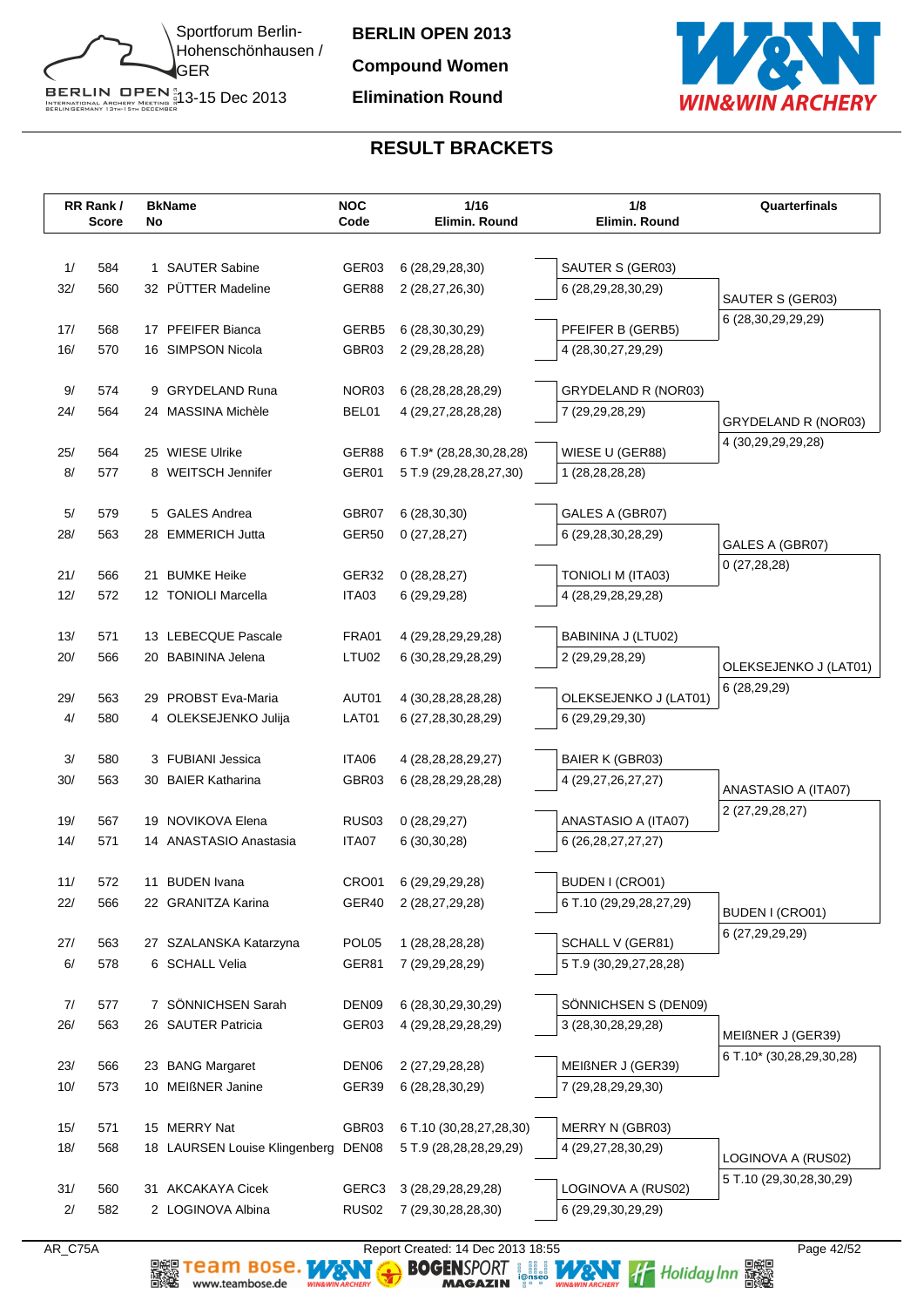

**Recurve Men**

#### **Qualification Round**



**RESULTS After 60 Arrows (Session: 4) - After 60 Arrows (Session: 3) - After 60 Arrows (Session: 1) - After 60 Arrows (Session: 2)**

| Rank     | <b>Back No.Name</b> |                                               | <b>NOC</b>                 | 18m-1 18m-2                              | 10's     | 9's            | Score      |
|----------|---------------------|-----------------------------------------------|----------------------------|------------------------------------------|----------|----------------|------------|
| 1        | 012C                | <b>FLOTO Florian</b>                          | GER <sub>15</sub>          | 295 / 3 297 / 1                          | 53       | 6              | 592        |
| 2        | 010A                | KIM Gyuchan                                   | KOR01                      | 293 / 6<br>296 / 1                       | 51       | 7              | 589        |
| 3        | 009A                | JANG Yong-Ho                                  | KOR01                      | 294 / 6 295 / 2                          | 50       | 9              | 589        |
| 4        |                     | 010D ROHRBERG Sebastian                       | GERA1                      | 295 / 2 292 / 8                          | 50       | $\overline{7}$ | 587        |
| 5        |                     | 001A CHOI Won-Jong                            | KOR01                      | 292 / 8 294 / 4                          | 47       | 12             | 586        |
| 6        | 001B                | <b>HARTMANN Daniel</b>                        | GERC <sub>6</sub>          | 292 / 8 293 / 7                          | 46       | 13             | 585        |
| 7        | 012C                | <b>KAHLLUND Florian</b>                       | GER90                      | 295 / 4 290 /15                          | 45       | 15             | 585        |
| 8        |                     | 023D RIEGER Cedric                            | GERA6                      | 290 /12 292 / 8                          | 43       | 16             | 582        |
| 9        | 011A                | <b>HENCKELS Jeffrey</b>                       | LUX <sub>02</sub>          | 295 / 4 287 /31                          | 42       | 18             | 582        |
| 10       | 018A                | <b>WEISS Christian</b>                        | GER92                      | 290 /12 291 /10                          | 44       | 15             | 581        |
| 11       | 010C                | <b>SKOERIES Eric</b>                          | GER23                      | 290 /12 291 /11                          | 42       | 17             | 581 CT     |
| 12       | 011D                | WECKMÜLLER Maximilian                         | GERA4                      | 293 / 7 288 / 23                         | 42       | 17             | 581 CT     |
| 13       | 011B                | <b>DORNHOFER Heribert</b>                     | AUT02                      | 291 /10<br>288<br>/22                    | 42       | 15             | 579 CT     |
| 14       |                     | 020D SEIBOLD Jürgen                           | GER06                      | 285 /26 294 / 3                          | 42       | 15             | 579 CT     |
| 15       | 011A                | <b>TEKONIEMI Antti</b>                        | <b>FIN02</b>               | 289 /15 288 /20                          | 40       | 17             | 577        |
| 16       | 016C                | SIERAKOWSKI Kacper                            | POL <sub>02</sub>          | 287 /17<br>289 /16                       | 39       | 18             | 576        |
| 17       | 015B                | <b>METZLAFF Arne</b>                          | GERE0                      | 285 /25 287 /31                          | 35       | 22             | 572 CT     |
| 18       | 005A                | <b>CINKUSZ Konrad</b>                         | POL <sub>02</sub>          | 286 /23 286 /35                          | 35       | 22             | 572 CT     |
| 19       | 015C                | <b>SCHUTTENBERG Hendric</b>                   | GER17                      | 287 /18<br>285 /40                       | 34       | 24             | 572        |
| 20       | 015A                | <b>OBST Oliver</b>                            | GERC5                      | 281 /42 290 /14                          | 35       | 21             | 571        |
| 21<br>22 | 006A                | FALDZINSKI Maciej                             | POL <sub>02</sub><br>GERB8 | 283 /31<br>288 /24<br>280 /48<br>290 /12 | 33       | 25<br>14       | 571        |
| 23       | 012B<br>012B        | <b>RUDOW Marc</b><br><b>SCHMITZ Carlo</b>     | GER03                      | 282 /32 288<br>/19                       | 42<br>39 | 15             | 570<br>570 |
| 24       | 017D                | <b>WIESER Felix</b>                           | GER43                      | 286 /19 284 /41                          | 38       | 15             | 570        |
| 25       | 017B                | <b>NESEMANN Simon</b>                         | GER48                      | 282 /32 288<br>/21                       | 35       | 22             | 570        |
| 26       | 014C                | <b>HEINKEL Yannic</b>                         | GER89                      | 282 /32 288<br>/24                       | 32       | 26             | 570        |
| 27       | 017A                | <b>BAGER Dennis</b>                           | DEN <sub>03</sub>          | 284 /27 285 /37                          | 35       | 20             | 569        |
| 28       | 009D                | <b>KEIB Heiko</b>                             | GERA1                      | 281 /42 287 /29                          | 35       | 20             | 568        |
| 29       | 007C                | <b>FREIRE Rafael</b>                          | SUI04                      | 282 /32 286 /35                          | 32       | 24             | 568        |
| 30       | 012B                | <b>ROHRBECK Holger</b>                        | GER46                      | 280 /52 288<br>/24                       | 30       | 28             | 568        |
| 31       | 008C                | <b>TIMMINS David</b>                          | GBR03                      | /24<br>282 /47<br>285                    | 37       | 16             | 567        |
| 32       | 018D                | <b>ZINK Martin</b>                            | GERB4                      | /56 288 /24<br>279                       | 31       | 25             | 567        |
| 33       | 003C                | RIJAVEC Jan                                   | <b>SLO03</b>               | 288<br>/16 278<br>/65                    | 32       | 23             | 566        |
| 34       | 008A                | <b>GOLABCZAK Patryk</b>                       | POL <sub>02</sub>          | 291 /11 275<br>/82                       | 32       | 22             | 566        |
| 35       | 011C                | <b>SCHWERTMANN Nils</b>                       | GERC8                      | 284 /28 282 /51                          | 31       | 26             | 566        |
| 36       | 006D                | <b>SACH Peter</b>                             | GERA0                      | 281<br>283 /30<br>/55                    | 33       | 22             | 564        |
| 37       | 013B                | <b>LAURSEN Martin</b>                         | DEN09                      | /40 283 /42<br>281                       | 33       | 19             | 564        |
| 38       | 013D                | <b>STUCKE Till</b>                            | GER37                      | 274 /85 290 /12                          | 32       | 20             | 564        |
| 39       | 015C                | <b>HALSKOV Aske</b>                           | DEN01                      | /56 285 /37<br>279                       | 30       | 24             | 564        |
| 40       | 012A<br>009B        | GÖLZ Dominic                                  | GER11<br>GER15             | 281 /42 283 /45<br>286 /33               | 28       | 28             | 564        |
| 41<br>42 | 004C                | <b>LANGKABEL Rick</b><br><b>KRAMER Jannis</b> | GER23                      | 277 /61<br>276 /74<br>287 /30            | 35<br>31 | 17<br>21       | 563<br>563 |
| 43       |                     | 013A BALDIN Dennis                            | GERC5                      | 286 /21 277 /70                          | 30       | 24             | 563        |
| 44       | 005D                | <b>GODFREY Larry</b>                          | GBR06                      | 273 /86 289 /16                          | 42       | 14             | 562        |
| 45       | 014B                | <b>SCHAAF Simeon</b>                          | GER86                      | 273 /87 289 /16                          | 36       | 19             | 562        |
| 46       | 019C                | <b>GOTTA Nik</b>                              | GERA2                      | 286 /20 276 /72                          | 32       | 22             | 562        |
| 47       | 007C                | <b>WITT Christoph</b>                         | GER23                      | 282 /32 280 /60                          | 32       | 18             | 562        |
| 48       | 014D                | <b>SKALBERG Andreas</b>                       | SWE05                      | 267 /113 294 / 4                         | 40       | 17             | 561        |
| 49       | 001A                | SCHRÖDER Kenneth                              | GER <sub>12</sub>          | 274 /79 287 /28                          | 37       | 17             | 561        |
| 50       | 013B                | <b>SWIECZAK Maurycy</b>                       | POL01                      | 281 /47 280 /61                          | 28       | 27             | 561        |
| 51       | 003D                | <b>BAITZ Christoph</b>                        | GER69                      | 281 /42 279 /63                          | 34       | 20             | 560        |
| 52       | 004B                | <b>BARBY Stuart</b>                           | GBR01                      | 283 /29 277 /67                          | 31       | 19             | 560        |
| 53       |                     | 017C GIESA Sven                               | GER19                      | 279 /58 281 /59                          | 24       | 32             | 560        |
| 54       | 011D                | SIGAUSKAS Vladas                              | LTU02                      | 277 /62 282 /49                          | 30       | 20             | 559        |
| 55       | 006A                | <b>GYS Lenthy</b>                             | BEL02                      | 277 /65 282 /52                          | 25       | 30             | 559        |
| 56       | 014C                | <b>NEHLS Alexander</b>                        | GER23                      | 272 /92 286 /34                          | 33       | 21             | 558        |
| 57       | 026C                | <b>VOIGT Alexander</b>                        | GER35                      | 273 /90 285 /37                          | 26       | 26             | 558        |
| 58       | 006D                | <b>KASPER Helbin</b>                          | POL <sub>02</sub>          | 276 /75 282 /53                          | 24       | 30             | 558        |
| 59       | 011A                | SZULKOWSKI Kacper                             | POL <sub>02</sub>          | 275 /78 283 /46                          | 21       | 35             | 558        |
| 60       | 018B                | <b>MEINELT Christoph</b>                      | GER94                      | 274 /80 283 /43                          | 30       | 19             | 557        |
| 61       | 010D                | <b>LANGERS Mike</b>                           | LUX01                      | 276 /70 281 /56                          | 29       | 22             | 557        |
| 62       | 006B                | <b>ADAMEK Kamila</b>                          | POL <sub>02</sub>          | 277 /63 280 /62                          | 27       | 24             | 557        |
| 63       | 013D                | ULLMANN Jan                                   | GER <sub>14</sub>          | 280 /51 276 /75                          | 25       | 28             | 556        |
| 64       | 008C                | <b>KINDERMANN Volker</b>                      | GERE3                      | 280 /52 276 /73                          | 24       | 29             | 556        |
| 65       | 012D                | <b>MEINIG Robin</b>                           | GER12                      | 274 /82 281 /54                          | 28       | 21             | 555        |

AR\_C73A Report Created: 14 Dec 2013 18:55 Page 43/52 Page 43/52<br>Report Created: 14 Dec 2013 18:55<br>BOGENSPORT Report Created: 14 Dec 2013 18:55<br>MAGAZIN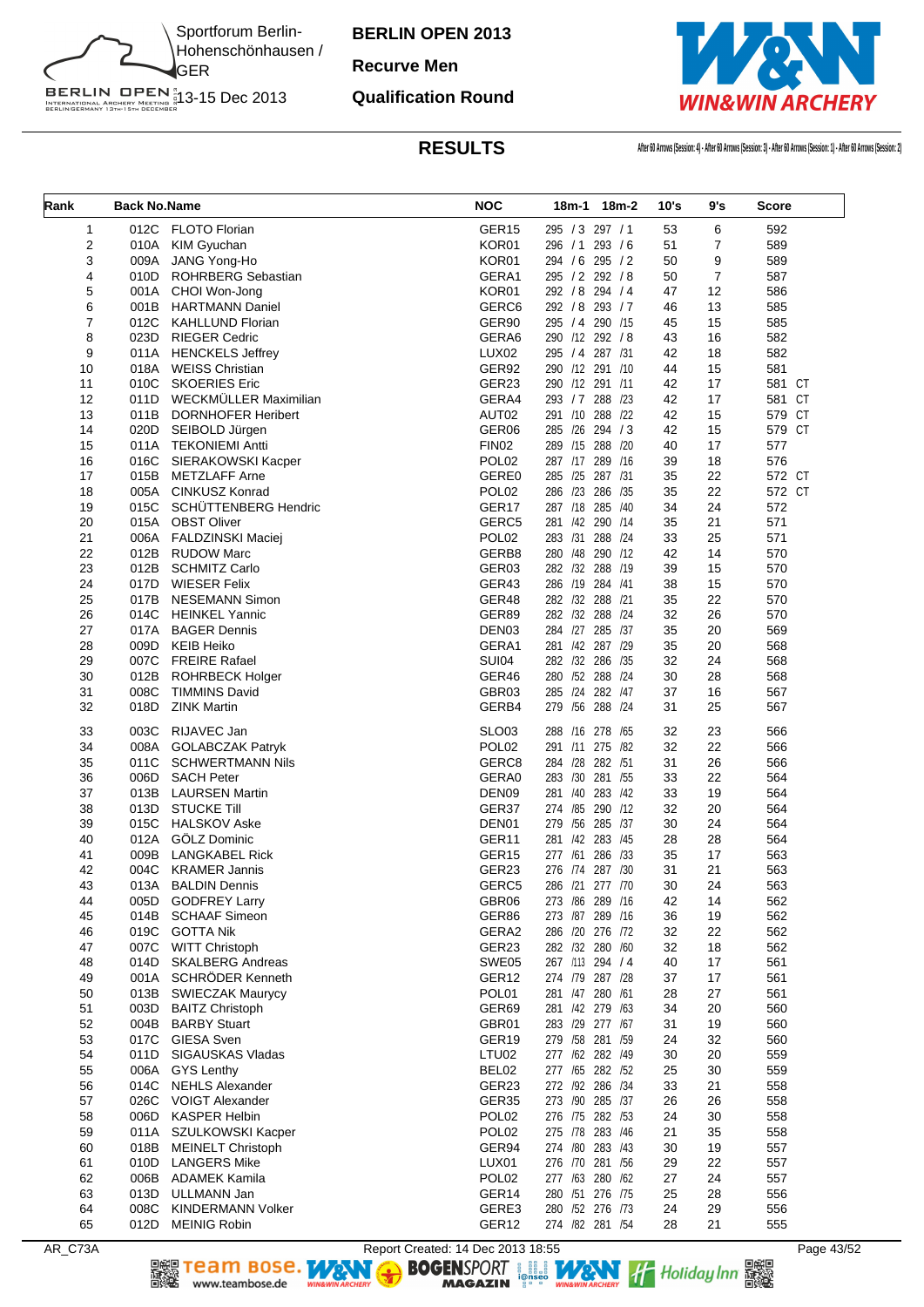

**Recurve Men**

#### **Qualification Round**



| Rank       | <b>Back No.Name</b> |                                               | <b>NOC</b>                 | 18m-1 18m-2                            | 10's     | 9's      | Score      |
|------------|---------------------|-----------------------------------------------|----------------------------|----------------------------------------|----------|----------|------------|
| 66         | 011C                | PÖTSCH Jörg                                   | GERB <sub>6</sub>          | 279 /54 276 /74                        | 27       | 21       | 555        |
| 67         | 001B                | DE VRIES Volker                               | GERB2                      | 279 /58 276 /71                        | 25       | 26       | 555        |
| 68         | 012A                | <b>BRACKE Bengt Ole</b>                       | GER47                      | 286 /22 269 /108                       | 25       | 25       | 555        |
| 69         | 017C                | WEIß Jakob                                    | GER23                      | 279 /55 276 /76                        | 24       | 27       | 555        |
| 70         | 004A                | <b>BIZON Kacper</b>                           | POL <sub>02</sub>          | 271 /97<br>283 /43                     | 31       | 20       | 554        |
| 71         | 010D                | <b>BAUMANN Christian</b>                      | GER29                      | 280 /49 274 /89                        | 27       | 21       | 554        |
| 72         | 008B                | <b>JURZAK Adam</b>                            | POL <sub>02</sub>          | 275 /76 278 /66                        | 26       | 24       | 553        |
| 73         | 002C                | <b>GAUDING Burkhard</b>                       | GERC <sub>2</sub>          | 273 /88 279 /64                        | 28       | 20       | 552        |
| 74         | 019A                | <b>MARSH Chris</b>                            | <b>SUI01</b>               | 277 /65 275 /78                        | 26       | 23       | 552        |
| 75         | 001C                | SCHADE Björn                                  | GER23                      | /98 281 /57<br>271                     | 25       | 23       | 552        |
| 76         | 006D                | JAEGER René                                   | GER66                      | 276 /72 275 /79                        | 27       | 20       | 551        |
| 77         | 004B                | <b>WERNER Boris</b>                           | GERC6<br>GER <sub>15</sub> | 276 /71 275 /83<br>274 /83 277 /69     | 23       | 26       | 551        |
| 78<br>79   | 004D<br>010B        | <b>SPRENGER Karsten</b><br><b>MAYR Camilo</b> | GER15                      | 268 /108 282 /50                       | 21<br>29 | 31<br>20 | 551<br>550 |
| 80         | 009D                | APPELS Jesher                                 | NED07                      | 268 /109 282 /48                       | 29       | 18       | 550        |
| 81         | 011C                | <b>WACHSMUTH Markus</b>                       | GERB5                      | 281 /38 269 /103                       | 28       | 17       | 550        |
| 82         | 016B                | <b>HORNICEK Petr</b>                          | CZE02                      | 281 /40 269 /104                       | 25       | 22       | 550        |
| 83         | 017A                | <b>SIEBER Volker</b>                          | GER47                      | 272 /95 277 /68                        | 23       | 25       | 549        |
| 84         | 007D                | <b>ELSASSER Henrik</b>                        | GER81                      | 275 /77 274 /87                        | 22       | 28       | 549        |
| 85         | 009C                | <b>SCHMIDT Carlo</b>                          | GER23                      | 272 /91 275 /81                        | 29       | 20       | 547        |
| 86         | 022D                | SIEBERT Freddy                                | GER27                      | 277 /67 270 /98                        | 22       | 31       | 547        |
| 87         | 019B                | LACIGA Jakub                                  | CZE02                      | 274 /83 273 /91                        | 21       | 28       | 547        |
| 87         | 014D                | <b>SCHMIDT Dirk</b>                           | <b>GER50</b>               | 277 /64 270 /99                        | 21       | 28       | 547        |
| 89         | 017C                | <b>DANIELSSON Mikael</b>                      | SWE01                      | 273 /89 273 /90                        | 23       | 25       | 546        |
| 89         | 005D                | <b>HEIMBECK Jan</b>                           | GER97                      | 276 /69 270 /100                       | 23       | 25       | 546        |
| 91         | 008A                | <b>KATHAGE Marc</b>                           | GERE0                      | 278 /60 268 /113                       | 19       | 30       | 546        |
| 92         | 016B                | <b>GAND Tobias</b>                            | GER02                      | 272 /93 273 /93                        | 21       | 27       | 545        |
| 93         | 009B                | <b>SCHULZE Michael</b>                        | GER04                      | 281 /42 264 /129                       | 21       | 25       | 545        |
| 94         | 026A                | <b>EHLERS Dirk</b>                            | GER18                      | 280 /50 264 /126                       | 30       | 20       | 544        |
| 95         | 018B                | PEDRYS Roman                                  | GERC5                      | 282 /32 262 /133                       | 26       | 25       | 544        |
| 96         | 023C                | <b>ENGLER Marius</b>                          | GER23                      | 281 /39 262 /134                       | 24       | 25       | 543        |
| 97         |                     | 010A CEHNER Gasper                            | <b>SLO02</b>               | 261 /140 281 /58                       | 31       | 21       | 542        |
| 98         | 012D                | <b>BÜTTNER Ralf</b>                           | GER14                      | 276 /73 266 /119                       | 24       | 24       | 542        |
| 99         | 010C                | <b>NAJORKA Lars</b>                           | GERD9                      | 267 /117 274 /84                       | 23       | 18       | 541        |
| 100        | 002B                | RUHLAND Michael                               | GERC6                      | 272 /94 269 /105                       | 19       | 27       | 541        |
| 101        | 009D                | <b>BREITBACH Christoph</b>                    | GER31<br>GER10             | 276 /68 264 /127<br>265 /123 275 /77   | 24<br>23 | 18<br>22 | 540        |
| 102<br>103 | 026D                | 021B HUBER Oliver<br><b>ULLRICH Robin</b>     | GER23                      | 274 /81 266 /123                       | 20       | 22       | 540<br>540 |
| 104        | 012B                | <b>KUCOWSKI Gawel</b>                         | POL01                      | 270 /100 270 /102                      | 19       | 27       | 540        |
| 105        | 017A                | <b>KLEIN Pit</b>                              | LUX01                      | 264 /126 275 /80                       | 24       | 22       | 539        |
| 106        | 016A                | <b>BALMOSAN Aurel</b>                         | GER72                      | 264 /129 274 /86                       | 22       | 18       | 538        |
| 107        |                     | 005A LAMMERICH Jörg                           | GER31                      | 263 /134 274 /84                       | 24       | 19       | 537        |
| 108        |                     | 017D BACKER Thorsten                          | GER35                      | 267 /115 269 /105                      | 18       | 25       | 536        |
| 109        |                     | 004C SCHNEIDER Arnold                         | GER20                      | 269 /107 267 /116                      | 15       | 31       | 536        |
| 110        | 015A                | <b>KUHLMANN Hauke</b>                         | GER84                      | 269 /106 266 /122                      | 18       | 26       | 535        |
| 111        | 005B                | <b>KLEDTKE Timo</b>                           | GERA0                      | 268 /112 267 /115                      | 17       | 25       | 535        |
| 112        | 009B                | JOSEPHS Ingo                                  | GERC2                      | 269 /105 265 /125                      | 22       | 25       | 534        |
| 113        | 016C                | <b>KRIEG Gabor</b>                            | GER79                      | 267 /114 266 /117                      | 23       | 20       | 533        |
| 114        | 004D                | <b>SEMBDNER Heiko</b>                         | GER83                      | 269 /104 264 /128                      | 22       | 13       | 533        |
| 115        | 010A                | <b>SZAFRAN Marek</b>                          | POL <sub>02</sub>          | 262 /138 271 /96                       | 19       | 20       | 533        |
| 116        | 008B                | <b>WILD Christian</b>                         | GERB0                      | 266 /119 266 /118                      | 23       | 25       | 532        |
| 117        | 010B                | <b>MECKFESSEL Peter</b>                       | GERC8                      | 266 /120 266 /123                      | 17       | 22       | 532        |
| 118        | 008D                | LÖHR Philipp                                  | GERA2                      | 262 /139 270 /101                      | 15       | 26       | 532        |
| 119        | 002D                | <b>MATUSCH Oliver</b>                         | GERE2                      | 259 /146 272 /95                       | 20       | 24       | 531        |
| 120        | 005C                | <b>LIEKE Fabian</b>                           | GER24                      | 258 /151 272 /94                       | 21       | 22       | 530        |
| 121<br>122 | 016A<br>012A        | <b>HAATS Jochen</b><br><b>CORREIA Jerome</b>  | GERA3<br>GERB4             | 264 /128 266 /120<br>263 /137 267 /114 | 20<br>19 | 24<br>21 | 530<br>530 |
| 123        | 013C                | <b>TSCHERNITSCH Engelbert</b>                 | GER16                      | 259 /148 271 /97                       | 18       | 26       | 530        |
| 124        | 022C                | <b>JUNG Axel</b>                              | GERA8                      | 268 /111 261 /142                      | 18       | 26       | 529        |
| 125        | 020D                | <b>GOMOLISZEK Michal</b>                      | POL <sub>02</sub>          | 261 /141 268 /110                      | 18       | 18       | 529        |
| 126        | 016D                | VITOVEC David                                 | CZE01                      | 267 /116 262 /140                      | 15       | 21       | 529        |
| 127        | 025B                | <b>BALKOW Frank</b>                           | GER22                      | 265 /124 264 /130                      | 14       | 27       | 529        |
| 128        |                     | 011B WIDMER Phillip                           | GERD <sub>6</sub>          | 260 /142 268 /111                      | 19       | 23       | 528        |
| 129        |                     | 015D SPARDING Simon-Julius                    | GER50                      | 266 /121 261 /141                      | 18       | 21       | 527        |
| 130        |                     | 006B HUBER Niels                              | GERB0                      | 265 /125 262 /135                      | 16       | 26       | 527        |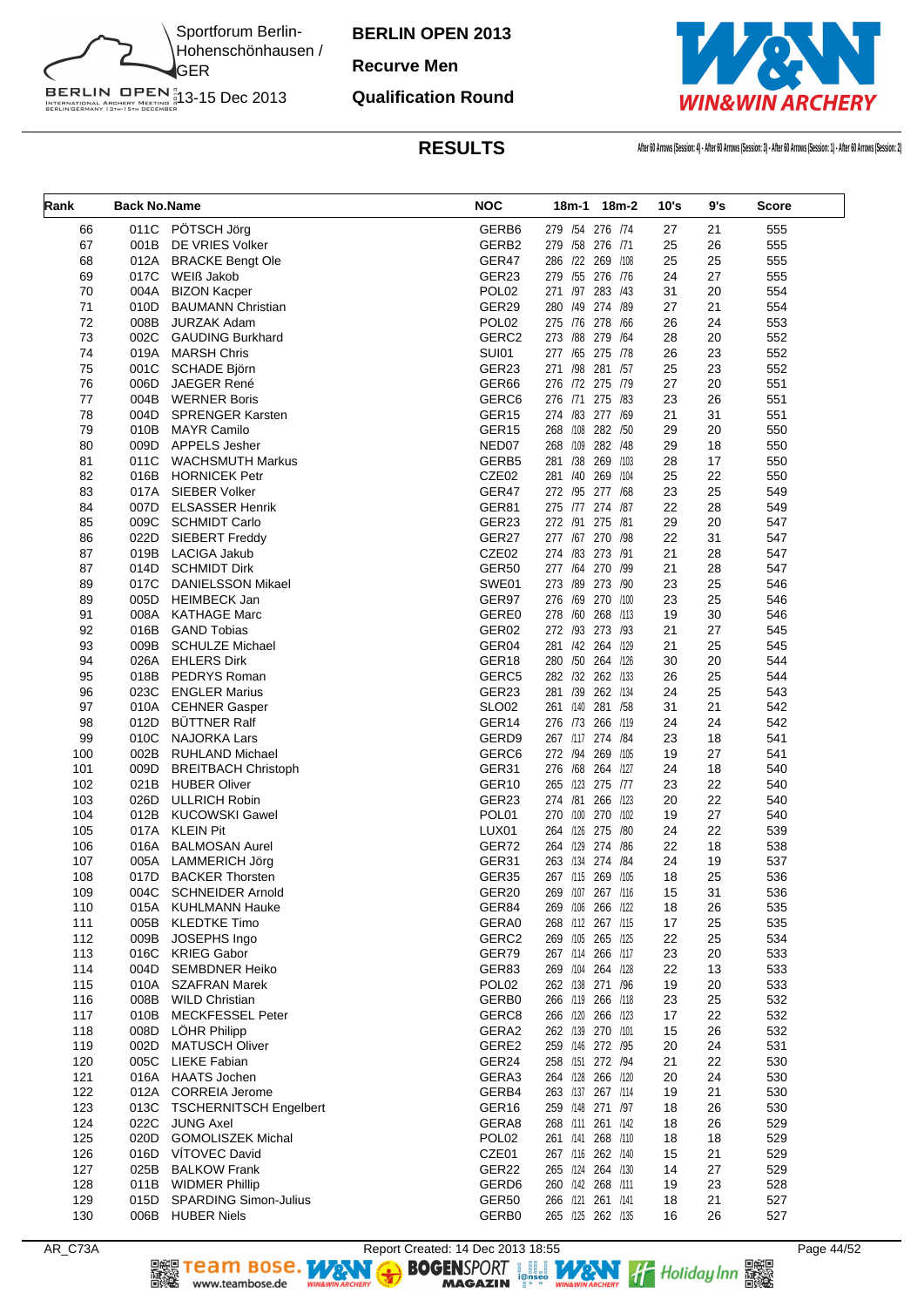

**Recurve Men**

#### **Qualification Round**



| Rank       | <b>Back No.Name</b> |                                                      | <b>NOC</b>                 | 18m-1                                  | 18m-2    | 10's     | 9's      | Score      |
|------------|---------------------|------------------------------------------------------|----------------------------|----------------------------------------|----------|----------|----------|------------|
| 131        |                     | 022A WEICK Erik                                      | GER <sub>66</sub>          | 264 /130 263 /131                      |          | 14       | 24       | 527        |
| 132        | 021D                | <b>NAUMANN Günter</b>                                | GERE1                      | 264 /131                               | 263 /132 | 11       | 28       | 527        |
| 133        | 017B                | <b>KASCHULL Mario</b>                                | GERD4                      | 270 /99 256 /152                       |          | 25       | 18       | 526        |
| 134        | 015D                | <b>SCHOLZ Max</b>                                    | GERA0                      | 270 /100 256 /151                      |          | 22       | 19       | 526        |
| 135        | 024D                | <b>MINOLI Ruven</b>                                  | GER63                      | 258 /150                               | 268 /112 | 19       | 22       | 526        |
| 136        | 020B                | <b>WOMMEL Frank</b>                                  | GERC5                      | 263 /136 262 /139                      |          | 15       | 20       | 525        |
| 137        | 013C                | <b>MEIßNER Jens</b>                                  | GER23                      | 263 /135 261 /143                      |          | 15       | 24       | 524        |
| 138        | 009C                | <b>PREUß Klaus</b>                                   | GER07                      | 268 /110 255 /156                      |          | 18       | 19       | 523        |
| 139        | 019D<br>023B        | <b>LAMBRECHT Bernd</b>                               | GER63<br>GER <sub>13</sub> | 267 /118 256 /153                      |          | 17       | 23       | 523<br>521 |
| 140<br>141 | 019B                | MISCHKALLA Frank-Michael<br><b>WALTER Hermann</b>    | GERC5                      | 265 /122 256 /155<br>247 /171 273 /92  |          | 15<br>17 | 24<br>25 | 520        |
| 142        | 027C                | <b>DEGNER Bernd</b>                                  | GER63                      | 260 /144 260 /144                      |          | 17       | 22       | 520        |
| 143        | 012C                | <b>MEYER Daniel</b>                                  | GER68                      | 270 /102 249 /169                      |          | 15       | 23       | 519        |
| 144        | 003B                | <b>WELSCHER Markus</b>                               | GERC6                      | 272 /96 246 /173                       |          | 16       | 20       | 518        |
| 145        | 024A                | RÖHL Carsten                                         | GER49                      | 270 /102 247 /172                      |          | 14       | 29       | 517        |
| 146        | 004A                | <b>LAMMERICH Jens</b>                                | GER31                      | 248 /170 268 /109                      |          | 21       | 20       | 516        |
| 147        | 013A                | <b>HEISLER Matthias</b>                              | GERB0                      | 264 /127 252 /163                      |          | 17       | 15       | 516        |
| 148        | 018D                | <b>ILLNER Wolfram</b>                                | GER06                      | 250 /168 266 /121                      |          | 15       | 24       | 516        |
| 149        | 015C                | <b>NEHLS Frank</b>                                   | GER23                      | 264 /131 252 /161                      |          | 14       | 24       | 516        |
| 150        | 012D                | <b>KOCH Joachim</b>                                  | GER55                      | 257 /154 259 /148                      |          | 13       | 24       | 516        |
| 151        | 008D                | <b>UNGLAUBE Marco</b>                                | GER66                      | 259 /147 256 /153                      |          | 19       | 17       | 515        |
| 152        | 009C                | <b>WANNER Benjamin</b>                               | GERE3                      | 254 /162 260 /146                      |          | 13       | 20       | 514        |
| 153        | 012C                | <b>THOMSEN Mikkel</b>                                | DEN <sub>02</sub>          | 239 /180 274 /88                       |          | 18       | 19       | 513        |
| 154        | 024C                | MOCZKO Andreas                                       | GERC <sub>9</sub>          | 254 /161 259 /147                      |          | 16       | 14       | 513        |
| 155<br>156 | 018C<br>025C        | <b>AUGENREICH Julian</b><br><b>SCHWOTZER Andreas</b> | GERA2<br>GER76             | 244 /177 269 /107<br>260 /145 251 /167 |          | 10<br>10 | 29<br>24 | 513<br>511 |
| 157        | 017B                | <b>CASPARIC Milan</b>                                | GERC5                      | 250 /165 259 /150                      |          | 13       | 22       | 509        |
| 158        | 018A                | <b>BOLM Michael</b>                                  | GER66                      | 254 /160                               | 254 /158 | 15       | 21       | 508        |
| 159        | 018C                | <b>LANGEN Georg</b>                                  | GER41                      | 244 /176 262 /137                      |          | 15       | 19       | 506        |
| 160        | 033B                | <b>KORNMANN Bernd</b>                                | GERE6                      | 255 /157 251 /165                      |          | 13       | 22       | 506        |
| 161        | 007B                | PLAGWITZ Heiko                                       | GERB0                      | 252 /164                               | 253 /160 | 14       | 29       | 505        |
| 162        |                     | 014A HANSEN Hans-Jürgen                              | GERC5                      | 246 /173 259 /149                      |          | 14       | 17       | 505        |
| 163        | 007D                | RÖSLER Leon                                          | GER66                      | 253 /163 249 /170                      |          | 11       | 20       | 502        |
| 164        | 021A                | <b>ROSENBERG Michael</b>                             | GER66                      | 241 /179 260 /145                      |          | 13       | 22       | 501        |
| 165        | 013C                | <b>GÖTTGES Marco</b>                                 | GER60                      | 258 /152 242 /181                      |          | 14       | 20       | 500        |
| 166        | 026B                | <b>BÖHNE Frank</b>                                   | GER62                      | 255 /156 245 /178                      |          | 13       | 22       | 500        |
| 167        |                     | 012D BECKER Heribert                                 | GER37                      | 245 /175 255 /157                      |          | 13       | 18       | 500        |
| 168        | 001C                | <b>FEISTAUER Steffen</b>                             | GER12                      | 250 /169 250 /168                      |          | 12       | 24       | 500        |
| 169        | 021C                | <b>BÜSSELMANN Ralf</b>                               | GERA8                      | 255 /157 245 /176                      |          | 12       | 23       | 500        |
| 170<br>171 | 016A<br>020C        | <b>PRÜß Dennis</b><br><b>GOTTA Tom</b>               | GER47<br>GERA2             | 259 /149 236 /187<br>257 /153 237 /182 |          | 13<br>13 | 16<br>17 | 495<br>494 |
| 172        | 019C                | TÖNNES Christian                                     | GER41                      | 260 /143 233 /189                      |          | 16       | 13       | 493        |
| 173        |                     | 010C SCHWERTMANN Martin                              | GERC8                      | 241 /178 252 /162                      |          | 13       | 19       | 493        |
| 174        |                     | 006C LIEKE Michael                                   | GER24                      | 256 /155 236 /185                      |          | 9        | 27       | 492        |
| 175        | 006C                | LIETZ Dominik                                        | GER23                      | 229 /188 262 /136                      |          | 13       | 18       | 491        |
| 176        | 019A                | <b>HILDEBRANDT Carlo</b>                             | GER66                      | 254 /159 237 /183                      |          | 10       | 21       | 491        |
| 177        | 016C                | <b>SACHSE Oliver</b>                                 | GER23                      | 239 /182 252 /164                      |          | 4        | 23       | 491        |
| 178        | 024B                | <b>ROLKER Kai</b>                                    | GERD <sub>8</sub>          | 263 /133 227 /193                      |          | 17       | 20       | 490        |
| 179        | 005B                | <b>BORHO Christopher</b>                             | GERB0                      | 246 /173 244 /179                      |          | 14       | 17       | 490        |
| 180        | 015A                | <b>KOBER Mathias</b>                                 | GER47                      | 236 /183 254 /159                      |          | 10       | 18       | 490        |
| 181        | 027A                | <b>ARLETH Joachim</b>                                | GERD2                      | 250 /166 236 /184                      |          | 15       | 14       | 486        |
| 182        | 013A                | <b>CREUTZFELDT Elias</b>                             | GER47                      | 239 /181 246 /173                      |          | 13       | 13       | 485        |
| 183        | 022B                | <b>UNGER Kurt</b>                                    | GER <sub>10</sub>          | 222 /190 262 /137                      |          | 9        | 21       | 484        |
| 184        | 003A                | <b>ZADONSKII Gleb</b>                                | <b>RUS06</b>               | 231 /186 251 /166                      |          | 10       | 19       | 482        |
| 185        | 008D                | ABEYWICKRAMA Thilina                                 | <b>SRI01</b>               | 234 /184 245 /177                      |          | 14       | 15       | 479        |
| 186<br>187 | 023D                | <b>BORSDORFF Erik</b><br>015D STOCK Jürgen           | GER <sub>12</sub><br>GER77 | 250 /167 228 /191<br>227 /189 247 /171 |          | 10<br>12 | 18<br>17 | 478<br>474 |
| 188        |                     | 009A STARKE Martin                                   | GER77                      | 246 /172 227 /192                      |          | 15       | 14       | 473        |
| 189        | 020A                | <b>KERTH Alexander</b>                               | GER66                      | 231 /185 228 /190                      |          | 19       | 10       | 459        |
| 190        | 023A                | <b>KÖHLER Thomas</b>                                 | GERB1                      | 221 /191 235 /188                      |          | 8        | 17       | 456        |
| 191        | 016B                | <b>HELMS Horst</b>                                   | GERD7                      | 208 /195 244 /180                      |          | 11       | 14       | 452        |
| 192        | 014B                | <b>REICHEL Benedikt</b>                              | GER53                      | 216 /194 236 /186                      |          | 9        | 18       | 452        |
| 193        |                     | 015B KUNZ Manfred                                    | GER82                      | 229 /187 216 /197                      |          | 11       | 14       | 445        |
| 194        |                     | 013B VAN DER STRAETEN Steffen                        | GER56                      | 193 /200 246 /175                      |          | 5        | 21       | 439        |
| 195        |                     | 025D OBST Horst                                      | GERC5                      | 218 /193 209 /200                      |          | 7        | 17       | 427        |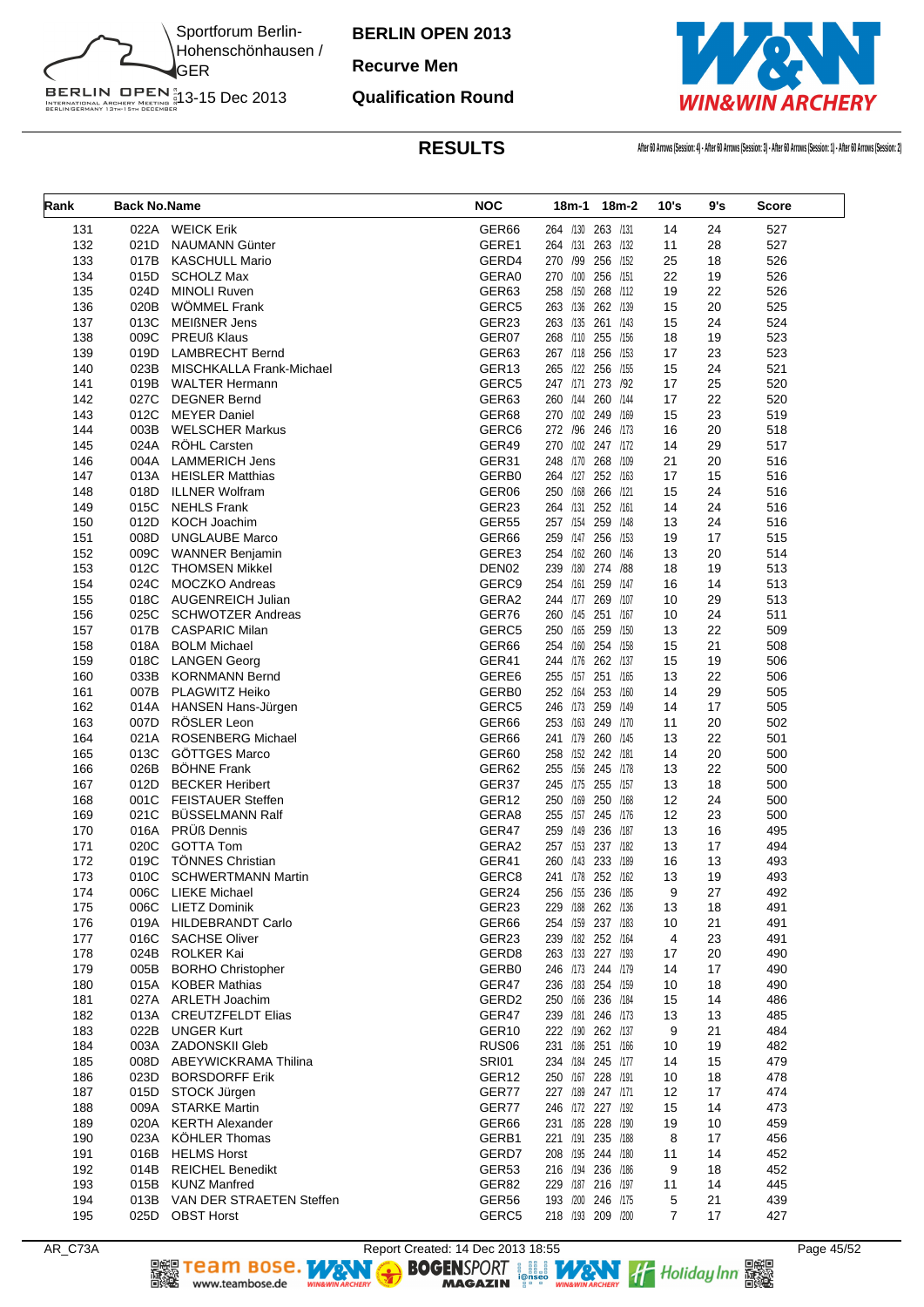

**Qualification Round**

**Recurve Men**



| Rank | <b>Back No.Name</b> |                           | <b>NOC</b>        | 18m-2<br>18m-1             | 10's | 9's | <b>Score</b> |
|------|---------------------|---------------------------|-------------------|----------------------------|------|-----|--------------|
| 196  | 017D                | <b>REINECKE Martin</b>    | GER <sub>12</sub> | 202 /196 216 /198          | 8    | 18  | 418          |
| 197  | 005C                | LAARZ Felix               | GER <sub>23</sub> | /199<br>218 /196<br>194    | 6    | 10  | 412          |
| 198  | 007A                | GYS Marc                  | BEL <sub>02</sub> | /202<br>224 /194<br>181    | 5    | 13  | 405          |
| 199  | 014D                | <b>SCHEIBE Carsten</b>    | GERA0             | 187<br>212 /199<br>/201    | 3    | 9   | 399          |
| 200  | 025A                | <b>KNOBLING Charly</b>    | GER73             | 219<br>175 /202<br>/192    |      | 12  | 394          |
| 201  | 016D                | <b>REINECKE Florian</b>   | GER <sub>12</sub> | /198<br>198<br>193<br>/201 | 4    | 10  | 391          |
| 202  | 027D                | <b>LUTHARDT Thomas</b>    | GER80             | /203<br>222<br>163<br>/195 | 3    | 10  | 385          |
| 203  | 011B                | <b>TORNES Eilif Johan</b> | NOR <sub>01</sub> | /197<br>199<br>167<br>/203 | 3    | 17  | 366          |
| 204  | 019D                | <b>DUARTE Fabio</b>       | POR <sub>01</sub> | 119<br>/204<br>/204<br>0   |      | 4   | 119          |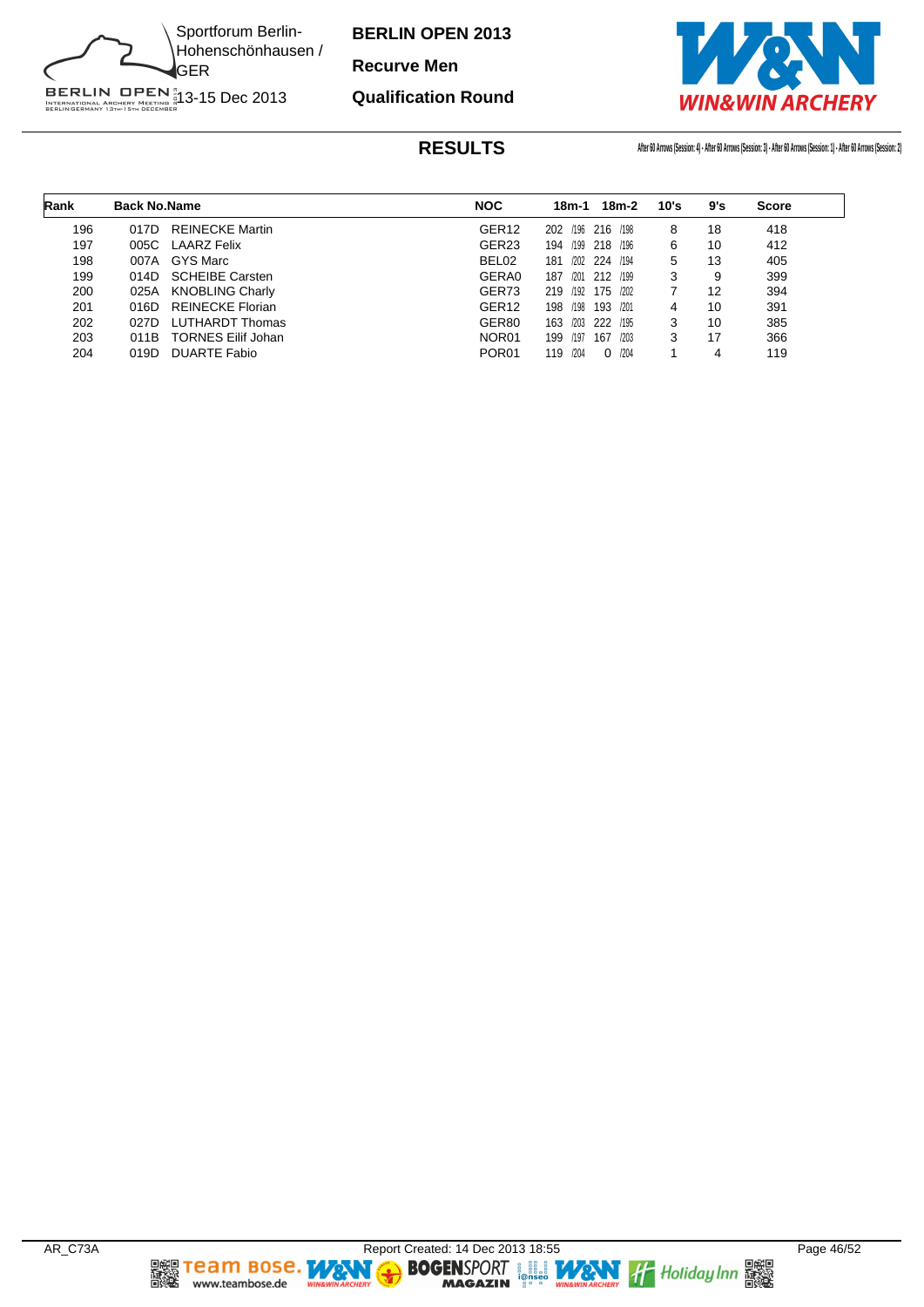

#### **Recurve Women**

#### **Qualification Round**



| Rank     | <b>Back No.Name</b> |                                        | <b>NOC</b>                 |                                      | 18m-1 18m-2 | 10's     | 9's      | <b>Score</b> |
|----------|---------------------|----------------------------------------|----------------------------|--------------------------------------|-------------|----------|----------|--------------|
| 1        |                     | 002B YOON Ok-Hee                       | KOR01                      | 295/1                                | 295 / 1     | 50       | 10       | 590          |
| 2        | 017A                | <b>FOLKARD Naomi</b>                   | GBR06                      | 291 / 4 292 / 3                      |             | 45       | 13       | 583          |
| 3        | 005D                | <b>ROMAN Aida</b>                      | MEX01                      | 292 / 2 291 / 6                      |             | 43       | 17       | 583          |
| 4        | 008B                | <b>RICHTER Elena</b>                   | GERC4                      | 291 / 3                              | 291/6       | 43       | 16       | 582          |
| 5        | 013C                | <b>SEGINA Tatiana</b>                  | RUS <sub>04</sub>          | 287 / 7 292 / 4                      |             | 41       | 17       | 579          |
| 6        | 013B                | JANG Jinhee                            | KOR01                      | 289 / 5 289 / 10                     |             | 43       | 12       | 578          |
| 7        | 014B                | KIN Hyunjin                            | KOR01                      | 286 / 9 291 / 5                      |             | 41       | 15       | 577          |
| 8        | 004C                | 001B KANG Minjin<br>VIEHMEIER Isabel   | KOR01<br>GERA4             | 284 /14 293 / 2<br>286 / 8 290 / 8   |             | 40       | 18<br>19 | 577          |
| 9<br>10  |                     | 021A ZYZANSKA Sylwia                   | POL <sub>02</sub>          | 289 / 5 286 / 20                     |             | 39<br>38 | 19       | 576<br>575   |
| 11       |                     | 020B FREYWALD Cynthia                  | GER23                      | 284 /13 289 /11                      |             | 39       | 16       | 573          |
| 12       | 023B                | <b>ROBISCH Annedore</b>                | GER98                      | 285 /12 287 /14                      |             | 36       | 20       | 572          |
| 13       | 002C                | <b>WINTER Karina</b>                   | GER23                      | 286 /10 286 /18                      |             | 35       | 22       | 572 CT       |
| 14       | 001C                | <b>UNRUH Lisa</b>                      | GER23                      | 284 /16 288 /12                      |             | 35       | 22       | 572 CT       |
| 15       |                     | 007B HAIDN-TSCHALOVA Veronika          | GER43                      | 284 /14 287 /13                      |             | 37       | 18       | 571          |
| 16       | 001D                | <b>DEDEN Esther</b>                    | NED03                      | 283 /18 286 /18                      |             | 32       | 25       | 569          |
| 17       | 007C                | <b>PARNAT Reena</b>                    | EST01                      | 281 /23 287 /14                      |             | 33       | 23       | 568          |
| 18       | 004D                | <b>TOMASI Jessica</b>                  | ITA04                      | 277 /30 290 / 8                      |             | 32       | 24       | 567          |
| 19       |                     | 031B EIBECK Pia                        | GER15                      | 275 /34 287 /14                      |             | 31       | 22       | 562          |
| 20       | 022D                | RZASA Joanna                           | POL <sub>02</sub>          | 282 /20 279 /31                      |             | 27       | 27       | 561 CT       |
| 21       | 012A                | WEJNEROWSKA Marlena                    | POL <sub>02</sub>          | 282 /20 279 /31                      |             | 27       | 27       | 561 CT       |
| 22       | 006B                | <b>VERBIC Darja</b>                    | <b>SLO01</b>               | 276 /32 285 /21                      |             | 24       | 34       | 561          |
| 23       | 016A                | <b>SCHOBINGER Celine</b>               | <b>SUI04</b>               | 283 /17 277 /34                      |             | 31       | 18       | 560          |
| 24       | 007A                | <b>FARASIEWICZ Karolina</b>            | POL <sub>02</sub>          | 273 /38 287 /14                      |             | 28       | 24       | 560          |
| 25       |                     | 030D KÖLSCH Kathrin                    | GER61                      | 277 /29 282 /25                      |             | 29       | 22       | 559          |
| 26       | 006A                | <b>HANSEN Jaqueline</b>                | GERC5                      | 280 /26 279 /30                      |             | 26       | 29       | 559          |
| 27       | 017B                | UTKINA Irina                           | <b>RUS05</b>               | 285 /11                              | 273 /41     | 32       | 16       | 558          |
| 28       | 005C                | RODIONOVA Polina                       | UKR01                      | 274 /36 283 /23                      |             | 28       | 21       | 557          |
| 29       | 007A                | <b>UMER Ana</b>                        | <b>SLO04</b>               | 281 /24 276 /36                      |             | 26       | 27       | 557          |
| 30       | 020A                | ZURANSKA Adriana                       | POL <sub>02</sub>          | 273 /39 284 /22                      |             | 25       | 28       | 557          |
| 31       | 016B                | <b>BOZIC Brina</b>                     | <b>SLO01</b>               | 276 /32 280 /27                      |             | 25       | 28       | 556          |
| 32       | 018B                | <b>HEINS Elke</b>                      | GER96                      | 272 /41 283 /24                      |             | 25       | 25       | 555          |
| 33       | 030B                | <b>HEILIG Claudia</b>                  | GER57                      | 279 /28 275 /39                      |             | 23       | 28       | 554          |
| 34       | 004B                | LIONETTI Pia Carmen Maria              | ITA08                      | 282 /19 269 /46                      |             | 28       | 24       | 551          |
| 35       | 003D                | <b>LAAN Sarina</b>                     | NED03                      | 269 /45 280 /29                      |             | 24       | 29       | 549          |
| 36       | 015C                | <b>VALENTIN Alina</b>                  | GER63                      | 280 /25 268 /48                      |             | 29       | 19       | 548          |
| 37       | 019A                | <b>KOWSZYN Olimpia</b>                 | POL <sub>02</sub>          | 281 /22 267 /53                      |             | 26       | 19       | 548          |
| 38       | 005B                | <b>BÖHNKE Julia</b>                    | GER11                      | 271 /42 276 /37                      |             | 26       | 20       | 547          |
| 39       | 015A                | <b>MARSZALKOWSKA Ewelina</b>           | POL <sub>02</sub>          | 280 /27 267 /51                      |             | 23       | 29       | 547          |
| 40       | 029A                | <b>HONDL-MEYER Annett</b>              | GERC5                      | 277 /30 268 /49                      |             | 23       | 25       | 545          |
| 41<br>42 | 014A                | <b>SCHNEIDER-BORNS Jutta</b>           | GER70                      | 262 /60 282 /25<br>272 /40 272 /42   |             | 27<br>22 | 21<br>27 | 544          |
|          |                     | 018A KLESMANN Daniela<br>JURZAK Monika | GERE3                      |                                      |             |          |          | 544          |
| 43<br>44 | 009A<br>022C        | DÖRING-SCHUSTER IIka                   | POL <sub>02</sub><br>GER77 | 264 / 55 278 / 33<br>265 /53 277 /35 |             | 22<br>22 | 26<br>22 | 542<br>542   |
| 44       | 028B                | <b>STOECKEL Carolin</b>                | GERA0                      | 275 /35 267 /52                      |             | 22       | 22       | 542          |
| 46       | 021C                | <b>FREIMANN Katharina</b>              | GER63                      | 271 /43 270 /45                      |             | 15       | 32       | 541          |
| 47       | 003A                | <b>BARBY Victoria</b>                  | GBR01                      | 264 /56 275 /40                      |             | 19       | 23       | 539          |
| 48       |                     | 016D SCHNEIDERS Lisa                   | GER69                      | 267 /48 272 /44                      |             | 14       | 35       | 539          |
| 49       | 014C                | <b>STELZER Susanne</b>                 | GERE2                      | 266 /50 272 /43                      |             | 19       | 23       | 538          |
| 50       | 015B                | GÖBELT Olivia                          | GER69                      | 273 /37 262 /62                      |             | 19       | 23       | 535          |
| 51       | 032C                | <b>HEISE Friederike</b>                | GER24                      | 254 /70 280 /28                      |             | 24       | 23       | 534          |
| 52       | 032D                | <b>TOBOLA Kamila</b>                   | POL <sub>02</sub>          | 258 /65 275 /38                      |             | 19       | 24       | 533          |
| 53       |                     | 030A KROHN Ann-Kathrin                 | GERC5                      | 267 /47 265 /55                      |             | 20       | 25       | 532          |
| 54       | 020C                | <b>HEIMBECK Petra</b>                  | GER97                      | 266 /52 265 /57                      |             | 16       | 28       | 531          |
| 55       | 018D                | <b>KOCH Kerstin</b>                    | GER55                      | 266 /51 262 /63                      |             | 11       | 33       | 528          |
| 56       | 031D                | <b>BRANDENBURG Angelika</b>            | GERE0                      | 267 /46 260 /65                      |             | 22       | 18       | 527          |
| 57       | 032B                | <b>KÖSER Bianca</b>                    | GERB7                      | 258 /64 269 /47                      |             | 21       | 19       | 527          |
| 58       | 033C                | HÜSIG Madeline                         | GER77                      | 261 /61 265 /58                      |             | 15       | 24       | 526          |
| 59       | 019C                | UNGLAUBE Zinayida                      | GER66                      | 256 /69 268 /50                      |             | 12       | 25       | 524          |
| 60       | 003B                | <b>LANGERS Brigitte</b>                | LUX01                      | 256 /68 265 /56                      |             | 18       | 18       | 521          |
| 61       |                     | 031D VIKUKELOVA Jana                   | CZE02                      | 270 /44 249 /80                      |             | 17       | 27       | 519          |
| 62       | 021B                | FROTSCHER Antje                        | GBR03                      | 263 /58 256 /71                      |             | 14       | 20       | 519          |
| 63       | 013D                | <b>WEINMEISTER Vanessa</b>             | GERA7                      | 257 /67 260 /66                      |             | 12       | 26       | 517          |
| 64       |                     | 013A PÜTTER Jasmin                     | GER88                      | 263 /57 251 /74                      |             | 20       | 21       | 514          |
| 65       |                     | 019D SCHWERTMANN Sonja                 | GERC8                      | 249 /77 264 /60                      |             | 12       | 23       | 513          |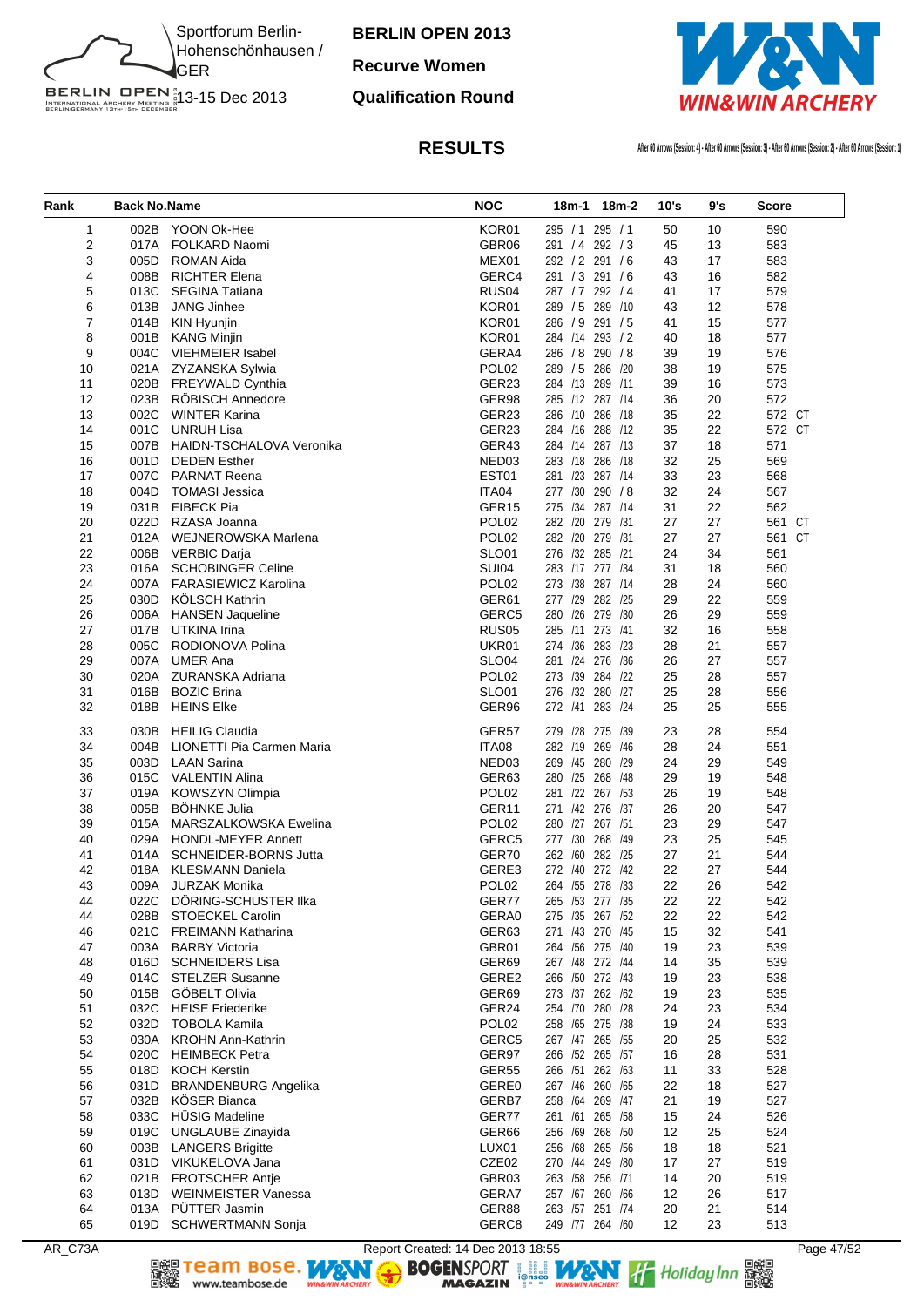

#### **Recurve Women**

#### **Qualification Round**



| Rank | <b>Back No.Name</b> |                           | <b>NOC</b>        | $18m-1$<br>$18m-2$        | 10's           | 9's | <b>Score</b> |
|------|---------------------|---------------------------|-------------------|---------------------------|----------------|-----|--------------|
| 66   | 005A                | <b>NECHUTNA Klara</b>     | CZE01             | 263 /59 249 /79           | 15             | 20  | 512          |
| 67   | 008C                | <b>LANGEN Jasmin</b>      | GER41             | 253 /73<br>259 /67        | 15             | 18  | 512          |
| 68   | 003C                | LARKINA Mariya            | RUS <sub>06</sub> | 265 /54 247 /83           | 11             | 27  | 512          |
| 69   | 019B                | <b>HEINS Mascha</b>       | GER96             | 266 /49 245 /84           | 22             | 16  | 511          |
| 70   | 017C                | <b>MECKFESSEL Claudia</b> | GERC8             | 248 78 263<br>/61         | 18             | 15  | 511          |
| 71   | 016C                | RIDDERSTRÖM Line Blomén   | NOR <sub>03</sub> | 260 /62<br>251<br>/75     | 14             | 32  | 511          |
| 72   | 028A                | <b>GIEßEL Sabine</b>      | GERC5             | 248<br>/80<br>261<br>/64  | 9              | 22  | 509          |
| 73   | 029B                | <b>LINDEMANN Melanie</b>  | GERD7             | /66<br>258<br>247 /82     | 12             | 22  | 505          |
| 74   | 033D                | <b>FRIEDRICH Antje</b>    | GER68             | 247 /81<br>258<br>/69     | 10             | 23  | 505          |
| 75   | 001A                | RÖLLER Jamina             | GER88             | /71<br>250 /78<br>254     | 13             | 19  | 504          |
| 76   | 018C                | <b>JAEGER Birte</b>       | GER66             | 250 /75 254 /72           | 13             | 18  | 504          |
| 77   | 032D                | <b>REINECKE Karola</b>    | GER <sub>12</sub> | /88<br>264 /59<br>239     | 15             | 13  | 503          |
| 78   | 028C                | <b>KIEP Mathilde</b>      | GER23             | /85 259<br>/68<br>241     | 13             | 21  | 500          |
| 79   | 031C                | GÖRTH Sibylle             | GERD <sub>0</sub> | /93<br>266<br>/54<br>233  | 19             | 17  | 499          |
| 80   | 029D                | <b>KÖHLER Gabriele</b>    | GERB1             | /63<br>239<br>/89<br>259  | 12             | 22  | 498          |
| 81   | 015D                | <b>FERLINC</b> Iva        | <b>SLO02</b>      | 240 /86<br>257 /70        | 10             | 26  | 497          |
| 82   | 031A                | WÖMMEL Daniela            | GERC5             | 254 /72<br>243<br>/86     | 10             | 22  | 497          |
| 83   | 018D                | <b>ARKE Susanne</b>       | GERC <sub>8</sub> | /82<br>253 /73<br>244     | 9              | 20  | 497          |
| 84   | 006C                | <b>WILDEMANN Monika</b>   | GER99             | /79<br>242 /87<br>248     | 11             | 13  | 490          |
| 85   | 018C                | STOTTMEYER Sarah          | GERD1             | /87 251 /76<br>239        | 10             | 18  | 490          |
| 86   | 016D                | <b>SCHULZE Susanne</b>    | GER04             | /90<br>250 /77<br>237     | 15             | 14  | 487          |
| 87   | 008A                | <b>KUHNE Katrin</b>       | GERB4             | /89 248 /81<br>238        | 13             | 20  | 486          |
| 88   | 030C                | <b>SCHULTZ Carmen</b>     | GER23             | 244 /83 239<br>/90        | 5              | 22  | 483          |
| 89   | 033A                | <b>WITT Evelyn</b>        | GER49             | 252 /74<br>230<br>/92     | 13             | 16  | 482          |
| 90   | 002D                | <b>LAAN Daisy</b>         | NED03             | 233 /91<br>242 /84        | 11             | 15  | 475          |
| 91   | 029C                | SCHNOOR Sophia            | GER23             | /94<br>244 /85<br>229     | $\overline{7}$ | 17  | 473          |
| 92   | 004A                | KOBZOVÁ Tereza            | CZE01             | /76<br>221<br>/96<br>249  | 14             | 15  | 470          |
| 93   | 028D                | <b>HILDEBRANDT Silvia</b> | GER66             | /96<br>240<br>/88<br>225  | 8              | 18  | 465          |
| 94   | 022A                | GÖTTGES Laura             | GER60             | /91<br>224 /94<br>237     | 6              | 26  | 461          |
| 95   | 032A                | <b>NORDMEYER Britta</b>   | GER49             | 229<br>/95<br>/93<br>227  | 10             | 19  | 456          |
| 96   | 022B                | KÖHLER Antje              | GER77             | 219 /97<br>220<br>/97     | $\overline{7}$ | 11  | 439          |
| 97   | 023A                | <b>FLÄSCHNER Caren</b>    | GER49             | /98 215 /98<br>215        | 3              | 13  | 430          |
| 98   | 018B                | <b>KAHLLUND Michaela</b>  | GER90             | /99<br>222<br>/95<br>207  | 3              | 16  | 429          |
| 99   | 017D                | <b>WETZKE Vivien</b>      | GERD9             | 208<br>198<br>/100<br>/99 | 8              | 8   | 406          |
| 100  | 021D                | <b>HEINRICH Maika</b>     | GER <sub>12</sub> | /92 146<br>237<br>/102    | 4              | 16  | 383          |
| 101  | 002A                | <b>DOLDE Nicole</b>       | GER58             | 188<br>/101<br>194 /100   | 4              | 13  | 382          |
| 102  | 023C                | <b>BAUMANN Martina</b>    | GER29             | 148 /102<br>177 /101      | 5              | 5   | 325          |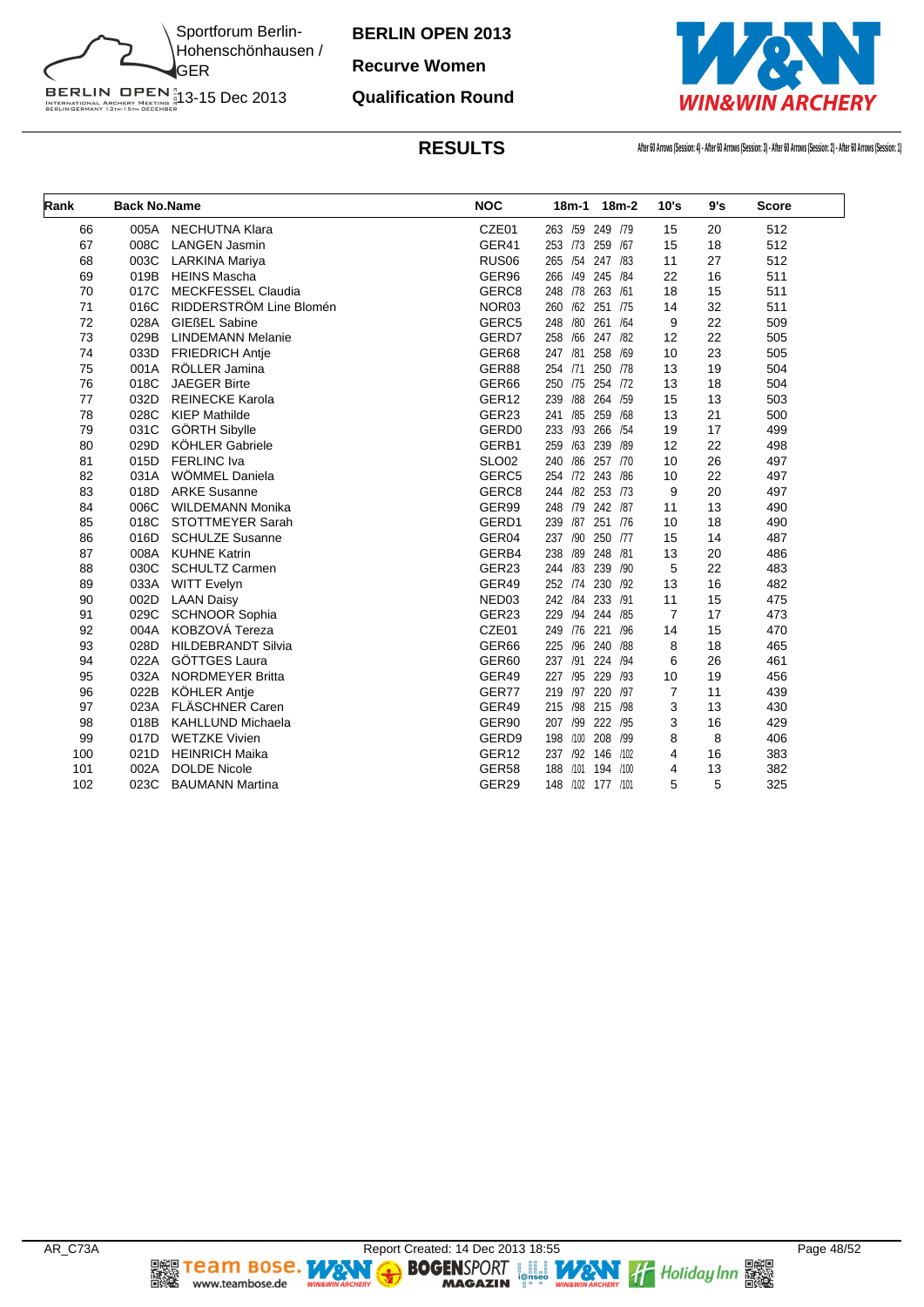

**BERLIN OPEN 2013 Compound Men**

# **Qualification Round**



**RESULTS After 60 Arrows (Session: 4) - After 60 Arrows (Session: 2) - After 60 Arrows (Session: 3) - After 60 Arrows (Session: 1)**

| Rank | <b>Back No.Name</b> |                               | <b>NOC</b>        |                  | 18m-1 18m-2 | 10's        | 9's            | <b>Score</b> |
|------|---------------------|-------------------------------|-------------------|------------------|-------------|-------------|----------------|--------------|
| 1    | 024C                | <b>DAMSBO Martin</b>          | DEN04             | 297 / 2 300 / 1  |             | 57          | 3              | 597          |
| 2    | 032D                | <b>HANSEN Stephan</b>         | DEN07             | 297 / 2 297 / 3  |             | 54          | 6              | 594 CT       |
| 3    | 032A                | <b>COUSINS Dave</b>           | <b>USA01</b>      | 297 / 2 297 / 3  |             | 54          | 6              | 594 CT       |
| 4    | 033B                | <b>SCHLOESSER Mike</b>        | NED <sub>05</sub> | 295 / 7 298 / 2  |             | 53          | 7              | 593          |
| 5    | 025A                | BLEYENDAAL Ruben              | NED04             | 297 / 2 295 / 8  |             | 52          | 8              | 592 CT       |
| 6    | 026B                | <b>PAGNI Sergio</b>           | ITA08             | 296 / 6 296 / 6  |             | 52          | 8              | 592 CT       |
| 7    | 024B                | <b>ELZINGA Peter</b>          | NED <sub>02</sub> | 298 / 1 294 / 16 |             | 28          | $\overline{2}$ | 592          |
| 8    | 032C                | <b>LAUBE Marcus</b>           | GER51             | 293 /12 297 / 3  |             | 50          | 10             | 590 CT       |
| 9    | 021C                | <b>BLAZQUEZ Alberto</b>       | ESP01             | 294 /10 296 / 6  |             | 50          | 10             | 590 CT       |
| 10   | 027B                | NJÅL Åmås                     | NOR <sub>02</sub> | 295 / 7 294 /11  |             | 49          | 11             | 589 CT       |
| 11   | 028A                | <b>DRAGONI Luigi</b>          | ITA01             | 295 / 7 294 /11  |             | 49          | 11             | 589 CT       |
| 12   | 026B                | DOLDERMAN Sander              | NED01             | 294 /10 295 /8   |             | 49          | 11             | 589 CT       |
| 13   | 021A                | <b>PAGNONI Federico</b>       | ITA02             | 293 /12 294 /11  |             | 47          | 13             | 587          |
| 14   | 027A                | <b>KRANABETER Gerhard</b>     | AUT03             | 293 /12 293 /17  |             | 46          | 14             | 586 CT       |
| 15   | 031C                | <b>GOOSSENS Chris</b>         | BEL03             | 291 /18 295 /8   |             | 46          | 14             | 586 CT       |
| 16   | 029B                | <b>HOFER Patrizio</b>         | <b>SUI03</b>      | 291 /18 294 /11  |             | 45          | 15             | 585 CT       |
| 17   | 027C                | JUUTILAINEN Mikko             | FIN01             | 293 /12 292 /23  |             | 45          | 15             | 585 CT       |
| 18   | 025D                | <b>ABSTREITER Robert</b>      | GER03             | 293 /16 292 /24  |             | $\mathbf 0$ | 0              | 585          |
| 19   | 004C                | <b>GLAUBRECHT Thomas</b>      | GERC1             | 291 /18 293 /17  |             | 44          | 16             | 584          |
| 20   | 014A                | <b>LUNDIN Morgan</b>          | SWE04             | 290 /25 293 /17  |             | 43          | 17             | 583          |
| 21   | 028B                | <b>BURRI Kevin</b>            | <b>SUI03</b>      | 291 /18 291 /25  |             | 42          | 18             | 582          |
| 22   | 007A                | <b>SCHREINER Michael</b>      | GER26             | 290 /25 291 /25  |             | 41          | 19             | 581 CT       |
| 23   | 025D                | <b>KOBATH Bruno</b>           | AUT02             | 291 /18 290 /36  |             | 41          | 19             | 581 CT       |
| 24   | 024C                | JOHANSSON Hakan               | SWE02             | 287 /38 293 /17  |             | 40          | 20             | 580 CT       |
| 25   | 019A                | <b>HALLMANN Günter</b>        | GER52             | 291 /18 289 /41  |             | 40          | 20             | 580 CT       |
| 26   | 020D                | <b>TAUTZ Sebastian</b>        | GER03             | 287 /38 293 /17  |             | 40          | 20             | 580 CT       |
| 27   | 026C                | <b>KLINGNER Lars</b>          | GER03             | 287 /38 293 /17  |             | 40          | 20             | 580 CT       |
| 28   | 031B                | POLAK Paul                    | AUT01             | 290 /24 289 /41  |             | 40          | 19             | 579          |
| 29   | 028C                | <b>REITMEIER Filip</b>        | CZE02             | 289 /27 290 /36  |             | 39          | 21             | 579 CT       |
| 30   | 023C                | <b>KNECHTEL Kai</b>           | GER64             | 292 /17 287 /49  |             | 39          | 21             | 579 CT       |
| 31   | 014D                | <b>URMENETA ABENIA Carlos</b> | ESP02             | 288 /34 291 /25  |             | 39          | 21             | 579 CT       |
| 32   | 028D                | <b>BERNHUBER Gerald</b>       | AUT04             | 289 /27          | 290 /36     | 39          | 21             | 579 CT       |
| 33   | 030A                | <b>ASBACH Jens</b>            | GER <sub>30</sub> | 287 /38 291 /25  |             | 38          | 22             | 578          |
| 33   | 025C                | <b>BRADA Vladimir</b>         | CZE02             | 289 /27 289 /41  |             | 38          | 22             | 578          |
| 33   | 024B                | <b>BRUNN Heiko</b>            | GER58             | 287 /38          | 291 /25     | 38          | 22             | 578          |
| 36   | 002B                | <b>GERDTS Nico</b>            | GER96             | 289 /27 288 /45  |             | 37          | 23             | 577          |
| 36   | 028B                | <b>ODDMUND Tjentland</b>      | NOR <sub>02</sub> | 286 /45 291 /25  |             | 37          | 23             | 577          |
| 36   | 031D                | STANGE Sascha                 | GER34             | 286 /45 291 /25  |             | 37          | 23             | 577          |
| 39   | 019C                | <b>BANG Jan</b>               | DEN06             | 289 /27 287 /49  |             | 36          | 24             | 576          |
| 39   | 020A                | <b>FRIGERIO Stefano</b>       | ITA02             | 289 /27 287 /49  |             | 36          | 24             | 576          |
| 39   | 033C                | LÜPKEMANN Henning             | GER51             | 285 /54 291 /25  |             | 36          | 24             | 576          |
| 39   | 027B                | <b>RAUPACH Christian</b>      | GER44             | 289 /27 287 /49  |             | 36          | 24             | 576          |
| 39   | 022A                | VAN ZUTPHEN Fred              | NED09             | 285 /54 291 /25  |             | 36          | 24             | 576          |
| 44   | 031A                | <b>SCHOTT Timo</b>            | GER30             | 288 /34 287 /49  |             | 35          | 25             | 575          |
| 45   | 007D                | WOJTA Jan                     | POL <sub>06</sub> | 284 /61 290 /36  |             | 37          | 22             | 574          |
| 46   | 031C                | <b>ROSEK Philipp</b>          | GERC3             | 285 /54 289 /41  |             | 34          | 26             | 574          |
| 47   | 024D                | CHUGUNOV Anton                | RUS01             | 283 /69 291 /25  |             | 13          | 17             | 574          |
| 48   | 024A                | <b>WHITTINGHAM Alistair</b>   | GBR01             | 286 /45 287 /49  |             | 33          | 27             | 573          |
| 49   | 026A                | <b>HARTWICH Jimmy</b>         | GER15             | 288 /37 285 /65  |             | 0           | 0              | 573          |
| 50   | 029C                | <b>SARKYS Gintautas</b>       | LTU03             | 286 /45 286 /59  |             | 33          | 26             | 572          |
| 51   | 002C                | <b>JUST Falk</b>              | GER67             | 282 /74 290 /36  |             | 32          | 28             | 572          |
| 51   | 027D                | <b>LANGEN Daniel</b>          | GER41             | 288 /34 284 /67  |             | 32          | 28             | 572          |
| 51   | 027C                | <b>SPIES Manuel</b>           | GER95             | 285 /54 287 /49  |             | 32          | 28             | 572          |
| 54   | 033D                | STELLMACH Hagen               | GERD5             | 280 /89 291 /25  |             | 32          | 27             | 571          |
| 55   | 003D                | <b>GRIEM Stefan</b>           | GER01             | 284 /64 287 /49  |             | 31          | 29             | 571          |
| 55   | 033A                | <b>JESSE Herbert</b>          | GER91             | 287 /38 284 /67  |             | 31          | 29             | 571          |
| 55   | 006A                | <b>SCHAUM Andreas</b>         | GER26             | 285 /54 286 /60  |             | 31          | 29             | 571          |
| 55   | 032A                | SPECKLIN Jan                  | GER33             | 277 /110 294 /11 |             | 31          | 29             | 571          |
| 59   | 024C                | NOTT Jon                      | GBR05             | 287 /38 284 /70  |             | 17          | 13             | 571          |
| 60   | 023A                | <b>MUSELLI Cesare</b>         | ITA05             | 284 /64 286 /60  |             | 30          | 30             | 570          |
| 60   | 027A                | <b>PHILIPP Rastetter</b>      | GERC5             | 286 /45 284 /67  |             | 30          | 30             | 570          |
| 60   | 029A                | <b>WEIL Ralf</b>              | GER02             | 283 /69 287 /49  |             | 30          | 30             | 570          |
| 63   | 020C                | <b>LIE Eivind</b>             | NOR04             | 286 /45 283 /72  |             | 29          | 31             | 569          |
| 63   | 023B                | <b>TOMSIC Niko</b>            | <b>SUI02</b>      | 281 /83 288 /45  |             | 29          | 31             | 569          |
| 63   |                     | 008B VOSS Rainer              | GERC3             | 281 /83 288 /45  |             | 29          | 31             | 569          |

AR\_C73A Report Created: 14 Dec 2013 18:55 Page 49/52<br>
Report Created: 14 Dec 2013 18:55<br>
RAGAZIN PRESSIONS PORT REPORT TO Holiday Inn REPORT TO THE REPORT OF THE REPORT OF THE REPORT OF THE REPORT OF THE REPORT OF THE REPO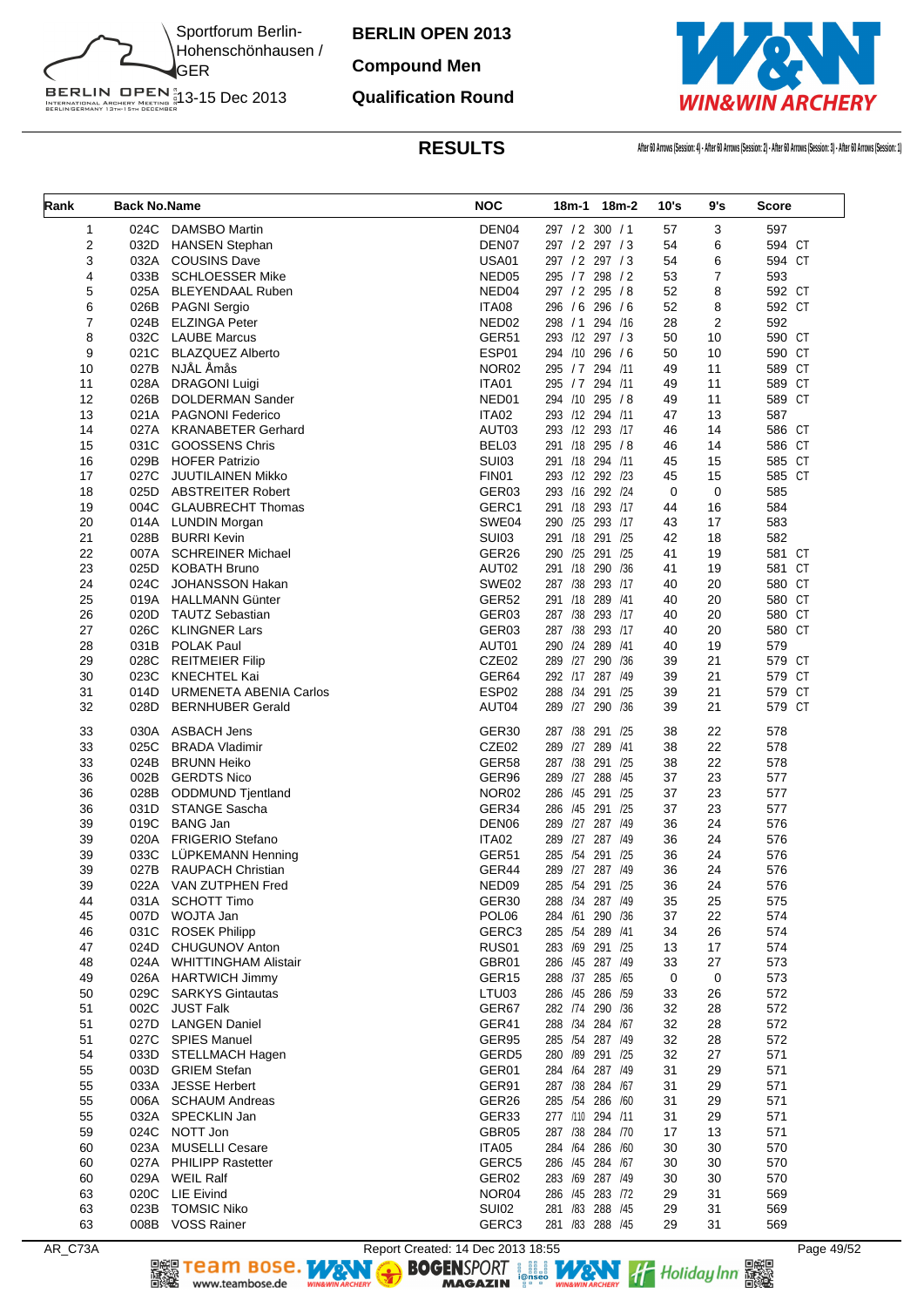

# **Compound Men**

#### **Qualification Round**



| Rank       | <b>Back No.Name</b> |                                                 | <b>NOC</b>                 |                                        | 18m-1 18m-2 | 10's     | 9's               | Score      |
|------------|---------------------|-------------------------------------------------|----------------------------|----------------------------------------|-------------|----------|-------------------|------------|
| 66         |                     | 024A FRAMME Georg                               | GER65                      | 286 /45 283 /75                        |             | 16       | 14                | 569        |
| 67         | 028D                | <b>STAUD Marco</b>                              | GER59                      | 281 /77 287 /49                        |             | 30       | 29                | 568        |
| 68         | 021D                | <b>CLAUSSEN Collin</b>                          | GERD3                      | 282 /74 286 /60                        |             | 28       | 32                | 568        |
| 68         | 022B                | <b>GAUTSCHI Lukas</b>                           | <b>SUI02</b>               | 285 /54 283 /72                        |             | 28       | 32                | 568        |
| 70         | 025C                | <b>HEEG Tobias</b>                              | GER03                      | 280 / 88 287 / 48                      |             | 31       | 25                | 567        |
| 71         | 026C                | <b>BREITBACH Thomas</b>                         | GER31                      | 285 /60 282 /86                        |             | 0        | 0                 | 567        |
| 72         | 032D                | <b>CASSANI Ralf</b>                             | <b>SUI02</b>               | 282 /74 284 /66                        |             | 27       | 32                | 566        |
| 73         | 030C                | <b>GEBRUERS Bert</b>                            | BEL03                      | 286 /45 279 /99                        |             | 27       | 31                | 565        |
| 73         | 027A                | <b>GORCZYCA Krzysztof</b>                       | POL <sub>05</sub>          | 284 /62 281 /88                        |             | 27       | 31                | 565        |
| 75         | 019D                | <b>BRÜNING Henry</b>                            | GER03                      | 283 /69 282 /79                        |             | 25       | 35                | 565        |
| 76         | 031B                | LUKASIEWICZ Christoph                           | GERB9                      | 283 /68 281 /88                        |             | 27       | 30                | 564        |
| 77         | 027D                | <b>SPIEß Horst</b>                              | GER59                      | 281 /78 283 /72                        |             | 26       | 32                | 564        |
| 78         | 028A                | <b>HURST Andreas</b>                            | GER02<br>GERA9             | 283 /69 281 /88<br>282 /73 282 /79     |             | 25       | 34                | 564        |
| 78<br>80   | 031D<br>025C        | <b>TELLE Uwe</b><br><b>GRETEN Dieter</b>        | GER36                      | 280 /92 284 /70                        |             | 25<br>0  | 34<br>$\mathbf 0$ | 564<br>564 |
| 81         | 025D                | <b>LANDGRAF Philipp</b>                         | GER09                      | 281 /78 282 /78                        |             | 26       | 31                | 563        |
| 82         | 021B                | <b>BRUNNER Rainer</b>                           | <b>SUI02</b>               | 284 /62 279 /102                       |             | 24       | 35                | 563        |
| 82         | 025B                | <b>LANDGRAF Hans-Ulrich</b>                     | GER58                      | 281 /80 282 /79                        |             | 24       | 35                | 563        |
| 84         | 030A                | <b>REHR Stefan</b>                              | GER25                      | 280 /92 283 /75                        |             | 0        | $\mathbf 0$       | 563        |
| 85         | 028A                | <b>BETTIN Heinz</b>                             | GERC5                      | 277 /103 285 /64                       |             | 24       | 34                | 562        |
| 86         | 022D                | <b>HEIN Fin Lukas</b>                           | GER40                      | 280 /91 282 /79                        |             | 22       | 38                | 562        |
| 87         | 006B                | <b>TAPAN Erdal</b>                              | GERC <sub>3</sub>          | 284 /64 277 /111                       |             | 23       | 35                | 561        |
| 88         | 004B                | <b>GESCHKE Jörg</b>                             | GERD <sub>0</sub>          | 274 /119 286 /60                       |             | 29       | 30                | 560        |
| 89         | 005D                | <b>REICH Andreas</b>                            | GER07                      | 278 /98 282 /77                        |             | 24       | 33                | 560        |
| 90         | 027D                | <b>BRÄUER Daniel</b>                            | AUT05                      | 279                                    | /95 281 /94 | 20       | 40                | 560        |
| 90         | 003B                | <b>KONTSCHAK Tobias</b>                         | GER38                      | 281 /83 279 /102                       |             | 20       | 40                | 560        |
| 90         | 033C                | <b>SERNA Jonas</b>                              | LTU01                      | 281 /83 279 /102                       |             | 20       | 40                | 560        |
| 90         | 014C                | VAN VLODROP Olaf                                | NED08                      | 278 /100 282 /79                       |             | 20       | 40                | 560        |
| 94         | 030B                | <b>MLINARIC Stefan</b>                          | AUT01                      | 286 /45 273 /121                       |             | 29       | 29                | 559        |
| 95         | 002A                | <b>RICHTER Holger</b>                           | GERB3                      | 278 /97 281 /87                        |             | 25       | 29                | 559        |
| 96<br>96   | 007B<br>008D        | <b>PRELL Uwe</b>                                | GERC <sub>3</sub><br>GERE5 | 279 /95 280 /96<br>277 /105 282 /79    |             | 20<br>20 | 39<br>39          | 559<br>559 |
| 98         | 020B                | <b>WAGNER Matthias</b><br><b>HERZOG Ralf</b>    | GER <sub>15</sub>          | 277 /105                               | 281 /88     | 20       | 38                | 558        |
| 98         | 026A                | <b>URBAN Joshua</b>                             | GERB5                      | 279 /94 279 /101                       |             | 20       | 38                | 558        |
| 100        | 022C                | <b>HEINICKEL Stefan</b>                         | GER93                      | 277 /105 281 /94                       |             | 19       | 40                | 558        |
| 101        | 002D                | <b>CLAUSSEN Michael</b>                         | GERD3                      | 281 /83 277 /113                       |             | 18       | 42                | 558        |
| 102        | 007C                | <b>WUJECKI Daniel</b>                           | GER28                      | 278 /99 279 /98                        |             | 21       | 36                | 557        |
| 103        | 003A                | <b>ADLER Frank</b>                              | GER54                      | 281 /80 276 /116                       |             | 18       | 41                | 557        |
| 103        | 008A                | RATZMANN Holger                                 | GERC9                      | 275 /115 282 /79                       |             | 18       | 41                | 557        |
| 105        | 027C                | <b>PICHA Pavel</b>                              | CZE02                      | 277 /102 279 /102                      |             | 19       | 38                | 556        |
| 106        | 032B                | <b>WALENTA Peter</b>                            | AUT01                      | 277 /105 279 /102                      |             | 17       | 42                | 556        |
| 107        | 033D                | <b>SCHLOESSER Bas</b>                           | NED <sub>06</sub>          | 277 /103 278 /107                      |             | 19       | 37                | 555        |
| 108        |                     | 024B ANDERSSON Lennart                          | SWE03                      | 277 /105 278 /107                      |             | 18       | 39                | 555        |
| 109        | 019B                | SCHÜTZ Yannick                                  | GER69                      | 274 /121 281 /88                       |             | 17       | 41                | 555        |
| 110        | 027B                | <b>ZIEMER Harald</b>                            | GER21                      | 278 /100 277 /112                      |             | 16       | 43                | 555        |
| 111<br>112 | 008C<br>025A        | <b>BLOCK Bernhard</b><br><b>HÄUSLER Michael</b> | GER91<br>GBR02             | 275 /114 279 /99                       |             | 18       | 39<br>42          | 554<br>554 |
| 113        | 026D                | <b>HOFF Victor</b>                              | NOR01                      | 276 /112 278 /110<br>280 /89 273 /122  |             | 16<br>18 | 37                | 553        |
| 114        | 026D                | <b>HANKE Frank</b>                              | GER41                      | 273 /123 278 /107                      |             | 15       | 41                | 551        |
| 115        | 030D                | <b>HECKES Willi</b>                             | GER08                      | 277 /111 274 /120                      |             | 0        | 0                 | 551        |
| 115        | 026B                | <b>THOMAS Jens</b>                              | GERD4                      | 276 /113 275 /117                      |             | 0        | 0                 | 551        |
| 117        | 030B                | <b>TORNOW Peter</b>                             | GER98                      | 273 /125 277 /114                      |             | 0        | 0                 | 550        |
| 118        | 031A                | <b>KRASTEL Bernd</b>                            | GERA5                      | 275 /116 274 /119                      |             | 12       | 46                | 549        |
| 119        | 029D                | PATAKI Stefan                                   | AUT04                      | 281 /80 267 /134                       |             | 15       | 39                | 548        |
| 120        | 033A                | <b>SLIWA Mariusz</b>                            | GERB4                      | 272 /126 276 /115                      |             | 12       | 44                | 548        |
| 121        | 028D                | <b>SCHOB Christian</b>                          | GER41                      | 275 /116 273 /125                      |             | 10       | 48                | 548        |
| 122        | 030C                | <b>IMHOFF Jörg</b>                              | GERC3                      | 275 /118 273 /127                      |             | 0        | 0                 | 548        |
| 123        | 010D                | <b>KUTTLER Sebastian</b>                        | GER <sub>16</sub>          | 274 /120 273 /124                      |             | 13       | 42                | 547        |
| 124        | 006C                | KÖHNE Hans-Christof                             | GERC5                      | 273 /122 273 /122                      |             | 18       | 31                | 546        |
| 125        | 025B                | <b>GRUSCHWITZ Gernod</b>                        | GERD4                      | 266 /133 280 /97                       |             | 0        | 0                 | 546        |
| 126        | 032B                | <b>TOBIESEN Rolf</b>                            | GERB9                      | 273 /123 271 /130                      |             | 8        | 48                | 544        |
| 127        | 029D                | PÖßIGER Christian                               | GERC0                      | 271 /127 273 /126                      |             | 7        | 51                | 544        |
| 128        | 025B                | <b>BÜRMANN Ralf</b>                             | GERE4                      | 261 /134 281 /88                       |             | 23       | 32                | 542        |
| 129<br>130 | 029A<br>029C        | STELLMACH Ansgar<br>JEPSEN Jörg                 | GER71<br>GERA2             | 270 /128 270 /131<br>268 /130 271 /128 |             | 14<br>10 | 34<br>42          | 540<br>539 |
|            |                     |                                                 |                            |                                        |             |          |                   |            |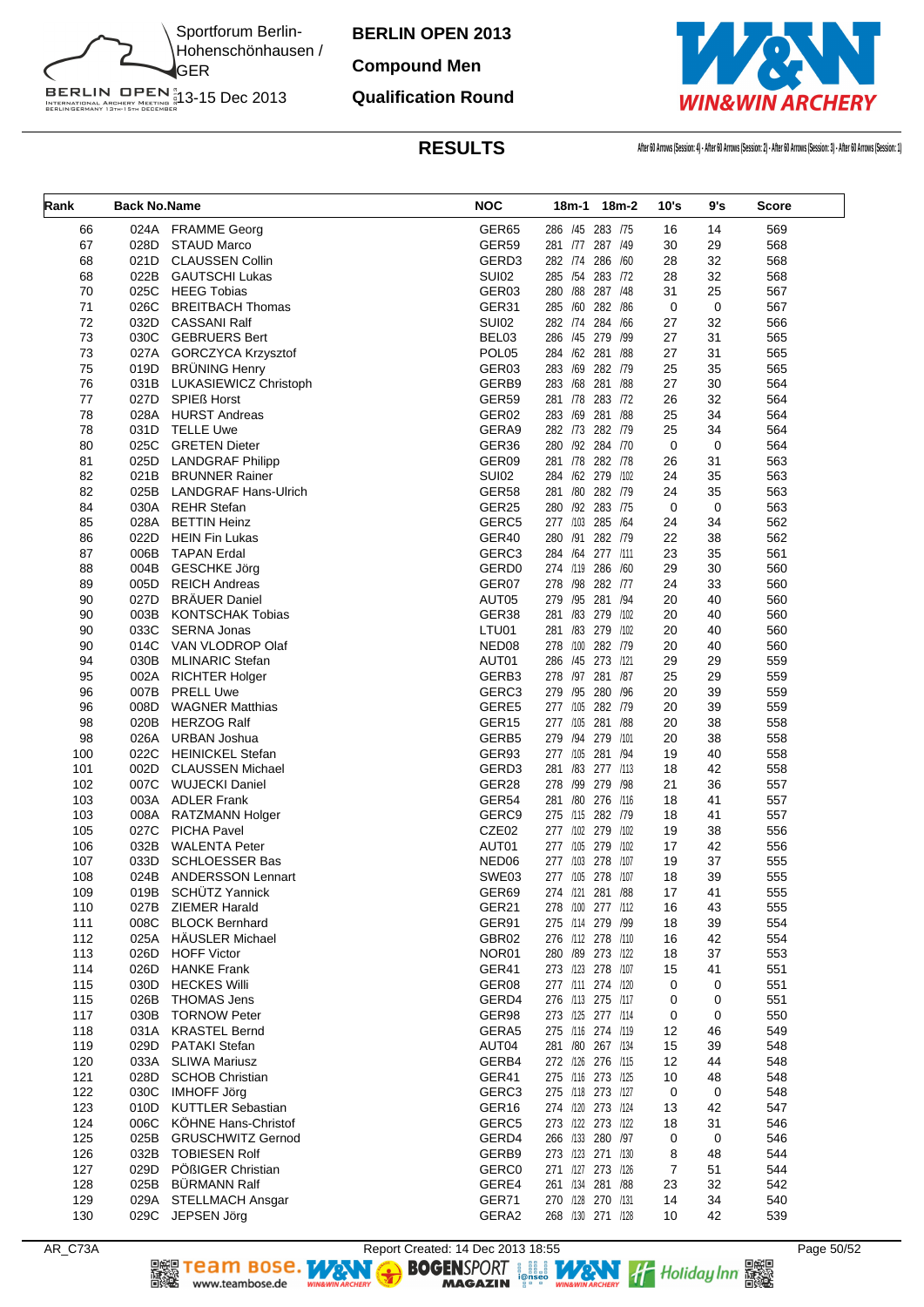

**Compound Men**

**Qualification Round**



| Rank | <b>Back No.Name</b> |                      | <b>NOC</b>        | 18m-2<br>18m-1       | 10's | 9's | <b>Score</b> |
|------|---------------------|----------------------|-------------------|----------------------|------|-----|--------------|
| 131  |                     | 003C KOSS Daniel     | GER67             | 267 /131 271<br>/129 | 11   | 37  | 538          |
| 132  |                     | 005B VON RÖNN Jürgen | GERB7             | 269 /129 269<br>/132 | 9    | 41  | 538          |
| 133  | 032C                | MÜLLER Martin        | GER78             | 266 /132 268 /133    | 22   | 34  | 534          |
| 134  |                     | 033B ECKMANN Peter   | GER75             | 247 /136 274 /118    | 11   | 37  | 521          |
| 135  |                     | 005C BLOHM Heimo     | GERC <sub>5</sub> | 259 /135 258<br>/135 | 12   | 40  | 517          |
| 136  | 026A                | KOLODZEISKI Stefan   | GER <sub>30</sub> | 284 /64<br>162 /136  | 25   | 21  | 446          |